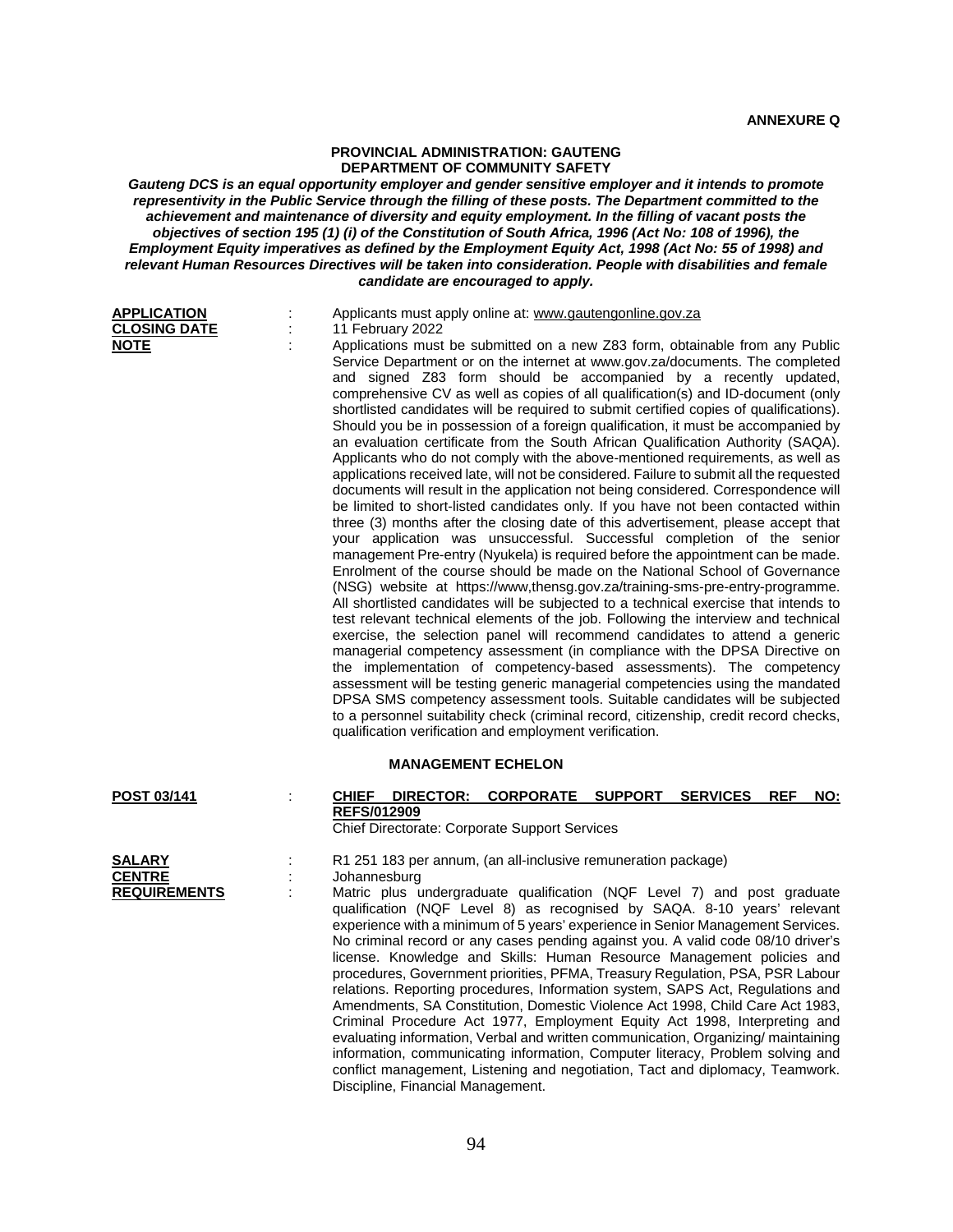**DUTIES** : Manage the provision of legal advisory services, Manage and facilitate the provision of information communication and Technology management services, Manage and monitor the provision of security and facilities services, Manage the provision of communications and event management services, Manage and coordinate the provision of strategic management services, Manage and monitor the provision of human resource management services, Manage resources (Human, Financial, Equipment/ Assets).

**ENQUIRIES** : Ms Nkhensani Baloyi Tel No: 066 156-6669

## **DEPARTMENT OF HEALTH**

**ERRATUM**: **Dr George Mukhari Academic Hospital**. Kindly note that the following post was advertised in Public Service Vacancy Circular 02 dated 21 January 2022. The advert amendments are as follow (1) Registry Clerk: Supervisor Ref No: 012867 (X1 Post): **Requirements**: A grade 12 certificate or equivalent certificate with 3-5 years' experience in Records /Archives Management. A Certificate/ Diploma / Bachelor degree in Records / Archives Management with 0- 2 years' experience in Record/Archives management. Experience and understanding of Digital filling systems. Knowledge and understanding of legislations that governs Registry. Knowledge of relevant legislations governing records. Computer literacy (Proof must be attached). Supervisory skills. Be able to communicate well with all levels of Management. A valid driver's license. **Duties**: Overall supervision of records management. Provide records & archives counter services. Supervise the handling of incoming and outgoing correspondence. Supervise and render effective filling and records management service. Supervise the process for archiving and/ disposal of records. Implementation of systematic records disposal programme. Development and implementation of institutional records management SOP and guidelines. Supervise Human Resource Registry staff. Apply discipline, allocate and ensure quality of work. Conduct records induction/ training programme. Submission of reports to the supervisor timeously. Implement electronic records management system. Ensure that Registry staff PMDS contracts and Mid-term reviews and final assessments are done timely. Ensure compliance to relevant legislations. The closing date has been extended to the 11 February 2022.

## **OTHER POSTS**

| POST 03/142         | <b>HEAD OF CLINICAL UNIT (CRITICAL CARE UNIT) (X1 POST)</b>                                                                                                          |
|---------------------|----------------------------------------------------------------------------------------------------------------------------------------------------------------------|
|                     | Directorate: Medical                                                                                                                                                 |
| <b>SALARY</b>       | R1 754 739 per annum, (all Inclusive)                                                                                                                                |
| <b>CENTRE</b>       | Thelle Mogoerane Regional Hospital                                                                                                                                   |
| <b>REQUIREMENTS</b> | Appropriate postgraduate qualification that allows for registration with the HPCSA                                                                                   |
|                     | as Medical Specialist in a normal specialty as well as a recognized sub-specialty                                                                                    |
|                     | certificate in Critical Care. Proof of current registration is required. A minimum of                                                                                |
|                     | three (3) years appropriate experience as Medical Specialist after registration with                                                                                 |
|                     | the HPCSA as Medical Specialist in a recognized sub- specialty certificate in                                                                                        |
|                     | Critical Care. Experience in undergraduate and postgraduate training, including                                                                                      |
|                     | research. Understanding of basic Human Resource matters including labour                                                                                             |
|                     | relations and RWOPS. Understanding of basic Finance matters such as cost                                                                                             |
|                     | drivers and budget allocations. Understanding of basic Supply Chain matters such                                                                                     |
|                     | as developing demand and procurement plans for the unit. Knowledge of legislative                                                                                    |
|                     | prescripts governing Public Service. Managerial and problem-solving skills.                                                                                          |
| <b>DUTIES</b>       | Provide clinical services in the institution. Implement departmental strategic and<br>operational plans for clinical services. The candidate will overlook an 11 bed |
|                     | Intensive Care Unit and an 11-bed high care unit as well as an eight (8) bed critical                                                                                |
|                     | care unit. For Covid-19 patients. Train and supervise undergraduate and                                                                                              |
|                     | postgraduate students and participate in research. Facilitate clinical governance                                                                                    |
|                     | processes within the department, including clinical audits and clinical risk                                                                                         |
|                     | management. Implement measures to minimize wasteful and fruitless expenditure                                                                                        |
|                     | within the department. Generate the annual demand and procurement plans for the                                                                                      |
|                     | department. Oversee the human resource matters of the department such as leave,                                                                                      |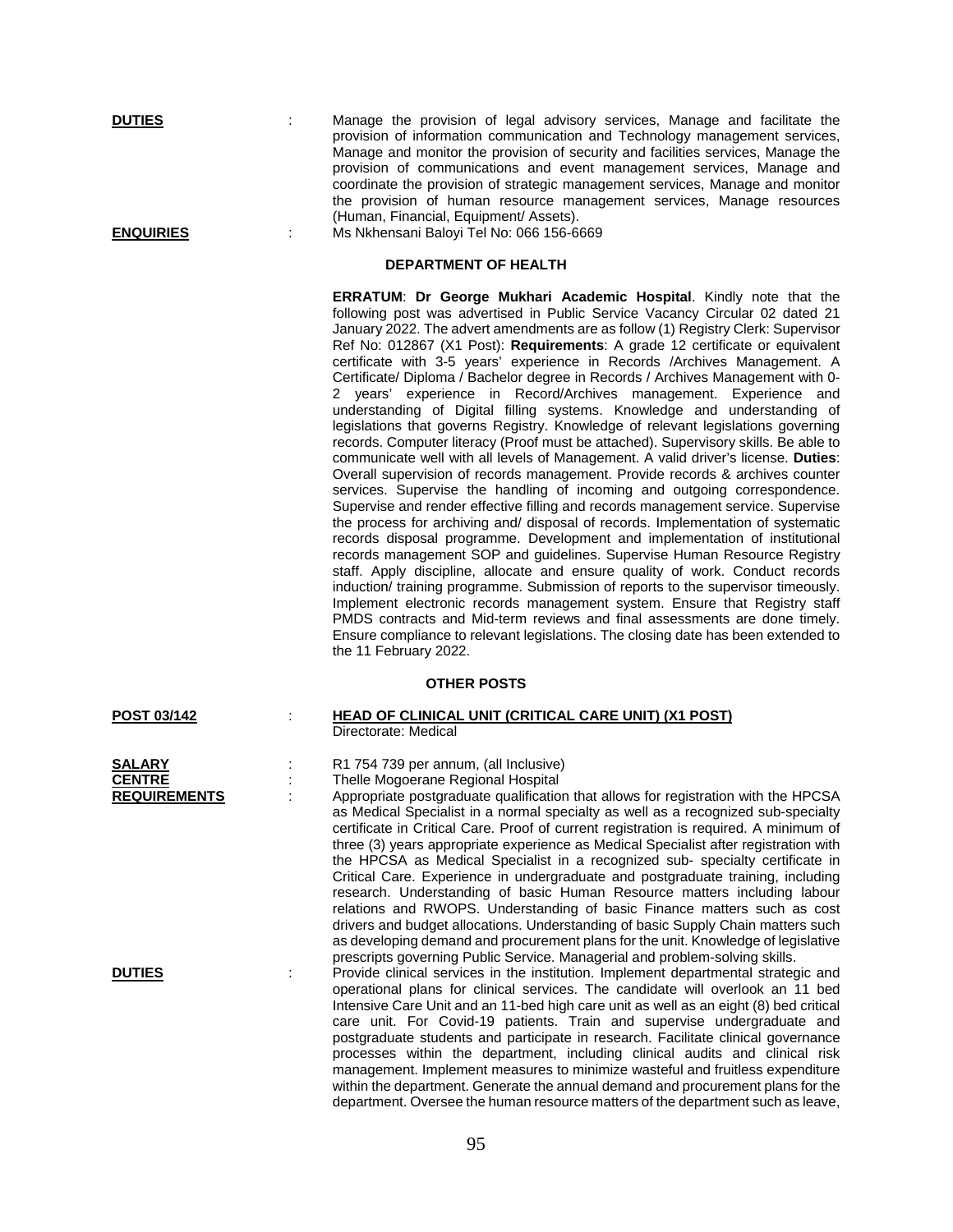|                                         |   | disciplinary issues and employee wellness. Represent the clinical department at                                                                                                                                               |
|-----------------------------------------|---|-------------------------------------------------------------------------------------------------------------------------------------------------------------------------------------------------------------------------------|
|                                         |   | administrative, managerial, clinical committees' meetings and other events.                                                                                                                                                   |
| <b>ENQUIRIES</b><br><b>APPLICATIONS</b> |   | Dr B.J Kandamo Tel No: 011 891 7307                                                                                                                                                                                           |
|                                         | ÷ | should be submitted to Thelle Mogoerane Regional Hospital, 12390 Nguza Street,<br>ext.14, Vosloorus, 1475, 1st Floor HR reception (Steel Cabinets) and sign in the<br>register book or post to Private Bag X01, Alrode, 1451. |
| <b>NOTE</b>                             |   | Applications must be submitted on a new Z83 form, obtainable from any Public                                                                                                                                                  |
|                                         |   | Service Department or on the internet at www.dpsa.gov.za. Documents to be                                                                                                                                                     |
|                                         |   | attached are ID document, Copies of qualification/s including matric and relevant                                                                                                                                             |
|                                         |   | council registration certificate and proof of current registration (Where applicable).                                                                                                                                        |
|                                         |   | Relevant service certificates, driver's license. Failure to submit all the requested                                                                                                                                          |
|                                         |   | documents will result in the application not being considered. Note: Copies need<br>not be certified when applying for a post. The Communication from HR of the                                                               |
|                                         |   | department regarding the requirements for certified documents will be limited to                                                                                                                                              |
|                                         |   | shortlisted candidates. Therefore, only shortlisted candidates for a post will be                                                                                                                                             |
|                                         |   | required to submit certified documents on or before the day of the interview                                                                                                                                                  |
|                                         |   | following communication from HR. If you have not been contacted within three (3)                                                                                                                                              |
|                                         |   | months after the closing date, please accept that your application was                                                                                                                                                        |
|                                         |   | unsuccessful. Candidates will be subjected to Personnel Suitability Checks (PSC)                                                                                                                                              |
|                                         |   | - Verification (Reference checks, identity verification, qualifications verification,<br>criminal record checks, credit/financial stability checks and employment                                                             |
|                                         |   | verification). The recommended candidate may be subjected to medical                                                                                                                                                          |
|                                         |   | surveillance as required by the Occupational Health and Safety Act, Act 5/1993.                                                                                                                                               |
|                                         |   | People with disability are encouraged to apply.                                                                                                                                                                               |
| <b>CLOSING DATE</b>                     |   | 11 February 2022                                                                                                                                                                                                              |
| POST 03/143                             |   | SENIOR CLINICAL MANAGER (MEDICAL) REF NO: WKH 01/01/2022 (X1                                                                                                                                                                  |
|                                         |   | POST)<br>Directorate: Medical                                                                                                                                                                                                 |
|                                         |   |                                                                                                                                                                                                                               |
| <b>SALARY</b>                           |   | R1 382 802 - R1 653 282 per annum, (inclusive package)                                                                                                                                                                        |
| <b>CENTRE</b>                           |   | Weskoppies Hospital                                                                                                                                                                                                           |
| <b>REQUIREMENTS</b>                     |   | Appropriate qualification that allows registration with the HPCSA as Medical                                                                                                                                                  |
|                                         |   | Practitioner. A minimum of 6 years appropriate experience as Medical Officer after<br>Registration with the HPCSA as Medical Practitioner. Registration with the HPCSA                                                        |
|                                         |   | as a Psychiatrist/recognisable experience of at least 3 years' experience in mental                                                                                                                                           |
|                                         |   | health will be an added advantage. Management experience at a hospital and/or a                                                                                                                                               |
|                                         |   | qualification in Health Management/Leadership will be an added advantage.                                                                                                                                                     |
|                                         |   | Computer literate and a valid Driver's licence.                                                                                                                                                                               |
| <b>DUTIES</b>                           |   | Reporting directly to the Chief Executive Officer. Act as overall Manager of Clinical<br>Units and Medical Support & Therapeutic Services. Participate in development and                                                     |
|                                         |   | implementation Operational Plans (including management of Conditional Grants,                                                                                                                                                 |
|                                         |   | budget planning and expenditure monitoring) and attainment of efficiency                                                                                                                                                      |
|                                         |   | indicators. Collaborate with Head of Department of Psychiatry to ensure the                                                                                                                                                   |
|                                         |   | coordination of all activities necessary for quality and efficient 24-hour patient care.                                                                                                                                      |
|                                         |   | Assist in Clinical Care Audits and Risk Management Strategies in order to improve                                                                                                                                             |
|                                         |   | Patient outcome. Ensure adherence to relevant Health and Public Legislation<br>including Patient Charter and Batho Pele Principles. Ensure compliance to the Ideal                                                            |
|                                         |   | Hospital Framework and Six Ministerial Key Responsibilities. Development and                                                                                                                                                  |
|                                         |   | review of clinical guidelines, standard operating procedures and Quality                                                                                                                                                      |
|                                         |   | Improvement Projects in clinical services. Represent the hospital at District or                                                                                                                                              |
|                                         |   | Provincial Clinical Managers forum and structures. The protection of Mental Health                                                                                                                                            |
|                                         |   | Care Users rights in accordance with the Mental Health Care Act, 2002, (Act 17 of                                                                                                                                             |
|                                         |   | 2002). Development of Training Programme for a Psychiatric Speciality Hospital.<br>Manage resources (Material, Human and Finances).                                                                                           |
| <b>ENQUIRIES</b>                        |   | Mr. M.A. Motaung Tel. No: (012) 319 - 9800                                                                                                                                                                                    |
| <b>APPLICATIONS</b>                     |   | Weskoppies Hospital HR posted to Private Bag 113, Pretoria, 0001 or hand                                                                                                                                                      |
|                                         |   | delivered to the application box at the entrance at 1 Ketjen Street, Pretoria West or                                                                                                                                         |
|                                         |   | apply online at: www.gautengonline.gov.za                                                                                                                                                                                     |
| <b>NOTE</b>                             | ÷ | Applications must be submitted with a Z83 (new form), comprehensive CV, copies<br>of ID (smart card ID and driver's license to be copied both sides) and Qualifications.                                                      |
|                                         |   | It is the department's intention to promote equity through the filling of numeric                                                                                                                                             |
|                                         |   |                                                                                                                                                                                                                               |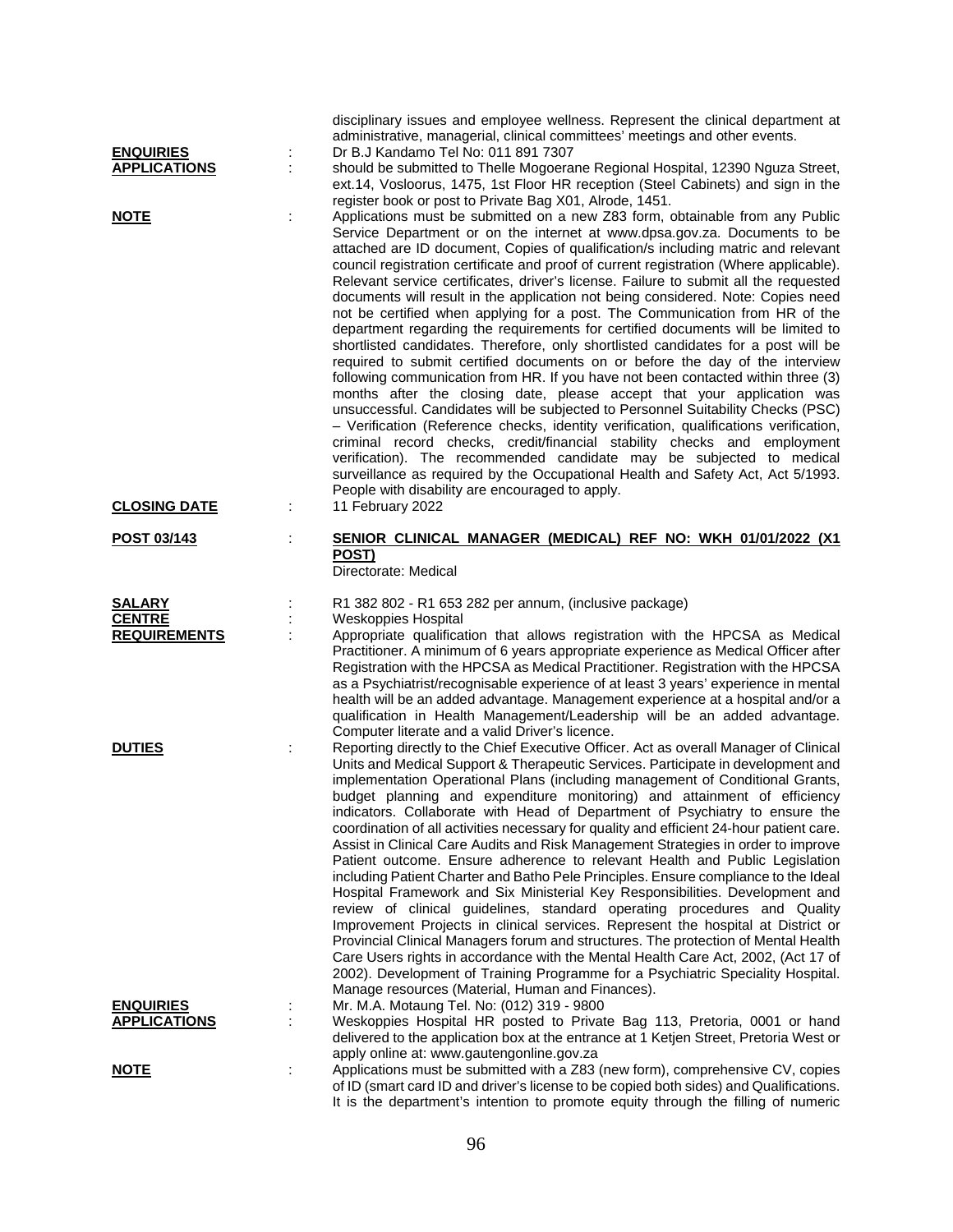| <b>CLOSING DATE</b>                     |   | targets as contained in the Employment Equity Plan in pursuit of diversity, redress<br>and will promote representation in terms of race, disability and gender.<br>11 February 2022 at Time: 12H00                                                                                                                                                                                                                                                                                                                                                                                                                                                                                                                                                                                                                                                                                                                                                                                                                                                                                                                                                                                                                                                                                                                                                                                                                                                                                                                                                                                                                                                                                                                                                                                                                                                                                                                                                                                                                                                                                                 |
|-----------------------------------------|---|----------------------------------------------------------------------------------------------------------------------------------------------------------------------------------------------------------------------------------------------------------------------------------------------------------------------------------------------------------------------------------------------------------------------------------------------------------------------------------------------------------------------------------------------------------------------------------------------------------------------------------------------------------------------------------------------------------------------------------------------------------------------------------------------------------------------------------------------------------------------------------------------------------------------------------------------------------------------------------------------------------------------------------------------------------------------------------------------------------------------------------------------------------------------------------------------------------------------------------------------------------------------------------------------------------------------------------------------------------------------------------------------------------------------------------------------------------------------------------------------------------------------------------------------------------------------------------------------------------------------------------------------------------------------------------------------------------------------------------------------------------------------------------------------------------------------------------------------------------------------------------------------------------------------------------------------------------------------------------------------------------------------------------------------------------------------------------------------------|
| POST 03/144                             |   | <b>MEDICAL SPECIALIST GRADE 1, 2 AND 3 REF NO: REFS/012913 (X1 POST)</b><br>Directorate: Forensic Pathology Services                                                                                                                                                                                                                                                                                                                                                                                                                                                                                                                                                                                                                                                                                                                                                                                                                                                                                                                                                                                                                                                                                                                                                                                                                                                                                                                                                                                                                                                                                                                                                                                                                                                                                                                                                                                                                                                                                                                                                                               |
| <b>SALARY</b>                           |   | Grade 1 R1 122 630 per annual, (all-inclusive package)<br>Grade 2: R1 283 592 per annum, (all-inclusive package)<br>Grade 3: R1 489 665 per annum, (all-inclusive package)                                                                                                                                                                                                                                                                                                                                                                                                                                                                                                                                                                                                                                                                                                                                                                                                                                                                                                                                                                                                                                                                                                                                                                                                                                                                                                                                                                                                                                                                                                                                                                                                                                                                                                                                                                                                                                                                                                                         |
| <b>CENTRE</b><br><b>REQUIREMENT</b>     |   | Ga-rankuwa FPS<br>Appropriate qualifications with proof of current registration with the Health<br>Professions Council of South Africa (HPCSA) as a Medical Specialist in Forensic<br>Pathology. This is a consultant position on the Joint Staff Establishment of the<br>Gauteng Forensic Pathology Service and the Department of Forensic Pathology,<br>Sefako Makgatho Health Sciences University. Experience: OSD Grade 1: None<br>after registration with the HPCSA as a Medical Specialist. OSD <b>Grade 2:</b> minimum<br>of 5 years' appropriate experience as Medical Specialist after registration with the<br>HPCSA as Medical Specialist. OSD Grade 3: A minimum of 10 years' appropriate<br>experience as Medical Specialist after registration with the HPCSA as Medical<br>Specialist. Valid (Code E/B) driver's license; Willingness to perform duties outside<br>of normal hours and away from base of employment when required, including<br>overnight and weekend calls, with availability at the relevant Facility / scene within<br>30 - 45 minutes of the call being logged; Offering professional consultation with<br>relevant stakeholders and provide judicial testimony in Court as required; Ability to<br>work efficiently with co-workers, supervisors and other external agencies e.g.<br>SAPS and NPA; Willingness to keep informed of new developments in Forensic<br>Pathology and Medicine and thus, contribute to the promotion of the Academic<br>Department locally and internationally; Making contributions to assist with training<br>and formulation of policies and procedures for the Department and the Forensic<br>Pathology Service. Computer literacy; Ability to draft, interpret and apply policies<br>and have good communication-, interpersonal relationship-, development- and<br>teaching skills; Ability to be methodical, detail-orientated, uphold high standards<br>and be able to work under pressure and meet deadlines; Ability to communicate<br>clearly and discreetly in person and in writing of reports or letters, in English. |
| <b>DUTIES</b>                           |   | Assistance to the Head: Clinical Department and Head: Clinical Unit in rendering a<br>sound Forensic Pathology Service by active participation in the routine execution<br>of Clinico-pathological duties in the Department, together with support to regional<br>stakeholders; Provision of the full spectrum of forensic pathology and medico-legal<br>death investigation services at consultant level, including death scene attendances,<br>forensic post mortem examinations, ancillary investigations, compilation of relevant<br>reports and Court attendance; Performance of after-hour services during the day<br>and night in the week and over weekends; Participation in the scientific<br>identification process of unknown decedents, inclusive of but not limited to relevant<br>consultation processes; Assisting with teaching and training programs related to<br>under- and postgraduate students, as well as Forensic Pathology Service<br>personnel and other participating stakeholders; Participation in death review<br>programs, in stakeholder interactive programs and in academic programs affiliated<br>to the associated tertiary institution(s); Assisting the Head: Clinical Unit and FPS<br>Management Staff with academic and administrative management duties, including<br>quality assurance and maintaining appropriate OHS.                                                                                                                                                                                                                                                                                                                                                                                                                                                                                                                                                                                                                                                                                                                                 |
| <b>ENQUIRIES</b><br><b>APPLICATIONS</b> | ÷ | Dr. K.K Hlaise Tel No: (012) 521 4119<br>must be delivered to: Forensic Medical Service 11 Diagonal Street 13 floor,<br>reception, can be posted to-: Forensic Medical Service P.O Box 7128<br>Johannesburg 2000. Due to technical problems with GPG vacancy website that the<br>institution is consistently facing, applicants are encouraged to apply using hand<br>delivery, postal address.                                                                                                                                                                                                                                                                                                                                                                                                                                                                                                                                                                                                                                                                                                                                                                                                                                                                                                                                                                                                                                                                                                                                                                                                                                                                                                                                                                                                                                                                                                                                                                                                                                                                                                    |
| <b>NOTE</b>                             | ÷ | Gauteng Forensic Medical Service is committed to the pursuit of diversity, redress<br>and will promote representation in terms of race, disability and gender. Applications<br>must consist of a fully completed and signed new Z83 form with a comprehensive<br>CV containing contactable references as well as copies of qualifications (therefore                                                                                                                                                                                                                                                                                                                                                                                                                                                                                                                                                                                                                                                                                                                                                                                                                                                                                                                                                                                                                                                                                                                                                                                                                                                                                                                                                                                                                                                                                                                                                                                                                                                                                                                                               |

only shortlisted candidates for a post will be required to submit certified documents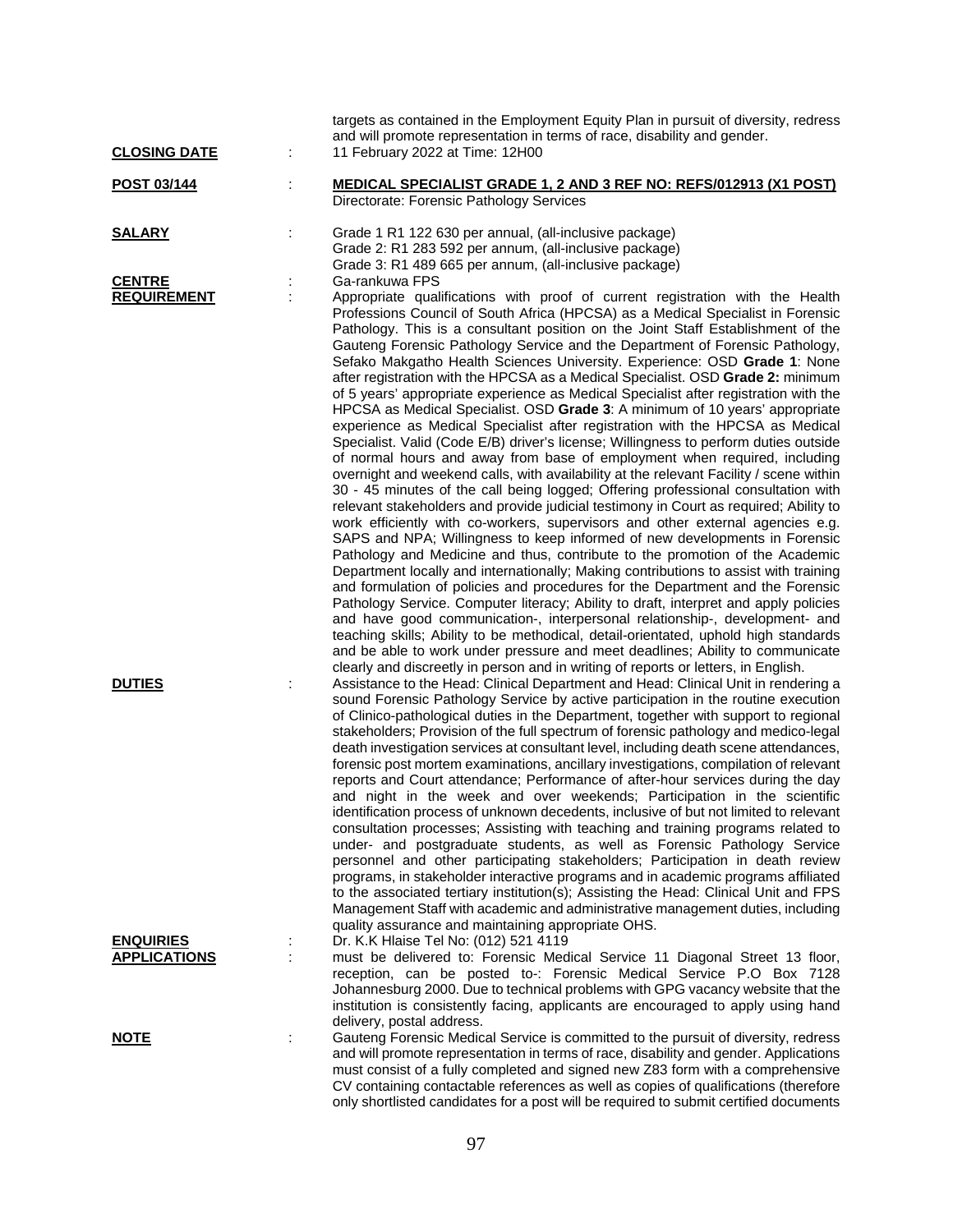| <b>CLOSING DATE</b>                    | on or before the day of the interview following the communication from HR), Valid<br>driver's license (copied both sides) and identity document if it's a card (copied both<br>sides). The relevant reference number must be quoted in the application form. In<br>terms of the National Qualification Framework Amendment Act 2019 it is an offence<br>for any person to falsely or fraudulently claim to hold a qualification. Any person<br>found to be misrepresenting their qualifications, work experience or facts in their<br>CV will be disqualified and<br>11 February 2022                                                                                                                                                                                                                                                                                                                                                                                                                                                                                                                                                                                                                                                                                                                                                                                                                                                                                                                                                                                                                                                                                                                                                                                                                                                                                                                                                                                                                                                                                                                                                                   |
|----------------------------------------|---------------------------------------------------------------------------------------------------------------------------------------------------------------------------------------------------------------------------------------------------------------------------------------------------------------------------------------------------------------------------------------------------------------------------------------------------------------------------------------------------------------------------------------------------------------------------------------------------------------------------------------------------------------------------------------------------------------------------------------------------------------------------------------------------------------------------------------------------------------------------------------------------------------------------------------------------------------------------------------------------------------------------------------------------------------------------------------------------------------------------------------------------------------------------------------------------------------------------------------------------------------------------------------------------------------------------------------------------------------------------------------------------------------------------------------------------------------------------------------------------------------------------------------------------------------------------------------------------------------------------------------------------------------------------------------------------------------------------------------------------------------------------------------------------------------------------------------------------------------------------------------------------------------------------------------------------------------------------------------------------------------------------------------------------------------------------------------------------------------------------------------------------------|
| <b>POST 03/145</b>                     | <b>MEDICAL SPECIALIST GRADE 1, 2 AND 3 REF NO: REFS/012914</b><br>Directorate: Forensic Medical Services                                                                                                                                                                                                                                                                                                                                                                                                                                                                                                                                                                                                                                                                                                                                                                                                                                                                                                                                                                                                                                                                                                                                                                                                                                                                                                                                                                                                                                                                                                                                                                                                                                                                                                                                                                                                                                                                                                                                                                                                                                                |
| <b>SALARY</b>                          | Grade 1 R1 122 630 per annual, (all-inclusive package)<br>÷<br>Grade 2: R1 283 592 per annum, (all-inclusive package)<br>Grade 3: R1 489 665 per annum, (all-inclusive package)                                                                                                                                                                                                                                                                                                                                                                                                                                                                                                                                                                                                                                                                                                                                                                                                                                                                                                                                                                                                                                                                                                                                                                                                                                                                                                                                                                                                                                                                                                                                                                                                                                                                                                                                                                                                                                                                                                                                                                         |
| <b>CENTRE</b>                          | Germiston FPS (X2 Posts)<br>÷                                                                                                                                                                                                                                                                                                                                                                                                                                                                                                                                                                                                                                                                                                                                                                                                                                                                                                                                                                                                                                                                                                                                                                                                                                                                                                                                                                                                                                                                                                                                                                                                                                                                                                                                                                                                                                                                                                                                                                                                                                                                                                                           |
| <b>REQUIREMENTS</b>                    | Springs FPS (X1 Post)<br>Appropriate qualifications with proof of current registration with the Health<br>Professions Council of South Africa (HPCSA) as a Medical Specialist in Forensic<br>Pathology and/or Anatomical Pathology. This is a consultant position on the Joint<br>Staff Establishment of the Gauteng Forensic Pathology Service (Southern Cluster)<br>and the Department of Forensic Medicine and Pathology, University of the<br>Witwatersrand. Experience: OSD Grade 1: None after registration with the HPCSA<br>as a Medical Specialist. OSD Grade 2: minimum of 5 years' appropriate experience<br>as Medical Specialist after registration with the HPCSA as Medical Specialist. OSD<br>Grade 3: A minimum of 10 years' appropriate experience as Medical Specialist<br>after registration with the HPCSA as Medical Specialist. Valid (Code E/B) driver's<br>license; Willingness to perform duties outside of normal hours and away from base<br>of employment when required, including overnight and weekend calls, with<br>availability at the relevant Facility / scene within 30 - 45 minutes of the call being<br>logged; Offering professional consultation with relevant stakeholders and provide<br>judicial testimony in Court as required; Ability to work efficiently with co-workers,<br>supervisors and other external agencies e.g. SAPS and NPA; Willingness to keep<br>informed of new developments in Forensic Pathology and Medicine and thus,<br>contribute to the promotion of the Academic Department locally and internationally;<br>Making contributions to assist with training and formulation of policies and<br>procedures for the Department and the Forensic Pathology Service. Computer<br>literacy; Ability to draft, interpret and apply policies and have good communication-<br>, interpersonal relationship-, development- and teaching skills; Ability to be<br>methodical, detail-orientated, uphold high standards and be able to work under<br>pressure and meet deadlines; Ability to communicate clearly and discreetly in<br>person and in writing of reports or letters, in English. |
| <b>DUTIES</b>                          | Assistance to the Head: Clinical Department and Head: Clinical Unit in rendering a<br>sound Forensic Pathology Service by active participation in the routine execution<br>of Clinico-pathological duties in the Department, together with support to regional<br>stakeholders; Provision of the full spectrum of forensic pathology and medico-legal<br>death investigation services at consultant level, including death scene attendances,<br>forensic post mortem examinations, ancillary investigations, compilation of relevant<br>reports and Court attendance; Performance of after-hour services during the day<br>and night in the week and over weekends; Participation in the scientific<br>identification process of unknown decedents, inclusive of but not limited to relevant<br>consultation processes; Assisting with teaching and training programs related to<br>under- and postgraduate students, as well as Forensic Pathology Service<br>personnel and other participating stakeholders; Participation in death review<br>programs, in stakeholder interactive programs and in academic programs affiliated<br>to the associated tertiary institution(s); Assisting the Head: Clinical Unit and FPS<br>Management Staff with academic and administrative management duties, including<br>quality assurance and maintaining appropriate OHS.                                                                                                                                                                                                                                                                                                                                                                                                                                                                                                                                                                                                                                                                                                                                                                                      |
| <b>ENQUIRES</b><br><b>APPLICATIONS</b> | Dr. B Krysztofiak Tel No: (082) 781 6874<br>Applications must be delivered to: Forensic Medical Service 11 Diagonal Street 13<br>floor, reception, can be posted to -: Forensic Medical Service P.O Box 7128<br>Johannesburg 2000. Due to technical problems with GPG vacancy website that the                                                                                                                                                                                                                                                                                                                                                                                                                                                                                                                                                                                                                                                                                                                                                                                                                                                                                                                                                                                                                                                                                                                                                                                                                                                                                                                                                                                                                                                                                                                                                                                                                                                                                                                                                                                                                                                          |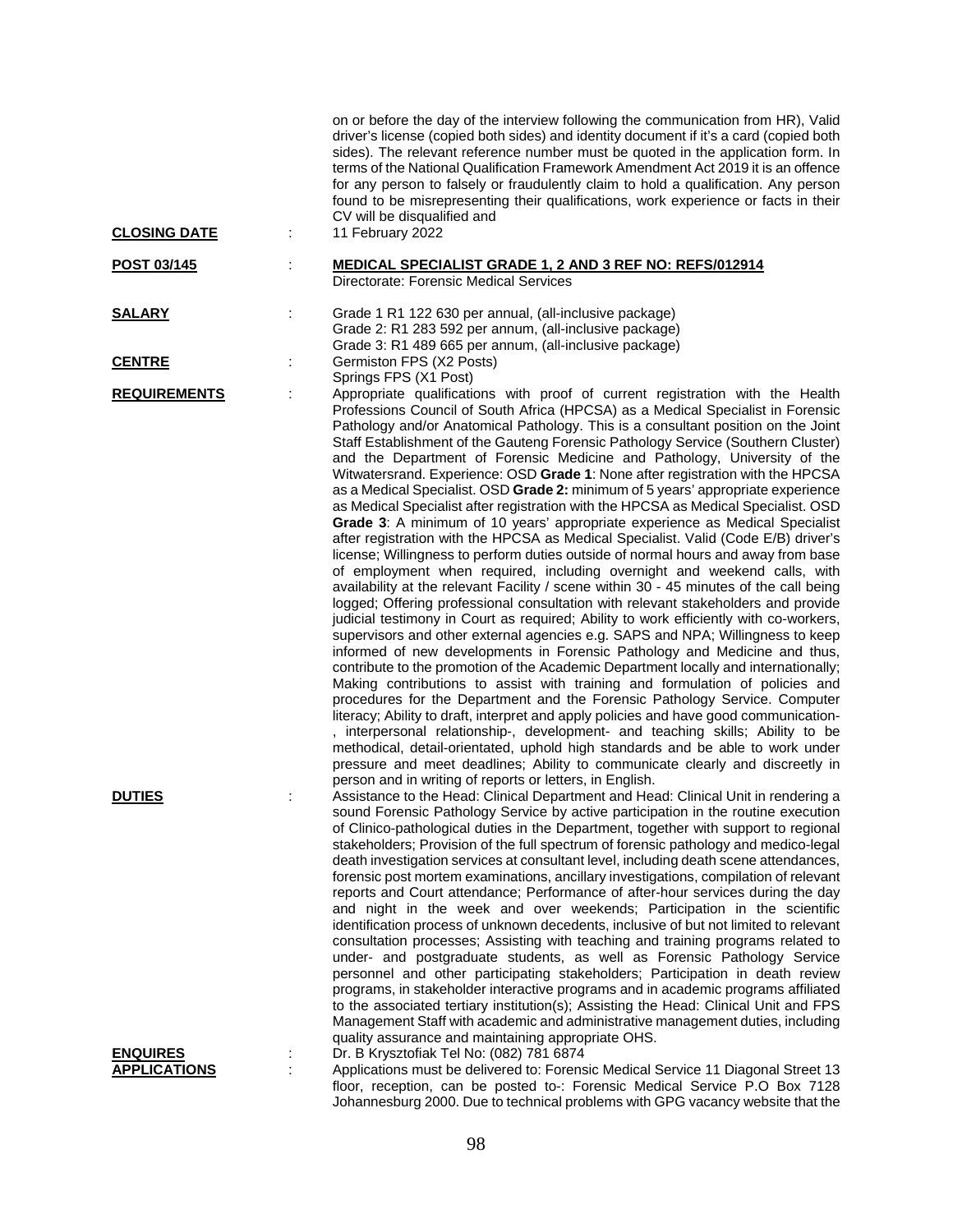| <u>NOTE</u>                             |    | institution is consistently facing, applicants are encouraged to apply using hand<br>delivery, postal address.<br>Gauteng Forensic Medical Service is committed to the pursuit of diversity, redress<br>and will promote representation in terms of race, disability and gender. Applications<br>must consist of a fully completed and signed new Z83 form with a comprehensive<br>CV containing contactable references as well as copies of qualifications (therefore<br>only shortlisted candidates for a post will be required to submit certified documents<br>on or before the day of the interview following the communication from HR), Valid<br>driver's license (copied both sides) and identity document if it's a card (copied both<br>sides). The relevant reference number must be quoted in the application form. In<br>terms of the National Qualification Framework Amendment Act 2019 it is an offence<br>for any person to falsely or fraudulently claim to hold a qualification. Any person<br>found to be misrepresenting their qualifications, work experience or facts in their<br>CV will be disqualified and reported to the appropriate authority.                                                                                                                                                        |
|-----------------------------------------|----|------------------------------------------------------------------------------------------------------------------------------------------------------------------------------------------------------------------------------------------------------------------------------------------------------------------------------------------------------------------------------------------------------------------------------------------------------------------------------------------------------------------------------------------------------------------------------------------------------------------------------------------------------------------------------------------------------------------------------------------------------------------------------------------------------------------------------------------------------------------------------------------------------------------------------------------------------------------------------------------------------------------------------------------------------------------------------------------------------------------------------------------------------------------------------------------------------------------------------------------------------------------------------------------------------------------------------------|
| <b>CLOSING DATE</b>                     |    | 11 February 2022                                                                                                                                                                                                                                                                                                                                                                                                                                                                                                                                                                                                                                                                                                                                                                                                                                                                                                                                                                                                                                                                                                                                                                                                                                                                                                                   |
| POST 03/146                             |    | <b>MEDICAL SPECIALIST PSYCHIATRIST REF NO: REFS/012907</b><br>Directorate: Clinical Services                                                                                                                                                                                                                                                                                                                                                                                                                                                                                                                                                                                                                                                                                                                                                                                                                                                                                                                                                                                                                                                                                                                                                                                                                                       |
| <b>SALARY</b>                           | İ. | Grade 1 R1 122 630 - R1 191 510 per annual, (all-inclusive package)<br>Grade 2: R1 283 592 - R1 362 363 per annum, (all-inclusive package)<br>Grade 3: R1 489 665 - R1 862 412 per annum, (all-inclusive package)                                                                                                                                                                                                                                                                                                                                                                                                                                                                                                                                                                                                                                                                                                                                                                                                                                                                                                                                                                                                                                                                                                                  |
| <b>CENTRE</b><br><b>REQUIREMENTS</b>    |    | Dr George Mukhari Academic Hospital<br>Appropriate qualification in Psychiatry which allows Registration as a Specialist<br>Psychiatrist with the Health Professions Council of South Africa (HPCSA). Current<br>Registration with the HPCSA as a Specialist Psychiatrist. Sound knowledge and<br>skills in Psychiatry. Ability to work in a multi-disciplinary team. Knowledge of<br>Legislation, Policies and Procedures pertaining to Mental Health Care Users.<br>Computer literacy. A valid driver's licence.                                                                                                                                                                                                                                                                                                                                                                                                                                                                                                                                                                                                                                                                                                                                                                                                                 |
| <b>DUTIES</b>                           | t  | In the General Unit: The provision of Care, treatment and rehabilitation to Mental<br>Health Care Users within the framework of the Mental Health Care Act (No 17 of<br>2002);involvement in other General Psychiatric work as needed. In the Forensic<br>Unit: to conduct Mental observations in terms of the Criminal Procedure Act (No 51)<br>of 1977); care, treatment and rehabilitation of State Patients in terms of the Mental<br>Health Care Act (No 17 of 2002); involvement in other Forensic Psychiatry work as<br>needed. Teaching and training of Medical Students, Medical Officers and<br>Psychiatric Registrars, as well as other personnel (e.g. Nurses, etc.). To stimulate,<br>assist with and conduct research in the field of Psychiatry. To Supervise and<br>Manage Junior Staff, which would include disciplinary responsibilities if and when<br>necessary. Administrative duties. Active participation in Hospital Committees. To<br>assist with the development of Policies and Protocols of the Hospital. Active<br>participation in quality improvement programs including Clinical Audits, morbidity<br>and mortality meetings and continuous Professional Development activities. To<br>liaise with external stakeholders when appropriate. To always maintain<br>Professional and Ethical Conduct. |
| <b>ENQUIRIES</b><br><b>APPLICATIONS</b> |    | Dr MC Holm Tel No: (012) 529 3876<br>Applications can be delivered to: Dr. George Mukhari Academic Hospital, 3111<br>Setlogelo Drive, Ga-Rankuwa, 0208 Nurses Home Block 13(HR Registry) or<br>posted to: Dr. George Mukhari Academic Hospital, Private Bag X422, Pretoria,                                                                                                                                                                                                                                                                                                                                                                                                                                                                                                                                                                                                                                                                                                                                                                                                                                                                                                                                                                                                                                                        |
| <b>NOTE</b>                             | ÷  | 0001.<br>The Provincial Government of Gauteng is committed to the achievement and<br>maintenance of diversity in employment, especially of race, gender and disability.<br>Applications must be submitted on a new updated Z83 form obtainable from any<br>Public Service Department or from the website and must be completed in full,<br>failure to do so will result in your application being not considered. Copies of<br>qualifications, ID copy and a CV must be attached. Applicant may apply without<br>certifying their document. Only Shortlisted candidates will be requested to submit<br>certified documents. The specific reference must be quoted. It is legislative<br>requirement that all newly appointed staff members are subjected to Personnel<br>Suitability Check (PSC)- Verification, upon appointment within the department. This<br>verification processes entails reference checks, identity verification, qualification<br>verification, criminal records checks. Successful candidates will be subjected to                                                                                                                                                                                                                                                                                         |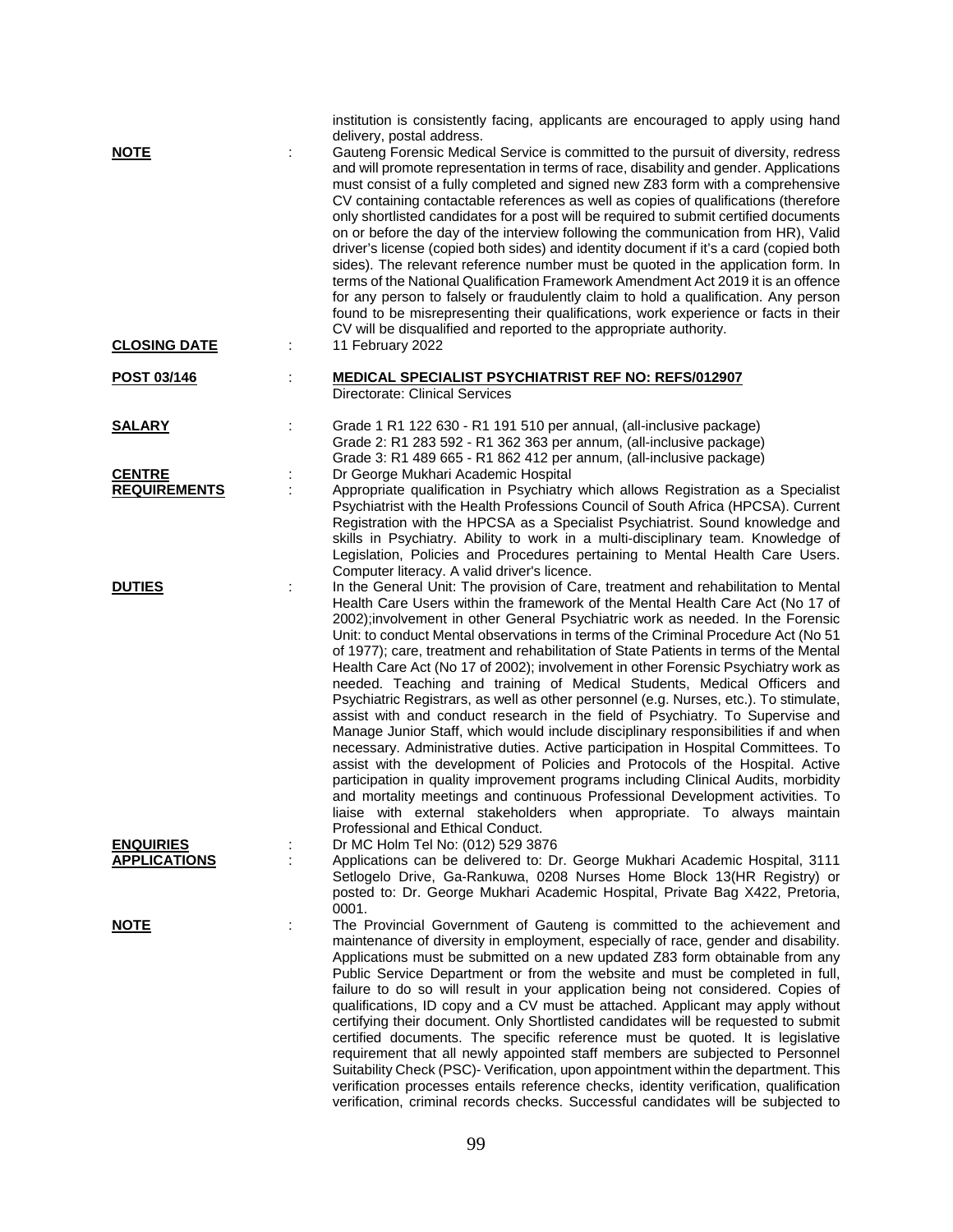|                     |   | OHS medical surveillance as required by HBA regulations within OHS Act 85 of<br>1993.                                                                                                                                                                                                                                                                                                                                                                                                                                                                                                                                                                                                                                                                                                                                                                                                                                                                                                                                                                                                                                      |
|---------------------|---|----------------------------------------------------------------------------------------------------------------------------------------------------------------------------------------------------------------------------------------------------------------------------------------------------------------------------------------------------------------------------------------------------------------------------------------------------------------------------------------------------------------------------------------------------------------------------------------------------------------------------------------------------------------------------------------------------------------------------------------------------------------------------------------------------------------------------------------------------------------------------------------------------------------------------------------------------------------------------------------------------------------------------------------------------------------------------------------------------------------------------|
| <b>CLOSING DATE</b> |   | 11 February 2022, closing time will be 12h00 on the closing date.                                                                                                                                                                                                                                                                                                                                                                                                                                                                                                                                                                                                                                                                                                                                                                                                                                                                                                                                                                                                                                                          |
| POST 03/147         |   | <b>MEDICAL SPECIALIST: INTERNAL MEDICINE REF NO: REFS/012930 (X2)</b>                                                                                                                                                                                                                                                                                                                                                                                                                                                                                                                                                                                                                                                                                                                                                                                                                                                                                                                                                                                                                                                      |
|                     |   | POSTS)<br><b>Directorate: Clinical Services</b>                                                                                                                                                                                                                                                                                                                                                                                                                                                                                                                                                                                                                                                                                                                                                                                                                                                                                                                                                                                                                                                                            |
| <b>SALARY</b>       |   | Grade 1: R1 122 630 - R1 191 510 per annum, (all-inclusive package)<br>Grade 2: R1 283 592 - R1 362 363 per annum, (all-inclusive package)<br>Grade 3: R1 489 665 - R1 862 412 per annum, (all-inclusive package)                                                                                                                                                                                                                                                                                                                                                                                                                                                                                                                                                                                                                                                                                                                                                                                                                                                                                                          |
| <b>CENTRE</b>       |   | Dr George Mukhari Academic Hospital                                                                                                                                                                                                                                                                                                                                                                                                                                                                                                                                                                                                                                                                                                                                                                                                                                                                                                                                                                                                                                                                                        |
| <b>REQUIREMENTS</b> |   | MBChB plus Fellowship of College of Physicians (SA)/MMed Internal Medicine.<br>Current Registration with the HPCSA as a Medical Specialist in the appropriate<br>specialty in the Category-Independent practice.                                                                                                                                                                                                                                                                                                                                                                                                                                                                                                                                                                                                                                                                                                                                                                                                                                                                                                           |
| <b>DUTIES</b>       |   | Provide comprehensive specialist level patient care in the Clinical Services,<br>including, inpatient and outpatient care, interdisciplinary consultations, up and<br>down-referral with other healthcare facilities; supervise registrars, medical officers,<br>medical interns and students, subspecialty duties; Outreach to level 1 and 2 health<br>facilities; Organise and supervise clinical and theoretical teaching of undergraduate<br>and postgraduate students, participate in university teaching programs and<br>examinations; Participate in own research and supervise students' research;<br>Management and administration duties pertaining to the speciality and/or<br>subspecialty as allocated by Clinical Head; attend and participate in clinical and<br>academic governance meetings as well as other administrative meetings of the<br>specialty/subspecialty within and outside the hospital/university.                                                                                                                                                                                         |
| <b>ENQUIRIES</b>    |   | Prof ND Madala Tel No: 012 - 521 3276                                                                                                                                                                                                                                                                                                                                                                                                                                                                                                                                                                                                                                                                                                                                                                                                                                                                                                                                                                                                                                                                                      |
| <b>APPLICATIONS</b> |   | can be delivered to: Dr. George Mukhari Academic Hospital, 3111 Setlogelo Drive,<br>Ga-Rankuwa, 0208 Nurses Home Block 13 (HR Registry) or posted to: Dr. George<br>Mukhari Academic Hospital, Private Bag X422, Pretoria, 0001.                                                                                                                                                                                                                                                                                                                                                                                                                                                                                                                                                                                                                                                                                                                                                                                                                                                                                           |
| <u>NOTE</u>         |   | The Provincial Government of Gauteng is committed to the achievement and<br>maintenance of diversity in employment, especially of race, gender and disability.<br>Applications must be submitted on a new updated Z83 form obtainable from any<br>Public Service Department or from the website and must be completed in full,<br>failure to do so will result in your application being not considered. Copies of<br>qualifications, ID copy and a CV must be attached. Applicant may apply without<br>certifying their document. Only Shortlisted candidates will be requested to submit<br>certified documents. The specific reference must be quoted. It is legislative<br>requirement that all newly appointed staff members are subjected to Personnel<br>Suitability Check (PSC)- Verification, upon appointment within the department. This<br>verification processes entails reference checks, identity verification, qualification<br>verification, criminal records checks. Successful candidates will be subjected to<br>OHS medical surveillance as required by HBA regulations within OHS Act 85 of<br>1993. |
| <b>CLOSING DATE</b> |   | 11 February 2022, Closing Time will be 12h00 on the closing date.                                                                                                                                                                                                                                                                                                                                                                                                                                                                                                                                                                                                                                                                                                                                                                                                                                                                                                                                                                                                                                                          |
| POST 03/148         | ÷ | <b>MEDICAL SPECIALIST GRADE 1 REF NO: REFS/012965 (X 1 POST)</b><br>Directorate: Intensive Care Unit                                                                                                                                                                                                                                                                                                                                                                                                                                                                                                                                                                                                                                                                                                                                                                                                                                                                                                                                                                                                                       |
| <b>SALARY</b>       |   | R1 112 630 per annum, (all inclusive)                                                                                                                                                                                                                                                                                                                                                                                                                                                                                                                                                                                                                                                                                                                                                                                                                                                                                                                                                                                                                                                                                      |
| <b>CENTRE</b>       |   | Chris Hani Baragwanath Academic Hospital (CHBAH)                                                                                                                                                                                                                                                                                                                                                                                                                                                                                                                                                                                                                                                                                                                                                                                                                                                                                                                                                                                                                                                                           |
| <b>REQUIREMENTS</b> |   | Appropriate qualifications that allow registration with HPCSA as Medical Specialist.<br>Completion of Registrar time in Anaesthesia, Surgery, Emergency Medicine,<br>Obstetrics and Gynaecology, or Medicine. Registration with HPCSA as a specialist<br>in, Anaesthesia, Surgery, Emergency Medicine, Obstetrics and Gynaecology or<br>Medicine. Experience in Critical Care in an accredited Intensive Care unit<br>recommended Completion of Colleges of Medicine specialist exam. Current FCS<br>(SA) specialist registration with the HPCSA. A resuscitation course APLS (or<br>PALS), ACLS, ATLS recommended. Ability to manage a team of junior and senior<br>doctors. Ability to establish excellent working relationships with anaesthetic team,<br>emergency unit. Proof of current HPCSA registration for April 2021/March 2022.<br>Good leadership skills, excellent communication (verbal and written) skills, conflict                                                                                                                                                                                       |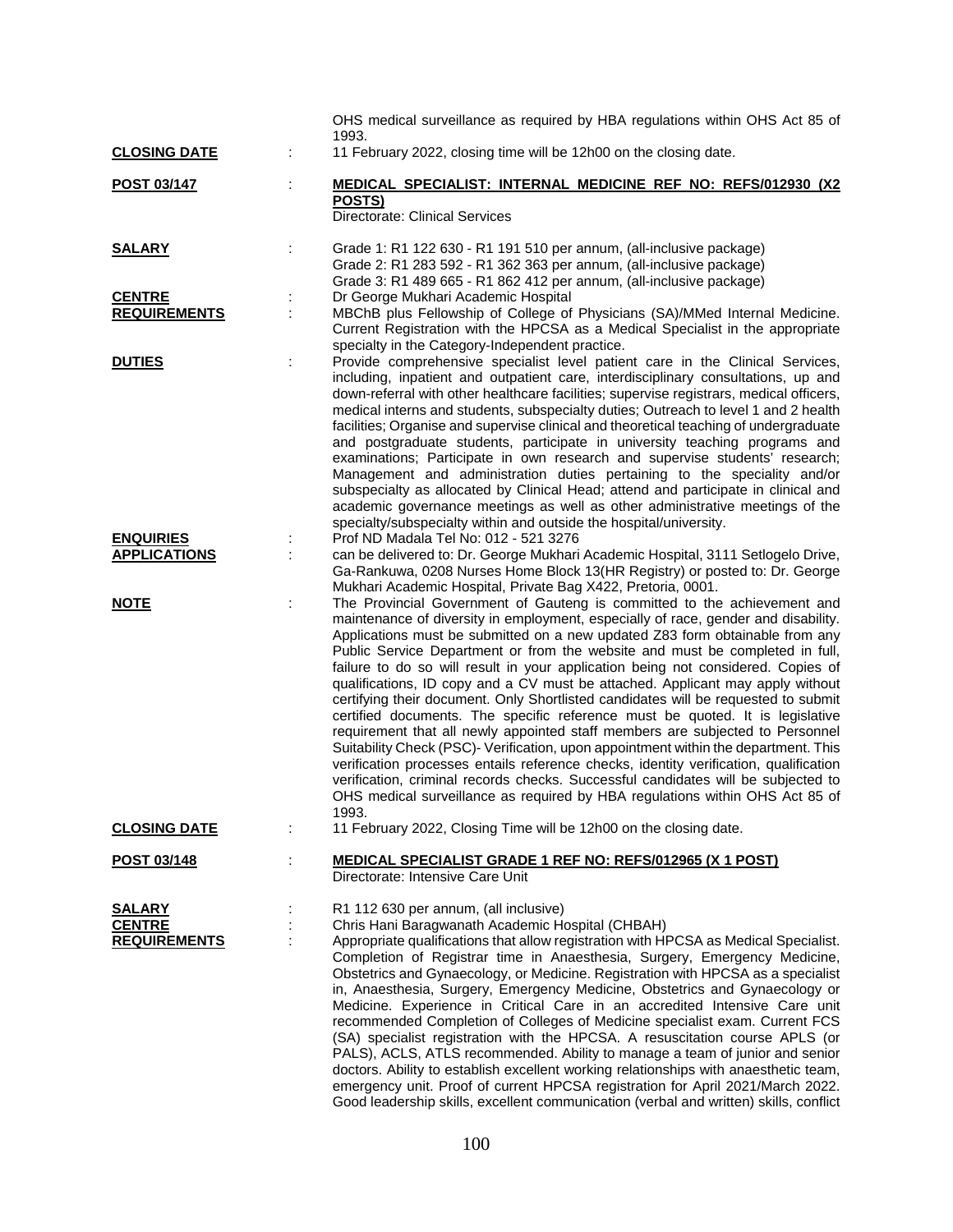resolution and good interpersonal skills. The successful candidate must be adaptable, disciplined and self-confident. The candidate must be able to work independently and under pressure and beyond normal working hours and work with diverse team. Ability to work in a multi-disciplinary team. Knowledge of legislation, policies and procedure pertaining to health care users. Computer Literacy. A valid driver's license. Experience in the public sector would be an advantage.

**DUTIES** : Administrative duties within the Department of Intensive Care. Delivery of clinical services to critically ill patients. Foster and co-ordinate a multidisciplinary approach to the management of critically ill patients. Co-ordinating logistics of ordering and obtaining equipment and pharmaceuticals 4Involvement in hospital committees and liaison with other departments within the hospital. Participate in the functions of the Critical Care Society of Southern Africa that governs the development and management of Intensive Care in South Africa. Staff training theoretical and skills performance of junior doctors and allied medical disciplines at Tertiary and referring hospitals. Development and ongoing provision of undergraduate and postgraduate teaching and assessment. Policy development and implementation .Provision of clinical support and outreach programs. 10. To participate, support and promote research relevant to Critical Care Medicine. Ability to initiate and conduct research will be an advantage. Be a role model for students and staff. Participate in all divisional, departmental and faculty meetings in order to facilitate effective teaching and research as well as to enhance continuing professional development. Perform duties assigned by the Head of Department of Health. Maintain quality assurance standards and other Departmental policies. To assist in teaching programme of both undergraduates and postgraduates. Attend meetings and training as approved by HOU. Comply with the Performance Management and Development System (contracting, quarterly reviews and final assessment.

**ENQUIRIES** : Prof Mathivha Tel No: (011) 933 0270<br> **APPLICATIONS** : Applications should be hand delivered **APPLICATIONS** : Applications should be hand delivered to The Director: Human Resource, Chris Hani Baragwanath Academic Hospital between 8am and 3pm at Ground Floor, Main Admin Building or posted to The Director: Human Resource, Chris Hani Baragwanath Academic Hospital, Private Bag X01, Pimville, 1808.

**NOTE** : Applications may also be uploaded online at www.gautengonline.gov.za or http://professionaljobcentre.gpg.gov.za. No faxed applications will be considered. Applications must be submitted on the new Z83 form and must completed in full. The application form is obtainable from any Public Service Department or on the internet at www.dpsa.gov.za/documents. According to Department of Public Service and Administration (DPSA) Circular 5 of 2021, candidates must attach copies of all the necessary documents (qualifications) to the application including a valid identity document, relevant certificates, and current proof of Council where necessary. Such copies need not be certified when applying for the post; only shortlisted candidates will receive communication from Human Resources (HR) to submit certified copies not older than 6 months on or before the day of the interview. Smart card copy must show both sides of the ID card. Applications without proof of the necessary documents required by HR will be disqualified. A recently updated CV that specifies the following should accompany the completed and signed form: All experience indicating the position, institution and respective dates (DD/MM/YY). Proof of current registration (Where applicable). Relevant service certificates. Failure to submit all the requested documents will result in the application not being considered. If you have not been contacted within three (3) months after the closing date, please accept that your application was unsuccessful. Candidates will be subjected to Personnel Suitability Checks (PSC) –Verification (Reference checks-Provide at least 3 off which one must be immediate supervisor, the Department shall reserve the right to conduct verification beyond names provided, where necessary), identity verification, qualifications verification, criminal record checks, credit/financial stability checks and employment verification). Persons in possession of a foreign qualification must furnish the Department with an evaluation certificate from the South African Qualifications Authority (SAQA). The Department reserves the right to not make an appointment/fill the post. The recommended candidate may be subjected to medical surveillance as required by the Occupational Health and Safety Act, Act 5/1993. CHBAH reserves the right to utilize practical exercises/tests for non-SMS positions during the recruitment process to determine the suitability of candidates for the post(s). CHBAH also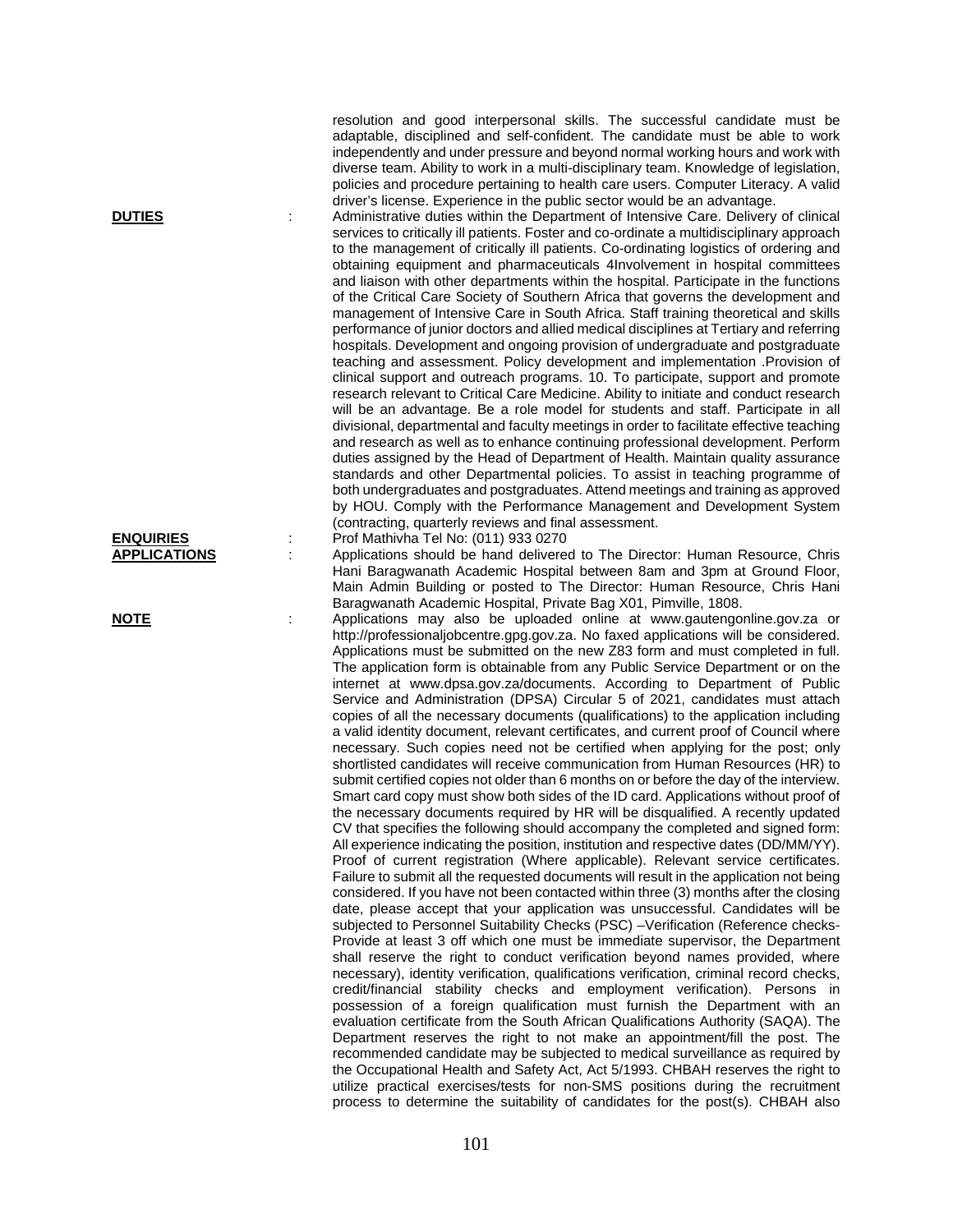| <b>CLOSING DATE</b>                                   | reserves the right to cancel the filling of Vacancy or not to fill a vacancy that was<br>advertised during any stage of the recruitment process. The Department reserve<br>the right not to fill the post. The Gauteng Department of Health is guided by the<br>principles of Employment Equity; therefore, all the appointments will be made in<br>accordance with the Employment Equity target of the Department and the Hospital.<br>People with disabilities are encouraged to apply.<br>11 February 2022                                                                                                                                                                                                                                                                                                                                                                                                                                                                                                                                                                                                                                                                                                                                                       |
|-------------------------------------------------------|---------------------------------------------------------------------------------------------------------------------------------------------------------------------------------------------------------------------------------------------------------------------------------------------------------------------------------------------------------------------------------------------------------------------------------------------------------------------------------------------------------------------------------------------------------------------------------------------------------------------------------------------------------------------------------------------------------------------------------------------------------------------------------------------------------------------------------------------------------------------------------------------------------------------------------------------------------------------------------------------------------------------------------------------------------------------------------------------------------------------------------------------------------------------------------------------------------------------------------------------------------------------|
| POST 03/149                                           | DEPUTY DIRECTOR: RADIOGRAPHER - GRADE 1 REF NO: REFS/012985 (X1<br>POST)<br>Directorate: Radiography                                                                                                                                                                                                                                                                                                                                                                                                                                                                                                                                                                                                                                                                                                                                                                                                                                                                                                                                                                                                                                                                                                                                                                |
| <b>SALARY</b><br><b>CENTRE</b><br><b>REQUIREMENTS</b> | R870 423 per annum, (all-inclusive package)<br>Chris Hani Baragwanath Academic Hospital (CHBAH)<br>Bachelor's Degree in Radiography. Computer literacy. Appropriate qualification<br>that allows registration with HPCSA in the relevant profession. Registration with the<br>Health Profession Council of South Africa as a Radiographer plus proof of payment<br>for the period 2021/2022 A minimum of 5 years appropriate experience in the<br>Radiography after registration as a Radiographer with the South African Council as<br>a Radiographer, of which 3 years must be appropriate experience in management.<br>Knowledge of the public service legislations, policies and procedures. Good written,<br>interpersonal and communication skills. Supervisory, planning and organizing<br>skills. Ability to work as a member for a multidisciplinary team. Knowledge and<br>understanding of the Public Finance Management Act. Ability to work in a stressful<br>environment with exceptional ability to motivate staff and subordinates. Ability to<br>manage a number of staff from diverse cultures and background. In depth<br>knowledge in radiography and the new diagnostic modalities. Ability to work<br>independently with minimal supervision. |
| <b>DUTIES</b>                                         | Manage, plan, coordinate, implement and maintain the radiography services<br>including forensic Radiography. Responsible for the overall administrative<br>management and supervision of all radiographic services, radiographers and<br>related workers at Chris Hani Baragwanath Academic Hospital. Control, monitor<br>and motivate for human, equipment and other resources. Ensure that radiographic<br>services are provided according to policies, procedures and set standards and all<br>patients are treated competently and effectively. Facilitate research among<br>radiographers and participate in regional and provincial standing committees as<br>delegated. Promoting and implementing ongoing research and projects in the<br>section. Assist with implementing and monitoring of effective record keeping,<br>accurate statistic collections as well as analyses and maintenance of a high<br>standard of quality assurance. Assist with operational staff and student supervision,<br>evaluation and training. Contribute to the departments planning, budgeting and<br>procurement processes as well as monitoring and evaluation. Management of<br>personnel performance and review thereof.                                                |
| <b>ENQUIRIES</b><br><b>APPLICATIONS</b>               | Dr Mustafa Tel No: (011) 933 0269<br>Applications should be hand delivered to The Director: Human Resource, Chris<br>Hani Baragwanath Academic Hospital between 8am and 3pm at Ground Floor,<br>Main Admin Building or posted to The Director: Human Resource, Chris Hani<br>Baragwanath Academic Hospital, Private Bag X01, Pimville, 1808. Applications<br>uploaded<br>online<br>also<br>be<br>at<br>www.gautengonline.gov.za<br>may<br>or<br>http://professionaljobcentre.gpg.gov.za. No faxed applications will be considered.                                                                                                                                                                                                                                                                                                                                                                                                                                                                                                                                                                                                                                                                                                                                  |
| <b>NOTE</b>                                           | Applications must be submitted on the new Z83 form and must completed in full.<br>The application form is obtainable from any Public Service Department or on the<br>internet at www.dpsa.gov.za/documents. According to Department of Public<br>Service and Administration (DPSA) Circular 5 of 2021, candidates must attach<br>copies of all the necessary documents (qualifications) to the application including<br>a valid identity document, relevant certificates, and current proof of Council where<br>necessary. Such copies need not be certified when applying for the post; only<br>shortlisted candidates will receive communication from Human Resources (HR) to<br>submit certified copies not older than 6 months on or before the day of the interview.<br>Smart card copy must show both sides of the ID card. Applications without proof of<br>the necessary documents required by HR will be disqualified. A recently updated<br>CV that specifies the following should accompany the completed and signed form:                                                                                                                                                                                                                               |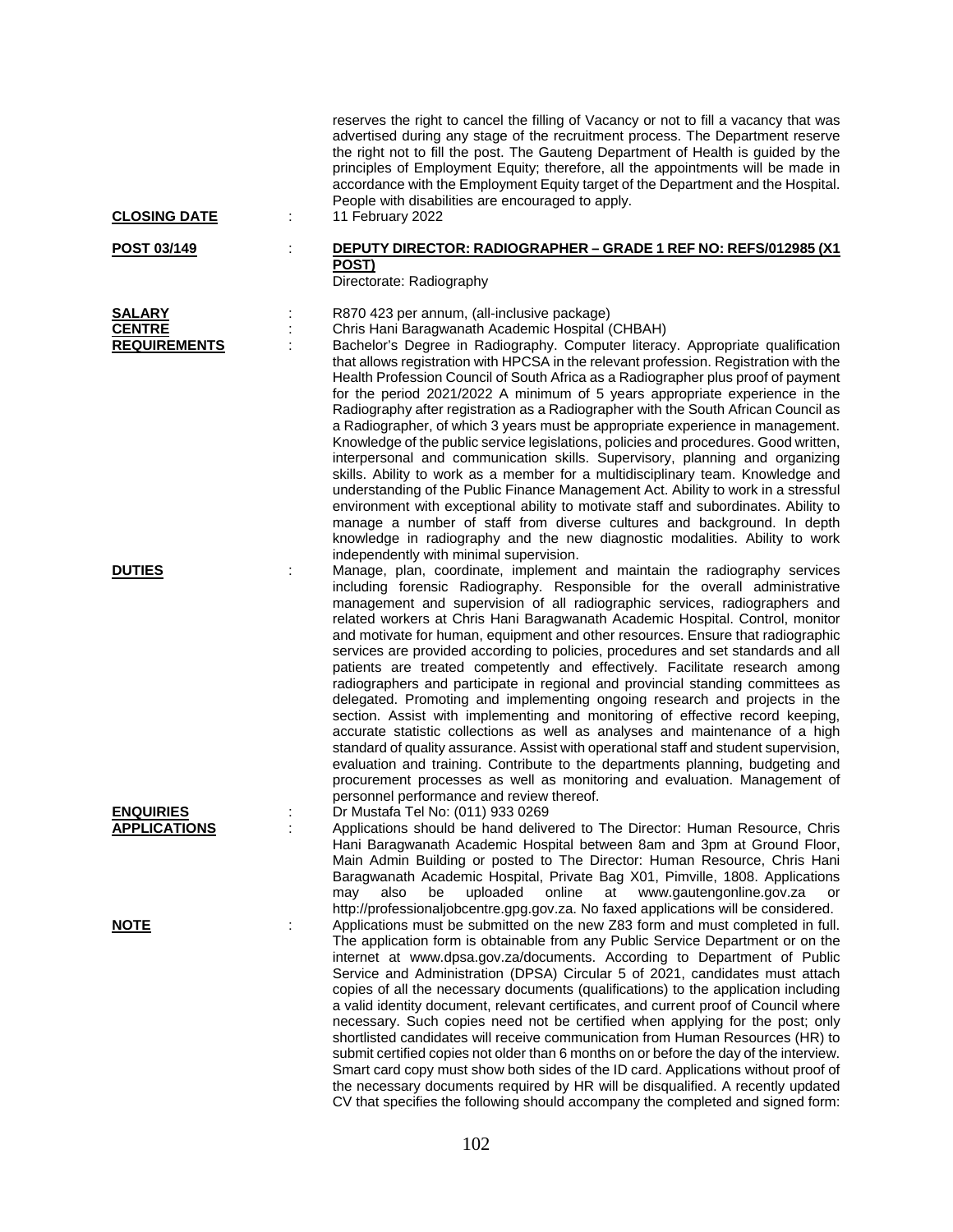|                                         |   | All experience indicating the position, institution and respective dates (DD/MM/YY).<br>Proof of current registration (Where applicable). Relevant service certificates.<br>Failure to submit all the requested documents will result in the application not being<br>considered. If you have not been contacted within three (3) months after the closing<br>date, please accept that your application was unsuccessful. Candidates will be<br>subjected to Personnel Suitability Checks (PSC) -Verification (Reference checks-<br>Provide at least 3 off which one must be immediate supervisor, the Department<br>shall reserve the right to conduct verification beyond names provided, where<br>necessary), identity verification, qualifications verification, criminal record checks,<br>credit/financial stability checks and employment verification). Persons in<br>possession of a foreign qualification must furnish the Department with an<br>evaluation certificate from the South African Qualifications Authority (SAQA). The<br>Department reserves the right to not make an appointment/fill the post. The<br>recommended candidate may be subjected to medical surveillance as required by<br>the Occupational Health and Safety Act, Act 5/1993. CHBAH reserves the right to<br>utilize practical exercises/tests for non-SMS positions during the recruitment<br>process to determine the suitability of candidates for the post(s). CHBAH also<br>reserves the right to cancel the filling of Vacancy or not to fill a vacancy that was<br>advertised during any stage of the recruitment process. The Department reserve<br>the right not to fill the post. The Gauteng Department of Health is guided by the<br>principles of Employment Equity; therefore, all the appointments will be made in<br>accordance with the Employment Equity target of the Department and the Hospital.<br>People with disabilities are encouraged to apply. |
|-----------------------------------------|---|-------------------------------------------------------------------------------------------------------------------------------------------------------------------------------------------------------------------------------------------------------------------------------------------------------------------------------------------------------------------------------------------------------------------------------------------------------------------------------------------------------------------------------------------------------------------------------------------------------------------------------------------------------------------------------------------------------------------------------------------------------------------------------------------------------------------------------------------------------------------------------------------------------------------------------------------------------------------------------------------------------------------------------------------------------------------------------------------------------------------------------------------------------------------------------------------------------------------------------------------------------------------------------------------------------------------------------------------------------------------------------------------------------------------------------------------------------------------------------------------------------------------------------------------------------------------------------------------------------------------------------------------------------------------------------------------------------------------------------------------------------------------------------------------------------------------------------------------------------------------------------------------------------------------------------------------------------------------|
| <b>CLOSING DATE</b>                     |   | 11 February 2022                                                                                                                                                                                                                                                                                                                                                                                                                                                                                                                                                                                                                                                                                                                                                                                                                                                                                                                                                                                                                                                                                                                                                                                                                                                                                                                                                                                                                                                                                                                                                                                                                                                                                                                                                                                                                                                                                                                                                  |
| POST 03/150                             |   | <b>MEDICAL OFFICER GRADE 1 TO GRADE 3 REF NO: TDH2022/01 (X2 POSTS)</b><br>Directorate: Medical Department                                                                                                                                                                                                                                                                                                                                                                                                                                                                                                                                                                                                                                                                                                                                                                                                                                                                                                                                                                                                                                                                                                                                                                                                                                                                                                                                                                                                                                                                                                                                                                                                                                                                                                                                                                                                                                                        |
| <b>SALARY</b>                           | ÷ | Grade 1: R833 523 per annum, (all inclusive)<br>Grade 2: R953 049 per annum, (all inclusive)<br>Grade 3: R1 106 037 per annum, (all inclusive)                                                                                                                                                                                                                                                                                                                                                                                                                                                                                                                                                                                                                                                                                                                                                                                                                                                                                                                                                                                                                                                                                                                                                                                                                                                                                                                                                                                                                                                                                                                                                                                                                                                                                                                                                                                                                    |
| <b>CENTRE</b><br><b>REQUIREMENTS</b>    |   | <b>Tshwane District Hospital</b><br>MBCHB or equivalent Degrees (independent practice), Proof of current registration.<br>Registration as Medical Practitioner with the Health Professional Council of South<br>Africa. Any post graduate diploma in Paediatrics/Obstetrics/HIV will an added                                                                                                                                                                                                                                                                                                                                                                                                                                                                                                                                                                                                                                                                                                                                                                                                                                                                                                                                                                                                                                                                                                                                                                                                                                                                                                                                                                                                                                                                                                                                                                                                                                                                     |
| <b>DUTIES</b>                           | t | advantage.<br>Rendering of Clinical services, which includes examination and treatment of<br>patients, emergencies, ward rounds and operation procedures. Be rotated through<br>different units of the hospital according to the need of the Hospital. Provides training<br>and leadership to medical interns, nurses and medical Officers doing Community<br>Service.                                                                                                                                                                                                                                                                                                                                                                                                                                                                                                                                                                                                                                                                                                                                                                                                                                                                                                                                                                                                                                                                                                                                                                                                                                                                                                                                                                                                                                                                                                                                                                                            |
| <b>ENQUIRIES</b><br><b>APPLICATIONS</b> |   | Dr. Nkusi SS Tel No: (012) 354-7360<br>All applications received for the posts should be sent to: Tshwane District Hospital,<br>Private Bag x179, Pretoria, 0001 Or Candidates should apply directly to the<br>Hospital at HR Department.                                                                                                                                                                                                                                                                                                                                                                                                                                                                                                                                                                                                                                                                                                                                                                                                                                                                                                                                                                                                                                                                                                                                                                                                                                                                                                                                                                                                                                                                                                                                                                                                                                                                                                                         |
| <b>NOTE</b>                             |   | Applications must be submitted on a new Z83 form obtainable from any Public<br>Service Department and must be accompanied by a comprehensive CV, ID and<br>qualifications. Driver's License and registration certificate must be attached if<br>required. Required documents need not be certified when applying for a post. Only<br>shortlisted candidates will be required to submit certified documents on or before<br>the day of the interview following communication from HR. Applicants who do not<br>comply with the above-mentioned requirements will not be considered. Drivers<br>license and smart card must be copied both sides. The successful candidate will<br>be subjected to pre-employment medical surveillance.                                                                                                                                                                                                                                                                                                                                                                                                                                                                                                                                                                                                                                                                                                                                                                                                                                                                                                                                                                                                                                                                                                                                                                                                                             |
| <b>CLOSING DATE</b>                     |   | 11 February 2022                                                                                                                                                                                                                                                                                                                                                                                                                                                                                                                                                                                                                                                                                                                                                                                                                                                                                                                                                                                                                                                                                                                                                                                                                                                                                                                                                                                                                                                                                                                                                                                                                                                                                                                                                                                                                                                                                                                                                  |
| <u>POST 03/151</u>                      |   | OCCUPATIONAL MEDICAL PRACTITIONER (OMP) REF NO: REFS/012949<br>Directorate: Occupational Health and Safety                                                                                                                                                                                                                                                                                                                                                                                                                                                                                                                                                                                                                                                                                                                                                                                                                                                                                                                                                                                                                                                                                                                                                                                                                                                                                                                                                                                                                                                                                                                                                                                                                                                                                                                                                                                                                                                        |
| <b>SALARY</b><br><b>CENTRE</b>          |   | R833 523 - R897 939.per annum, (all packages inclusive)<br>Dr George Mukhari Academic Hospital                                                                                                                                                                                                                                                                                                                                                                                                                                                                                                                                                                                                                                                                                                                                                                                                                                                                                                                                                                                                                                                                                                                                                                                                                                                                                                                                                                                                                                                                                                                                                                                                                                                                                                                                                                                                                                                                    |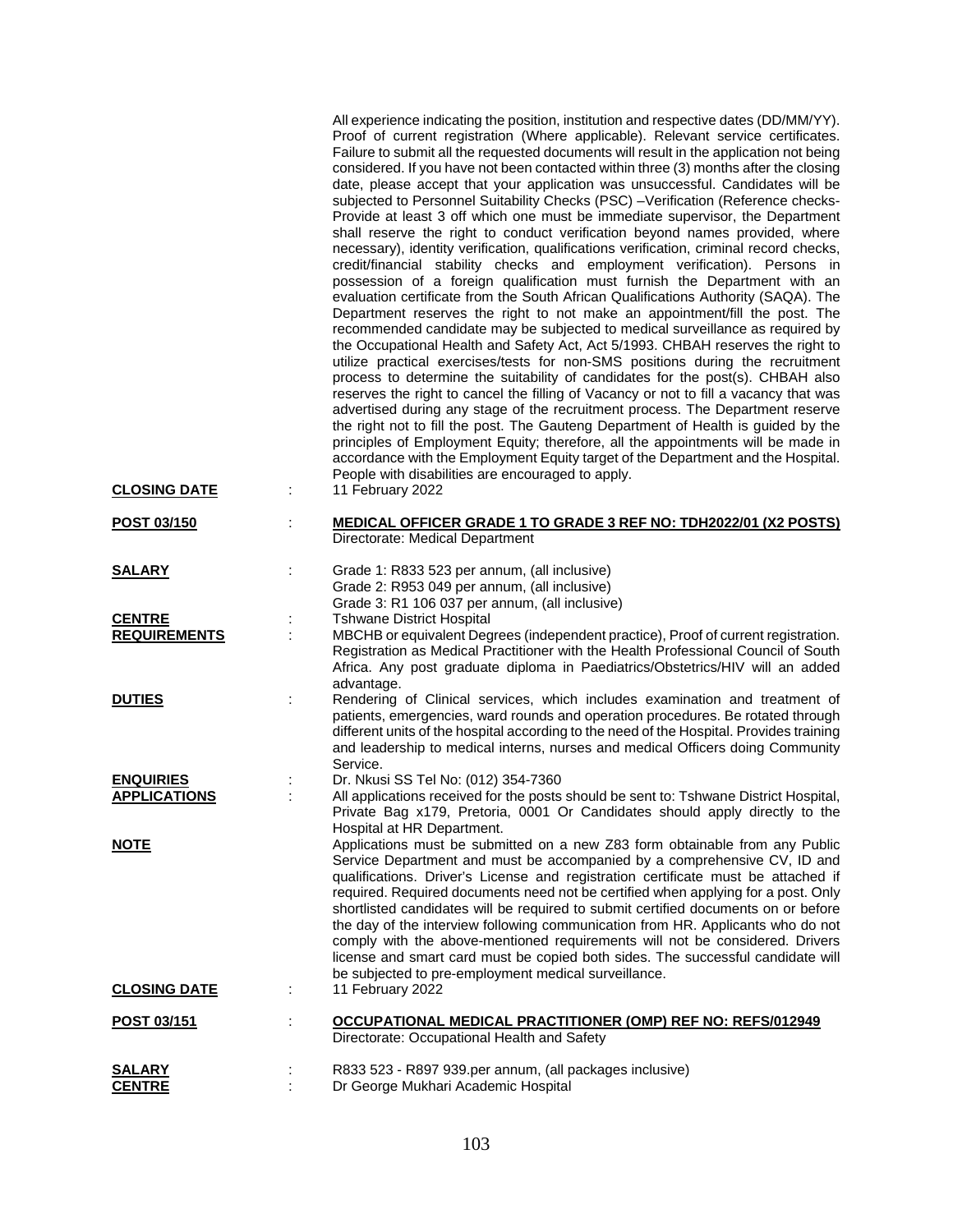| <b>REQUIREMENTS</b><br><b>DUTIES</b>    |   | Registered Occupational Medical Practitioner (MBCHB and Occupational Health<br>and or Medicine Diploma/Degree). Specialist Occupational medical Qualification<br>will be an added advantage. Extensive knowledge in all relevant OHS Legislation,<br>COIDA processes and Compensation Fund. Management of costed OHS<br>operational plans and projects. Knowledge of employment law, OHS Act and<br>Regulations. Computer literacy Change management Strategic management and<br>leadership Financial management Interpersonal Problem solving and strong<br>analysis Strong Report Writing Coaching and Resilience Management.<br>Implement Medical surveillance as prescribed by, Policy, OHSA and related                                                                                                                                                                                                                                                                                                                                                                                                                                                                                                                                                                              |
|-----------------------------------------|---|-------------------------------------------------------------------------------------------------------------------------------------------------------------------------------------------------------------------------------------------------------------------------------------------------------------------------------------------------------------------------------------------------------------------------------------------------------------------------------------------------------------------------------------------------------------------------------------------------------------------------------------------------------------------------------------------------------------------------------------------------------------------------------------------------------------------------------------------------------------------------------------------------------------------------------------------------------------------------------------------------------------------------------------------------------------------------------------------------------------------------------------------------------------------------------------------------------------------------------------------------------------------------------------------|
|                                         |   | Regulations; Manage Medical Surveillance inclusive of Biological Monitoring, pre-<br>employment, periodic and exit medical examinations. Management of occupational<br>injuries and disease, incidents and development of incident management protocols;<br>Manage and report injuries on duty and occupational medical emergencies as per<br>exposure to occupational hazards; Management of occupational risks to injuries<br>and diseases among employees. Certification of fitness for work and return to work.<br>Develop Risk Based Medical Surveillance Plans; Ensure that compensation for<br>occupational injuries and diseases cases are managed in a prescribed manner;<br>Manage the provision of primary health care services as part of comprehensive<br>occupational health care in GDOH; Collaborate and Participate in disaster<br>management; Collaborate and participate in Health and Safety inspections;<br>Develop and review occupational health guidelines and protocols. Develop and<br>monitor a Legal Compliance Register for the hospital. Establish and maintain good<br>relations with OHS Stakeholders and other disciplines within the hospital. Lead the<br>development/review and implementation of all OHS/Wellness initiatives including<br>training. |
| <b>ENQUIRIES</b><br><b>APPLICATIONS</b> |   | Ms. LS Seabelo Tel No: (012) 529 3374<br>Applications can be delivered to: Dr. George Mukhari Academic Hospital, 3111<br>Setlogelo Drive, Ga-Rankuwa, 0208 Nurses Home Block 13(HR Registry) or<br>posted to: Dr. George Mukhari Academic Hospital, Private Bag X422, Pretoria<br>0001.                                                                                                                                                                                                                                                                                                                                                                                                                                                                                                                                                                                                                                                                                                                                                                                                                                                                                                                                                                                                   |
| <b>NOTE</b>                             |   | The Provincial Government of Gauteng is committed to the achievement and<br>maintenance of diversity in employment, especially of race, gender and disability.<br>Applications must be submitted on a new updated Z83 form obtainable from any<br>Public Service Department or from the website and must be completed in full,<br>failure to do so will result in your application being not considered. Copies of<br>qualifications, ID copy and a CV must be attached. Applicant may apply without<br>certifying their document. Only Shortlisted candidates will be requested to submit<br>certified documents. The specific reference must be quoted. It is legislative<br>requirement that all newly appointed staff members are subjected to Personnel<br>Suitability Check (PSC)- Verification, upon appointment within the department. This<br>verification processes entails reference checks, identity verification, qualification<br>verification, criminal records checks. Successful candidates will be subjected to<br>OHS medical surveillance as required by HBA regulations within OHS Act 85 of<br>1993.                                                                                                                                                                |
| <b>CLOSING DATE</b>                     |   | 11 February 2022, Closing time will be 12h00 on the closing date.                                                                                                                                                                                                                                                                                                                                                                                                                                                                                                                                                                                                                                                                                                                                                                                                                                                                                                                                                                                                                                                                                                                                                                                                                         |
| <u>POST 03/152</u>                      |   | <b>MEDICAL OFFICER GRADE 1 REF NO: REFS/012988 (X3 POSTS)</b><br>Directorate: Psychiatry                                                                                                                                                                                                                                                                                                                                                                                                                                                                                                                                                                                                                                                                                                                                                                                                                                                                                                                                                                                                                                                                                                                                                                                                  |
| <u>SALARY</u><br><b>CENTRE</b>          |   | R833 523 per annum, (all-inclusive package)<br>Chris Hani Baragwanath Academic Hospital<br>Appropriate qualification that allows registration with the HPCSA as Medical                                                                                                                                                                                                                                                                                                                                                                                                                                                                                                                                                                                                                                                                                                                                                                                                                                                                                                                                                                                                                                                                                                                   |
| <b>REQUIREMENTS</b>                     |   | Practitioner, HPCSA registration as an independent medical practitioner and must<br>be post Community Service. Proof of current HPCSA registration for April<br>2021/March 2022.                                                                                                                                                                                                                                                                                                                                                                                                                                                                                                                                                                                                                                                                                                                                                                                                                                                                                                                                                                                                                                                                                                          |
| <b>DUTIES</b>                           | ÷ | Clinical assessment, history taking, mental state examination and physical<br>examination of all patients. Assessment and management of emergencies.<br>Counselling and education of patients and families. Proper clinical record keeping.<br>Preparation of referral letters and discharge summaries for all patients. Recording<br>of all lab results. Participation in ward/department admin and academic program.<br>Commitment to providing emergency care. Highest level of ethics, professionalism                                                                                                                                                                                                                                                                                                                                                                                                                                                                                                                                                                                                                                                                                                                                                                                |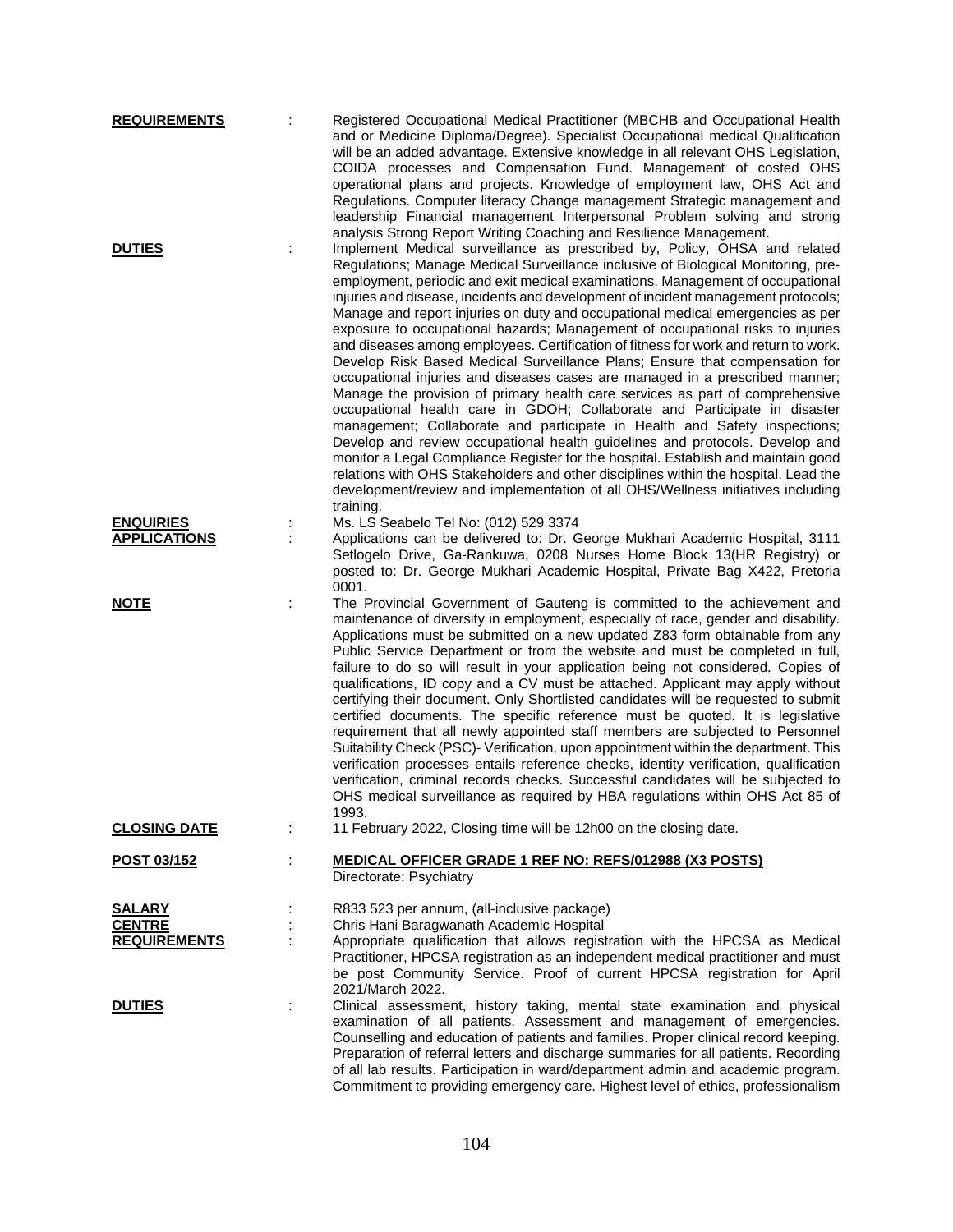and punctuality. Ability to work in a team and to report all potential conflict of interests and corruption.

**ENQUIRIES** : Dr W Friedlander Tel No: (011) 933 9239

**APPLICATIONS** : should be hand delivered to The Director: Human Resource, Chris Hani Baragwanath Academic Hospital between 8am and 3pm at Ground Floor, Main Admin Building or posted to The Director: Human Resource, Chris Hani Baragwanath Academic Hospital, Private Bag X01, Pimville, 1808. Applications may also be uploaded online at www.gautengonline.gov.za or http://professionaljobcentre.gpg.gov.za. No faxed applications will be considered. **NOTE** : Applications must be submitted on the new Z83 form and must completed in full. The application form is obtainable from any Public Service Department or on the internet at www.dpsa.gov.za/documents. According to Department of Public Service and Administration (DPSA) Circular 5 of 2021, candidates must attach copies of all the necessary documents (qualifications) to the application including a valid identity document, relevant certificates, and current proof of Council where necessary. Such copies need not be certified when applying for the post; only shortlisted candidates will receive communication from Human Resources (HR) to submit certified copies not older than 6 months on or before the day of the interview. Smart card copy must show both sides of the ID card. Applications without proof of the necessary documents required by HR will be disqualified. A recently updated CV that specifies the following should accompany the completed and signed form: All experience indicating the position, institution and respective dates (DD/MM/YY). Proof of current registration (Where applicable). Relevant service certificates. Failure to submit all the requested documents will result in the application not being considered. If you have not been contacted within three (3) months after the closing date, please accept that your application was unsuccessful. Candidates will be subjected to Personnel Suitability Checks (PSC) –Verification (Reference checks-Provide at least 3 off which one must be immediate supervisor, the Department shall reserve the right to conduct verification beyond names provided, where necessary), identity verification, qualifications verification, criminal record checks, credit/financial stability checks and employment verification). Persons in possession of a foreign qualification must furnish the Department with an evaluation certificate from the South African Qualifications Authority (SAQA). The Department reserves the right to not make an appointment/fill the post. The recommended candidate may be subjected to medical surveillance as required by the Occupational Health and Safety Act, Act 5/1993. CHBAH reserves the right to utilize practical exercises/tests for non-SMS positions during the recruitment process to determine the suitability of candidates for the post(s). CHBAH also reserves the right to cancel the filling of Vacancy or not to fill a vacancy that was advertised during any stage of the recruitment process. The Department reserve the right not to fill the post. The Gauteng Department of Health is guided by the principles of Employment Equity; therefore, all the appointments will be made in accordance with the Employment Equity target of the Department and the Hospital. People with disabilities are encouraged to apply.

**CLOSING DATE** : 11 February 2022

| <b>POST 03/153</b> | <b>MEDICAL OFFICER GRADE 1 REF NO: REFS/012989 (X1 POST)</b> |
|--------------------|--------------------------------------------------------------|
|                    | Directorate: Urology                                         |

**DAAA FAA** = **c** can use (all inclusive)

| <b>SALART</b>       | R833 523 per annum, (all inclusive)                                                                                                                                                                                                                                                                                                         |
|---------------------|---------------------------------------------------------------------------------------------------------------------------------------------------------------------------------------------------------------------------------------------------------------------------------------------------------------------------------------------|
| <b>CENTRE</b>       | Chris Hani Baragwanath Academic Hospital (CHBAH)                                                                                                                                                                                                                                                                                            |
| <b>REQUIREMENTS</b> | Appropriate qualification that allows registration with the HPCSA as Medical<br>Practitioner, HPCSA registration as an independent medical practitioner and must                                                                                                                                                                            |
|                     | be post Community Service. Proof of current HPCSA registration for April<br>2021/March 2022. Have primaries. Should have rotated in relevant department.                                                                                                                                                                                    |
| <b>DUTIES</b>       | Render a full spectrum of Urology inpatient and Outpatient services. Provide clinical<br>quidance to designated clinic staff. Ability to lead standardization of care<br>inspirational to the health care team. Ability to lead a team of health care<br>professionals with integrity and respect. Commitment to organizational value's and |
|                     | vision. Dedication to patient safety and quality of health care. Track record of<br>fostering teamwork and collaboration among physicians. Excellent interpersonal                                                                                                                                                                          |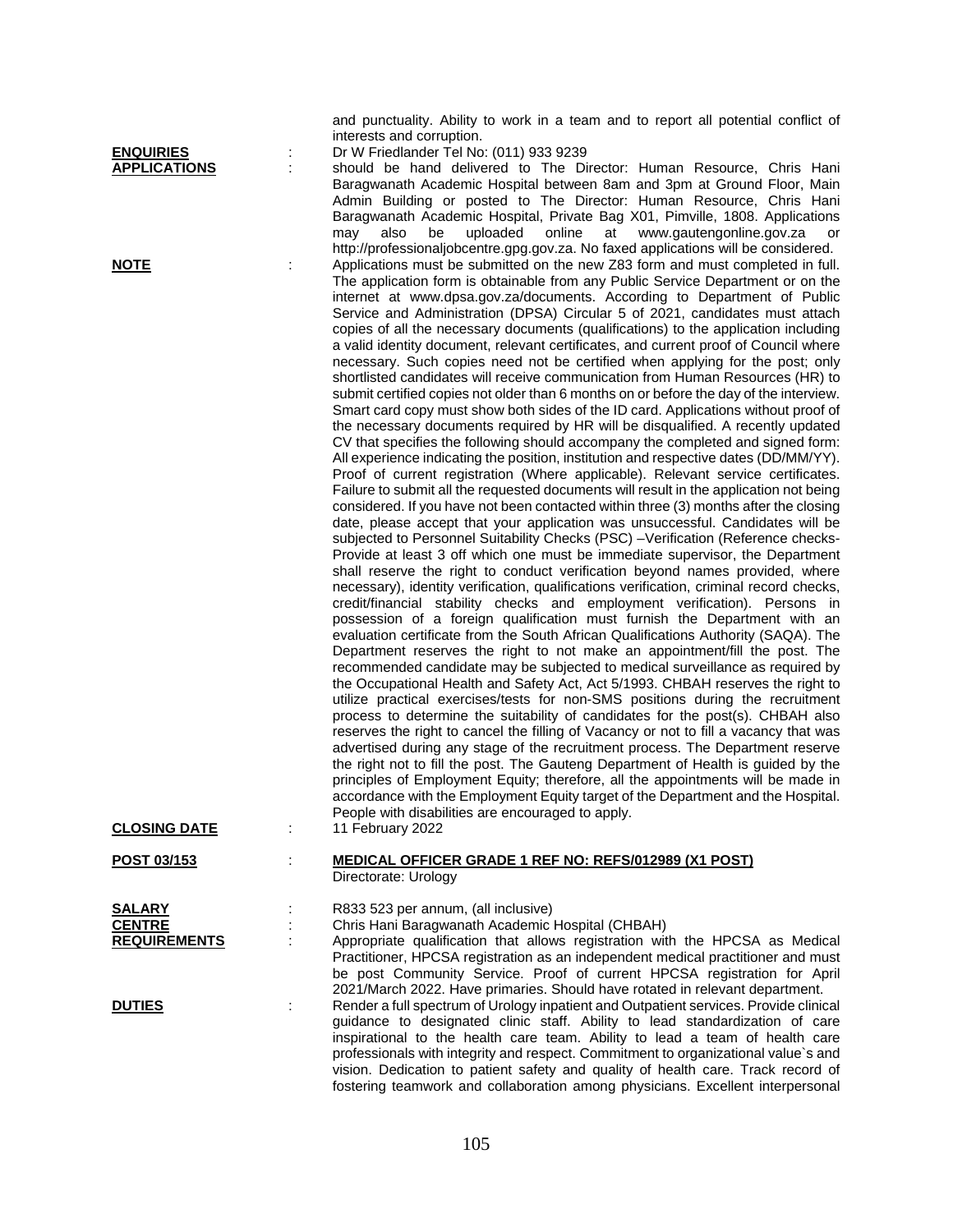| <b>ENQUIRIES</b>                     | Dr S Doherty Tel No: (011) 933 9611                                                                                                                                                                                                                                                                                                                                                                                                                                                                                                                                                                                                                                                                                                                                                                                                                                                                                                                                                                                                                                                                                                                                                                                                                                                                                                                                                                                                                                                                                                                                                                                                                                                                                                                                                                                                                                                                                                                                                                                                                                                                                                                                                                                                                                                                                                                                                                                                                                                                                                                                                                                                                                       |
|--------------------------------------|---------------------------------------------------------------------------------------------------------------------------------------------------------------------------------------------------------------------------------------------------------------------------------------------------------------------------------------------------------------------------------------------------------------------------------------------------------------------------------------------------------------------------------------------------------------------------------------------------------------------------------------------------------------------------------------------------------------------------------------------------------------------------------------------------------------------------------------------------------------------------------------------------------------------------------------------------------------------------------------------------------------------------------------------------------------------------------------------------------------------------------------------------------------------------------------------------------------------------------------------------------------------------------------------------------------------------------------------------------------------------------------------------------------------------------------------------------------------------------------------------------------------------------------------------------------------------------------------------------------------------------------------------------------------------------------------------------------------------------------------------------------------------------------------------------------------------------------------------------------------------------------------------------------------------------------------------------------------------------------------------------------------------------------------------------------------------------------------------------------------------------------------------------------------------------------------------------------------------------------------------------------------------------------------------------------------------------------------------------------------------------------------------------------------------------------------------------------------------------------------------------------------------------------------------------------------------------------------------------------------------------------------------------------------------|
| <b>APPLICATIONS</b><br><b>NOTE</b>   | should be hand delivered to The Director: Human Resource, Chris Hani<br>Baragwanath Academic Hospital between 8am and 3pm at Ground Floor, Main<br>Admin Building or posted to The Director: Human Resource, Chris Hani<br>Baragwanath Academic Hospital, Private Bag X01, Pimville, 1808. Applications<br>online<br>at<br>also<br>be<br>uploaded<br>www.gautengonline.gov.za<br>may<br>or<br>http://professionaljobcentre.gpg.gov.za. No faxed applications will be considered.<br>Applications must be submitted on the new Z83 form and must completed in full.<br>The application form is obtainable from any Public Service Department or on the<br>internet at www.dpsa.gov.za/documents. According to Department of Public<br>Service and Administration (DPSA) Circular 5 of 2021, candidates must attach                                                                                                                                                                                                                                                                                                                                                                                                                                                                                                                                                                                                                                                                                                                                                                                                                                                                                                                                                                                                                                                                                                                                                                                                                                                                                                                                                                                                                                                                                                                                                                                                                                                                                                                                                                                                                                                         |
|                                      | copies of all the necessary documents (qualifications) to the application including<br>a valid identity document, relevant certificates, and current proof of Council where<br>necessary. Such copies need not be certified when applying for the post; only<br>shortlisted candidates will receive communication from Human Resources (HR) to<br>submit certified copies not older than 6 months on or before the day of the interview.<br>Smart card copy must show both sides of the ID card. Applications without proof of<br>the necessary documents required by HR will be disqualified. A recently updated<br>CV that specifies the following should accompany the completed and signed form:<br>All experience indicating the position, institution and respective dates (DD/MM/YY).<br>Proof of current registration (Where applicable). Relevant service certificates.<br>Failure to submit all the requested documents will result in the application not being<br>considered. If you have not been contacted within three (3) months after the closing<br>date, please accept that your application was unsuccessful. Candidates will be<br>subjected to Personnel Suitability Checks (PSC) -Verification (Reference checks-<br>Provide at least 3 off which one must be immediate supervisor, the Department<br>shall reserve the right to conduct verification beyond names provided, where<br>necessary), identity verification, qualifications verification, criminal record checks,<br>credit/financial stability checks and employment verification). Persons in<br>possession of a foreign qualification must furnish the Department with an<br>evaluation certificate from the South African Qualifications Authority (SAQA). The<br>Department reserves the right to not make an appointment/fill the post. The<br>recommended candidate may be subjected to medical surveillance as required by<br>the Occupational Health and Safety Act, Act 5/1993. CHBAH reserves the right to<br>utilize practical exercises/tests for non-SMS positions during the recruitment<br>process to determine the suitability of candidates for the post(s). CHBAH also<br>reserves the right to cancel the filling of Vacancy or not to fill a vacancy that was<br>advertised during any stage of the recruitment process. The Department reserve<br>the right not to fill the post. The Gauteng Department of Health is guided by the<br>principles of Employment Equity; therefore, all the appointments will be made in<br>accordance with the Employment Equity target of the Department and the Hospital.<br>People with disabilities are encouraged to apply. |
| <b>CLOSING DATE</b>                  | 11 February 2022                                                                                                                                                                                                                                                                                                                                                                                                                                                                                                                                                                                                                                                                                                                                                                                                                                                                                                                                                                                                                                                                                                                                                                                                                                                                                                                                                                                                                                                                                                                                                                                                                                                                                                                                                                                                                                                                                                                                                                                                                                                                                                                                                                                                                                                                                                                                                                                                                                                                                                                                                                                                                                                          |
| POST 03/154                          | <u>MEDICAL OFFICER/REGISTRAR IN PSYCHIATRY REF NO: WKH 04/01/2022</u><br>(X2 POSTS)<br>Directorate: Psychiatry                                                                                                                                                                                                                                                                                                                                                                                                                                                                                                                                                                                                                                                                                                                                                                                                                                                                                                                                                                                                                                                                                                                                                                                                                                                                                                                                                                                                                                                                                                                                                                                                                                                                                                                                                                                                                                                                                                                                                                                                                                                                                                                                                                                                                                                                                                                                                                                                                                                                                                                                                            |
| <b>SALARY</b>                        | R833 523 per annum, (inclusive package)                                                                                                                                                                                                                                                                                                                                                                                                                                                                                                                                                                                                                                                                                                                                                                                                                                                                                                                                                                                                                                                                                                                                                                                                                                                                                                                                                                                                                                                                                                                                                                                                                                                                                                                                                                                                                                                                                                                                                                                                                                                                                                                                                                                                                                                                                                                                                                                                                                                                                                                                                                                                                                   |
| <b>CENTRE</b><br><b>REQUIREMENTS</b> | <b>Weskoppies Hospital</b><br>Appropriate qualification that allows registration with HPCSA as an Independent<br>Medical Practitioner and proof of current registration. At least 6 months experience<br>in psychiatry clinical service. Be able to register as a candidate for MMed Psychiatry<br>at University of Pretoria (UP) and FC Psych SA (College of Mediciene -SA)<br>(CMSA).                                                                                                                                                                                                                                                                                                                                                                                                                                                                                                                                                                                                                                                                                                                                                                                                                                                                                                                                                                                                                                                                                                                                                                                                                                                                                                                                                                                                                                                                                                                                                                                                                                                                                                                                                                                                                                                                                                                                                                                                                                                                                                                                                                                                                                                                                   |
| <b>DUTIES</b>                        | The post is a 4-year joint-appointment as a registrar in psychiatry at the Dept. of<br>Psychiatry at UP and Weskoppies Hospital. The successful candidate must provide<br>clinical service to mental health care users at Weskoppies Hospital, participate in<br>the departmenta's academic programmes, research activities and clinical                                                                                                                                                                                                                                                                                                                                                                                                                                                                                                                                                                                                                                                                                                                                                                                                                                                                                                                                                                                                                                                                                                                                                                                                                                                                                                                                                                                                                                                                                                                                                                                                                                                                                                                                                                                                                                                                                                                                                                                                                                                                                                                                                                                                                                                                                                                                  |

skills. Perform department administrative duties, and post graduate students. Initiate and participate in clinical research. Render after-hours clinical services.

administrative work. Successful candidate will be expected to rotate through all the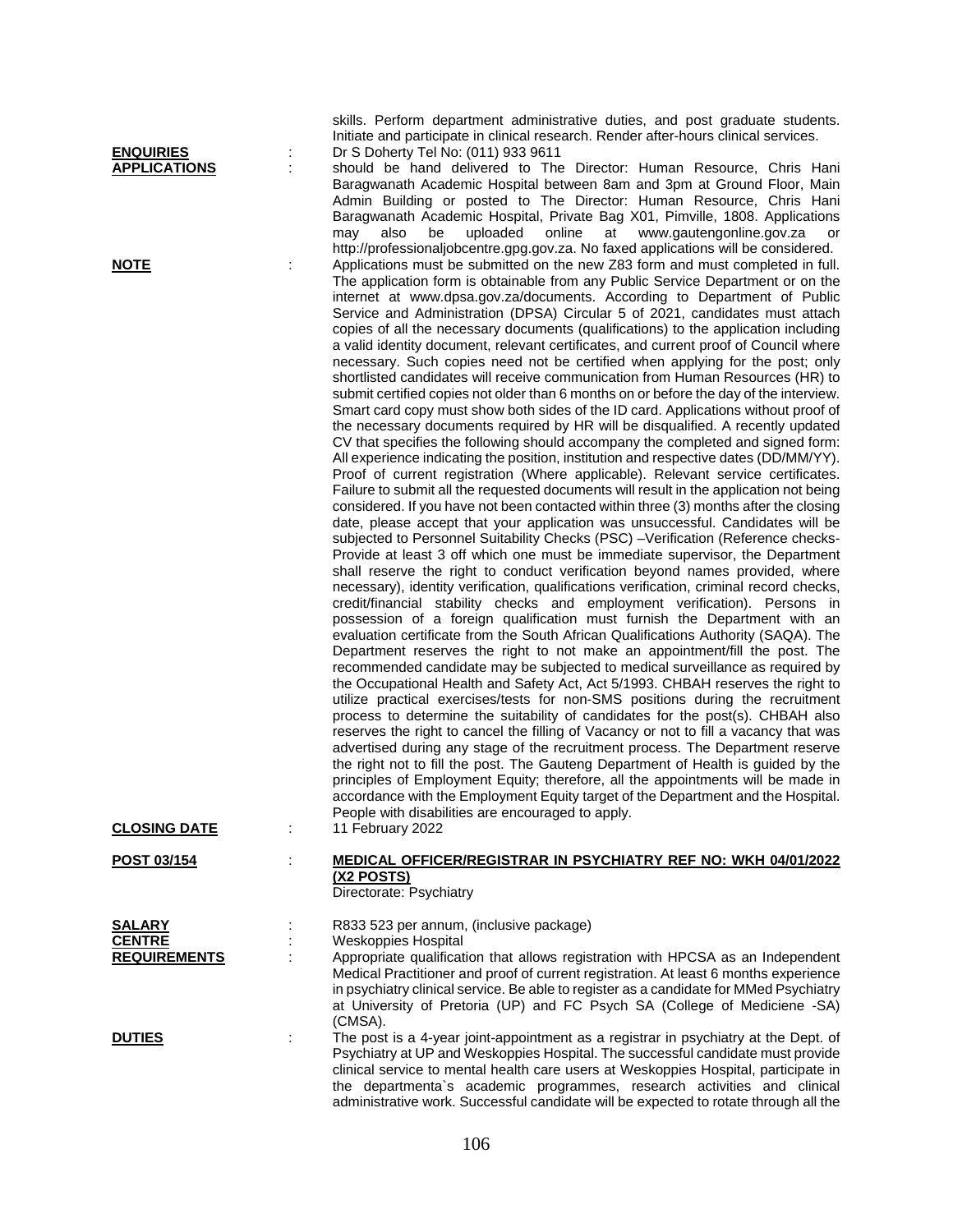| <b>ENQUIRIES</b><br><b>APPLICATIONS</b>               | training units as per the HPCSA, CMSA, and Univertsity of Pretoria's MMed<br>Psychiatry requirements, within the 4 years.<br>Prof FB Sokudela Tel No: (012) 319 9741 / 9720 / 9500<br>Applications should be addressed to HR: Recruitment and Selection Office,<br>Weskoppies Hospital, Private Bag X 113, Pretoria 0001 between 8am-3pm or hand<br>delivered at 01 Ketjen Street, Weskoppies Hospital, Pretoria West, 0001 at the<br>security gate before 12h00 noon on the closing date and sign in the register book.<br>No faxed or emailed application will be considered.                                                                                                                                                                                                                                                                                                                                                                                                                                                                                                                                                                                                                                                                                                                                                                                                                                                                    |
|-------------------------------------------------------|----------------------------------------------------------------------------------------------------------------------------------------------------------------------------------------------------------------------------------------------------------------------------------------------------------------------------------------------------------------------------------------------------------------------------------------------------------------------------------------------------------------------------------------------------------------------------------------------------------------------------------------------------------------------------------------------------------------------------------------------------------------------------------------------------------------------------------------------------------------------------------------------------------------------------------------------------------------------------------------------------------------------------------------------------------------------------------------------------------------------------------------------------------------------------------------------------------------------------------------------------------------------------------------------------------------------------------------------------------------------------------------------------------------------------------------------------|
| <b>NOTE</b>                                           | Applications should include the New Z83, CV, copies of ID (smart card ID and<br>driver's license to be copied both sides) and qualifications. No need to certify<br>documents, only shortlisted candidates must submit certified documents. Please<br>note that should you not use the New Z83, completed it in full as directed on page<br>one of the form, initialled and signed in full, the department reserves the right to<br>disqualify your application. Failure to submit all the requested documents will result<br>in the application not being considered. If you have not been contacted within three<br>(3) months after the closing date, please accept that your application was<br>unsuccessful. Suitable candidates will be subjected to personnel Suitability Checks<br>(PSC) - Verification (Reference checks- Provide at least 3 off which one must<br>immediate supervisor. Persons in possession of a foreign qualification must furnish<br>the Department with an evaluation certificate from the South African Qualification<br>Authority (SAQA). Weskoppies Hospital reserves the right to cancel or not fill a<br>vacancy that was advertised during any stage of the recruitment process.<br>Employment Equity profile will be taken into consideration. The Department of<br>Health is committed to the achievement and maintenance of diversity and equity-<br>employment especially of race, gender and disability. |
| <b>CLOSING DATE</b>                                   | 11 February 2022 at Time 12:00                                                                                                                                                                                                                                                                                                                                                                                                                                                                                                                                                                                                                                                                                                                                                                                                                                                                                                                                                                                                                                                                                                                                                                                                                                                                                                                                                                                                                     |
| <u>POST 03/155</u>                                    | <b>MEDICAL REGISTRAR REF NO: SBAH 008/2022 (X2 POSTS)</b><br>Directorate: Radiology                                                                                                                                                                                                                                                                                                                                                                                                                                                                                                                                                                                                                                                                                                                                                                                                                                                                                                                                                                                                                                                                                                                                                                                                                                                                                                                                                                |
| <b>SALARY</b><br><b>CENTRE</b><br><b>REQUIREMENTS</b> | R833 523 per annum, plus benefits<br>Steve Biko Academic Hospital<br>MBChB or equivalent degree. Valid registration with Health Professions Council<br>(HPCSA) as an Independent Practitioner. Additional qualification e.g. Primaries,<br>Certificates or Diplomas relevant to the field, ACLS, ATLA, APLS, BSS, etc.<br>Experience in the related filed, will be considered. Service delivery to inpatients,<br>outpatients, day patients and emergencies. Teaching and training, conduct                                                                                                                                                                                                                                                                                                                                                                                                                                                                                                                                                                                                                                                                                                                                                                                                                                                                                                                                                        |
| <b>DUTIES</b>                                         | research, must perform commuted overtime.<br>As required by the Department of Radiology, Steve Biko Academic Hospital and<br>the University of Pretoria.                                                                                                                                                                                                                                                                                                                                                                                                                                                                                                                                                                                                                                                                                                                                                                                                                                                                                                                                                                                                                                                                                                                                                                                                                                                                                           |
| <b>ENQUIRIES</b><br><b>APPLICATIONS</b>               | Prof. ZI Lockhat Tel No: 012 354 4360<br>Steve Biko Academic Hospital, Private Bag x 169, Pretoria, 0001 or hand delivered<br>to Cnr Malherbe & Steve Biko Road, Main Entrance at Level 3.                                                                                                                                                                                                                                                                                                                                                                                                                                                                                                                                                                                                                                                                                                                                                                                                                                                                                                                                                                                                                                                                                                                                                                                                                                                         |
| <u>NOTE</u>                                           | Applications must be submitted with a Z83 form with relevant attachments. Steve<br>Biko Academic Hospital is committed to the pursuit of diversity and redress.<br>Candidates whose appointment will promote representivity in terms of race,<br>disability and gender will receive preference.                                                                                                                                                                                                                                                                                                                                                                                                                                                                                                                                                                                                                                                                                                                                                                                                                                                                                                                                                                                                                                                                                                                                                    |
| <b>CLOSING DATE</b>                                   | 11 February 2022                                                                                                                                                                                                                                                                                                                                                                                                                                                                                                                                                                                                                                                                                                                                                                                                                                                                                                                                                                                                                                                                                                                                                                                                                                                                                                                                                                                                                                   |
| POST 03/156                                           | MEDICAL OFFICER GRADE 1 REF NO: SBAH 009/2022<br>Directorate: Medical Oncology                                                                                                                                                                                                                                                                                                                                                                                                                                                                                                                                                                                                                                                                                                                                                                                                                                                                                                                                                                                                                                                                                                                                                                                                                                                                                                                                                                     |
| <u>SALARY</u><br><b>CENTRE</b>                        | R833 523 per annum, plus benefits<br>Steve Biko Academic Hospital                                                                                                                                                                                                                                                                                                                                                                                                                                                                                                                                                                                                                                                                                                                                                                                                                                                                                                                                                                                                                                                                                                                                                                                                                                                                                                                                                                                  |
| <b>REQUIREMENTS</b><br><b>DUTIES</b>                  | Appropriate qualification that allows registration with the HPCSA as a Medical<br>Officer. Appropriate computer literacy. Willingness to do Clinical research.<br>Ward rounds, Outpatients clinics, Lectures. Must participate in Clinical Research.                                                                                                                                                                                                                                                                                                                                                                                                                                                                                                                                                                                                                                                                                                                                                                                                                                                                                                                                                                                                                                                                                                                                                                                               |
| <b>ENQUIRIES</b><br><b>APPLICATIONS</b>               | Dr. RM Khanyile Tel No: 012 354 1054<br>Steve Biko Academic Hospital, Private Bag x 169, Pretoria, 0001 or hand delivered                                                                                                                                                                                                                                                                                                                                                                                                                                                                                                                                                                                                                                                                                                                                                                                                                                                                                                                                                                                                                                                                                                                                                                                                                                                                                                                          |
|                                                       | to Cnr Malherbe & Steve Biko Road, Main Entrance at Level 3.                                                                                                                                                                                                                                                                                                                                                                                                                                                                                                                                                                                                                                                                                                                                                                                                                                                                                                                                                                                                                                                                                                                                                                                                                                                                                                                                                                                       |
| <u>NOTE</u>                                           | Applications must be submitted with a Z83 form with relevant attachments. Steve<br>Biko Academic Hospital is committed to the pursuit of diversity and redress.                                                                                                                                                                                                                                                                                                                                                                                                                                                                                                                                                                                                                                                                                                                                                                                                                                                                                                                                                                                                                                                                                                                                                                                                                                                                                    |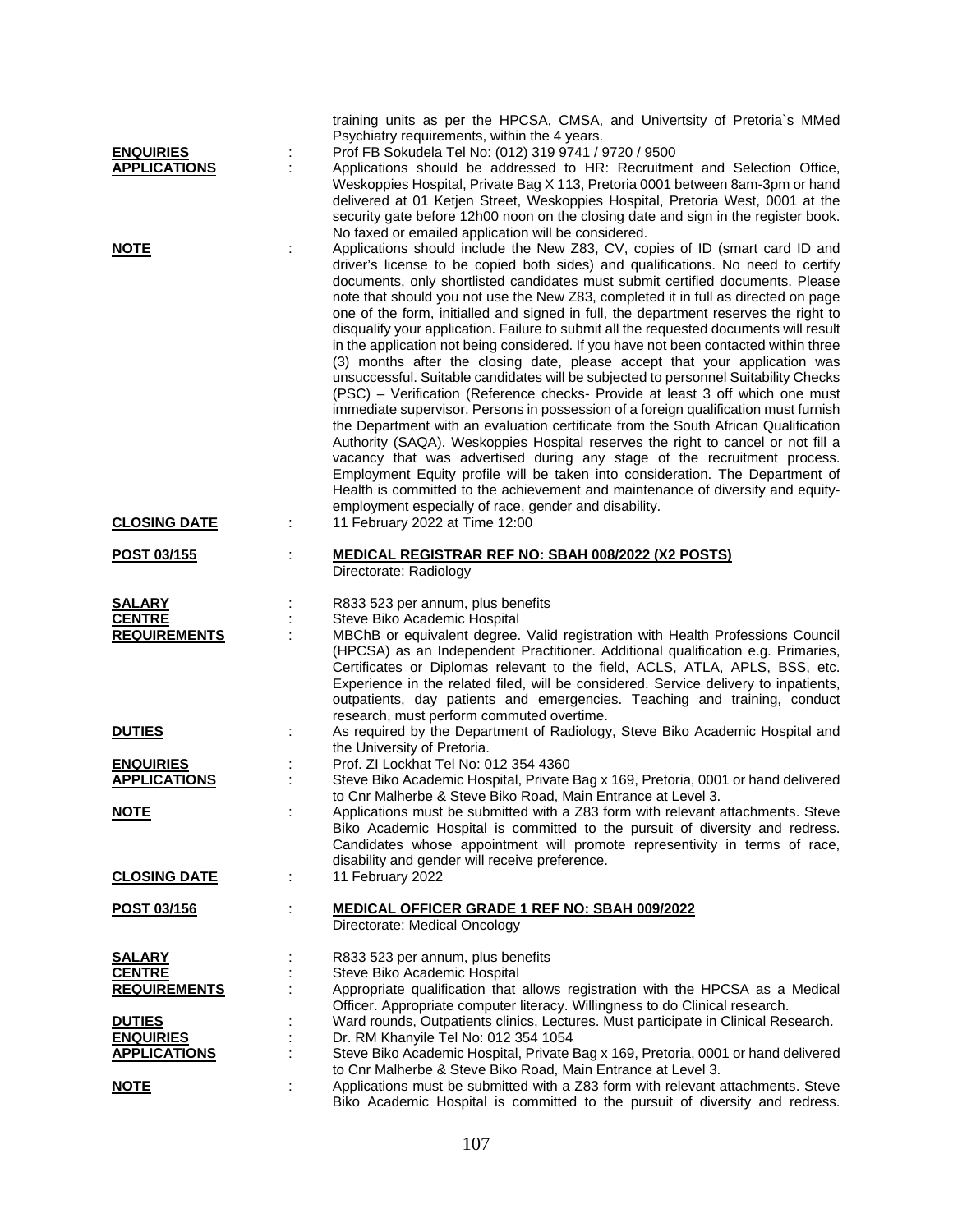| <b>CLOSING DATE</b>                                   | ÷ | Candidates whose appointment will promote representivity in terms of race,<br>disability and gender will receive preference.<br>11 February 2022                                                                                                                                                                                                                                                                                                                                                                                                                                                                                                                                                                                                                                                                                                                                                                                                                                                                                                                                                                                                                                                                                                                                                                                                                                                                                                                                                                                                                                                                                                                                                                                                                                                                                                                                                                                                                                                                                                                                                                                                                                                                                                                                                                                                                                                                                                                                                              |
|-------------------------------------------------------|---|---------------------------------------------------------------------------------------------------------------------------------------------------------------------------------------------------------------------------------------------------------------------------------------------------------------------------------------------------------------------------------------------------------------------------------------------------------------------------------------------------------------------------------------------------------------------------------------------------------------------------------------------------------------------------------------------------------------------------------------------------------------------------------------------------------------------------------------------------------------------------------------------------------------------------------------------------------------------------------------------------------------------------------------------------------------------------------------------------------------------------------------------------------------------------------------------------------------------------------------------------------------------------------------------------------------------------------------------------------------------------------------------------------------------------------------------------------------------------------------------------------------------------------------------------------------------------------------------------------------------------------------------------------------------------------------------------------------------------------------------------------------------------------------------------------------------------------------------------------------------------------------------------------------------------------------------------------------------------------------------------------------------------------------------------------------------------------------------------------------------------------------------------------------------------------------------------------------------------------------------------------------------------------------------------------------------------------------------------------------------------------------------------------------------------------------------------------------------------------------------------------------|
| <b>POST 03/157</b>                                    |   | <u>MEDICAL REGISTRAR REF NO: REFS/012990 (X1 POST)</u><br>Directorate: Psychiatry                                                                                                                                                                                                                                                                                                                                                                                                                                                                                                                                                                                                                                                                                                                                                                                                                                                                                                                                                                                                                                                                                                                                                                                                                                                                                                                                                                                                                                                                                                                                                                                                                                                                                                                                                                                                                                                                                                                                                                                                                                                                                                                                                                                                                                                                                                                                                                                                                             |
| <b>SALARY</b><br><b>CENTRE</b><br><b>REQUIREMENTS</b> |   | R833 523 per annum, (all-inclusive package)<br>Chris Hani Baragwanath Academic Hospital<br>Appropriate qualification that allows registration with the HPCSA as Medical<br>Practitioner, HPCSA registration as an independent medical practitioner and must<br>be post Community Service. Having the Diploma in Mental Health and/or part 1<br>exams will be a significant advantage. Must have 6-12 Months experience as<br>Medical Officer in relevant department. Must be a South African citizen or<br>permanent resident. Proof of current HPCSA registration for April 2021/March<br>2022.                                                                                                                                                                                                                                                                                                                                                                                                                                                                                                                                                                                                                                                                                                                                                                                                                                                                                                                                                                                                                                                                                                                                                                                                                                                                                                                                                                                                                                                                                                                                                                                                                                                                                                                                                                                                                                                                                                              |
| <b>DUTIES</b>                                         |   | The incumbent will be responsible for psychiatric assessments, including risk<br>assessments, clinical management plans, managing patients using safe; evidence<br>based and compassionate patient care plans, and the application of cost<br>containment measures in service delivery. Academically, registrars will attend the<br>Psychiatry teaching programme as per the department of Psychiatry at the<br>University of the Witwatersrand. To conduct research under supervision - with<br>respect to the attainment of the MMED; train in the various psychotherapy<br>modalities; teach and supervise medical and other undergraduate students as well<br>as medical interns. A high level of ethics and professionalism governs the training<br>and service delivery aspects of trainee specialists.                                                                                                                                                                                                                                                                                                                                                                                                                                                                                                                                                                                                                                                                                                                                                                                                                                                                                                                                                                                                                                                                                                                                                                                                                                                                                                                                                                                                                                                                                                                                                                                                                                                                                                 |
| <b>ENQUIRIES</b><br><b>APPLICATIONS</b>               |   | Dr W Friedlander Tel No: (011) 933 9239<br>Applications should be hand delivered to The Director: Human Resource, Chris<br>Hani Baragwanath Academic Hospital between 8am and 3pm at Ground Floor,<br>Main Admin Building or posted to The Director: Human Resource, Chris Hani<br>Baragwanath Academic Hospital, Private Bag X01, Pimville, 1808. Applications<br>uploaded<br>online<br>also<br>be<br>at<br>www.gautengonline.gov.za<br>may<br>or<br>http://professionaljobcentre.gpg.gov.za. No faxed applications will be considered.                                                                                                                                                                                                                                                                                                                                                                                                                                                                                                                                                                                                                                                                                                                                                                                                                                                                                                                                                                                                                                                                                                                                                                                                                                                                                                                                                                                                                                                                                                                                                                                                                                                                                                                                                                                                                                                                                                                                                                      |
| <b>NOTE</b>                                           |   | Applications must be submitted on the new Z83 form and must completed in full.<br>The application form is obtainable from any Public Service Department or on the<br>internet at www.dpsa.gov.za/documents. According to Department of Public<br>Service and Administration (DPSA) Circular 5 of 2021, candidates must attach<br>copies of all the necessary documents (qualifications) to the application including<br>a valid identity document, relevant certificates, and current proof of Council where<br>necessary. Such copies need not be certified when applying for the post; only<br>shortlisted candidates will receive communication from Human Resources (HR) to<br>submit certified copies not older than 6 months on or before the day of the interview.<br>Smart card copy must show both sides of the ID card. Applications without proof of<br>the necessary documents required by HR will be disqualified. A recently updated<br>CV that specifies the following should accompany the completed and signed form:<br>All experience indicating the position, institution and respective dates (DD/MM/YY).<br>Proof of current registration (Where applicable). Relevant service certificates.<br>Failure to submit all the requested documents will result in the application not being<br>considered. If you have not been contacted within three (3) months after the closing<br>date, please accept that your application was unsuccessful. Candidates will be<br>subjected to Personnel Suitability Checks (PSC) -Verification (Reference checks-<br>Provide at least 3 off which one must be immediate supervisor, the Department<br>shall reserve the right to conduct verification beyond names provided, where<br>necessary), identity verification, qualifications verification, criminal record checks,<br>credit/financial stability checks and employment verification). Persons in<br>possession of a foreign qualification must furnish the Department with an<br>evaluation certificate from the South African Qualifications Authority (SAQA). The<br>Department reserves the right to not make an appointment/fill the post. The<br>recommended candidate may be subjected to medical surveillance as required by<br>the Occupational Health and Safety Act, Act 5/1993. CHBAH reserves the right to<br>utilize practical exercises/tests for non-SMS positions during the recruitment<br>process to determine the suitability of candidates for the post(s). CHBAH also |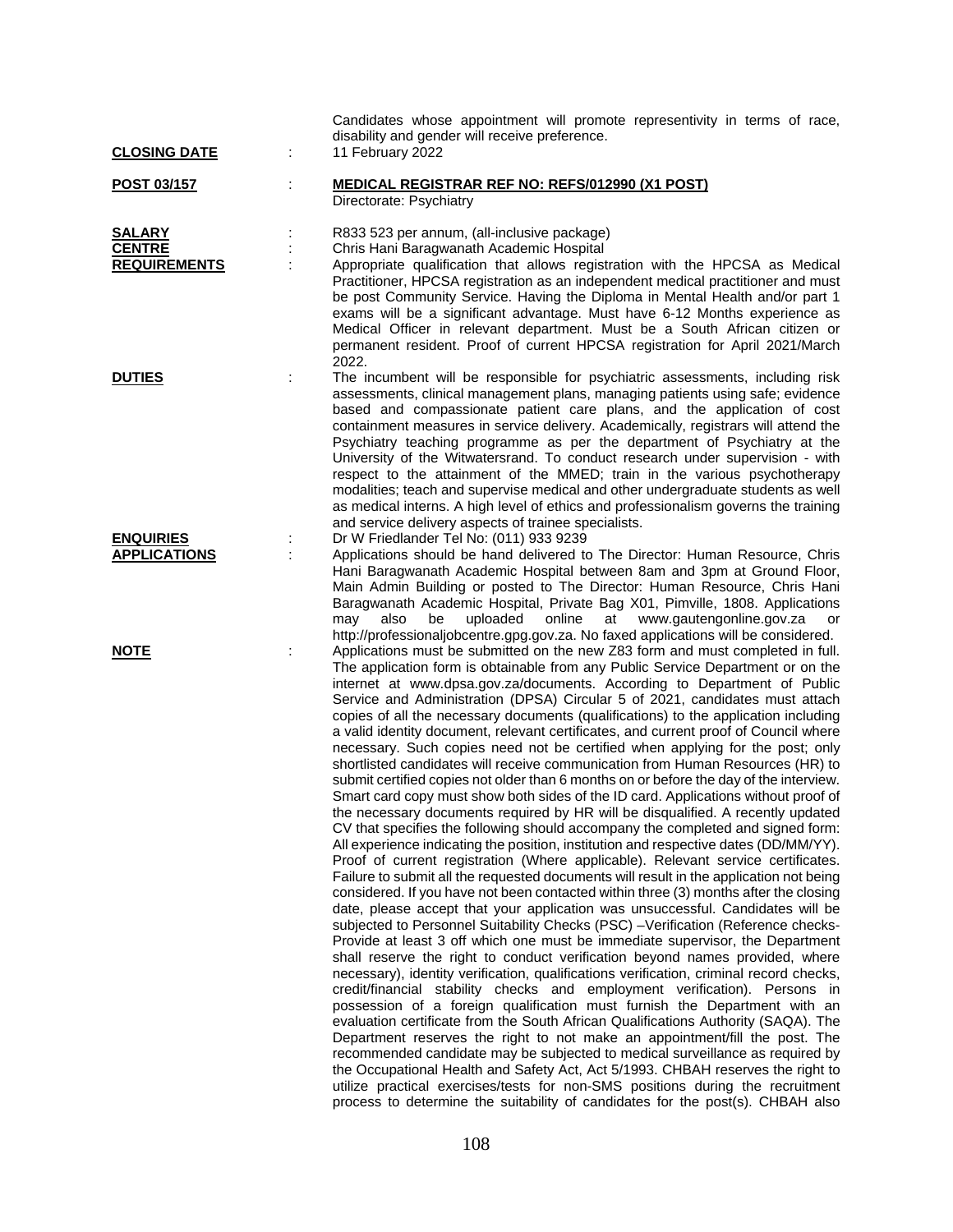| <b>CLOSING DATE</b>                  |   | reserves the right to cancel the filling of Vacancy or not to fill a vacancy that was<br>advertised during any stage of the recruitment process. The Department reserve<br>the right not to fill the post. The Gauteng Department of Health is guided by the<br>principles of Employment Equity; therefore, all the appointments will be made in<br>accordance with the Employment Equity target of the Department and the Hospital.<br>People with disabilities are encouraged to apply.<br>11 February 2022                                                                                                                                                                                                                                                                                                                                                                                                                                                                                                                                                                                                                                                                         |
|--------------------------------------|---|---------------------------------------------------------------------------------------------------------------------------------------------------------------------------------------------------------------------------------------------------------------------------------------------------------------------------------------------------------------------------------------------------------------------------------------------------------------------------------------------------------------------------------------------------------------------------------------------------------------------------------------------------------------------------------------------------------------------------------------------------------------------------------------------------------------------------------------------------------------------------------------------------------------------------------------------------------------------------------------------------------------------------------------------------------------------------------------------------------------------------------------------------------------------------------------|
|                                      |   |                                                                                                                                                                                                                                                                                                                                                                                                                                                                                                                                                                                                                                                                                                                                                                                                                                                                                                                                                                                                                                                                                                                                                                                       |
| POST 03/158                          |   | <b>MEDICAL REGISTRAR OBSTETRICS AND GYNECOLOGY (X1 POST)</b><br>Directorate: Obstetrics and Gynecology                                                                                                                                                                                                                                                                                                                                                                                                                                                                                                                                                                                                                                                                                                                                                                                                                                                                                                                                                                                                                                                                                |
| <b>SALARY</b>                        |   | R833 523 per annum, plus benefits, (all Inclusive Package)                                                                                                                                                                                                                                                                                                                                                                                                                                                                                                                                                                                                                                                                                                                                                                                                                                                                                                                                                                                                                                                                                                                            |
| <b>CENTRE</b><br><b>REQUIREMENTS</b> |   | Dr George Mukhari Academic Hospital                                                                                                                                                                                                                                                                                                                                                                                                                                                                                                                                                                                                                                                                                                                                                                                                                                                                                                                                                                                                                                                                                                                                                   |
|                                      |   | MBChB or equivalent. Current registration with the HPCSA as an independent<br>medical practitioner. Attainment of Primary examinations will be added as an<br>advantage. The functions of this position encompass aspects of patient care,<br>service delivery, education and research. The service aspects include quality<br>patient care, under supervision. The academic programme will include patient care<br>presentations, bedside teaching, subject discussions and attendance of the post<br>graduate academic meetings. This position is intended for development of<br>candidates who are pursuing a career in Obstetrics and Gynaecology.                                                                                                                                                                                                                                                                                                                                                                                                                                                                                                                                |
| <b>DUTIES</b>                        |   | Locate work in a public service context. Plan and organize work to achieve<br>objectives that meet service standards; lead a team to solve workplace problems<br>and conflicts; identity performance requirements and improve work team<br>performance. Manage own performance and development. Communicate in the<br>work place and in the work team; lead change in the workplace. Produce data and<br>analyze statistics for workplace operations in the department – Logbook. Deliver<br>and monitor client service, Secure and allocate resources and a budget to achieve<br>workplace objectives; maintain physical and electronic information records and use<br>technology and/or equipment to achieve work team objectives.                                                                                                                                                                                                                                                                                                                                                                                                                                                  |
| <b>ENQUIRIES</b>                     |   | Dr MC Holm Tel No: (012) 529 3876                                                                                                                                                                                                                                                                                                                                                                                                                                                                                                                                                                                                                                                                                                                                                                                                                                                                                                                                                                                                                                                                                                                                                     |
| <b>APPLICATIONS</b>                  |   | Applications can be delivered to: Dr. George Mukhari Academic Hospital, 3111<br>Setlogelo Drive, Ga-Rankuwa, 0208 Nurses Home Block 13(HR Registry) or<br>posted to: Dr. George Mukhari Academic Hospital, Private Bag X422, Pretoria,<br>0001.                                                                                                                                                                                                                                                                                                                                                                                                                                                                                                                                                                                                                                                                                                                                                                                                                                                                                                                                       |
| <b>NOTE</b>                          | ÷ | The Provincial Government of Gauteng is committed to the achievement and<br>maintenance of diversity in employment, especially of race, gender and disability.<br>Applications must be submitted on a new updated Z83 form obtainable from any<br>Public Service Department or from the website and must be completed in full,<br>failure to do so will result in your application being not considered. Copies of<br>qualifications, ID copy and a CV must be attached. Applicant may apply without<br>certifying their document. Only Shortlisted candidates will be requested to submit<br>certified documents. The specific reference must be quoted. It is legislative<br>requirement that all newly appointed staff members are subjected to Personnel<br>Suitability Check (PSC)- Verification, upon appointment within the department. This<br>verification processes entails reference checks, identity verification, qualification<br>verification, criminal records checks. Successful candidates will be subjected to<br>OHS medical surveillance as required by HBA regulations within OHS Act 85 of<br>1993. Applicants who previously applied are advised to re-apply. |
| <b>CLOSING DATE</b>                  |   | 11 February 2022, closing time will be 12h00 on the closing date.                                                                                                                                                                                                                                                                                                                                                                                                                                                                                                                                                                                                                                                                                                                                                                                                                                                                                                                                                                                                                                                                                                                     |
| POST 03/159                          | ÷ | DEPUTY DIRECTOR: INTERGRATED EMPLOYEE HEALTH & WELLNESS<br>PROGRAMME REF NO: REFS/012995 (X1 POST)<br>Directorate: Human Resources                                                                                                                                                                                                                                                                                                                                                                                                                                                                                                                                                                                                                                                                                                                                                                                                                                                                                                                                                                                                                                                    |
| <b>SALARY</b>                        |   | R744 255 per annum, (all-inclusive remuneration package)                                                                                                                                                                                                                                                                                                                                                                                                                                                                                                                                                                                                                                                                                                                                                                                                                                                                                                                                                                                                                                                                                                                              |
| <b>CENTRE</b><br><b>REQUIREMENTS</b> |   | Chris Hani Baragwanath Academic Hospital (CHBAH)<br>A three (3) year National Diploma (NQF6) / Undergraduate Bachelor's Degree<br>(NQF7) in Social Sciences / Occupational Health and Safety or Environmental<br>Health or Nursing. Registration with a relevant professional council. A minimum of<br>ten (10) years' experience in Employee Health Wellness, Human Resources, and<br>Transformation Programmes related fields and Occupational Hygiene Risk                                                                                                                                                                                                                                                                                                                                                                                                                                                                                                                                                                                                                                                                                                                         |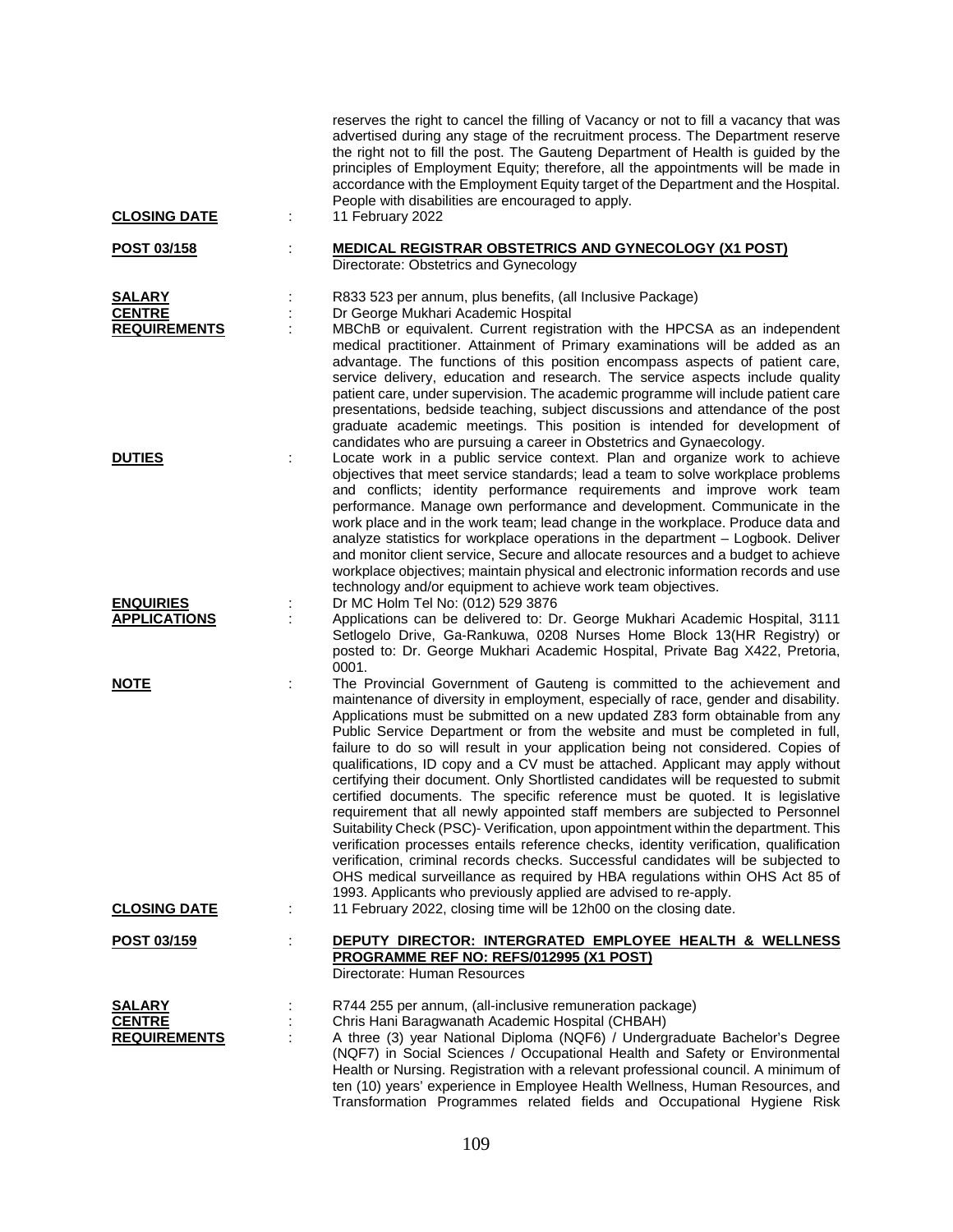Management. Five (5) of the 10 years' experience, must be in a managerial level (Assistant- Director), most preferably in the Employee Health and Wellness functional area. Knowledge and understanding of Employee Health and Wellness theory, practice and management. Knowledge of the Department of Public Service and Administration (DPSA) Employee Health and Wellness Framework plus concomitant policies such as Health and Productivity, Wellness Management, HIV, AIDS, STI & TB, SHERQ, PILIR, Mental Health Policy Framework, National Strategic Plan and Policy on Reasonable Accommodation and Assistive Devices (PRAAD) for employees with Disabilities in the Public Service. Knowledge of Human Resources and Organisational Development Policies, procedures, and guidelines. Knowledge of relevant Human Resource legislation, such as the OHSA, COIDA, BCEA, LRA, PSA, EEA, etc including applicable PSCBC Resolutions. A valid Drivers; license and computer literate in Microsoft Office Suite with emphasis on Word, PowerPoint, and Excel. Applicants should be prepared to undergo medical surveillance as an inherent job requirement.

**DUTIES** : To promote disease and chronic illness management in the Hospital. Conduct awareness programmes on the functions and purpose of health surveillance and the relevant laws and regulations. To promote the management of mental health and psychosomatic illnesses. Develop and implement a toolkit for mental health promotion in the workplace, which looks at practical steps for addressing mental health. To manage injury on duty and incapacity due to ill health. Put measures in place to integrate Health Risk Assessments and Productivity Management. To promote occupational health education and promotion. To provide educational health education to employees to exercise more control over their own health and their environments to make choices conducive to their own health and environments. To manage the Staff Clinic and resources allocated to the subdirectorate. Supervise and manage staff.

**ENQUIRIES** : Mr. A Mbalati Tel No: (011) 933 9563 **APPLICATIONS** : Applications should be hand delivered to The Director: Human Resource, Chris Hani Baragwanath Academic Hospital between 8am and 3pm at Ground Floor, Main Admin Building or posted to The Director: Human Resource, Chris Hani Baragwanath Academic Hospital, Private Bag X01, Pimville, 1808. Applications may also be uploaded online at www.gautengonline.gov.za or http://professionaljobcentre.gpg.gov.za .No faxed applications will be considered. **NOTE** : Applications must be submitted on the new Z83 form and must completed in full. The application form is obtainable from any Public Service Department or on the internet at www.dpsa.gov.za/documents. According to Department of Public Service and Administration (DPSA) Circular 5 of 2021, candidates must attach copies of all the necessary documents (qualifications) to the application including a valid identity document, relevant certificates, and current proof of Council where necessary. Such copies need not be certified when applying for the post; only shortlisted candidates will receive communication from Human Resources (HR) to submit certified copies not older than 6 months on or before the day of the interview. Smart card copy must show both sides of the ID card. Applications without proof of the necessary documents required by HR will be disqualified. The completed and signed form should be accompanied by a recently updated CV that specifies the following: All experience indicating the position, institution and respective dates (DD/MM/YY). Proof of current registration (Where applicable). Relevant service certificates. Failure to submit all the requested documents will result in the application not being considered. If you have not been contacted within three (3)

months after the closing date, please accept that your application was unsuccessful. Candidates will be subjected to Personnel Suitability Checks (PSC) –Verification (Reference checks- Provide at least 3 off which one must be immediate supervisor, the Department shall reserve the right to conduct verification beyond names provided, where necessary), identity verification, qualifications verification, criminal record checks, credit/financial stability checks and employment verification). Persons in possession of a foreign qualification must furnish the Department with an evaluation certificate from the South African Qualifications Authority (SAQA). The Department reserves the right to not make an appointment/fill the post. The recommended candidate may be subjected to medical surveillance as required by the Occupational Health and Safety Act, Act

5/1993. CHBAH reserves the right to utilize practical exercises/tests for non-SMS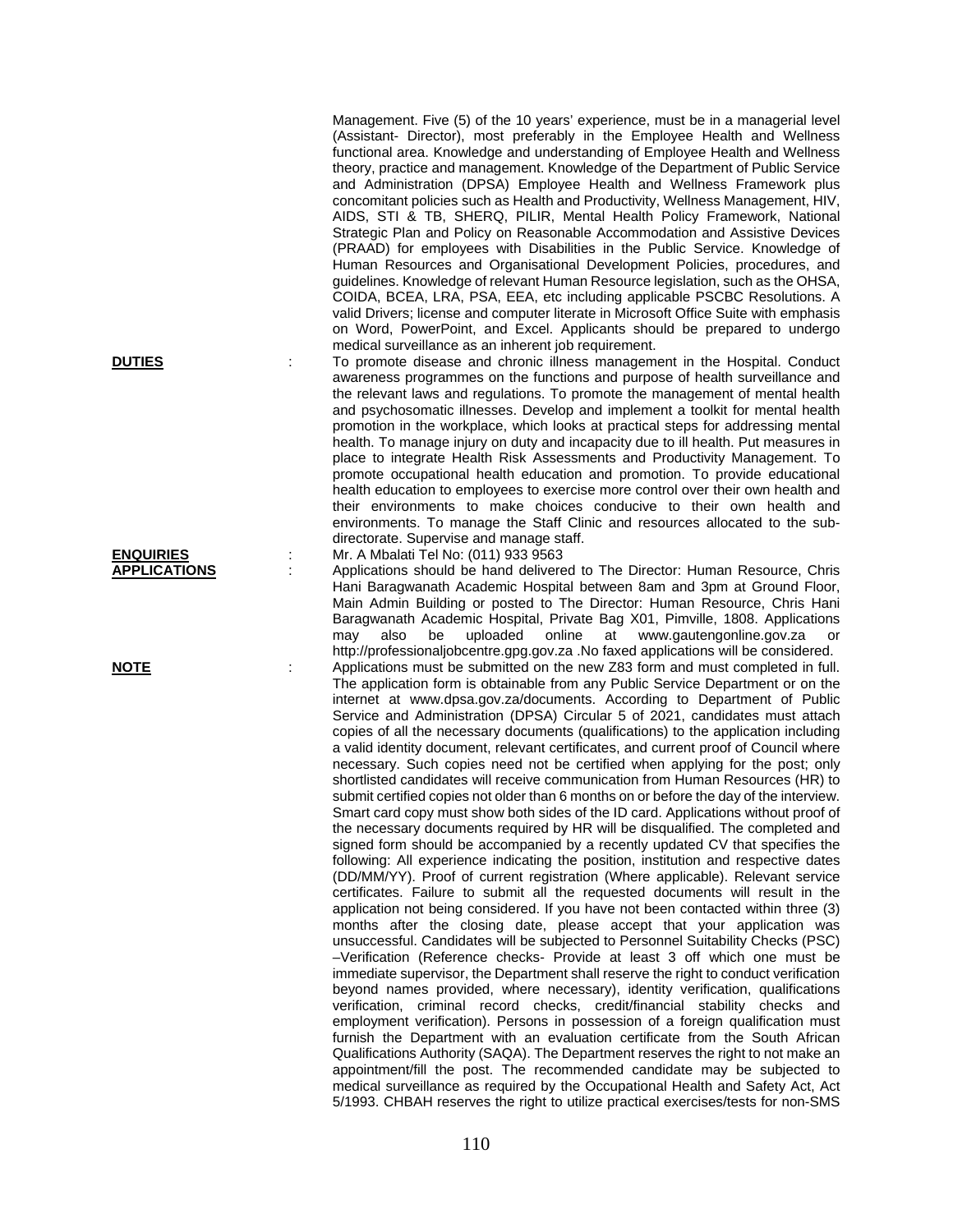|                                         |   | positions during the recruitment process to determine the suitability of candidates<br>for the post(s). CHBAH also reserves the right to cancel the filling of Vacancy or<br>not to fill a vacancy that was advertised during any stage of the recruitment process.<br>The Department reserve the right not to fill the post. The Gauteng Department of<br>Health is guided by the principles of Employment Equity; therefore, all the<br>appointments will be made in accordance with the Employment Equity target of the<br>Department and the Hospital. People with disabilities are encouraged to apply.                                                                                                                                                                                                                                                                                                                                                                                                                                                                                                                                                                                                                                                                                                                                                                                          |
|-----------------------------------------|---|-------------------------------------------------------------------------------------------------------------------------------------------------------------------------------------------------------------------------------------------------------------------------------------------------------------------------------------------------------------------------------------------------------------------------------------------------------------------------------------------------------------------------------------------------------------------------------------------------------------------------------------------------------------------------------------------------------------------------------------------------------------------------------------------------------------------------------------------------------------------------------------------------------------------------------------------------------------------------------------------------------------------------------------------------------------------------------------------------------------------------------------------------------------------------------------------------------------------------------------------------------------------------------------------------------------------------------------------------------------------------------------------------------|
| <b>CLOSING DATE</b>                     |   | 11 February 2022                                                                                                                                                                                                                                                                                                                                                                                                                                                                                                                                                                                                                                                                                                                                                                                                                                                                                                                                                                                                                                                                                                                                                                                                                                                                                                                                                                                      |
| POST 03/160                             |   | CLINICAL PSYCHOLOGIST GRADE 1 REFS NO: SBAH 010/2022<br>Directorate: Clinical Psychology                                                                                                                                                                                                                                                                                                                                                                                                                                                                                                                                                                                                                                                                                                                                                                                                                                                                                                                                                                                                                                                                                                                                                                                                                                                                                                              |
| <b>SALARY</b>                           |   | R724 062 per annum, plus benefits                                                                                                                                                                                                                                                                                                                                                                                                                                                                                                                                                                                                                                                                                                                                                                                                                                                                                                                                                                                                                                                                                                                                                                                                                                                                                                                                                                     |
| <b>CENTRE</b><br><b>REQUIREMENTS</b>    |   | Steve Biko Academic Hospital<br>Registration with HPCSA as a Clinical Psychologist. Good report writing skills,<br>multilingualism, and the ability to communicate with children and adults. Experience<br>in a Psychiatric hospital will be a recommendation.                                                                                                                                                                                                                                                                                                                                                                                                                                                                                                                                                                                                                                                                                                                                                                                                                                                                                                                                                                                                                                                                                                                                        |
| <b>DUTIES</b>                           |   | Perform clinical and administrative duties as required by the service delivery needs<br>of the department. Perform service delivery for both adults and children in-patients<br>as a Clinical Psychologist. Consult liaison for adults and children patients as<br>required.                                                                                                                                                                                                                                                                                                                                                                                                                                                                                                                                                                                                                                                                                                                                                                                                                                                                                                                                                                                                                                                                                                                          |
| <b>ENQUIRIES</b><br><b>APPLICATIONS</b> |   | Ms. LA Nkosi Tel No: 012 354 1181<br>Steve Biko Academic Hospital, Private Bag x 169, Pretoria, 0001 or hand delivered<br>to Cnr Malherbe & Steve Biko Road, Main Entrance at Level 3.                                                                                                                                                                                                                                                                                                                                                                                                                                                                                                                                                                                                                                                                                                                                                                                                                                                                                                                                                                                                                                                                                                                                                                                                                |
| <u>NOTE</u>                             | ÷ | Applications must be submitted with a Z83 form with relevant attachments. Steve<br>Biko Academic Hospital is committed to the pursuit of diversity and redress.<br>Candidates whose appointment will promote representivity in terms of race,<br>disability and gender will receive preference.                                                                                                                                                                                                                                                                                                                                                                                                                                                                                                                                                                                                                                                                                                                                                                                                                                                                                                                                                                                                                                                                                                       |
| <b>CLOSING DATE</b>                     |   | 11 February 2022                                                                                                                                                                                                                                                                                                                                                                                                                                                                                                                                                                                                                                                                                                                                                                                                                                                                                                                                                                                                                                                                                                                                                                                                                                                                                                                                                                                      |
| POST 03/161                             |   | CLINICAL PSYCHOLOGIST GRADE 1 REF NO: REFS/012993 (X1 POST)<br>Directorate: Psychiatry                                                                                                                                                                                                                                                                                                                                                                                                                                                                                                                                                                                                                                                                                                                                                                                                                                                                                                                                                                                                                                                                                                                                                                                                                                                                                                                |
| <b>SALARY</b>                           |   | R724 062 per annum, (all-inclusive package)                                                                                                                                                                                                                                                                                                                                                                                                                                                                                                                                                                                                                                                                                                                                                                                                                                                                                                                                                                                                                                                                                                                                                                                                                                                                                                                                                           |
| <b>CENTRE</b><br><b>REQUIREMENTS</b>    |   | Chris Hani Baragwanath Academic Hospital<br>Appropriate qualification that allows registration with the Health Professions<br>Council of South Africa (HPCSA) as Clinical Psychologist with a relevant<br>registration category (i.e clinical) and proof of current registration. (RSA: No<br>experience required after registration with the HPCSA as Psychologist in respect<br>of RSA qualified employees who performed Community Service in relevant<br>profession as required in South Africa), (Foreigner: 1 Year relevant experience<br>required after registration with HPCSA as Psychologist in respect of foreign<br>qualified employees, of whom it is not required to perform Community Service as<br>required in South Africa). Please note this position is a Joint Appointee position,<br>which means that you would be involved with teaching and training within the<br>Psychiatry Department Knowledge, Skills, Training and competence required:<br>Sound clinical knowledge regarding Clinical Psychology diagnostic assessment<br>and treatment procedures. Knowledge and the ability to administer and interpret<br>psychological tests. Ability to function in a multi-disciplinary team. Excellent<br>Communication and interpersonal relationship skills. Quality Assurance and<br>Improvement. Problem solving skills. Planning and organising. Offer outreach<br>services. |
| <b>DUTIES</b>                           |   | Assess persons by means of clinical interviews. Administer and write reports on<br>psychometric assessments. Ability to conduct individual, group and family<br>psychotherapy. Ability to communicate with patients and relatives. Maintain<br>accurate records and statistics. Ability to offer psychotherapy and assessment<br>supervision to interns Clinical Psychologists as well as Psychiatry Registrars                                                                                                                                                                                                                                                                                                                                                                                                                                                                                                                                                                                                                                                                                                                                                                                                                                                                                                                                                                                       |
| <b>ENQUIRIES</b><br><b>APPLICATIONS</b> |   | Ms Jasmin Kooverjee Tel No: (011) 933 8834<br>Applications should be hand delivered to The Director: Human Resource, Chris<br>Hani Baragwanath Academic Hospital between 8am and 3pm at Ground Floor,<br>Main Admin Building or posted to The Director: Human Resource, Chris Hani<br>Baragwanath Academic Hospital, Private Bag X01, Pimville, 1808. Applications                                                                                                                                                                                                                                                                                                                                                                                                                                                                                                                                                                                                                                                                                                                                                                                                                                                                                                                                                                                                                                    |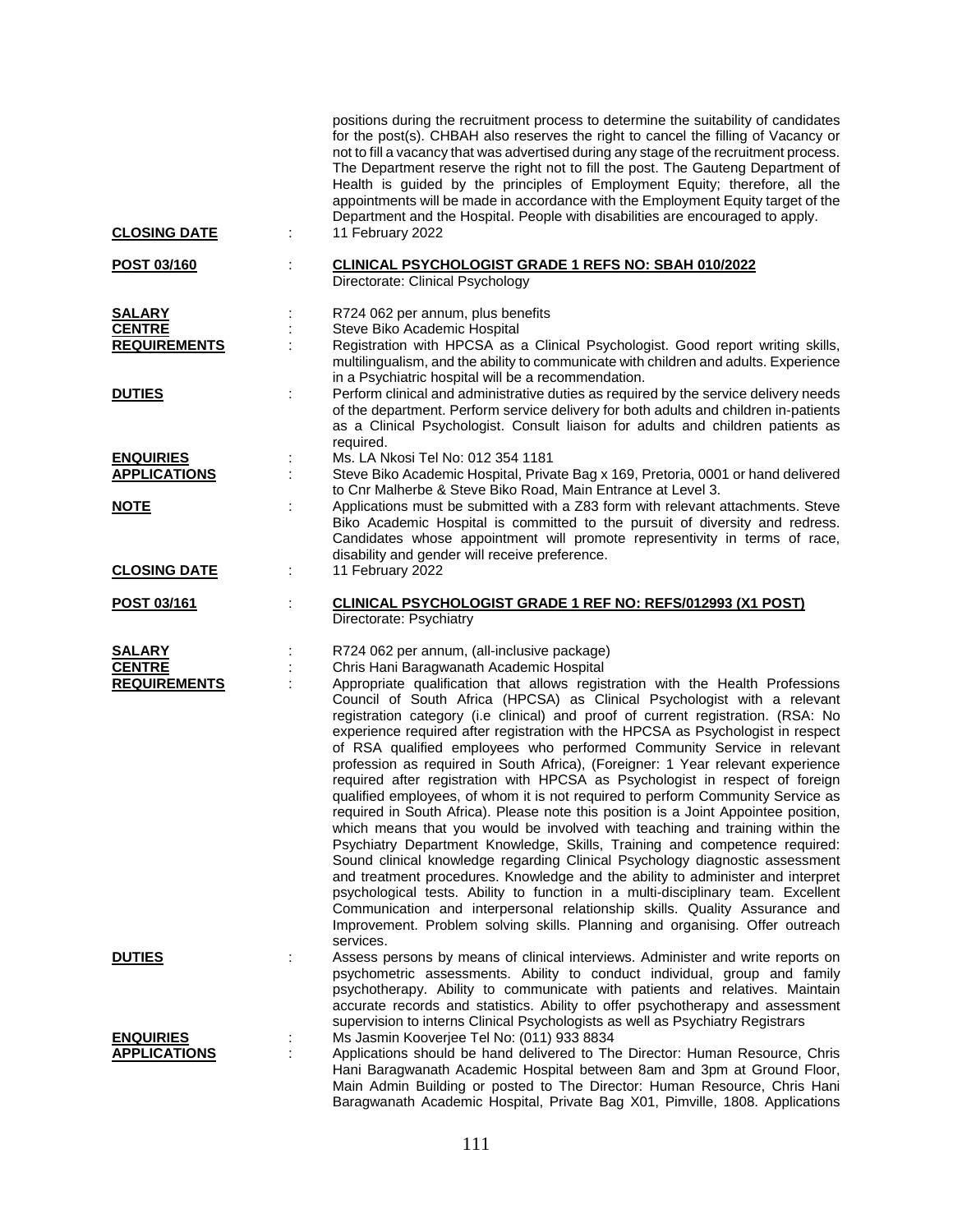| NOTE<br><b>CLOSING DATE</b>                    | uploaded<br>online<br>at<br>www.gautengonline.gov.za<br>also<br>be<br>may<br>or<br>http://professionaljobcentre.gpg.gov.za. No faxed applications will be considered.<br>Applications must be submitted on the new Z83 form and must completed in full.<br>The application form is obtainable from any Public Service Department or on the<br>internet at www.dpsa.gov.za/documents. According to Department of Public<br>Service and Administration (DPSA) Circular 5 of 2021, candidates must attach<br>copies of all the necessary documents (qualifications) to the application including<br>a valid identity document, relevant certificates, and current proof of Council where<br>necessary. Such copies need not be certified when applying for the post; only<br>shortlisted candidates will receive communication from Human Resources (HR) to<br>submit certified copies not older than 6 months on or before the day of the interview.<br>Smart card copy must show both sides of the ID card. Applications without proof of<br>the necessary documents required by HR will be disqualified. A recently updated<br>CV that specifies the following should accompany the completed and signed form:<br>All experience indicating the position, institution and respective dates (DD/MM/YY).<br>Proof of current registration (Where applicable). Relevant service certificates.<br>Failure to submit all the requested documents will result in the application not being<br>considered. If you have not been contacted within three (3) months after the closing<br>date, please accept that your application was unsuccessful. Candidates will be<br>subjected to Personnel Suitability Checks (PSC) -Verification (Reference checks-<br>Provide at least 3 off which one must be immediate supervisor, the Department<br>shall reserve the right to conduct verification beyond names provided, where<br>necessary), identity verification, qualifications verification, criminal record checks,<br>credit/financial stability checks and employment verification). Persons in<br>possession of a foreign qualification must furnish the Department with an<br>evaluation certificate from the South African Qualifications Authority (SAQA). The<br>Department reserves the right to not make an appointment/fill the post. The<br>recommended candidate may be subjected to medical surveillance as required by<br>the Occupational Health and Safety Act, Act 5/1993. CHBAH reserves the right to<br>utilize practical exercises/tests for non-SMS positions during the recruitment<br>process to determine the suitability of candidates for the post(s). CHBAH also<br>reserves the right to cancel the filling of Vacancy or not to fill a vacancy that was<br>advertised during any stage of the recruitment process. The Department reserve<br>the right not to fill the post. The Gauteng Department of Health is guided by the<br>principles of Employment Equity; therefore, all the appointments will be made in<br>accordance with the Employment Equity target of the Department and the Hospital.<br>People with disabilities are encouraged to apply.<br>11 February 2022 |
|------------------------------------------------|---------------------------------------------------------------------------------------------------------------------------------------------------------------------------------------------------------------------------------------------------------------------------------------------------------------------------------------------------------------------------------------------------------------------------------------------------------------------------------------------------------------------------------------------------------------------------------------------------------------------------------------------------------------------------------------------------------------------------------------------------------------------------------------------------------------------------------------------------------------------------------------------------------------------------------------------------------------------------------------------------------------------------------------------------------------------------------------------------------------------------------------------------------------------------------------------------------------------------------------------------------------------------------------------------------------------------------------------------------------------------------------------------------------------------------------------------------------------------------------------------------------------------------------------------------------------------------------------------------------------------------------------------------------------------------------------------------------------------------------------------------------------------------------------------------------------------------------------------------------------------------------------------------------------------------------------------------------------------------------------------------------------------------------------------------------------------------------------------------------------------------------------------------------------------------------------------------------------------------------------------------------------------------------------------------------------------------------------------------------------------------------------------------------------------------------------------------------------------------------------------------------------------------------------------------------------------------------------------------------------------------------------------------------------------------------------------------------------------------------------------------------------------------------------------------------------------------------------------------------------------------------------------------------------------------------------------------------------------------------------------------------------------------------------------------------------------------------------------------------------------------------------------------------------------------------------------------|
|                                                |                                                                                                                                                                                                                                                                                                                                                                                                                                                                                                                                                                                                                                                                                                                                                                                                                                                                                                                                                                                                                                                                                                                                                                                                                                                                                                                                                                                                                                                                                                                                                                                                                                                                                                                                                                                                                                                                                                                                                                                                                                                                                                                                                                                                                                                                                                                                                                                                                                                                                                                                                                                                                                                                                                                                                                                                                                                                                                                                                                                                                                                                                                                                                                                                         |
| POST 03/162                                    | PHARMACIST GRADE 1 REF NO: PHOLO 2022/01/01<br>Directorate: Pharmacy                                                                                                                                                                                                                                                                                                                                                                                                                                                                                                                                                                                                                                                                                                                                                                                                                                                                                                                                                                                                                                                                                                                                                                                                                                                                                                                                                                                                                                                                                                                                                                                                                                                                                                                                                                                                                                                                                                                                                                                                                                                                                                                                                                                                                                                                                                                                                                                                                                                                                                                                                                                                                                                                                                                                                                                                                                                                                                                                                                                                                                                                                                                                    |
| SALARY<br><b>CENTRE</b><br><b>REQUIREMENTS</b> | Grade 1: R703 773 – R746 958 per annum, (all-inclusive package)<br>Pholosong Hospital<br>Basic qualification accredited with the South African Pharmacy Council (SAPC) that<br>allows for registration with the SAPC. Registration with SAPC as Pharmacist and<br>proof of current registration. Comprehensive knowledge of Government regulations<br>and policies. Computer literacy (Ms. Word, Ms. Excel, Power Point) including RX-<br>solution and RDM. Engage in overtime and after hour's call. Administrative and<br>people management skills. Sound communication skills (both verbal and written).<br>Good planning and organizational skills. Good problem solving and interventional<br>skills. Must be highly motivated and enthusiastic to contribute to pharmaceutical<br>services in the public sector.                                                                                                                                                                                                                                                                                                                                                                                                                                                                                                                                                                                                                                                                                                                                                                                                                                                                                                                                                                                                                                                                                                                                                                                                                                                                                                                                                                                                                                                                                                                                                                                                                                                                                                                                                                                                                                                                                                                                                                                                                                                                                                                                                                                                                                                                                                                                                                                  |

**DUTIES** : Provide pharmaceutical care, including prescription evaluation, dispensing of medication and provision of information to ensure patient compliance and therapeutic success. Ensure the cost effective and efficient procurement, storage, control and distribution of pharmaceuticals. Prevention of fruitless and wasteful expenditure by enforcing adherence to the Standard Treatment Guidelines (STGs), rational prescribing and utilisation of medication and through appropriate stock management. Provision of medicine related information to the public and other healthcare professionals. Ensure compliance to institutional formulary, EML and promote the rational use of medicines. Professional advisory service, including the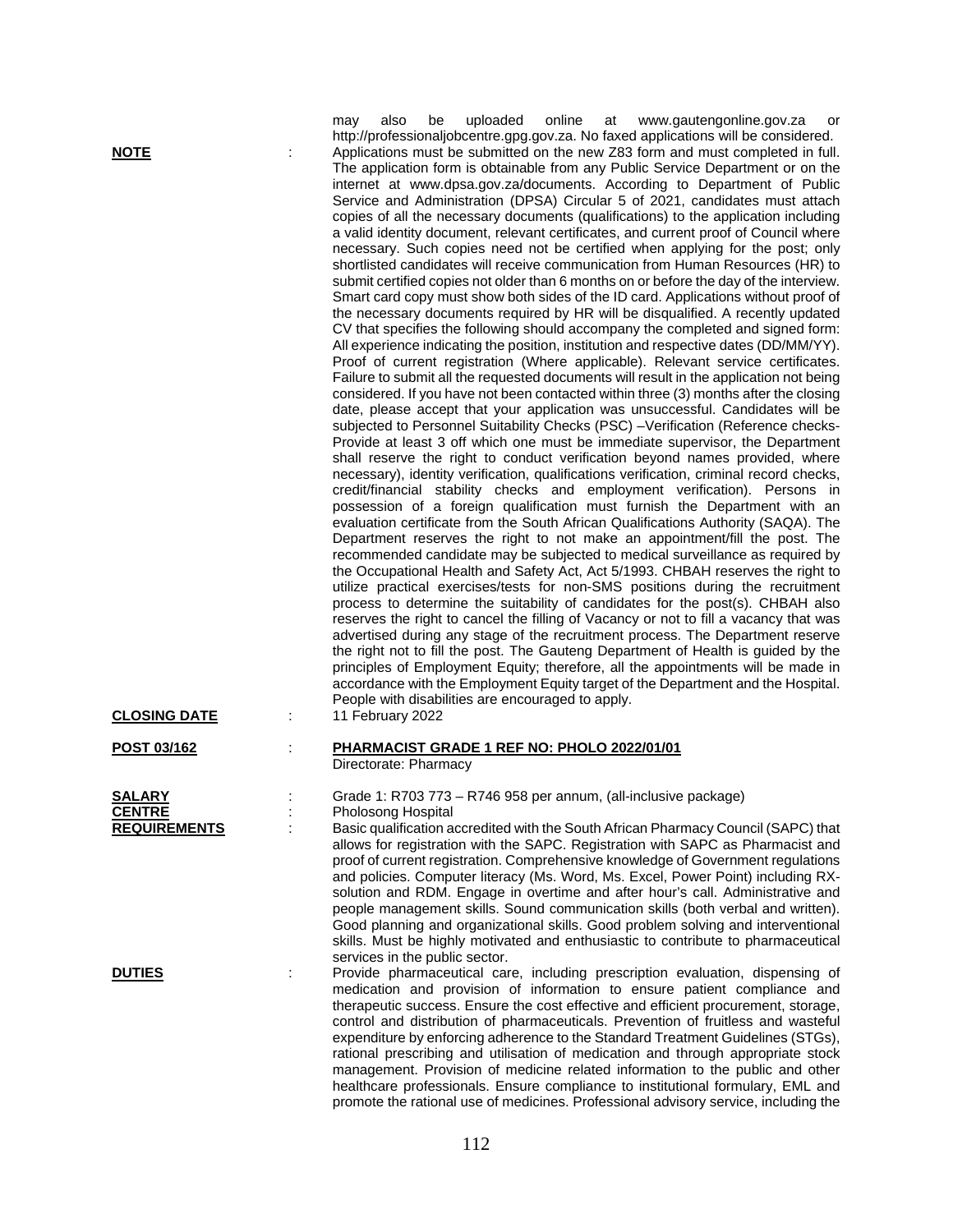|                                         | training, education and development of pharmacy staff and other health workers,<br>and promotion of public health. Participate in continuous professional development<br>in order to stay current and also assist with the facilitation of pharmacy staff training<br>and tutoring. Assist the manager in the co-ordination of activities of the Hospital<br>Pharmacy and Therapeutics Committee (PTC), or in any other committees that is<br>of benefit in improving and managing pharmaceutical services. Perform ward<br>checks, clinical ward rounds, overtime and standby duty. Participate in the<br>Implementation of the National Core Standards and ensure compliance with the 6<br>priority standards. Perform all other duties delegated by supervisor or manager.                                                                                                                                                                                                                                                                                                                                                                                                                                                                                                                                                                                                               |
|-----------------------------------------|---------------------------------------------------------------------------------------------------------------------------------------------------------------------------------------------------------------------------------------------------------------------------------------------------------------------------------------------------------------------------------------------------------------------------------------------------------------------------------------------------------------------------------------------------------------------------------------------------------------------------------------------------------------------------------------------------------------------------------------------------------------------------------------------------------------------------------------------------------------------------------------------------------------------------------------------------------------------------------------------------------------------------------------------------------------------------------------------------------------------------------------------------------------------------------------------------------------------------------------------------------------------------------------------------------------------------------------------------------------------------------------------|
| <b>ENQUIRIES</b><br><b>APPLICATIONS</b> | Mr. M. Mcunu Tel No: (011) 812 5275<br>Applications should be hand delivered to Pholosong Hospital between 8am and<br>3pm at Human Resources Offices Nurses Residence or posted to The Assistant<br>Director: Human Resource Department, Pholosong Hospital, Private Bag X4,<br>Brakpan, 1550.                                                                                                                                                                                                                                                                                                                                                                                                                                                                                                                                                                                                                                                                                                                                                                                                                                                                                                                                                                                                                                                                                              |
| <b>NOTE</b>                             | No faxed or emailed applications will be considered. Applications must be<br>submitted on form Z83 Fully completed, obtainable from any Public Service or on<br>the internet at www.dpsa.gov.za/documents. Copies of original educational<br>qualification certificates, ID document and Driver's license (where applicable) and<br>relevant council registration certificate and proof of current registration. Relevant<br>service certificates. (Only shortlisted candidate will submit certified copies). If you<br>have not been contacted within three (3) months after the closing date, please<br>accept that your application was unsuccessful. Candidates will be subjected to<br>Personnel Suitability Checks (PSC) - Verification (Reference checks- Provide at<br>least 3 off which one must be immediate supervisor, identity verification,<br>qualifications verification, criminal record checks, credit/financial stability checks<br>and employment verification). The recommended candidate maybe subjected to<br>medical surveillance as required by the Occupational Health and Safety Act, Act<br>5/1993. The Gauteng Department of Health is guided by the principles of<br>Employment Equity; therefore, all the appointments will be made in accordance<br>with the Employment Equity target of the department. People with disability are<br>encouraged to apply. |
| <b>CLOSING DATE</b>                     | 18 February 2022<br>÷                                                                                                                                                                                                                                                                                                                                                                                                                                                                                                                                                                                                                                                                                                                                                                                                                                                                                                                                                                                                                                                                                                                                                                                                                                                                                                                                                                       |
| POST 03/163                             | PHARMACIST- GRADE 1 REF NO: HRM 1/22 (X1 POST)<br>Directorate: Pharmacy                                                                                                                                                                                                                                                                                                                                                                                                                                                                                                                                                                                                                                                                                                                                                                                                                                                                                                                                                                                                                                                                                                                                                                                                                                                                                                                     |
| <b>SALARY</b><br><b>CENTRE</b>          | R703 773 - R746 958 per annum, (plus benefits)<br>Sterkfontein Hospital                                                                                                                                                                                                                                                                                                                                                                                                                                                                                                                                                                                                                                                                                                                                                                                                                                                                                                                                                                                                                                                                                                                                                                                                                                                                                                                     |
| <b>REQUIREMENTS</b>                     | B. Pharm. Degree or equivalent qualification as per the South African Pharmacy<br>Council (SAPC) accreditation. Registration with the SAPC as a Pharmacist and<br>proof of Current registration. Computer literacy. Good team building,<br>communication and leadership skills. An understanding of the policies and legal<br>framework applicable to the public sector. Ability to work under Pressure. Good<br>problem-solving skills.                                                                                                                                                                                                                                                                                                                                                                                                                                                                                                                                                                                                                                                                                                                                                                                                                                                                                                                                                    |
| <b>DUTIES</b>                           | The duties include coordinating leave for staff under his/her supervision. Employee<br>support in conjunction with the Employee Wellness Unit. Managing all pharmacy<br>personnel under his /her supervision. Assisting in the overall management of the<br>pharmacy, including the satellite pharmacies. Compliance with the supervision of<br>the relevant prescribe Acts and the PFMA to the extent applicable to the official.<br>Development and implementation of relevant Standard Operating Procedures. Plan<br>and Coordinate roster/ schedules for the unit, manage staff rotation. Overall<br>responsibility and accountability for drug supply management to ensure the safe<br>and reliable procurement, storage, control and distribution of quality<br>pharmaceuticals. Assisting in the implementation of policy and strategic direction<br>in the pharmacy. Project management and project support as required from time to<br>time. Coordination of training development of pharmacy personnel including<br>Performance Management of staff under their supervision. Ensure and manage the<br>Provision of quality, effective and efficient clinical pharmaceutical service. The role<br>also involves the promotion of public health and compliance with Batho-Pele                                                                                                      |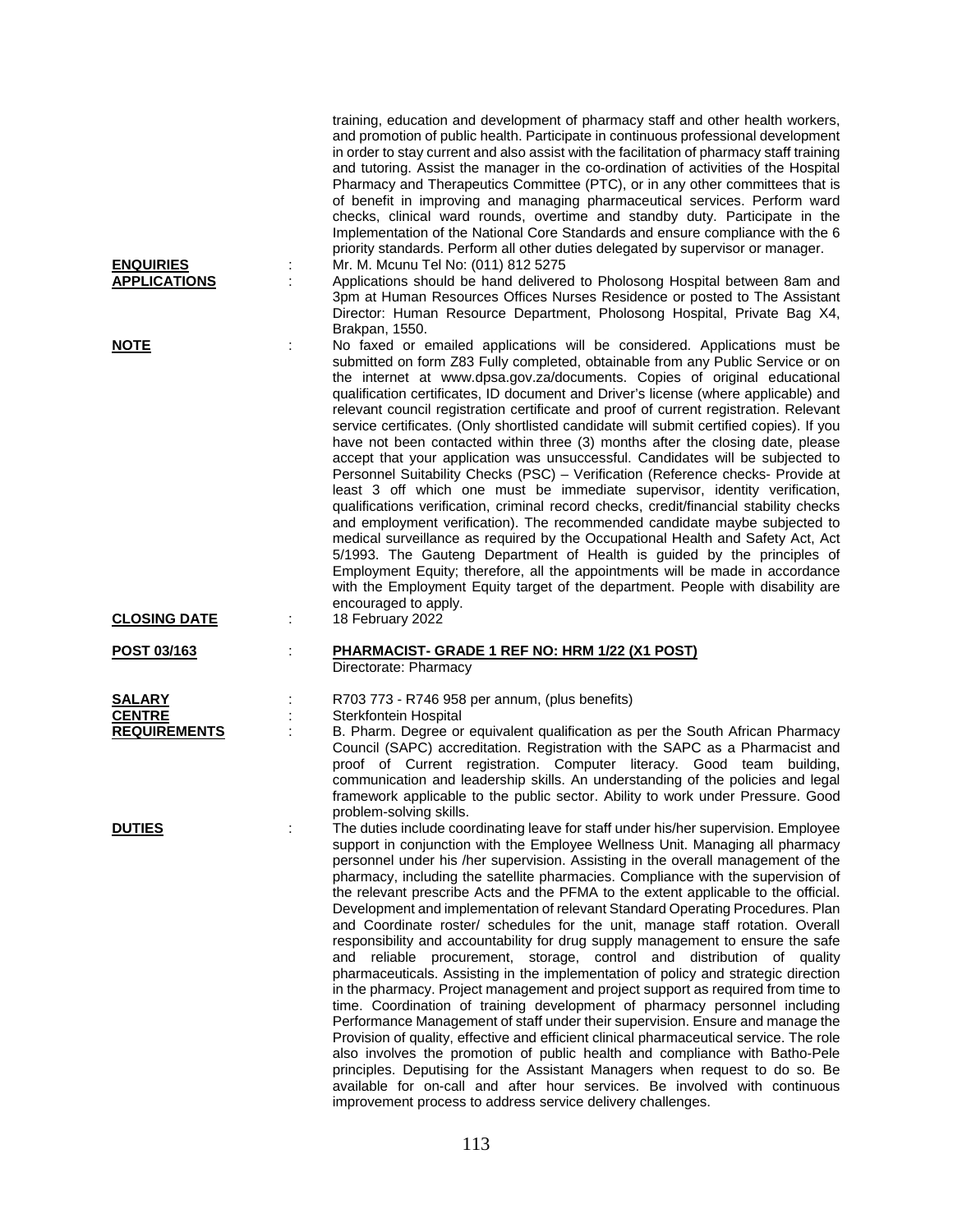| <b>ENQUIRIES</b><br><b>APPLICATIONS</b>               |   | Mr. L. Monama Tel No: 011 951-8261<br>Sterkfontein Hospital, Private Bag X2010, Krugersdorp, 1740, or hand delivered to<br>the application box at the entrance.                                                                                                                                                                                                                                                                                                                                                                                                                                                                                                                                                                                                                                                                                                                                                                                                                                                                                                                                                                                                                                                                                                                                                                                                                                                                                                                                                                                                                                                                                                                                                                                                                                        |
|-------------------------------------------------------|---|--------------------------------------------------------------------------------------------------------------------------------------------------------------------------------------------------------------------------------------------------------------------------------------------------------------------------------------------------------------------------------------------------------------------------------------------------------------------------------------------------------------------------------------------------------------------------------------------------------------------------------------------------------------------------------------------------------------------------------------------------------------------------------------------------------------------------------------------------------------------------------------------------------------------------------------------------------------------------------------------------------------------------------------------------------------------------------------------------------------------------------------------------------------------------------------------------------------------------------------------------------------------------------------------------------------------------------------------------------------------------------------------------------------------------------------------------------------------------------------------------------------------------------------------------------------------------------------------------------------------------------------------------------------------------------------------------------------------------------------------------------------------------------------------------------|
| <b>NOTE</b><br><b>CLOSING DATE</b>                    |   | Application must be submitted on fully completed new format Z83 (81/971431<br>www.dpsa.gov.za) fully completed, CV, copies of ID and Qualifications. The<br>Department of Health is committed to the achievement and maintenance of<br>diversity and equity employment especially of race, gender and disability. Failure<br>to submit all the requested documents will result in the application not being<br>considered. (Only shortlisted candidate will submit certified copies) If you have not<br>been contacted within three (3) months after the closing date, please accept that<br>your application was unsuccessful. Candidate will be subjected to personnel<br>suitability checks (PSC) verification (reference checks - provide at least 3 of which<br>one must be your immediate supervisor, identity verification, qualifications<br>verification, criminal record checks, credit/financial stability checks and<br>employment verification). Recommended candidate may be subjected to medical<br>surveillance as required by Occupational Health and Safety Act 5/1993.<br>Sterkfontein hospital reserves the right to utilise practical exercises/tests for non-<br>SMS positions during the recruitment process to determine the suitability of<br>candidates for the posts.<br>11 February 2022 Time: 12H00                                                                                                                                                                                                                                                                                                                                                                                                                                                                       |
| POST 03/164                                           |   | ASSISTANT MANAGER NURSING PNB4 SPECIALTY REF NO: PHOLO<br>2022/01/02<br>Directorate: Nursing                                                                                                                                                                                                                                                                                                                                                                                                                                                                                                                                                                                                                                                                                                                                                                                                                                                                                                                                                                                                                                                                                                                                                                                                                                                                                                                                                                                                                                                                                                                                                                                                                                                                                                           |
| <b>SALARY</b><br><b>CENTRE</b><br><b>REQUIREMENTS</b> |   | R624 216 – R702 549 per annum, (plus benefits)<br>Pholosong Hospital<br>Diploma/degree in nursing or equivalent qualification that allows registration with<br>SANC as a Professional Nurse with midwifery. A post basic qualification, with a<br>duration of at least 1 year in Advanced Midwifery and Neonatal Nursing Science<br>accredited with SANC. Proof of current registration with SANC as a Professional<br>Nurse. A minimum of 10 years appropriate/recognizable experience in nursing after<br>registration with SANC as Professional Nurse in General Nursing. At least 6 years<br>of the period referred to above must be appropriate/recognizable experience after<br>obtaining the 1-year post basic qualification in the relevant specialty. At least 3<br>years of the period referred to above must be appropriate/recognizable experience<br>at management level. Knowledge of nursing care processes and procedures,<br>nursing statutes, and other relevant legal frameworks such as: Nursing Act, Health<br>Act, OHS Act, Patient Rights Charter, Batho-Pele principles, Public Service<br>regulations, Labour Relations Act, Disciplinary Code and Procedure, Grievance<br>Procedure, etc. Skills: Leadership, organizational, decision making and problem-<br>solving abilities within the limit of the public sector and institutional policy<br>framework. Interpersonal skills including public relations, negotiating, conflict<br>handling and counselling skills. Financial and budgetary knowledge pertaining to<br>the relevant resources under management. Insight into procedures and policies<br>pertaining to nursing care. Computer skills in basic programs is mandatory.<br>Personal: Responsiveness, Pro-activeness, Professionalism, Accuracy, Flexibility, |
| <b>DUTIES</b>                                         | ÷ | Initiative, Co-operation, Team player, Supportive, Assertive.<br>Coordination of optimal, holistic specialized nursing care provided within set<br>standards and a professional/legal framework. Effectively manage the utilisation<br>and supervision of resources. Coordination of the provision of effective training and<br>research. Provision of effective support to Nursing Services. Maintain professional<br>growth/ethical standards and self- development. Sustain effective management of<br>quality nursing service. Co-ordinate optimal, holistic general and specialized<br>nursing care provided within the set standards and professional/legal framework.<br>Manage effectively the utilization and supervision of resources, provision of<br>effective support to nursing services. Maintain professional growth/ethical<br>standards, self- development and mentoring of Operational Managers. Maintain<br>and manage PMDS of subordinates, ensure effective communication within the<br>health setting, ensure optimal utilization of personnel in the department and have<br>the ability to deal with conflict. Knowledge of DOH policies, develop SOPs and<br>protocol for the department, ensure that the Regulated Norms and Standards are                                                                                                                                                                                                                                                                                                                                                                                                                                                                                                                                   |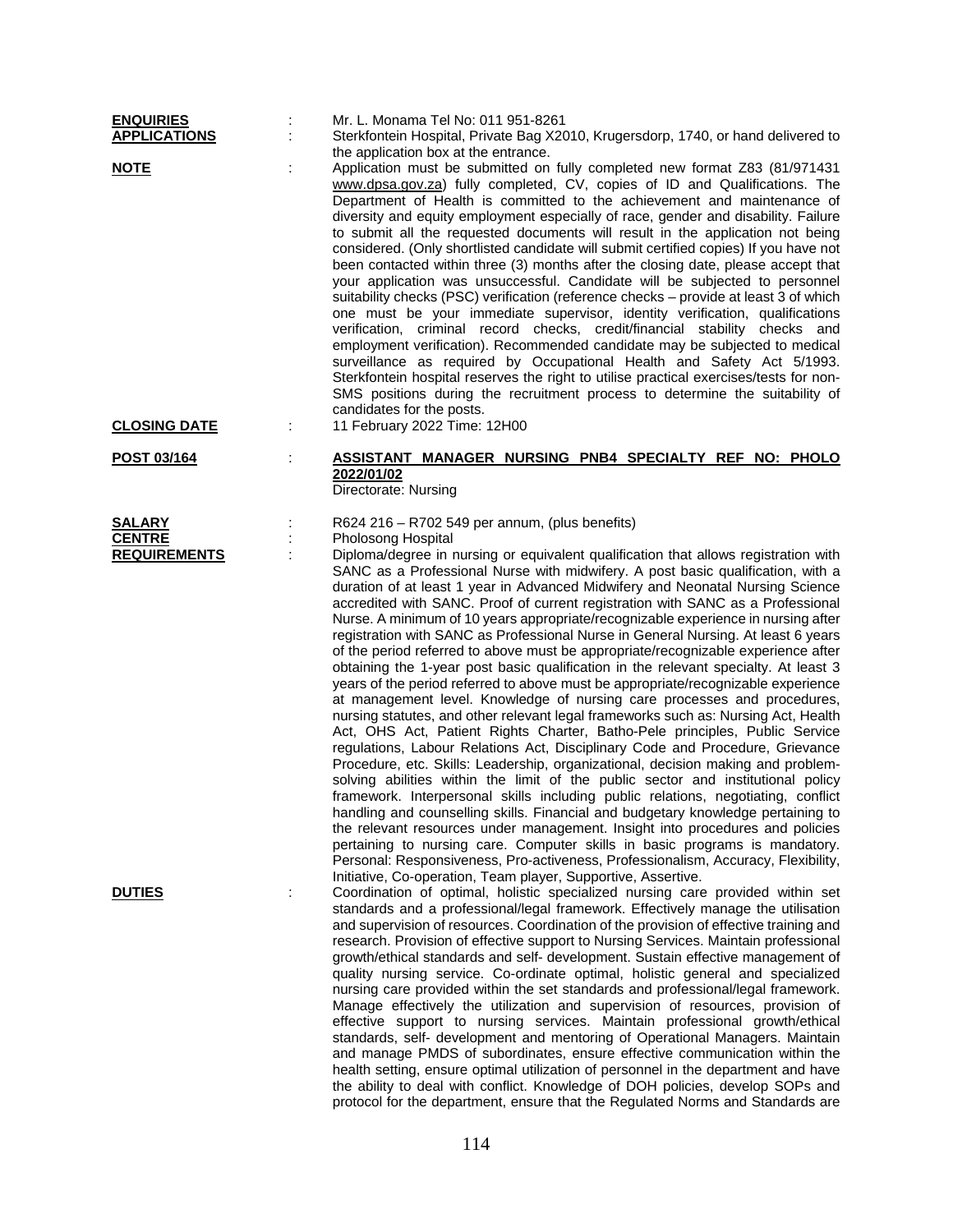| <b>ENQUIRIES</b><br><b>APPLICATIONS</b> |   | quality care. Manage the department efficiently and cost effectively. Coordination<br>of effective training and research. Maintain accuracy and integrity in Collation and<br>consolidation of Midnight statistics. Support the Department of Health Strategic<br>Objectives of quality patient care at night. Compile evidence based reports for<br>continuity of patient care for morning reports and handing over. Implement<br>disciplinary and corrective measures to staff. Implement SOPs for the nursing and<br>Hospital SOPs and maintain evidence based practice. Patient complaints<br>management and resolution of complaints for efficient patient care. Do random<br>patient care satisfaction surveys? Random nursing 75 records audits to improve<br>rendering of safe and evidence-based quality nursing care. Implement hospital<br>contingency plans per given incident and reports. Coordinate and monitor the<br>operations of non-clinical systems that have direct impact to patient care at night.<br>Monitor the flow of patients from emergency units and provide informed directives<br>for continuity of care immediately. Immediate resolution of patients, public<br>complaints, and keep records of all detailed complaints and interventions.<br>Implement complaints and patient safety incidents guidelines Re-advertisement.<br>Ms. M.G. Makgoba Tel No: (011) 812 5162<br>Applications should be hand delivered to Pholosong Hospital between 8am and<br>3pm at Human Resources Offices Nurses Residence or posted to The Assistant<br>Director: Human Resource Department, Pholosong Hospital, Private Bag X4,<br>Brakpan, 1550.                                                                                                                                                                                                                                                                                                                                                                                                                                                                                                                                                                                                                                                                                                        |
|-----------------------------------------|---|------------------------------------------------------------------------------------------------------------------------------------------------------------------------------------------------------------------------------------------------------------------------------------------------------------------------------------------------------------------------------------------------------------------------------------------------------------------------------------------------------------------------------------------------------------------------------------------------------------------------------------------------------------------------------------------------------------------------------------------------------------------------------------------------------------------------------------------------------------------------------------------------------------------------------------------------------------------------------------------------------------------------------------------------------------------------------------------------------------------------------------------------------------------------------------------------------------------------------------------------------------------------------------------------------------------------------------------------------------------------------------------------------------------------------------------------------------------------------------------------------------------------------------------------------------------------------------------------------------------------------------------------------------------------------------------------------------------------------------------------------------------------------------------------------------------------------------------------------------------------------------------------------------------------------------------------------------------------------------------------------------------------------------------------------------------------------------------------------------------------------------------------------------------------------------------------------------------------------------------------------------------------------------------------------------------------------------------------------------------------------|
| <b>NOTE</b>                             | t | No faxed or emailed applications will be considered. Applications must be                                                                                                                                                                                                                                                                                                                                                                                                                                                                                                                                                                                                                                                                                                                                                                                                                                                                                                                                                                                                                                                                                                                                                                                                                                                                                                                                                                                                                                                                                                                                                                                                                                                                                                                                                                                                                                                                                                                                                                                                                                                                                                                                                                                                                                                                                                    |
|                                         |   | submitted on form Z83 Fully completed, obtainable from any Public Service or on<br>the internet at www.dpsa.gov.za/documents. Copies of original educational<br>qualification certificates, ID document and Driver's license (where applicable) and<br>relevant council registration certificate and proof of current registration. Relevant<br>service certificates. (Only shortlisted candidate will submit certified copies). If you<br>have not been contacted within three (3) months after the closing date, please<br>accept that your application was unsuccessful. Candidates will be subjected to<br>Personnel Suitability Checks (PSC) - Verification (Reference checks- Provide at<br>least 3 off which one must be immediate supervisor, identity verification,<br>qualifications verification, criminal record checks, credit/financial stability checks<br>and employment verification). The recommended candidate maybe subjected to<br>medical surveillance as required by the Occupational Health and Safety Act, Act<br>5/1993. The Gauteng Department of Health is guided by the principles of<br>Employment Equity; therefore, all the appointments will be render comprehensive<br>health care social work service incorporating case and group work to patients and<br>their next of kin. Render social work service including mental health setting.<br>Participate in community education work and projects when needed. You would be<br>required to act as a link between the patient and relevant community resources.<br>Function as member of a multi-disciplinary team. Administrative accountability<br>through keeping statistic and effective record keeping as prescribed. Liaison and<br>networking with community resource. Study, Interpret and apply relevant<br>legislation, Policies and protocols. Engage in continuous professional development<br>activities. You will be required to attend ward rounds, conduct home visit, assess<br>home circumstances and provide feedback to the multi-disciplinary team. Must<br>demonstrate basic computer literacy as a support tool to enhance service delivery.<br>Must demonstrate social work values and principles of human rights and social<br>justice made in accordance with the Employment Equity target of the department.<br>People with disability are encouraged to apply. |
| <b>CLOSING DATE</b>                     | ÷ | 18 February 2022                                                                                                                                                                                                                                                                                                                                                                                                                                                                                                                                                                                                                                                                                                                                                                                                                                                                                                                                                                                                                                                                                                                                                                                                                                                                                                                                                                                                                                                                                                                                                                                                                                                                                                                                                                                                                                                                                                                                                                                                                                                                                                                                                                                                                                                                                                                                                             |
| <u>POST 03/165</u>                      |   | <b>ASSISTANT NURSING MANAGER (SPECIALITY CLINICAL EDUCATION AND</b><br>TRAINING UNIT) REF NO: ANM2022/1 (X1 POST)<br>Directorate: Nursing                                                                                                                                                                                                                                                                                                                                                                                                                                                                                                                                                                                                                                                                                                                                                                                                                                                                                                                                                                                                                                                                                                                                                                                                                                                                                                                                                                                                                                                                                                                                                                                                                                                                                                                                                                                                                                                                                                                                                                                                                                                                                                                                                                                                                                    |
| <b>SALARY</b>                           |   | R624 216 - R702 549 per annum, plus benefits                                                                                                                                                                                                                                                                                                                                                                                                                                                                                                                                                                                                                                                                                                                                                                                                                                                                                                                                                                                                                                                                                                                                                                                                                                                                                                                                                                                                                                                                                                                                                                                                                                                                                                                                                                                                                                                                                                                                                                                                                                                                                                                                                                                                                                                                                                                                 |
| <b>CENTRE</b><br><b>REQUIREMENTS</b>    |   | Thelle Mogoerane Regional Hospital<br>Grade 12 (standard 10). A Basic R425 qualification or equivalent qualification that                                                                                                                                                                                                                                                                                                                                                                                                                                                                                                                                                                                                                                                                                                                                                                                                                                                                                                                                                                                                                                                                                                                                                                                                                                                                                                                                                                                                                                                                                                                                                                                                                                                                                                                                                                                                                                                                                                                                                                                                                                                                                                                                                                                                                                                    |
|                                         |   | allows registration with the SANC as Professional Nurse and a Midwife, Psych and                                                                                                                                                                                                                                                                                                                                                                                                                                                                                                                                                                                                                                                                                                                                                                                                                                                                                                                                                                                                                                                                                                                                                                                                                                                                                                                                                                                                                                                                                                                                                                                                                                                                                                                                                                                                                                                                                                                                                                                                                                                                                                                                                                                                                                                                                             |

maintained and upheld. Manage the Human Resource and ensure skilling and

community/public health nursing. Registration with the SANC 2022 as Professional

115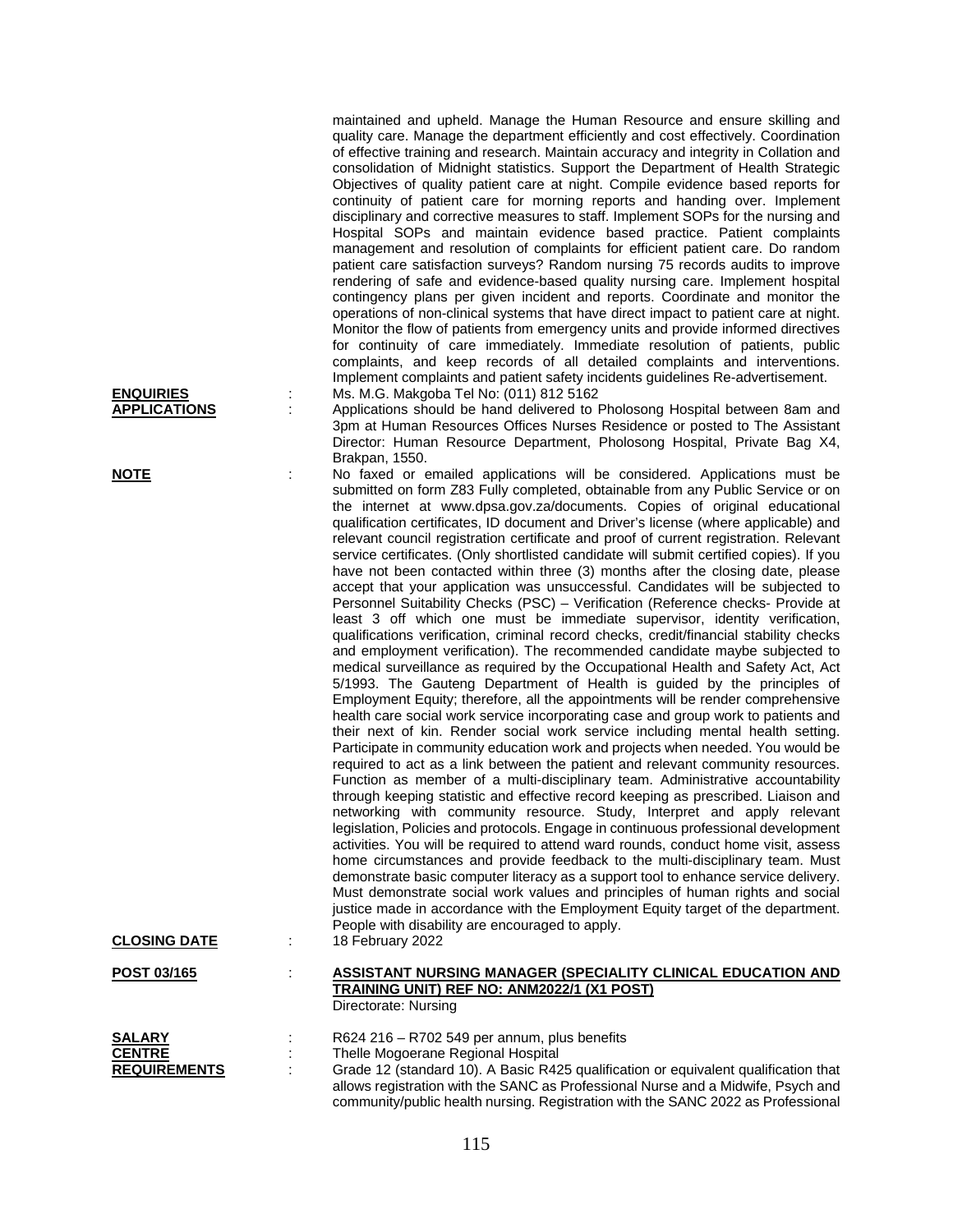Nurse and a Midwife with proof of current registration. A post basic level 8 qualification in nursing education registered with the nursing council. Master's Degree in nursing sciences. A minimum of 10 years' appropriate/ recognisable experience in nursing after registration as Professional Nurse and Midwife with the SANC in General Nursing and Midwifery and 6 years of the experience above must be a relevant experience after obtaining post basic course in Nursing Education. Proven 3 years of experience at a management level. Computer certificate. Added advantage- proven experience in skills development for nurses.

**DUTIES** : Monitor and evaluate quality of nursing care as directed by the professional scope of practice and set nursing standards as determined by relevant health facility. Demonstrate an in depth understanding of nursing legislation and related legal and ethical nursing practices. Ensure clinical nursing practice by the nursing team in accordance with the scope of practice and nursing standards as determined by the updated nursing education curriculums. Manage and monitor the implementation of clinical nursing education guidelines for effective development of skills and nursing competencies. Monitor the development of relevant clinical lesson plans. Provide adequate supervision on the creation of skills development plan for nursing. Play a role in the screening of patient safety incidences and complaint management committee. Monitor the adequate planning of resources for this unit. Monitor quality report writing for presentation in quarterly reviews and annual reports. Sustain the effective communication between the hospital and the nursing colleges. Attend to staff and wellness issues to sustain productivity and initiate team building initiatives for staff motivation, ability to efficiently work within available resources. Attend to all nursing students needs objectively from both public and private Nursing Education Institutions. Demonstrate advanced knowledge of different types of student learning plans. Skills: Demonstrate a basic understanding of HR and financial policies and practices. Work as part of a multidisciplinary team to ensure skills development for nursing staff. Demonstrate effective communication with relevant stakeholders, other health professionals and junior colleagues including more complex report written when required. Manage resources effectively and efficiently in the unit. Compile and analyze reports to improve quality of patient care. Work effectively and amicably, at a supervisory level, with persons of diverse intellectual, cultural, racial or religious differences. Must have basic computer skills. Participate in training, research and selfdevelopment. Display a concern for quality patients care, promoting, advocating and facilitating proper skills development plans. Promote achievement of hospital norms and standard through screening of identified gaps in relation to nursing staff skills and competency development

**ENQUIRIES** : Mr. M.T.K. Zondi Tel No: (011) 891 7299 **APPLICATIONS** : Applications should be submitted to Thelle Mogoerane Regional Hospital, 12390 Nguza Street, ext. 14, Vosloorus, 1475, 1<sup>st</sup> Floor HR Reception (Steel Cabinets) and sign in the register book or post to Private Bag X01, Alrode, 1451.

**NOTE** : The appointed employee will be subjected to Personnel Suitability Check (PSC), (OHS) Medical surveillanceas required in the HBA at no cost. People with disabilities are welcome to apply. Applications must be filled on a new Z83 form signed and initialed accompanied by a comprehensive CV highlighting or stating the requirements mentioned above; Note: Copies need not be certified when applying for a post. The Communication from HR of the department regarding the requirements for certified documents will be limited to shortlisted candidates. Therefore, only shortlisted candidates for a post will be required to submit certified documents on or before the day of the interview Following Communication from HR. Applicants must indicate the post reference number on their applications. Failure to submit the required documents will result in the application not being considered. Qualifications of candidates recommended for appointment will be verified. Persons in possession of a foreign qualification must furnish the Department with an evaluation certificate from the South African Qualifications Authority (SAQA). Candidates will be subjected to security screening and vetting process: criminal clearance, citizenship, credit records. Applications received after closing date will not be accepted. The Department reserves the right to not make an appointment/fill the post. Candidates will be expected to be available for selection interviews on the date, time and place determined by the Department. Thelle Mogoerane Regional Hospital is committed to the pursuit of diversity and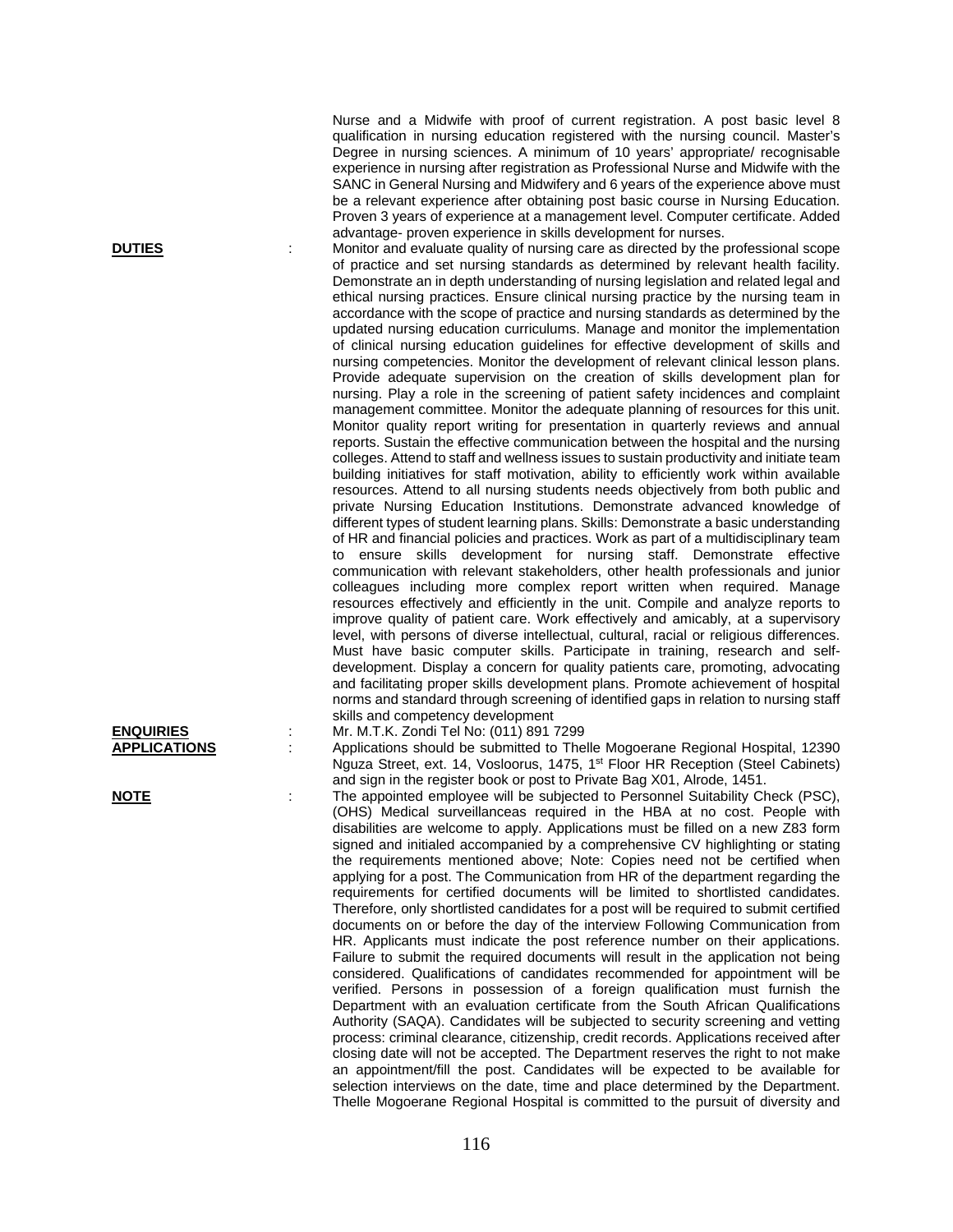| <b>CLOSING DATE</b>                            | ÷ | redress. Candidates whose appointment will promote representivity in terms of race<br>and gender will receive preference.<br>11 February 2022                                                                                                                                                                                                                                                                                                                                                                                                                                                                                                                                                                                                                                                                                                                                                                                                                                                                                                                                                                                                                                                                                                                                                                                                                                                                                                                                                                                                                                                                                                                                                                                                                                                                                                                                                                                                                                                                                                                                                                                                                                                                                                                                                                                                                                                                                                                                                          |
|------------------------------------------------|---|--------------------------------------------------------------------------------------------------------------------------------------------------------------------------------------------------------------------------------------------------------------------------------------------------------------------------------------------------------------------------------------------------------------------------------------------------------------------------------------------------------------------------------------------------------------------------------------------------------------------------------------------------------------------------------------------------------------------------------------------------------------------------------------------------------------------------------------------------------------------------------------------------------------------------------------------------------------------------------------------------------------------------------------------------------------------------------------------------------------------------------------------------------------------------------------------------------------------------------------------------------------------------------------------------------------------------------------------------------------------------------------------------------------------------------------------------------------------------------------------------------------------------------------------------------------------------------------------------------------------------------------------------------------------------------------------------------------------------------------------------------------------------------------------------------------------------------------------------------------------------------------------------------------------------------------------------------------------------------------------------------------------------------------------------------------------------------------------------------------------------------------------------------------------------------------------------------------------------------------------------------------------------------------------------------------------------------------------------------------------------------------------------------------------------------------------------------------------------------------------------------|
| POST 03/166                                    | ÷ | ASSISTANT NURSING MANAGER (SPECIALTY ORTHOPEDICS) REF NO:<br><b>ANM2022/2 (X1 POST)</b><br>Directorate: Nursing                                                                                                                                                                                                                                                                                                                                                                                                                                                                                                                                                                                                                                                                                                                                                                                                                                                                                                                                                                                                                                                                                                                                                                                                                                                                                                                                                                                                                                                                                                                                                                                                                                                                                                                                                                                                                                                                                                                                                                                                                                                                                                                                                                                                                                                                                                                                                                                        |
| SALARY<br><b>CENTRE</b><br><b>REQUIREMENTS</b> | ÷ | R624 216 - R702 549 per annum, plus benefits<br>Thelle Mogoerane Regional Hospital<br>Grade 12 (standard 10). A Basic R425 qualification (i.e. diploma/ degree in nursing)<br>or equivalent qualification that allows registration with the SANC as Professional<br>Nurse and a Midwife. Registration with the SANC as Professional Nurse and a<br>Midwife with proof of current registration 2022. A post basic qualification in medical<br>and surgical nursing (orthopedics). A minimum of 10 years' appropriate/<br>recognizable experience in nursing after registration as Professional Nurse and<br>Midwife with the SANC in General nursing and Midwifery and 6 years of the<br>experience above must be a relevant experience after obtaining post basic course<br>in medical and surgical nursing (orthopedics). Proven 3 years of experience at a<br>management level. Computer certificate. Added advantage will be 3-5 years'<br>experience working in orthopedics wards as Operational Manager at a level 2 or 3                                                                                                                                                                                                                                                                                                                                                                                                                                                                                                                                                                                                                                                                                                                                                                                                                                                                                                                                                                                                                                                                                                                                                                                                                                                                                                                                                                                                                                                                         |
| <b>DUTIES</b>                                  | ÷ | hospital. Current registration with SANC for 2022.<br>Monitor and evaluate quality of nursing care as directed by the professional scope<br>of practice and set nursing standards as determined by relevant health facility.<br>Demonstrate an in depth understanding of nursing legislation and related legal and<br>ethical nursing practices Ensure clinical nursing practice by the nursing team in<br>accordance with the scope of practice and nursing standards as determined by the<br>relevant health facility. Manage and monitor the implementation of health care<br>standards for effective patient care. Monitor the provision of quality of data. Provide<br>adequate supervision of service delivery points for effective support. Supervise<br>proper management of patient safety incidents for effective prevention of<br>recurrence. Monitor the adequate planning of resources for patient safety in the<br>units under supervision. Monitor quality report writing from nursing records to<br>reporting to other levels of management. Monitor the effective management of<br>resources from all units under your care. Attend to staff and wellness issues to<br>sustain productivity and initiate team building initiatives for staff motivation, ability<br>to efficiently work within available resources. Manage the utilization of beds<br>effectively and efficiently. Monitor the development of cost-effective demand plan.<br>Skills: Demonstrate a basic understanding of HR and financial policies and<br>practices. Demonstrate basic computer literacy as a support tool to enhance<br>service delivery. Work as part of a multidisciplinary team to ensure good nursing<br>care by the nursing team. Demonstrate effective communication with patients,<br>supervisor, other health professionals and junior colleagues including more<br>complex report written when required. Manage resources effectively and efficiently<br>in the unit. Compile and analyze reports to improve quality of patient care. Work<br>effectively and amicably, at a supervisory level, with persons of diverse intellectual,<br>cultural, racial or religious differences. Must have basic computer skills. Participate<br>in training, research and self-development. Display a concern for patients,<br>promoting, advocating and facilitating proper treatment and care and ensuring that<br>the unit adheres to the principles of Batho Pele. Promote achievement of hospital |
| <b>ENQUIRIES</b><br><b>APPLICATIONS</b>        |   | norms and standards targets. Be prepared to work night duty.<br>Mr. M.T.K. Zondi Tel No: (011) 891 7299<br>Applications should be submitted to Thelle Mogoerane Regional Hospital, 12390<br>Nguza Street, ext. 14, Vosloorus, 1475, 1 <sup>st</sup> Floor HR Reception (Steel Cabinets)                                                                                                                                                                                                                                                                                                                                                                                                                                                                                                                                                                                                                                                                                                                                                                                                                                                                                                                                                                                                                                                                                                                                                                                                                                                                                                                                                                                                                                                                                                                                                                                                                                                                                                                                                                                                                                                                                                                                                                                                                                                                                                                                                                                                                |
| <u>NOTE</u>                                    | ÷ | and sign in the register book or post to Private Bag X01, Alrode, 1451.<br>The appointed employee will be subjected to Personnel Suitability Check (PSC),<br>(OHS) Medical surveillances required in the HBA, at no cost. People with<br>disabilities are welcome to apply. Applications must be filled on a new Z83 form<br>signed and initialed accompanied by a comprehensive CV highlighting or stating<br>the requirements mentioned above. Note: Copies need not be certified when                                                                                                                                                                                                                                                                                                                                                                                                                                                                                                                                                                                                                                                                                                                                                                                                                                                                                                                                                                                                                                                                                                                                                                                                                                                                                                                                                                                                                                                                                                                                                                                                                                                                                                                                                                                                                                                                                                                                                                                                               |

applying for a post. The communication from HR of the department regarding the requirements for certified documents will be limited to shortlisted candidates.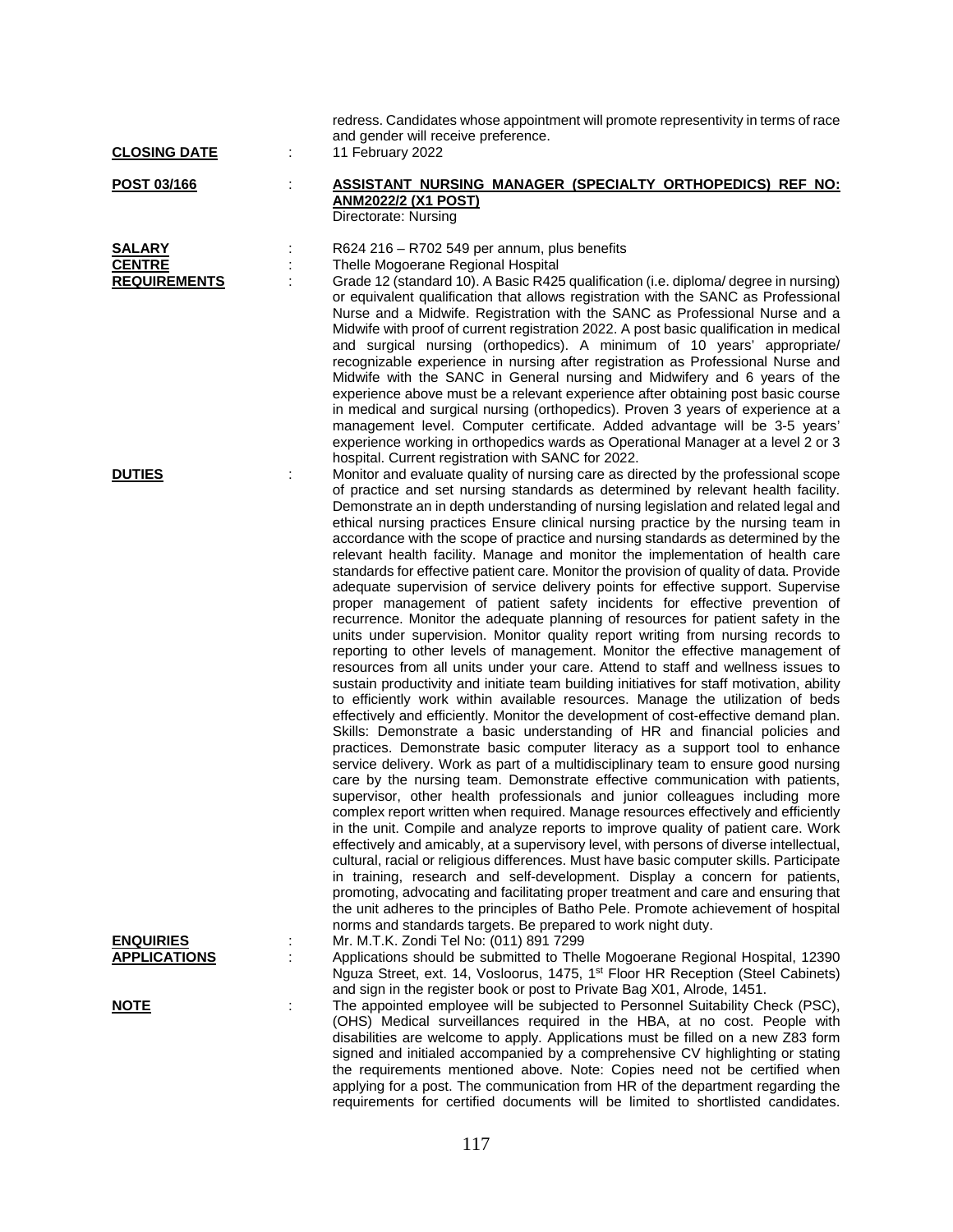| <b>CLOSING DATE</b>                                   | ÷ | Therefore, only shortlisted candidates for a post will be required to submit certified<br>documents on or before the day of the interview following communication from HR.<br>Applicants must indicate the post reference number on their applications. Failure<br>to submit the required documents will result in the application not being considered.<br>Qualifications of candidates recommended for appointment will be verified.<br>Persons in possession of a foreign qualification must furnish the Department with<br>an evaluation certificate from the South African Qualifications Authority (SAQA).<br>Candidates will be subjected to security screening and vetting process: criminal<br>clearance, citizenship, credit records. Applications received after closing date will<br>not be accepted. The Department reserves the right to not make an appointment/fill<br>the post. Candidates will be expected to be available for selection interviews on the<br>date, time and place determined by the Department. Thelle Mogoerane Regional<br>Hospital is committed to the pursuit of diversity and redress. Candidates whose<br>appointment will promote representivity in terms of race and gender will receive<br>preference.<br>11 February 2022 |
|-------------------------------------------------------|---|------------------------------------------------------------------------------------------------------------------------------------------------------------------------------------------------------------------------------------------------------------------------------------------------------------------------------------------------------------------------------------------------------------------------------------------------------------------------------------------------------------------------------------------------------------------------------------------------------------------------------------------------------------------------------------------------------------------------------------------------------------------------------------------------------------------------------------------------------------------------------------------------------------------------------------------------------------------------------------------------------------------------------------------------------------------------------------------------------------------------------------------------------------------------------------------------------------------------------------------------------------------------|
| POST 03/167                                           |   | ASSISTANT MANAGER QUALITY ASSURANCE PNA-7 SPECIALTY REF NO:<br><b>CHBAH 531 (X1 POST)</b><br>Directorate: Quality Assurance                                                                                                                                                                                                                                                                                                                                                                                                                                                                                                                                                                                                                                                                                                                                                                                                                                                                                                                                                                                                                                                                                                                                            |
| <b>SALARY</b><br><b>CENTRE</b><br><b>REQUIREMENTS</b> |   | R624 216 per annum, (plus benefits)<br>Chris Hani Baragwanath Academic Hospital<br>Basic qualification accredited with the SANC in terms of Government Notice 425<br>(i.e. Diploma/ Degree in nursing) or equivalent qualification that allows registration<br>with the SANC as a professional nurse. A minimum of 8 years appropriate/<br>recognisable experience in nursing as a professional nurse after registration with<br>SANC. At least three years of the period above must be experience as a manager/<br>shift leader. Documented evidence of experience within quality assurance matters<br>is necessary and should be attached to the application documents. Those with<br>other relevant experience with relevant qualifications are also welcomed to apply.<br>A valid Driver's license. Have knowledge of computer e.g., Power point, Excel and<br>Word and be able to apply. Have good interpersonal skills and report writing.                                                                                                                                                                                                                                                                                                                       |
| <b>DUTIES</b>                                         |   | To deal with all matters relating to Regulated norms and Standards together with<br>Ideal Hospital Realisation Framework. Coordinate all the activities related to queue<br>management in the hospital. Coordinate the complaints management processes<br>within the hospital. Contract and review the staff members falling under your<br>management. Assist with the quality assurance monitoring and evaluation<br>framework. Source and obtain data and information to measure progress and<br>compliance with quality assurance targets, norms, required for the development of<br>measurable performance indicators related to the quality of care in the institution.<br>Drafting of annual, quarterly and other relevant quality assurance performance<br>reports.                                                                                                                                                                                                                                                                                                                                                                                                                                                                                             |
| <b>ENQUIRIES</b><br><b>APPLICATIONS</b>               |   | Mr. NB. Mulaudzi Tel No: (011) 933 0134/9779<br>Applications should be hand delivered to The Director: Human Resource, Chris<br>Hani Baragwanath Academic Hospital between 8am and 3pm at Ground Floor,<br>Main Admin Building or posted to The Director: Human Resource, Chris Hani<br>Baragwanath Academic Hospital, Private Bag X01, Pimville, 1808. No faxed or<br>emailed applications will be considered.                                                                                                                                                                                                                                                                                                                                                                                                                                                                                                                                                                                                                                                                                                                                                                                                                                                        |
| <u>NOTE</u>                                           |   | Applications must be submitted on the New Z83 Fully completed, obtainable from<br>any Public Service Department or on the internet at www.dpsa.gov.za/documents.<br>According to Circular 5 of 2021, candidates must attach copies of all the necessary<br>documents (qualifications) to the application including a valid identity document,<br>relevant certificates and current proof of Council were necessary. Such copies<br>need not be certified when applying for the post; only shortlisted candidates will<br>receive communication from HR to submit certified copies not older than 6 months<br>on or before the day of the interview. Smart ID card copy must show both sides of<br>the ID card. Applications without proof of the necessary documents required by HR<br>will be disqualified. The completed and signed form should be accompanied by a<br>recently updated CV that specifies the following: All experience indicating the<br>position, institution and respective dates (DD/MM/YY). Failure to submit all the<br>requested documents will result in the application not being considered. If you have                                                                                                                                   |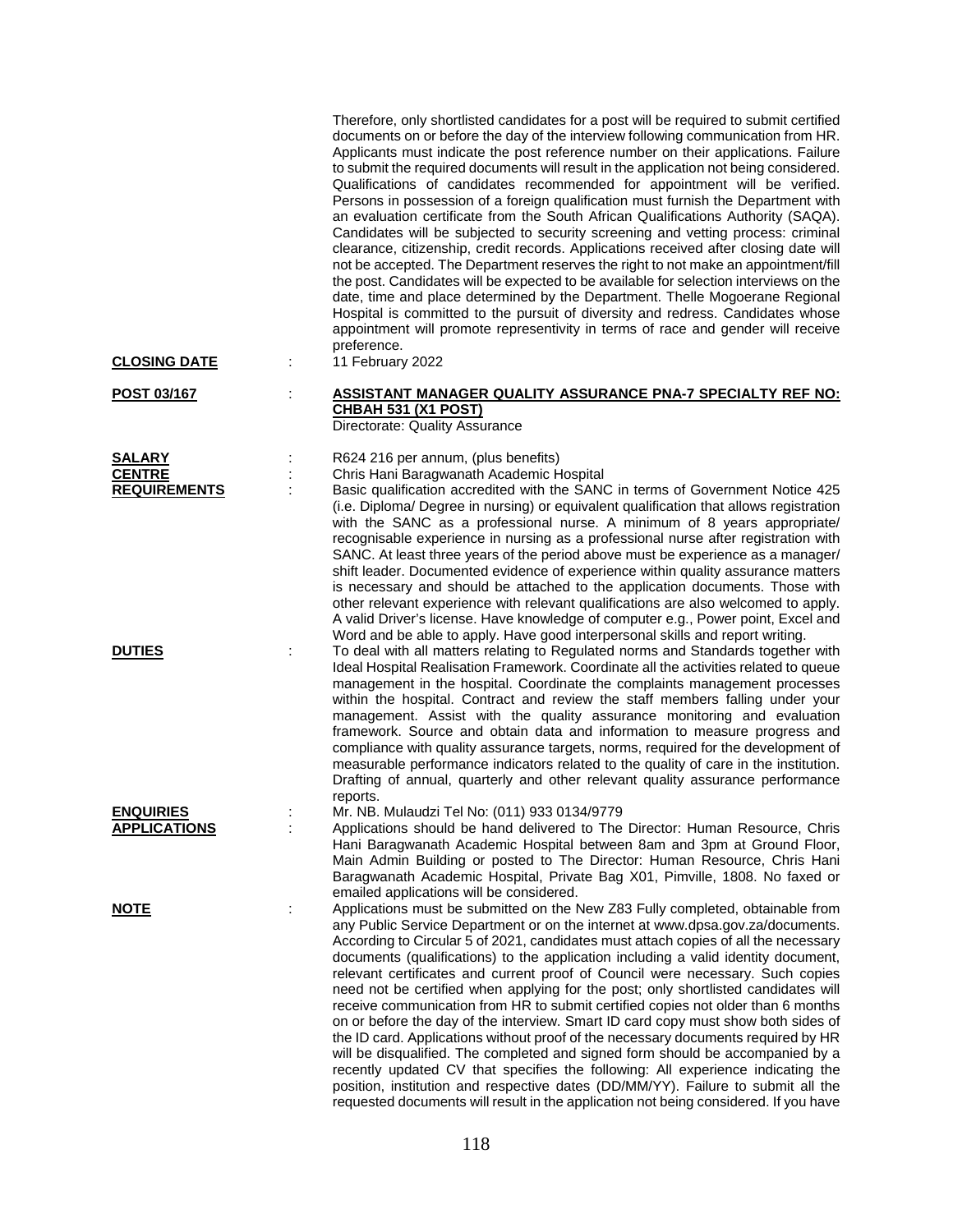| <b>CLOSING DATE</b>                                   | not been contacted within three (3) months after the closing date, please accept<br>that your application was unsuccessful. Candidates will be subjected to Personnel<br>Suitability Checks (PSC) - Verification (Reference checks- Provide at least 3 off<br>which one must be immediate supervisor, identity verification, qualifications<br>verification, criminal record checks, credit/financial stability checks and<br>employment verification). The recommended candidate may be subjected to<br>medical surveillance as required by the Occupational Health and Safety Act, Act<br>5/1993. CHBAH reserves the right to utilize practical exercises/tests for Non-SMS<br>positions during the recruitment process to determine the suitability of candidates<br>for the post(s). CHBAH also reserves the right to cancel the filling of Vacancy or<br>not to fill a vacancy that was advertised during any stage of the recruitment process.<br>The Gauteng Department of Health is guided by the principles of Employment<br>Equity; therefore, all the appointments will be made in accordance with the<br>Employment Equity target of the department. People with disability are encouraged<br>to apply.<br>11 February 2022                                                                                                                                                                                                                                                                                                                                                                                                                                                           |
|-------------------------------------------------------|---------------------------------------------------------------------------------------------------------------------------------------------------------------------------------------------------------------------------------------------------------------------------------------------------------------------------------------------------------------------------------------------------------------------------------------------------------------------------------------------------------------------------------------------------------------------------------------------------------------------------------------------------------------------------------------------------------------------------------------------------------------------------------------------------------------------------------------------------------------------------------------------------------------------------------------------------------------------------------------------------------------------------------------------------------------------------------------------------------------------------------------------------------------------------------------------------------------------------------------------------------------------------------------------------------------------------------------------------------------------------------------------------------------------------------------------------------------------------------------------------------------------------------------------------------------------------------------------------------------------------------------------------------------------------------------------------|
| POST 03/168                                           | ASSISTANT MANAGER NURSING (PRIMARY HEALTH CARE) REF NO:<br>RG/122113 (X1 POST)<br>Directorate: Johannesburg Health District                                                                                                                                                                                                                                                                                                                                                                                                                                                                                                                                                                                                                                                                                                                                                                                                                                                                                                                                                                                                                                                                                                                                                                                                                                                                                                                                                                                                                                                                                                                                                                       |
| <b>SALARY</b><br><b>CENTRE</b><br><b>REQUIREMENTS</b> | R624 216.per annum, (plus benefits)<br>Sub-District G- Ennedale Ext.8 Community Health Centre (CHC)<br>A Basic R425 qualification (i.e. diploma/ degree in nursing) or equivalent<br>qualification that allows registration with the SANC as Professional Nurse.<br>Registration with the SANC as Professional Nurse specialty and proof of current<br>registration. A post-basic nursing qualification with duration of at least one year,<br>accredited with the SANC in one of the specialties referred to in the glossary of<br>terms. A minimum of 10 years; appropriate/ recognizable experience in nursing<br>after registration as Professional Nurse with the SANC in General Nursing. At least<br>6 years of the period referred to above must be appropriate/ recognizable<br>experience in the specific specialty after obtaining the 1 year post basic qualification<br>in the relevant specialty. At least 3 years of the period referred to above must be<br>appropriate/ recognizable experience at management/supervisory level. (Less one<br>year from experience for candidates appointed from outside the public service after<br>complying with registration requirements). Financial management and human<br>resource management; Leadership, organizational, decision making and problem<br>solving skills; Sound knowledge of public service policies, Code of Conduct, Team<br>building and Policy formulation. Computer literacy is mandatory. Driver's license<br>will be an added advantage.                                                                                                                                                                          |
| <b>DUTIES</b>                                         | To ensure that a comprehensive nursing treatment and care service is delivered to<br>patients in a cost effective, efficient and equitable manner by the facility. To ensure<br>compliance to professional and ethical standards at all times. Promote quality of<br>nursing care as directed by the professional scope of practice and standards as<br>determined by relevant health facility. Facilitate provision of a comprehensive<br>package of service at PHC level and ensure that the unit adheres to the principles<br>of Batho Pele. Ensure effective implementation of Service and Quality<br>Improvement Plans, Occupational Health and Safety as well as Quality Assurance<br>Program etc. Ensure compliance with clinical protocols, norms and standards<br>within the clinic. Adhere to Office of the Health Standard Compliance and ensure<br>effective achievement on Ministerial Priorities, Ideal Clinic Compliance and support<br>PHC re-engineering program implementation. Ensure management and control of<br>human, financial and material resources. Monitor utilization of budget to ensure that<br>the clinic functions within the allocated budget. Supervise and monitor staff<br>performance in accordance with Performance Management and Development<br>System (PMDS); develop and implement staff training plan. Attend to grievances<br>of staff and administer discipline; and ensure that absenteeism and abscondment<br>of staff is effectively controlled. Ensure submission of day, weekly, monthly,<br>quarterly and annual reports. Manage and implement COVID 19 guidelines.<br>General administration duties and management soft skills is mandatory. |
| <b>ENQUIRIES</b>                                      | Mr. P Mathole Tel No: 011 213 9708                                                                                                                                                                                                                                                                                                                                                                                                                                                                                                                                                                                                                                                                                                                                                                                                                                                                                                                                                                                                                                                                                                                                                                                                                                                                                                                                                                                                                                                                                                                                                                                                                                                                |

119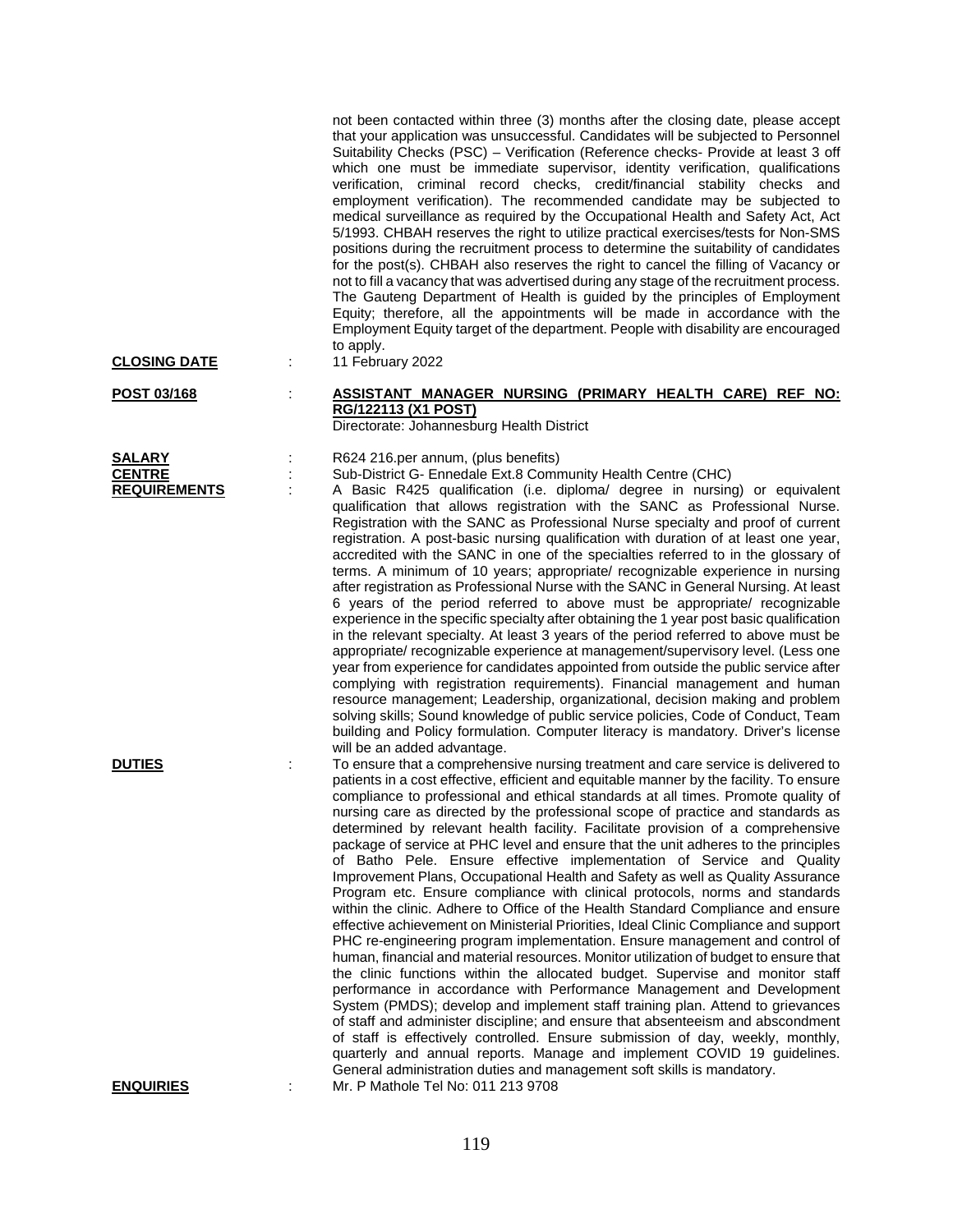| <b>APPLICATIONS</b> |   | should<br>emailed<br>Applications<br>be<br>to                                                                                                                                                                                                                                                                                                                                                                                                                                                                                                                                                                                                                                                                                                                                                                                                                                                                                                                                                                                                                                                                                                                                                                                                                                                                                                                                                                     |
|---------------------|---|-------------------------------------------------------------------------------------------------------------------------------------------------------------------------------------------------------------------------------------------------------------------------------------------------------------------------------------------------------------------------------------------------------------------------------------------------------------------------------------------------------------------------------------------------------------------------------------------------------------------------------------------------------------------------------------------------------------------------------------------------------------------------------------------------------------------------------------------------------------------------------------------------------------------------------------------------------------------------------------------------------------------------------------------------------------------------------------------------------------------------------------------------------------------------------------------------------------------------------------------------------------------------------------------------------------------------------------------------------------------------------------------------------------------|
|                     |   | JhbHealth.DistrictJobApplications@gauteng.gov.za. Please ensure that<br>the                                                                                                                                                                                                                                                                                                                                                                                                                                                                                                                                                                                                                                                                                                                                                                                                                                                                                                                                                                                                                                                                                                                                                                                                                                                                                                                                       |
| <b>NOTE</b>         |   | reference number is quoted correctly.<br>The fully completed and signed new z83 form should be accompanied by a recent<br>updated CV, ID& Licence must be both sided as well as all copies qualifications.<br>Such copies need not be certified when applying for a post. The communication<br>from the HR department regarding the requirements for certified documents will be<br>limited to shortlisted candidates. Therefore, only shortlisted candidates for a post<br>will be required to submit certified documents on or before the day of the interview<br>following communication from HR. The recommended candidates will be subjected<br>to positive results of the security clearance process (criminal records), the<br>verification of educational qualifications certificates and medical assessments.<br>Incomplete applications or applications received after closing date will not be<br>considered. People with Disabilities Are Encouraged To Apply                                                                                                                                                                                                                                                                                                                                                                                                                                         |
| <b>CLOSING DATE</b> |   | 11 February 2022                                                                                                                                                                                                                                                                                                                                                                                                                                                                                                                                                                                                                                                                                                                                                                                                                                                                                                                                                                                                                                                                                                                                                                                                                                                                                                                                                                                                  |
| POST 03/169         |   | <b>ASSISTANT NURSING MANAGER - AREA (PRIMARY HEALTH CARE) (X1</b><br>POST)<br>Sub-District G                                                                                                                                                                                                                                                                                                                                                                                                                                                                                                                                                                                                                                                                                                                                                                                                                                                                                                                                                                                                                                                                                                                                                                                                                                                                                                                      |
| <b>SALARY</b>       |   | R624 216 per annum, (plus benefits)                                                                                                                                                                                                                                                                                                                                                                                                                                                                                                                                                                                                                                                                                                                                                                                                                                                                                                                                                                                                                                                                                                                                                                                                                                                                                                                                                                               |
| <b>CENTRE</b>       |   | Directorate: Johannesburg Health District                                                                                                                                                                                                                                                                                                                                                                                                                                                                                                                                                                                                                                                                                                                                                                                                                                                                                                                                                                                                                                                                                                                                                                                                                                                                                                                                                                         |
| <b>REQUIREMENTS</b> |   | A Basic R425 qualification (i.e. diploma/ degree in nursing) or equivalent<br>qualification that allows registration with the SANC as Professional Nurse.<br>Registration with the SANC as Professional Nurse specialty and proof of current<br>registration. A post-basic nursing qualification with duration of at least one year,<br>accredited with the SANC in one of the specialties referred to in the glossary of<br>terms. A minimum of 10 years; appropriate/ recognizable experience in nursing<br>after registration as Professional Nurse with the SANC in General Nursing. At least<br>6 years of the period referred to above must be appropriate/ recognizable<br>experience in the specific specialty after obtaining the 1 year post basic qualification<br>in the relevant specialty. At least 3 years of the period referred to above must be<br>appropriate/ recognizable experience at management/supervisory level. (Less one<br>year from experience for candidates appointed from outside the public service after<br>complying with registration requirements). Financial management and human<br>resource management; Leadership, organizational, decision making and problem<br>solving skills; Sound knowledge of public service policies, Code of Conduct, Team<br>building and Policy formulation. Computer literacy is mandatory. Driver's license<br>will be an added advantage. |
| <b>DUTIES</b>       | ÷ | Responsive and accountable stewardship of District Health Services by overseeing<br>to it that Annual Performance targets are met by: Providing comprehensive District<br>Health Services ranging from nursing services in maternal and child health, in and<br>out-patients, occupational, infection, environmental, rehabilitative, quality<br>assurance and any associated care as may be deemed fit by relevant authority(ies).<br>Implement Batho Pele principles, Patients' Rights Charter. Ensure implementation<br>of Quality Assurance determinations including Ideal Health Facility Realization<br>Programme and Office of the Health Standards Compliance prescripts. Monitor<br>development, implementation, monitoring and evaluation of Quality Improvement<br>Plans. Manage the development, Implementation and updating of relevant<br>Standard Operating Procedures. Ensure effective efficient management of all<br>resources. Promote practice and compliance with ethical and professional<br>expectations. Operate and manage relevant District Health Information<br>Management System.                                                                                                                                                                                                                                                                                                    |
| <b>ENQUIRIES</b>    |   | Mr. P Mathole Tel No: 011 213 9708                                                                                                                                                                                                                                                                                                                                                                                                                                                                                                                                                                                                                                                                                                                                                                                                                                                                                                                                                                                                                                                                                                                                                                                                                                                                                                                                                                                |
| <b>APPLICATIONS</b> |   | Applications<br>emailed<br>should<br>be<br>to<br>JhbHealth.DistrictJobApplications@gauteng.gov.za. Please ensure<br>that<br>the                                                                                                                                                                                                                                                                                                                                                                                                                                                                                                                                                                                                                                                                                                                                                                                                                                                                                                                                                                                                                                                                                                                                                                                                                                                                                   |
| <b>NOTE</b>         | t | reference number is quoted correctly.<br>The fully completed and signed new z83 form should be accompanied by a recent<br>updated CV, ID& Licence must be both sided as well as all copies qualifications.<br>Such copies need not be certified when applying for a post. The communication<br>from the HR department regarding the requirements for certified documents will be<br>limited to shortlisted candidates. Therefore, only shortlisted candidates for a post                                                                                                                                                                                                                                                                                                                                                                                                                                                                                                                                                                                                                                                                                                                                                                                                                                                                                                                                          |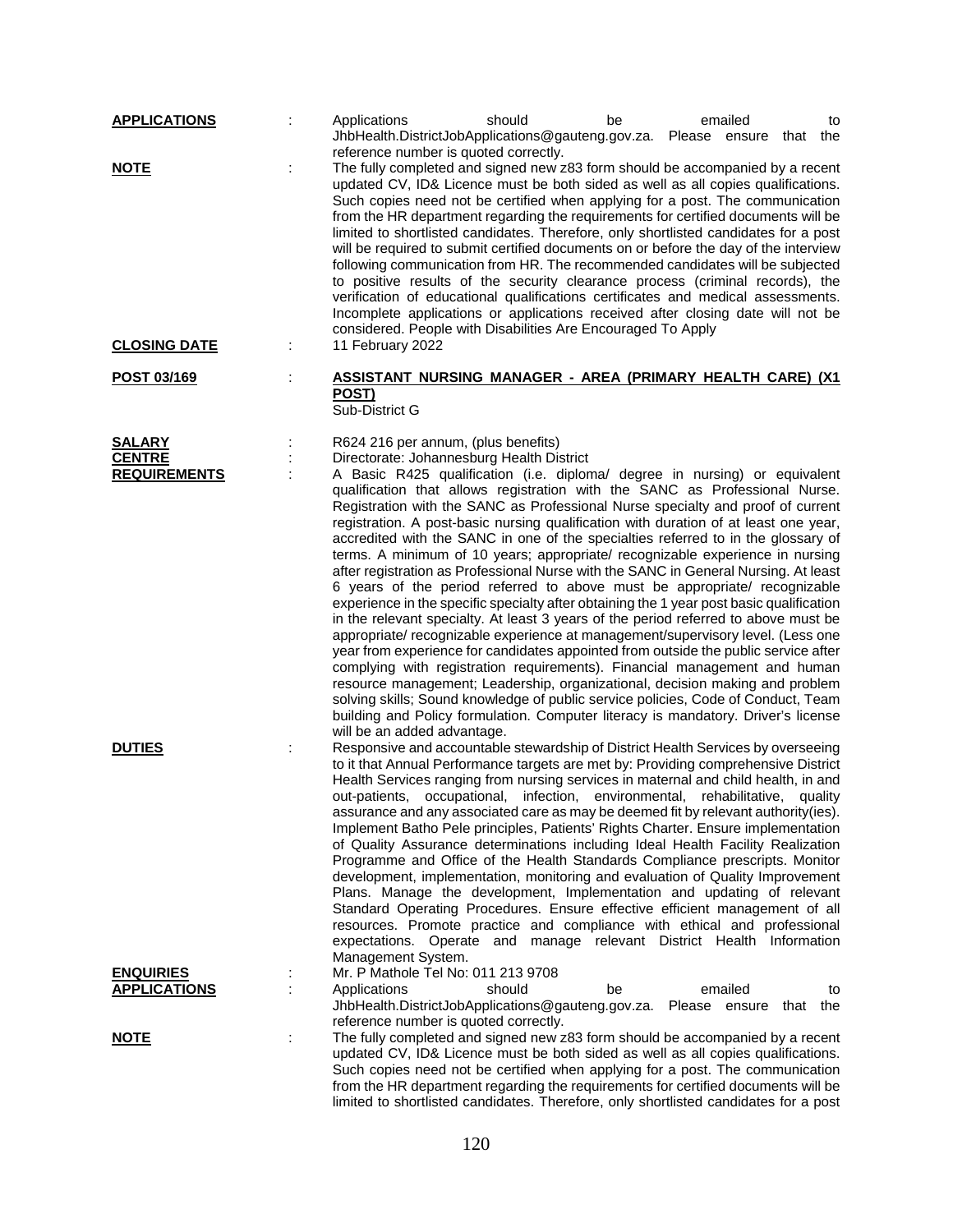| <b>CLOSING DATE</b>                                   | ÷      | will be required to submit certified documents on or before the day of the interview<br>following communication from HR. The recommended candidates will be subjected<br>to positive results of the security clearance process (criminal records), the<br>verification of educational qualifications certificates and medical assessments.<br>Incomplete applications or applications received after closing date will not be<br>considered. People with disabilities are encouraged to apply.<br>11 February 2022                                                                                                                                                                                                                                                                                                                                                                                                                                                                                                                                                                                                                                                                                                                                                                                                                                                                                                                             |
|-------------------------------------------------------|--------|------------------------------------------------------------------------------------------------------------------------------------------------------------------------------------------------------------------------------------------------------------------------------------------------------------------------------------------------------------------------------------------------------------------------------------------------------------------------------------------------------------------------------------------------------------------------------------------------------------------------------------------------------------------------------------------------------------------------------------------------------------------------------------------------------------------------------------------------------------------------------------------------------------------------------------------------------------------------------------------------------------------------------------------------------------------------------------------------------------------------------------------------------------------------------------------------------------------------------------------------------------------------------------------------------------------------------------------------------------------------------------------------------------------------------------------------|
| POST 03/170                                           |        | HOD: ACADEMIC REF NO: HODACD/01/2022 (X1 POST)                                                                                                                                                                                                                                                                                                                                                                                                                                                                                                                                                                                                                                                                                                                                                                                                                                                                                                                                                                                                                                                                                                                                                                                                                                                                                                                                                                                                 |
| <b>SALARY</b><br><b>CENTRE</b><br><b>REQUIREMENTS</b> | ÷<br>÷ | R588 390 - R682 098 (PND1) per annum, (plus benefits)<br>Rahima Moosa Campus<br>Registered with SANC as a General Nurse and Midwife or R.425 programme,<br>Degree in Nursing Education and Administration, Diploma in Critical Care OR<br>Trauma & Emergency OR Nephrology Nursing Science. Applicable Nursing<br>Master's Degree. Minimum of 9 years appropriate/ recognizable nursing<br>experience after registration as a Professional Nurse. Of these 2 years must be in<br>the appropriate specialty, with a minimum of five years' experience as a Nurse<br>Educator. Post basic Nursing Education will be an advantage. Proof of computer<br>literacy is required (Word, PowerPoint, Excel). SANC registration, certificates and<br>current SANC receipt and a code 8 drivers' license to be submitted. Post is<br>allocated at Rahima Moosa Nursing Campus. The successful candidate will be<br>subject to a Medical surveillance. Knowledge of Human Resource and Finance<br>Management, current changes in nursing education, curriculum development and<br>accreditation processes, experience in planning, organizing, evaluation, leading<br>and controlling.                                                                                                                                                                                                                                                                    |
| <b>DUTIES</b>                                         | ÷      | The officer should be able to: Develop curriculum and supporting documents to<br>meet accreditation requirements with SANC and CHE; Co-ordinate the provision of<br>education and training of specialist student nurses; Manage clinical learning<br>exposure of students; Develop and monitor implementation of quality assurance<br>programs; Orientate, supervise and appraise staff members (PMDS) in the<br>academic departments; Participate in and evaluate the presentation of academic<br>programs (theory and clinical practice); Plan and manage academic programs; Be<br>capable of employing and monitoring a variety of teaching strategies to reach the<br>required programme outcomes; Develop, evaluate, review and implement policies<br>and circulars; Effectively and efficiently utilize electronic technology; Implement<br>appropriate problem-solving strategies; supervise the marking and moderation of<br>theoretical and practical examinations. Provide academic support to students. The<br>officer should participate professional activities, continuing education and<br>Research activities; Collaborate with other stakeholders and build a sound<br>relationship within the Department. Ability to participate in daily management of the<br>College and oversee the supervision of students. Adhere to the Public Service<br>Code of Conduct including dress code. Be knowledgeable about current nursing |
| <b>ENQUIRIES</b>                                      | ÷      | education legislation i.e. SANC, CHE, DHET, etc.<br>Ms. MP. Molekwa Tel No: (011) 247- 3304-3300/ Mr AT Tsoke Tel No: 011 247                                                                                                                                                                                                                                                                                                                                                                                                                                                                                                                                                                                                                                                                                                                                                                                                                                                                                                                                                                                                                                                                                                                                                                                                                                                                                                                  |
| <b>APPLICATIONS</b>                                   | ÷      | 3321<br>All applications must be delivered to: Rahima Moosa Nursing College, Fuel &<br>Riversdale Road Gate 4, Coronationville, 2093. Human Resource Department,<br>Private bag x116 Melville, 2109.                                                                                                                                                                                                                                                                                                                                                                                                                                                                                                                                                                                                                                                                                                                                                                                                                                                                                                                                                                                                                                                                                                                                                                                                                                           |
| <u>NOTE</u>                                           | ÷      | All applications must be submitted on the new Z83 form. Include a CV stating all<br>your competencies, training and knowledge. Employment history must reflect the<br>complete calendar date (e.g. 01 April 2017 to 30 May 2020). Include copies of your<br>matric certificate, ID document, driver's license, proof of computer literacy, current<br>SANC receipt and certificates of all qualifications. Driver's license and smart card<br>must be copied both sides. The successful candidates will be subjected to security<br>clearance processes (citizenship, criminal records and financial records) and the<br>verification of educational qualification certificates. It is the applicant's responsibility<br>to have foreign qualifications evaluated by the South African Qualification Authority<br>(SAQA). The successful candidate will be subjected to Pre-employment medical<br>surveillance conducted by the Occupational Health Nurse Practitioner (OHNP).<br>Incomplete applications or applications received after the closing date will not be<br>considered.                                                                                                                                                                                                                                                                                                                                                           |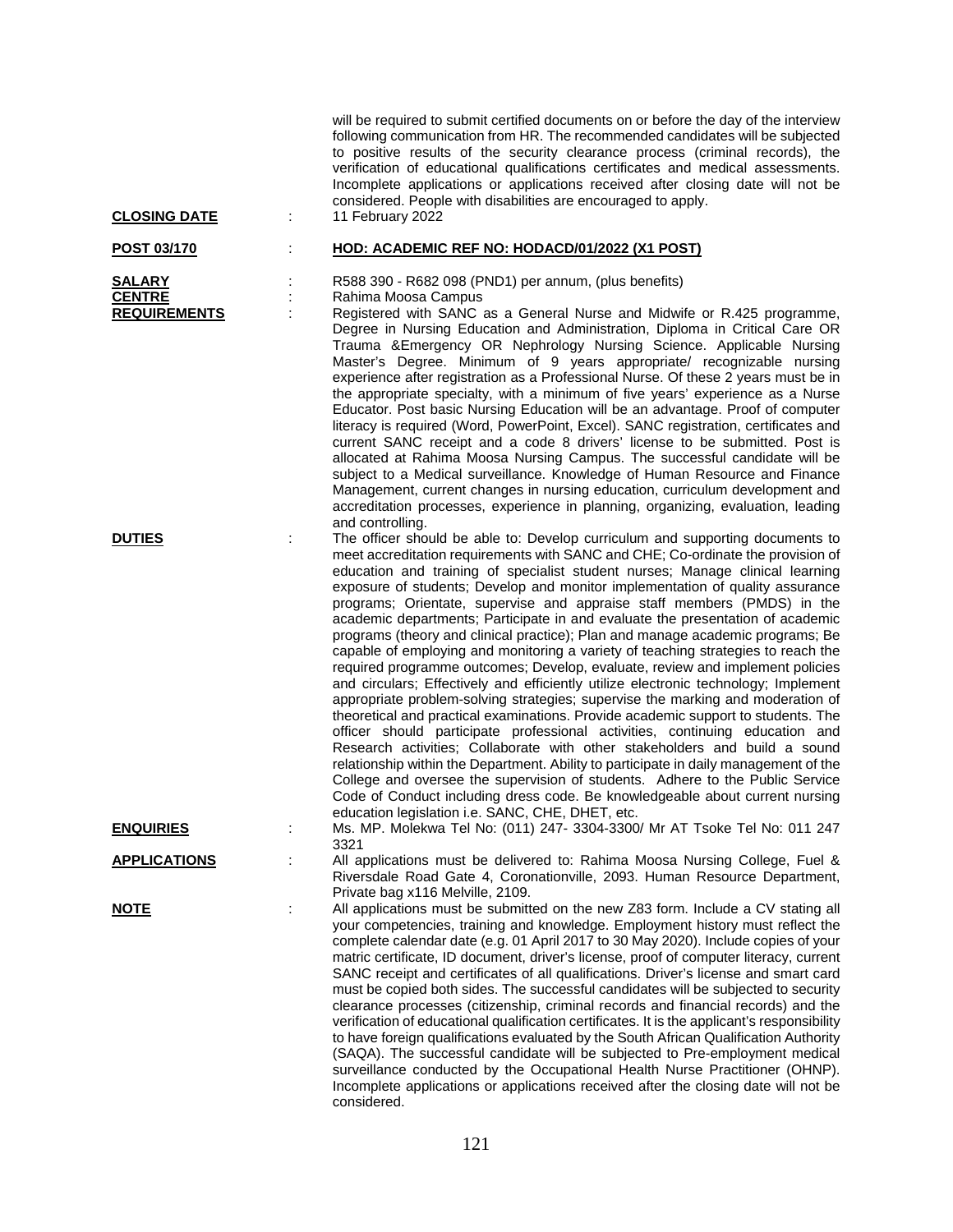| <b>CLOSING DATE</b>                                   | 11 February 2022                                                                                                                                                                                                                                                                                                                                                                                                                                                                                                                                                                                                                                                                                                                                                                                                                                                                                                                                                                                                                                                                                                                          |                  |
|-------------------------------------------------------|-------------------------------------------------------------------------------------------------------------------------------------------------------------------------------------------------------------------------------------------------------------------------------------------------------------------------------------------------------------------------------------------------------------------------------------------------------------------------------------------------------------------------------------------------------------------------------------------------------------------------------------------------------------------------------------------------------------------------------------------------------------------------------------------------------------------------------------------------------------------------------------------------------------------------------------------------------------------------------------------------------------------------------------------------------------------------------------------------------------------------------------------|------------------|
| POST 03/171                                           | OPERATIONAL MANAGER NURSING SPECIALTY: OPERATING THEARTRE<br><b>REF NO: SBAH 011/2022</b><br>Directorate: Nursing-Operating Theatre                                                                                                                                                                                                                                                                                                                                                                                                                                                                                                                                                                                                                                                                                                                                                                                                                                                                                                                                                                                                       |                  |
| <b>SALARY</b><br><b>CENTRE</b><br><b>REQUIREMENTS</b> | R571 242 per annum, plus benefits<br>Steve Biko Academic Hospital<br>Grade 12. Basic qualification accredited with the South African Nursing Council in<br>terms of Government Notice 425, i.e. diploma\ degree in Nursing as a Professional<br>Nurse, plus a post basic qualification with the duration of at least 1 year Diploma in<br>Critical care Nursing Science .A minimum of 9 years appropriate \ recognizable<br>experience in nursing after registration as a Professional Nurse with the South<br>African Nursing Council in General Nursing. Diploma/degree in Nursing<br>Management will be an added advantage. Service certificates are compulsory. At<br>least 5 years of the period referred to above must be appropriate \ recognizable<br>experience after obtaining the one year post basic qualification in Critical Care<br>Nursing Science. Strong leadership, good communication and sound interpersonal<br>skills are necessary, Computer literate. Verified proof of experience. Service<br>certificates compulsory, South African Nursing Council annual practicing certificate.<br>A Valid driver's license. |                  |
| <b>DUTIES</b><br><b>ENQUIRIES</b>                     | Co-ordination of optimal, holistic specialized nursing care provided within set<br>standards and a professional \legal framework. Manage effectively the utilization<br>and supervision of Human, Financial and service resources. Co-ordination of the<br>provision of effective training and research. Provision of effective support to<br>Nursing Services. Maintain Professional growth\ethical standards<br>development of self and subordinate.                                                                                                                                                                                                                                                                                                                                                                                                                                                                                                                                                                                                                                                                                    | and              |
| <b>APPLICATIONS</b>                                   | Ms. AM Mowayo Tel No: 012 354 1300<br>Steve Biko Academic Hospital, Private Bag x 169, Pretoria, 0001 or hand delivered<br>to Cnr Malherbe & Steve Biko Road, Main Entrance at Level 3.                                                                                                                                                                                                                                                                                                                                                                                                                                                                                                                                                                                                                                                                                                                                                                                                                                                                                                                                                   |                  |
| <b>NOTE</b>                                           | Applications must be submitted with a Z83 form with relevant attachments. Steve<br>Biko Academic Hospital is committed to the pursuit of diversity and redress.<br>Candidates whose appointment will promote representivity in terms of race,<br>disability and gender will receive preference.                                                                                                                                                                                                                                                                                                                                                                                                                                                                                                                                                                                                                                                                                                                                                                                                                                           |                  |
| <b>CLOSING DATE</b>                                   | 11 February 2022<br>÷                                                                                                                                                                                                                                                                                                                                                                                                                                                                                                                                                                                                                                                                                                                                                                                                                                                                                                                                                                                                                                                                                                                     |                  |
| POST 03/172                                           | <b>OPERATIONAL MANAGER NURSING SPECIALTY: ORTHOPAEDIC REFS NO:</b><br>SBAH 012/2022<br>Directorate: Nursing- Orthopaedic                                                                                                                                                                                                                                                                                                                                                                                                                                                                                                                                                                                                                                                                                                                                                                                                                                                                                                                                                                                                                  |                  |
| <b>SALARY</b>                                         | R571 242 per annum plus benefits                                                                                                                                                                                                                                                                                                                                                                                                                                                                                                                                                                                                                                                                                                                                                                                                                                                                                                                                                                                                                                                                                                          |                  |
| <b>CENTRE</b><br><b>REQUIREMENTS</b>                  | Steve Biko Academic Hospital<br>Grade 12. Basic qualification accredited with the South African Nursing Council in<br>terms of Government Notice 425, i.e. diploma\ degree in Nursing as a Professional<br>Nurse, plus a post basic qualification with the duration of at least 1 year Diploma in<br>medical and surgical nursing science Orthopaedic Nursing. A minimum of 9 years<br>appropriate \recognizable experience in nursing after registration as a Professional<br>Nurse with the South African Nursing Council in General Nursing. At least 5 years<br>of the period referred to above must be appropriate \recognizable experience after<br>obtaining the one year post basic qualification in Orthopaedic Nursing<br>Diploma/degree in Nursing Management will be an added advantage .Service<br>certificates are compulsory. South African Nursing Council annual practicing<br>certificate. Strong leadership, good communication and sound interpersonal skills<br>are necessary, Computer literate. Verified proof of experience. A Valid driver's<br>license.                                                         |                  |
| <b>DUTIES</b>                                         | Co-ordination of optimal, holistic specialized nursing care provided within set<br>standards and a professional \legal framework. Manage effectively the utilization<br>and supervision of Human, Financial and service resources. Co-ordination of the<br>provision of effective training and research. Provision of effective support to<br>Services.<br>Maintain Professional growth\ethical<br>Nursing<br>development of self and subordinate.                                                                                                                                                                                                                                                                                                                                                                                                                                                                                                                                                                                                                                                                                        | standards<br>and |
| <b>ENQUIRIES</b>                                      | Ms. AM Mowayo Tel No: 012 354 1300                                                                                                                                                                                                                                                                                                                                                                                                                                                                                                                                                                                                                                                                                                                                                                                                                                                                                                                                                                                                                                                                                                        |                  |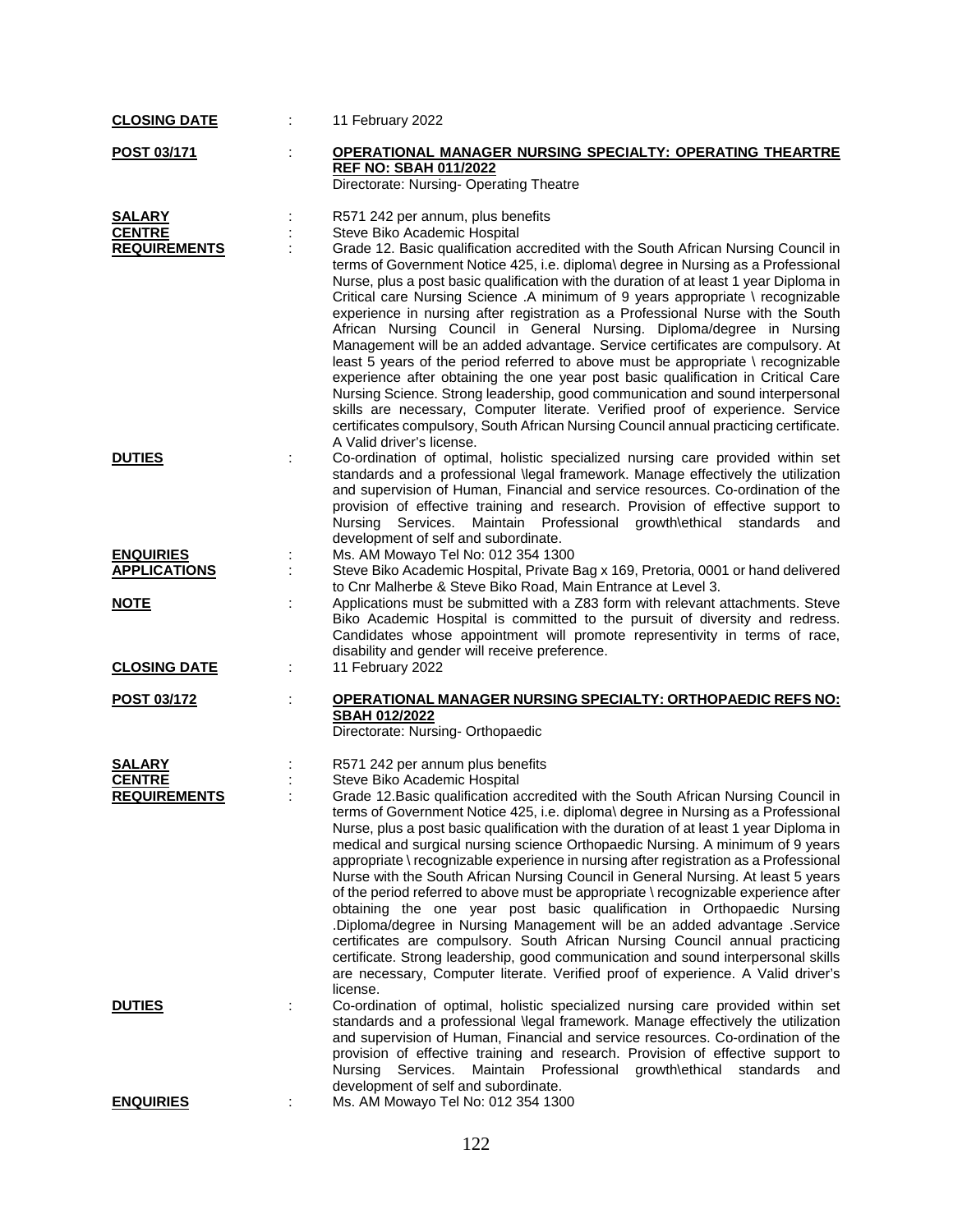| <b>APPLICATIONS</b>                  | Steve Biko Academic Hospital, Private Bag x 169, Pretoria, 0001 or hand delivered<br>to Cnr Malherbe & Steve Biko Road, Main Entrance at Level 3.                                                                                                                                                                                                                                                                                                                                                                                                                                                                                                                                                                                                                                                                                                                                                                                                                                                   |
|--------------------------------------|-----------------------------------------------------------------------------------------------------------------------------------------------------------------------------------------------------------------------------------------------------------------------------------------------------------------------------------------------------------------------------------------------------------------------------------------------------------------------------------------------------------------------------------------------------------------------------------------------------------------------------------------------------------------------------------------------------------------------------------------------------------------------------------------------------------------------------------------------------------------------------------------------------------------------------------------------------------------------------------------------------|
| <b>NOTE</b>                          | Applications must be submitted with a Z83 form with relevant attachments. Steve<br>Biko Academic Hospital is committed to the pursuit of diversity and redress.<br>Candidates whose appointment will promote representivity in terms of race,                                                                                                                                                                                                                                                                                                                                                                                                                                                                                                                                                                                                                                                                                                                                                       |
| <b>CLOSING DATE</b>                  | disability and gender will receive preference.<br>11 February 2022                                                                                                                                                                                                                                                                                                                                                                                                                                                                                                                                                                                                                                                                                                                                                                                                                                                                                                                                  |
| POST 03/173                          | OPERATIONAL MANAGER NURSING SPECIALTY: RADIATION ONCOLOGY<br><b>REFS NO: SBAH 013/2022</b><br>Directorate: Nursing-Radiation Oncology                                                                                                                                                                                                                                                                                                                                                                                                                                                                                                                                                                                                                                                                                                                                                                                                                                                               |
| <b>SALARY</b>                        | R571 242 per annum, plus benefits                                                                                                                                                                                                                                                                                                                                                                                                                                                                                                                                                                                                                                                                                                                                                                                                                                                                                                                                                                   |
| <b>CENTRE</b><br><b>REQUIREMENTS</b> | Steve Biko Academic Hospital<br>Grade 12. Basic qualification accredited with the South African Nursing Council in<br>terms of Government Notice 425, i.e. diploma\ degree in Nursing as a Professional<br>Nurse, plus a post basic qualification with the duration of at least 1 year in Oncology<br>Nursing Science. A minimum of 9 years appropriate \ recognizable experience in<br>nursing after registration as a Professional Nurse with the South African Nursing<br>Council in General Nursing. Diploma/degree in Nursing Management will be an<br>added advantage. Service certificates are compulsory. At least 5 years of the period<br>referred to above must be appropriate \ recognizable experience after obtaining the<br>one year post basic qualification in Oncology Nursing Science. Strong leadership,<br>good communication and sound interpersonal skills are necessary, Computer<br>literate. Verified proof of experience. Service certificates compulsory, South African |
| <b>DUTIES</b>                        | Nursing Council annual practicing certificate. A Valid driver's license.<br>Co-ordination of optimal, holistic specialized nursing care provided within set<br>standards and a professional \legal framework. Manage effectively the utilization<br>and supervision of Human, Financial and service resources. Co-ordination of the<br>provision of effective training and research. Provision of effective support to<br>Nursing Services. Maintain Professional<br>growth\ethical standards<br>and<br>development of self and subordinates.                                                                                                                                                                                                                                                                                                                                                                                                                                                       |
| <b>ENQUIRIES</b>                     | Ms. AM Mowayo Tel No: 012 354 1300                                                                                                                                                                                                                                                                                                                                                                                                                                                                                                                                                                                                                                                                                                                                                                                                                                                                                                                                                                  |
| <b>APPLICATIONS</b>                  | Steve Biko Academic Hospital, Private Bag x 169, Pretoria, 0001 or hand delivered<br>to Cnr Malherbe & Steve Biko Road, Main Entrance at Level 3.                                                                                                                                                                                                                                                                                                                                                                                                                                                                                                                                                                                                                                                                                                                                                                                                                                                   |
| <b>NOTE</b>                          | Applications must be submitted with a Z83 form with relevant attachments. Steve<br>Biko Academic Hospital is committed to the pursuit of diversity and redress.<br>Candidates whose appointment will promote representivity in terms of race,<br>disability and gender will receive preference.                                                                                                                                                                                                                                                                                                                                                                                                                                                                                                                                                                                                                                                                                                     |
| <b>CLOSING DATE</b>                  | 11 February 2022                                                                                                                                                                                                                                                                                                                                                                                                                                                                                                                                                                                                                                                                                                                                                                                                                                                                                                                                                                                    |
| POST 03/174                          | ASSISTANT MANAGER NURSING NIGHT DUTY SERVICES: PNA7 REF NO:<br><b>REFS/012916 (X1 POST)</b><br>Directorate: Nursing                                                                                                                                                                                                                                                                                                                                                                                                                                                                                                                                                                                                                                                                                                                                                                                                                                                                                 |
| <b>SALARY</b>                        | R571 242 - R662 223 per annum                                                                                                                                                                                                                                                                                                                                                                                                                                                                                                                                                                                                                                                                                                                                                                                                                                                                                                                                                                       |
| <b>CENTRE</b>                        | Dr George Mukhari Academic Hospital                                                                                                                                                                                                                                                                                                                                                                                                                                                                                                                                                                                                                                                                                                                                                                                                                                                                                                                                                                 |
| <b>REQUIREMENTS</b>                  | Basic R425 qualification (i.e. An appropriate Bachelor's Degree/ Diploma in nursing<br>or equivalent qualifications that allows registration with the South African Nursing<br>Council) as a professional nurse. Current proof of registration with SANC as a<br>Professional nurse. Diploma/Degree in Nursing Administration/ Management<br>registered with South African Nursing Council. A minimum of eight (8) years<br>appropriate /recognizable experience in nursing after registration as a professional<br>nurse. At least 3 years of the period referred to above must be<br>appropriate/recognizable experience at management level. Signed service record<br>to be submitted. Sound managerial skills, computer literacy and knowledge of<br>financial management. Good verbal and written communication skills. Must be<br>computer literate in Microsoft Package (MS Word, Excel and PowerPoint).<br>Willingness to work under pressure and beyond a call of duty.                    |
| <b>DUTIES</b>                        | Supervise and provide registry counter services. Supervise the handling of<br>incoming and outgoing correspondence. Supervise and render effective filling and<br>record management service. Supervise the processing and process for archiving                                                                                                                                                                                                                                                                                                                                                                                                                                                                                                                                                                                                                                                                                                                                                     |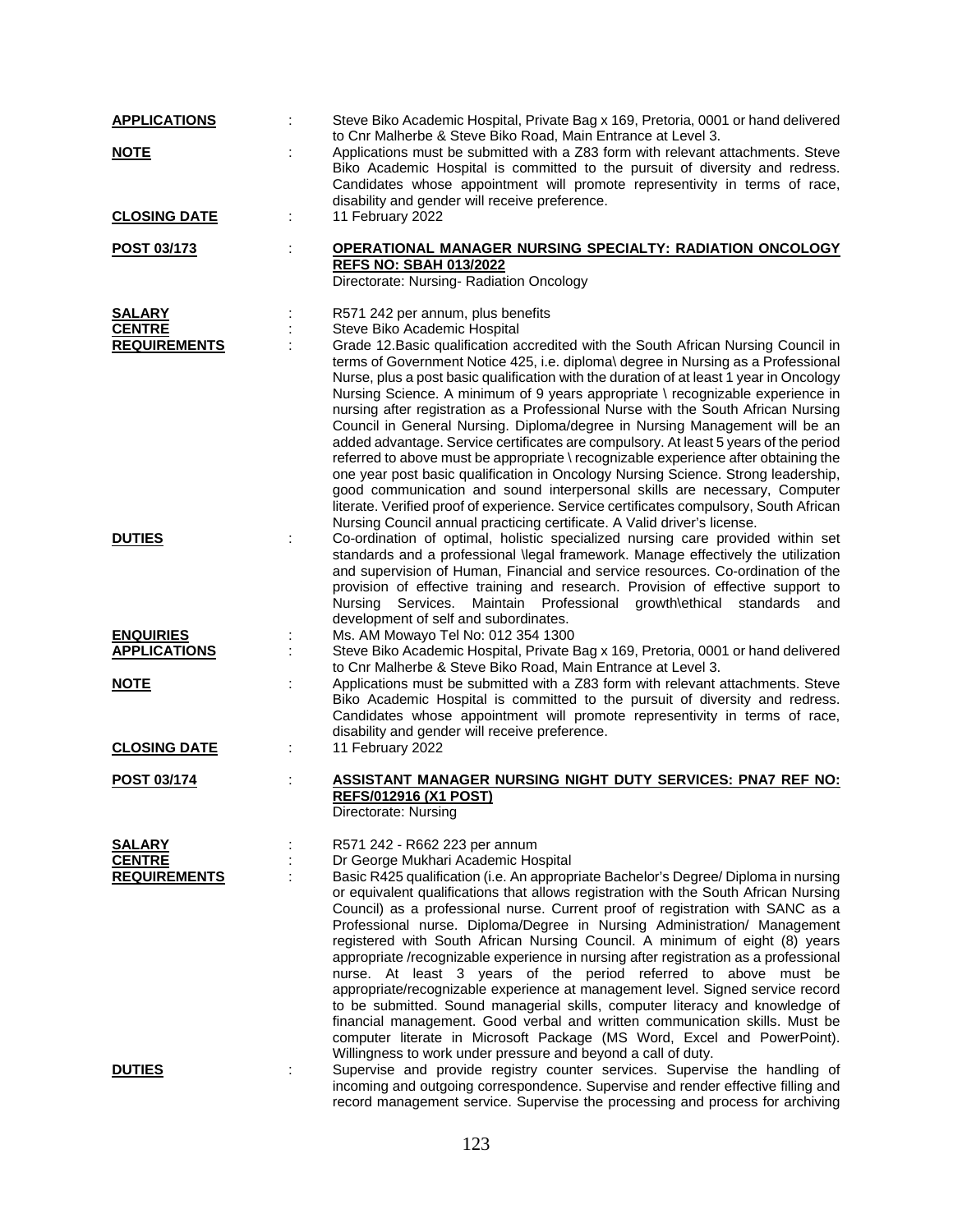|                     | and / Disposal of records. Supervise Human resources /staff. Apply discipline,<br>allocate and ensure quality of work. Ensure that staff PMDS contracts and Midterm<br>reviews are done timely.                                                                                                                                                                                                                                                                                                                                                                                                                                                                                                                                                                                                                                                                                                                                                                                                                                                                                                                                                                                                                                                                                                                                                                                                                                                                                                                                                                                                                                                                        |
|---------------------|------------------------------------------------------------------------------------------------------------------------------------------------------------------------------------------------------------------------------------------------------------------------------------------------------------------------------------------------------------------------------------------------------------------------------------------------------------------------------------------------------------------------------------------------------------------------------------------------------------------------------------------------------------------------------------------------------------------------------------------------------------------------------------------------------------------------------------------------------------------------------------------------------------------------------------------------------------------------------------------------------------------------------------------------------------------------------------------------------------------------------------------------------------------------------------------------------------------------------------------------------------------------------------------------------------------------------------------------------------------------------------------------------------------------------------------------------------------------------------------------------------------------------------------------------------------------------------------------------------------------------------------------------------------------|
| <b>ENQUIRIES</b>    | Ms. FF Mafisa Tel No: (012) 529 3873                                                                                                                                                                                                                                                                                                                                                                                                                                                                                                                                                                                                                                                                                                                                                                                                                                                                                                                                                                                                                                                                                                                                                                                                                                                                                                                                                                                                                                                                                                                                                                                                                                   |
| <b>APPLICATIONS</b> | Applications can be delivered to: Dr. George Mukhari Academic Hospital, 3111<br>Setlogelo Drive, Ga-Rankuwa, 0208 Nurses Home Block 13(HR Registry) or<br>posted to: Dr. George Mukhari Academic Hospital, Private Bag X422, Pretoria,<br>0001.                                                                                                                                                                                                                                                                                                                                                                                                                                                                                                                                                                                                                                                                                                                                                                                                                                                                                                                                                                                                                                                                                                                                                                                                                                                                                                                                                                                                                        |
| <b>NOTE</b>         | The Provincial Government of Gauteng is committed to the achievement and<br>maintenance of diversity in employment, especially of race, gender and disability.<br>Applications must be submitted on a new updated Z83 form obtainable from any<br>Public Service Department or from the website and must be completed in full,<br>failure to do so will result in your application being not considered. Copies of<br>qualifications, ID copy and a CV must be attached. Applicant may apply without<br>certifying their document. Only Shortlisted candidates will be requested to submit<br>certified documents. The specific reference must be quoted. It is legislative<br>requirement that all newly appointed staff members are subjected to Personnel<br>Suitability Check (PSC)- Verification, upon appointment within the department. This<br>verification processes entails reference checks, identity verification, qualification<br>verification, criminal records checks. Successful candidates will be subjected to<br>OHS medical surveillance as required by HBA regulations within OHS Act 85 of<br>1993.                                                                                                                                                                                                                                                                                                                                                                                                                                                                                                                                             |
| <b>CLOSING DATE</b> | 11 February 2022, closing time will be 12h00 on the closing date.                                                                                                                                                                                                                                                                                                                                                                                                                                                                                                                                                                                                                                                                                                                                                                                                                                                                                                                                                                                                                                                                                                                                                                                                                                                                                                                                                                                                                                                                                                                                                                                                      |
| POST 03/175         | OPERATIONAL MANAGER SPECIALTY: PNB-3: ORTHOPAEDICS REF NO:<br><b>REFS/012911 (X1 POST)</b><br>Directorate: Nursing                                                                                                                                                                                                                                                                                                                                                                                                                                                                                                                                                                                                                                                                                                                                                                                                                                                                                                                                                                                                                                                                                                                                                                                                                                                                                                                                                                                                                                                                                                                                                     |
| <b>SALARY</b>       | R571 242 – R642 933 per annum, (plus benefits)                                                                                                                                                                                                                                                                                                                                                                                                                                                                                                                                                                                                                                                                                                                                                                                                                                                                                                                                                                                                                                                                                                                                                                                                                                                                                                                                                                                                                                                                                                                                                                                                                         |
| <b>CENTRE</b>       | Dr George Mukhari Academic Hospital                                                                                                                                                                                                                                                                                                                                                                                                                                                                                                                                                                                                                                                                                                                                                                                                                                                                                                                                                                                                                                                                                                                                                                                                                                                                                                                                                                                                                                                                                                                                                                                                                                    |
| <b>REQUIREMENTS</b> | Basic R425 qualification (i.e. diploma/degree in nursing) or equivalent qualification<br>that allows registration with the South African Nursing Council (SANC) as a<br>Professional Nurse. A post basic nursing qualification with duration of at least 1<br>year accredited with SANC in the relevant speciality. Registration with SANC as<br>Professional Nurse. Proof of current registration as Professional Nurse. A minimum<br>of 9 years appropriate/recognizable experience in nursing after registration as<br>Professional Nurse with the SANC in General Nursing. At least 5 years of the period<br>referred to above must be appropriate/recognizable experience in the specific<br>speciality after obtaining the 1 year post basic qualification in the relevant speciality.<br>(Less one year from experience for candidates appointed from outside the public<br>complying<br>with<br>registration<br>requirements).Nursing<br>service<br>after<br>Management/Administration will serve as an added advantage. Computer literacy.<br>Ability to function as part of a team and display good professional image.                                                                                                                                                                                                                                                                                                                                                                                                                                                                                                                                      |
| <b>DUTIES</b>       | Demonstrate an in depth understanding of nursing legislation and related legal and<br>ethical nursing practices and how this impacts on service delivery. Ensure clinical<br>nursing practice by the nursing team in accordance with the scope of practice and<br>nursing standards as determine by the relevant health facility. Promote quality of<br>nursing care as directed by the professional scope of practice and standards as<br>determined by the relevant health facility. Demonstrate a basic understanding of<br>HR and financial policies and practices. Demonstrate effective communication with<br>patients, supervisors, other health professionals and subordinates, including more<br>complex report writing when required. Work as part of a multi-disciplinary team at<br>unit level to ensure good nursing care by the nursing team. Work effectively and<br>amicably at a supervisory level, with persons of diverse intellectual, cultural, racial<br>or religious differences. Able to manage own work, time and that of junior<br>colleagues to ensure proper nursing service in the unit. Display a concern for<br>patients, promoting, advocating and facilitating proper treatment and care and<br>ensuring that the unit adheres to the principles of Batho Pele. Able to develop<br>contacts, build and maintain a network of professional relations in order to enhance<br>service delivery. Demonstrate basic computer literacy as a support tool to enhance<br>service delivery. Implement nursing legislations and related legal and ethical<br>nursing practices. Compile and analyze reports to improve quality of patient care. |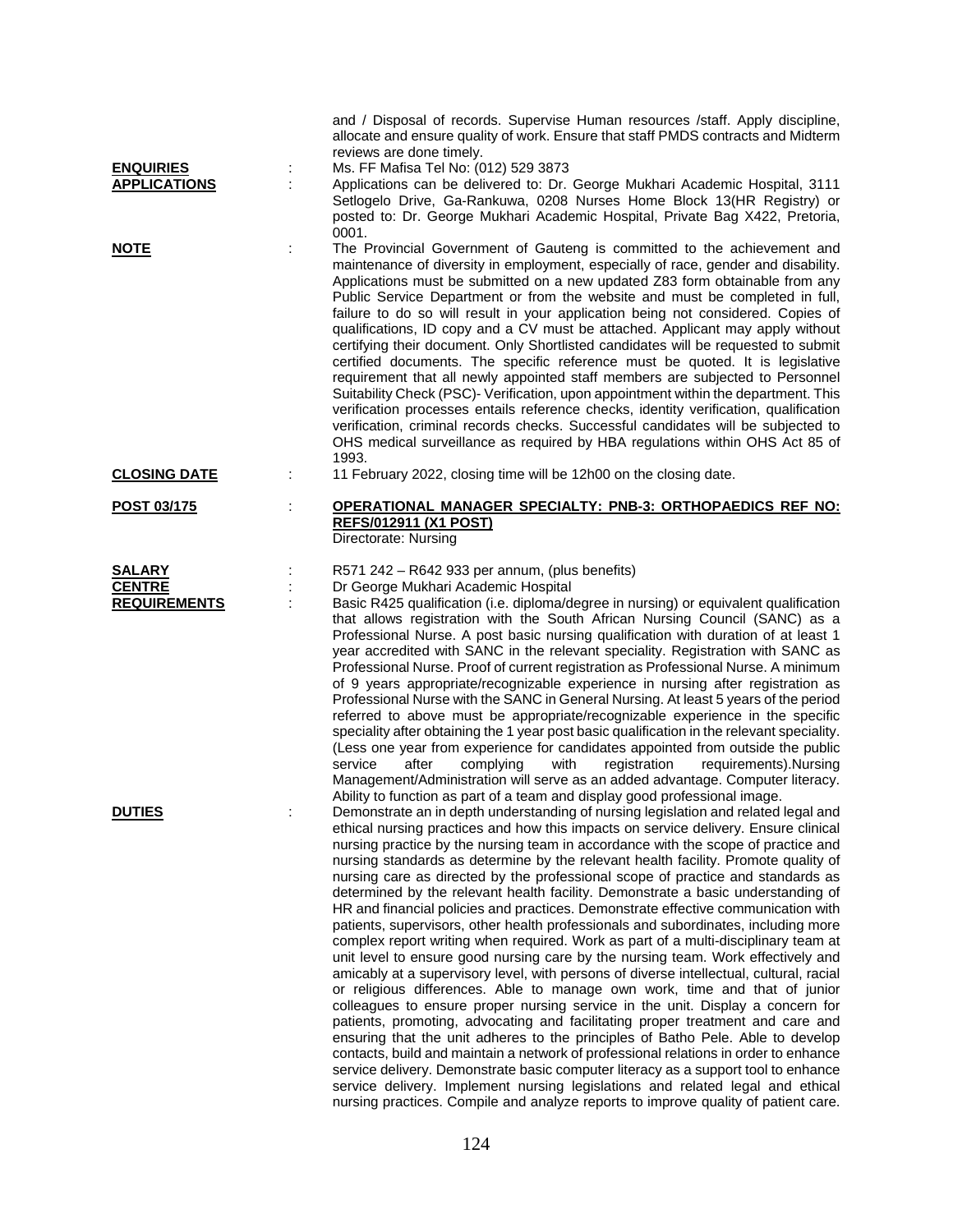|                     |   | Manage resources effectively and efficiently in the unit. Must be prepared to work                                                                                                                                                                                                                                                                                                                                                                                                                                                                                                                                                                                                                                                                                                                                                                                                                                                                                                                                                                                                                                                                                                                                                                                                                                                                                                                                                                                                                                                                                                                                                                                                                                                                    |
|---------------------|---|-------------------------------------------------------------------------------------------------------------------------------------------------------------------------------------------------------------------------------------------------------------------------------------------------------------------------------------------------------------------------------------------------------------------------------------------------------------------------------------------------------------------------------------------------------------------------------------------------------------------------------------------------------------------------------------------------------------------------------------------------------------------------------------------------------------------------------------------------------------------------------------------------------------------------------------------------------------------------------------------------------------------------------------------------------------------------------------------------------------------------------------------------------------------------------------------------------------------------------------------------------------------------------------------------------------------------------------------------------------------------------------------------------------------------------------------------------------------------------------------------------------------------------------------------------------------------------------------------------------------------------------------------------------------------------------------------------------------------------------------------------|
|                     |   | night shifts when needs arise and relieve the supervisor when required.                                                                                                                                                                                                                                                                                                                                                                                                                                                                                                                                                                                                                                                                                                                                                                                                                                                                                                                                                                                                                                                                                                                                                                                                                                                                                                                                                                                                                                                                                                                                                                                                                                                                               |
| <b>ENQUIRIES</b>    |   | Ms. FF Mafisa Tel No: (012) 529 3873                                                                                                                                                                                                                                                                                                                                                                                                                                                                                                                                                                                                                                                                                                                                                                                                                                                                                                                                                                                                                                                                                                                                                                                                                                                                                                                                                                                                                                                                                                                                                                                                                                                                                                                  |
| <b>APPLICATIONS</b> |   | Applications can be delivered to: Dr. George Mukhari Academic Hospital, 3111<br>Setlogelo Drive, Ga-Rankuwa, 0208 Nurses Home Block 13(HR Registry) or<br>posted to: Dr. George Mukhari Academic Hospital, Private Bag X422, Pretoria,<br>0001.                                                                                                                                                                                                                                                                                                                                                                                                                                                                                                                                                                                                                                                                                                                                                                                                                                                                                                                                                                                                                                                                                                                                                                                                                                                                                                                                                                                                                                                                                                       |
| <b>NOTE</b>         |   | The Provincial Government of Gauteng is committed to the achievement and<br>maintenance of diversity in employment, especially of race, gender and disability.<br>Applications must be submitted on a new updated Z83 form obtainable from any<br>Public Service Department or from the website and must be completed in full,<br>failure to do so will result in your application being not considered. Copies of<br>qualifications, ID copy and a CV must be attached. Applicant may apply without<br>certifying their document. Only Shortlisted candidates will be requested to submit<br>certified documents. The specific reference must be quoted. It is legislative<br>requirement that all newly appointed staff members are subjected to Personnel<br>Suitability Check (PSC)- Verification, upon appointment within the department. This<br>verification processes entails reference checks, identity verification, qualification<br>verification, criminal records checks. Successful candidates will be subjected to<br>OHS medical surveillance as required by HBA regulations within OHS Act 85 of<br>1993.                                                                                                                                                                                                                                                                                                                                                                                                                                                                                                                                                                                                                            |
| <b>CLOSING DATE</b> | ÷ | 11 February 2022, closing time will be 12h00 on the closing date.                                                                                                                                                                                                                                                                                                                                                                                                                                                                                                                                                                                                                                                                                                                                                                                                                                                                                                                                                                                                                                                                                                                                                                                                                                                                                                                                                                                                                                                                                                                                                                                                                                                                                     |
| POST 03/176         |   | <b>OPERATIONAL</b><br>MANAGER (SPECIALTY NURSING)<br><b>OCCUPATIONAL</b><br><b>HEALTH AND SAFETY REF NO: REFS/012952</b><br>Directorate: Occupational Health and Safety                                                                                                                                                                                                                                                                                                                                                                                                                                                                                                                                                                                                                                                                                                                                                                                                                                                                                                                                                                                                                                                                                                                                                                                                                                                                                                                                                                                                                                                                                                                                                                               |
| <b>SALARY</b>       |   | R571 242 - R642 933 per annum, (plus benefits)                                                                                                                                                                                                                                                                                                                                                                                                                                                                                                                                                                                                                                                                                                                                                                                                                                                                                                                                                                                                                                                                                                                                                                                                                                                                                                                                                                                                                                                                                                                                                                                                                                                                                                        |
| <b>CENTRE</b>       |   | Dr George Mukhari Academic Hospital                                                                                                                                                                                                                                                                                                                                                                                                                                                                                                                                                                                                                                                                                                                                                                                                                                                                                                                                                                                                                                                                                                                                                                                                                                                                                                                                                                                                                                                                                                                                                                                                                                                                                                                   |
| <b>REQUIREMENTS</b> |   | A Basic R425 qualification (i.e. diploma or degree in nursing) and equivalent NQF<br>6 certificate in Occupational Health Nursing Science that allows registration with<br>the South African Nursing Council (SANC) as a Professional Nurse. Current<br>registration with the South African Nursing Council. A post basic nursing<br>qualification with duration of at least 1 year accredited with SANC in the relevant<br>speciality (OHS). A minimum of 9 years appropriate/recognizable experience in<br>nursing after registration as Professional Nurse with the SANC in General Nursing.<br>At least 5 years of the period referred to above must be appropriate/recognizable<br>experience in the specific speciality (OHS) after obtaining the 1 year post basic<br>qualification in the relevant speciality. (Less one year from experience for<br>candidates appointed from outside the public service after complying with<br>registration requirements). Competencies/Knowledge/Skills: Leadership, Unit<br>management/ Administration, Planning,<br>Organizing,<br>Co-Ordination<br>and<br>Communication skills. Ability to take charge and make appropriate independent<br>decisions. Display empathy for patients, promoting advocacy and facilitating holistic<br>treatment and care. Knowledge of administrative policies and guidelines.<br>Knowledge of OHS Act and Regulations and COID Act. Must have good time<br>management, computer literacy, personal and professional organisational skills,<br>emotional intelligence and problem solving skill. Applicant must be prepared to<br>undergo pre-employment occupational medical surveillance as an inherent job<br>requirement. Comply with relevant regulatory framework. |
| <b>DUTIES</b>       |   | Supervise the administration of OHS clinic and all OHS activities taking place<br>outside the clinic. Ensure adherence to quality of occupational health care rendered<br>for employees as directed by Professional scope of practice and set Nursing<br>standard within a professional /legal framework. Participate in a programme of<br>health risk assessment to determine workplace stressors and the impact on<br>employees. Monitor compliance to workplace exposure monitoring programme<br>implemented and assist departments with implementation of recommendations<br>thereof. Ensures implementation of medical surveillance programmes planned for<br>the institution. Works collaboratively with other professionals as a leader and<br>member of the occupational health team. Participate in developing OHS Unit<br>operational plan and contribute towards meeting the objectives and targets.<br>Collects, secures and manage OHS health service data, analyse, plan and                                                                                                                                                                                                                                                                                                                                                                                                                                                                                                                                                                                                                                                                                                                                                            |
|                     |   |                                                                                                                                                                                                                                                                                                                                                                                                                                                                                                                                                                                                                                                                                                                                                                                                                                                                                                                                                                                                                                                                                                                                                                                                                                                                                                                                                                                                                                                                                                                                                                                                                                                                                                                                                       |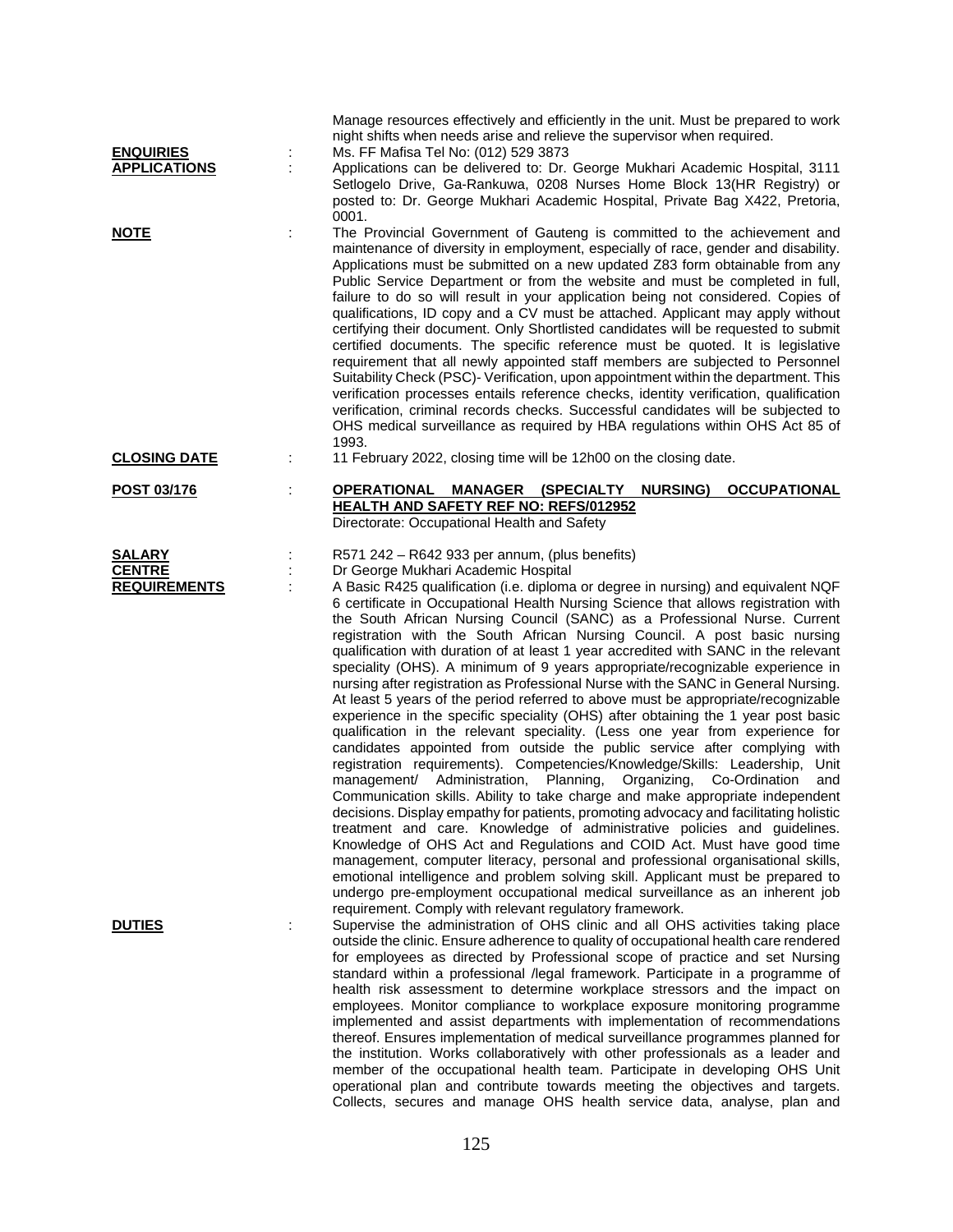| <b>ENQUIRIES</b><br><b>APPLICATIONS</b>               | ÷  | recommends accordingly. Manage resources effectively and efficiently. Compile<br>and analyse reports to improve quality of service. Be active in research and self-<br>development. Be supportive, participative and corporative in implementation of new<br>health and safety improving projects initiated by Gauteng Department of Health,<br>e.g. Health WISE and OHASIS Projects. Participate in Disaster Management<br>planning, implementation and evaluation. Establish and maintain good relations<br>with OHS Stakeholders and other disciplines within the hospital.<br>Ms LC Seabelo Tel No: 012 529 3374<br>Applications can be delivered to: Dr. George Mukhari Academic Hospital, 3111<br>Setlogelo Drive, Ga-Rankuwa, 0208 Nurses Home Block 13(HR Registry) or<br>posted to: Dr. George Mukhari Academic Hospital, Private Bag X422, Pretoria,<br>0001.                                                                                                                                                                                                                                                                                                                                                                                                                                                                                                                                                                                                                                       |
|-------------------------------------------------------|----|---------------------------------------------------------------------------------------------------------------------------------------------------------------------------------------------------------------------------------------------------------------------------------------------------------------------------------------------------------------------------------------------------------------------------------------------------------------------------------------------------------------------------------------------------------------------------------------------------------------------------------------------------------------------------------------------------------------------------------------------------------------------------------------------------------------------------------------------------------------------------------------------------------------------------------------------------------------------------------------------------------------------------------------------------------------------------------------------------------------------------------------------------------------------------------------------------------------------------------------------------------------------------------------------------------------------------------------------------------------------------------------------------------------------------------------------------------------------------------------------------------------|
| <u>NOTE</u>                                           | t  | The Provincial Government of Gauteng is committed to the achievement and<br>maintenance of diversity in employment, especially of race, gender and disability.<br>Applications must be submitted on a new updated Z83 form obtainable from any<br>Public Service Department or from the website and must be completed in full,<br>failure to do so will result in your application being not considered. Copies of<br>qualifications, ID copy and a CV must be attached. Applicant may apply without<br>certifying their document. Only Shortlisted candidates will be requested to submit<br>certified documents. The specific reference must be quoted. It is legislative<br>requirement that all newly appointed staff members are subjected to Personnel<br>Suitability Check (PSC)- Verification, upon appointment within the department. This<br>verification processes entails reference checks, identity verification, qualification<br>verification, criminal records checks. Successful candidates will be subjected to<br>OHS medical surveillance as required by HBA regulations within OHS Act 85 of<br>1993.                                                                                                                                                                                                                                                                                                                                                                                    |
| <b>CLOSING DATE</b>                                   | t. | 11 February 2022, closing time will be 12h00 on the closing date.                                                                                                                                                                                                                                                                                                                                                                                                                                                                                                                                                                                                                                                                                                                                                                                                                                                                                                                                                                                                                                                                                                                                                                                                                                                                                                                                                                                                                                             |
| <b>POST 03/177</b>                                    | ÷  | <b>OPERATIONAL MANAGER NURSING (SPECIALTY) REF NO: RG/120922 (X2</b><br>POSTS)<br>Directorate: Johannesburg Health District                                                                                                                                                                                                                                                                                                                                                                                                                                                                                                                                                                                                                                                                                                                                                                                                                                                                                                                                                                                                                                                                                                                                                                                                                                                                                                                                                                                   |
| <b>SALARY</b><br><b>CENTRE</b><br><b>REQUIREMENTS</b> | t  | R571 242.per annum, (plus benefits)<br>Sub-District G- Orange Farm Ext. 7 Clinic and Finetown Clinic<br>A Basic R425 qualification (i.e. diploma/ degree in nursing) or equivalent<br>qualification that allows registration with the SANC as Professional Nurse.<br>Registration with the SANC as Professional Nurse and proof of current registration.<br>A post-basic nursing qualification with duration of at least one year, accredited with<br>the SANC in one of the specialties referred to in the glossary of terms. A minimum<br>of 09 years; appropriate/ recognizable experience in nursing after registration as<br>Professional Nurse with the SANC in General Nursing. At least 5 years of the period<br>referred to above must be appropriate/ recognizable experience in the specific<br>specialty after obtaining the 1 year post basic qualification in the relevant specialty.<br>At least 2 years of the period referred to above must be appropriate/ recognizable<br>experience at management/supervisory level. (Less one year from experience for<br>candidates appointed from outside the public service after complying with<br>registration requirements). Financial management and human resource<br>management; Leadership, organizational, decision making and problem-solving<br>skills; Sound knowledge of public service policies, Code of Conduct, Team building<br>and Policy formulation. Computer literacy and a driver's license will serve as an<br>added advantage. |
| <b>DUTIES</b>                                         |    | To ensure that a comprehensive nursing treatment and care service is delivered to<br>patients in a cost effective, efficient and equitable manner by the facility. To ensure<br>compliance to professional and ethical standards at all times. Promote quality of<br>nursing care as directed by the professional scope of practice and standards as                                                                                                                                                                                                                                                                                                                                                                                                                                                                                                                                                                                                                                                                                                                                                                                                                                                                                                                                                                                                                                                                                                                                                          |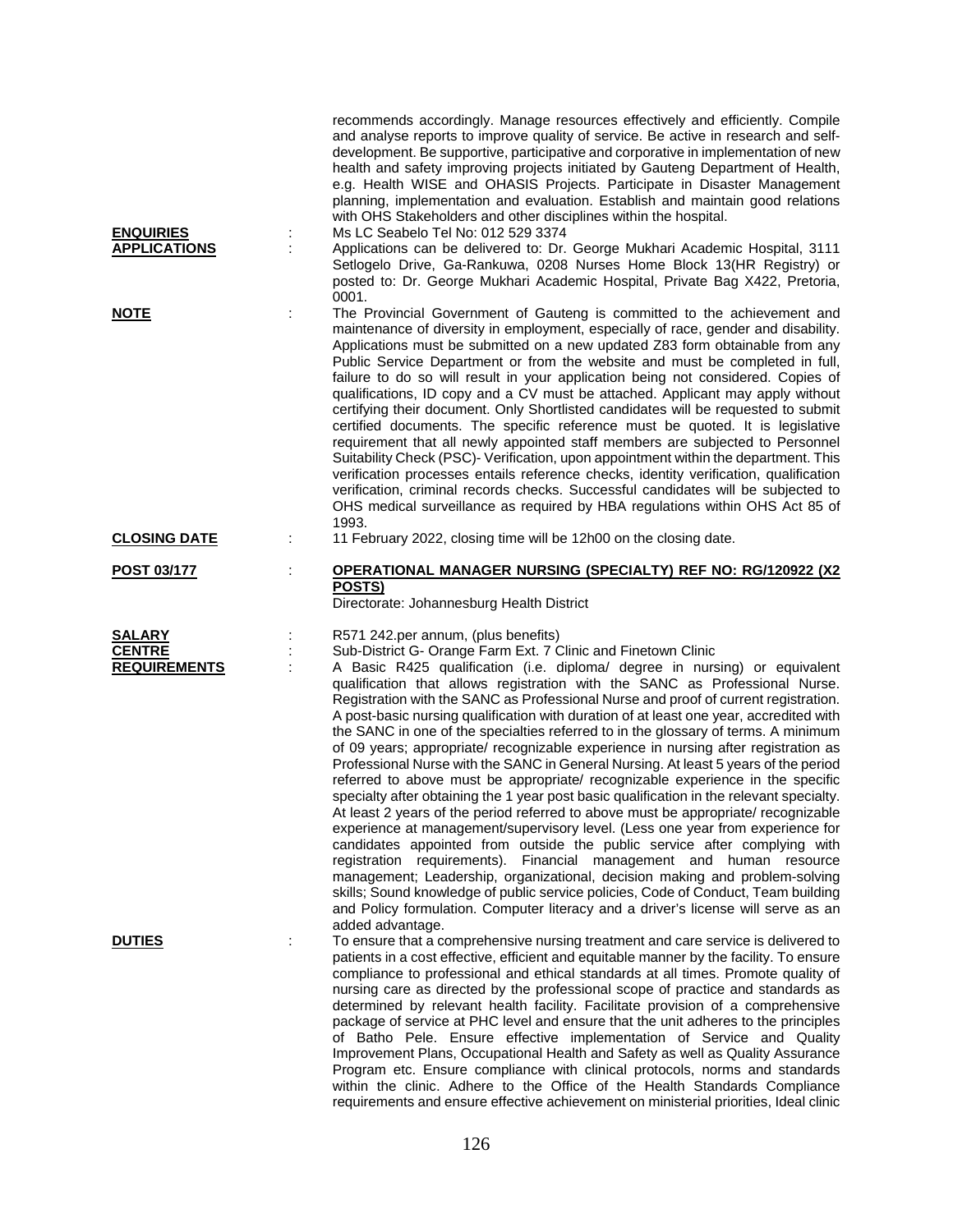| <b>ENQUIRIES</b><br><b>APPLICATIONS</b> | compliance and support PHC re-engineering program implementation. Ensure<br>management and control of human, financial and material resources. Monitor<br>utilization of budget to ensure that the clinic functions within the allocated budget.<br>Supervise and monitor staff performance in accordance with Performance<br>Management and Development System (PMDS), develop and implement staff<br>training plan. Attend to grievances of staff and administer discipline, and ensure<br>that absenteeism and abscondment of staff is effectively controlled. Ensure<br>submission of daily, weekly, monthly, quarterly and annual reports. Manage and<br>implement COVID19 guidelines. General administration duties and management<br>soft skills is mandatory.<br>Mr. P Mathole Tel No: 011 213 9708<br>should<br>emailed<br>Applications<br>be<br>to                                                                      |
|-----------------------------------------|-----------------------------------------------------------------------------------------------------------------------------------------------------------------------------------------------------------------------------------------------------------------------------------------------------------------------------------------------------------------------------------------------------------------------------------------------------------------------------------------------------------------------------------------------------------------------------------------------------------------------------------------------------------------------------------------------------------------------------------------------------------------------------------------------------------------------------------------------------------------------------------------------------------------------------------|
|                                         | JhbHealth.DistrictJobApplications@gauteng.gov.za. Please ensure that<br>the<br>reference number is quoted correctly.                                                                                                                                                                                                                                                                                                                                                                                                                                                                                                                                                                                                                                                                                                                                                                                                              |
| <b>NOTE</b>                             | The fully completed and signed new z83 form should be accompanied by a recent<br>updated CV, ID& Licence must be both sided as well as all copies qualifications.<br>Such copies need not be certified when applying for a post. The communication<br>from the HR department regarding the requirements for certified documents will be<br>limited to shortlisted candidates. Therefore, only shortlisted candidates for a post<br>will be required to submit certified documents on or before the day of the interview<br>following communication from HR. The recommended candidates will be subjected<br>to positive results of the security clearance process (criminal records), the<br>verification of educational qualifications certificates and medical assessments.<br>Incomplete applications or applications received after closing date will not be<br>considered. People with disabilities are encouraged to apply. |
| <b>CLOSING DATE</b>                     | 11 February 2022                                                                                                                                                                                                                                                                                                                                                                                                                                                                                                                                                                                                                                                                                                                                                                                                                                                                                                                  |
| POST 03/178                             | <b>ASSISTANT</b><br><b>NURSING</b><br><b>GENERAL/SPECIALTY</b><br><b>REF</b><br>NO:<br><b>MANAGER</b><br>WKH/04/01/2022<br>Directorate: Nursing                                                                                                                                                                                                                                                                                                                                                                                                                                                                                                                                                                                                                                                                                                                                                                                   |
| <b>SALARY</b>                           | R571 242 per annum (PN-A7) / R624 216.per annum (PN-B4) per annum, plus<br>benefits.                                                                                                                                                                                                                                                                                                                                                                                                                                                                                                                                                                                                                                                                                                                                                                                                                                              |
| <b>CENTRE</b>                           | <b>Weskoppies Hospital</b>                                                                                                                                                                                                                                                                                                                                                                                                                                                                                                                                                                                                                                                                                                                                                                                                                                                                                                        |
| <b>EQUIREMENTS</b>                      | Grade 12. Basic qualification as a professional nurse according to R425 or<br>equivalent qualification that leads to registration with the South African Nursing<br>Council as a professional nurse. Post basic qualification in the specialty area:<br>psychiatry recognized in accordance with R212 will be required to be appointed in<br>the specialty stream (PN-B4). A qualification in nursing administration/<br>management will be a recommendation. Driver's license. A minimum of 8 years'<br>experience as a professional nurse. To be appointed in the specialty stream, a<br>minimum of 10 years' experience as a professional nurse is a requirement of which<br>at least 6 years' experience should be in psychiatric nursing after obtaining post<br>basic qualification in psychiatric nursing. At least 3 years' experience in<br>management level.                                                            |
| <b>DUTIES</b>                           | Coordination of optimal, holistic specialized nursing care provided within set<br>standards and a professional / legal framework. Manage effectively the utilization<br>and provision of resources. Coordination of the provision of effective training and<br>research. Provision of effective support to nursing services. Maintain professional<br>growth / ethical standards and self-development.                                                                                                                                                                                                                                                                                                                                                                                                                                                                                                                            |
| <b>ENQUIRIES</b>                        | Ms. PB Schoonwinkel Tel No: 012 319 9877                                                                                                                                                                                                                                                                                                                                                                                                                                                                                                                                                                                                                                                                                                                                                                                                                                                                                          |
| <b>APPLICATIONS</b>                     | Applications should be addressed to HR: Recruitment and Selection Office,<br>Weskoppies Hospital, Private Bag X 113, Pretoria 0001 between 8am-3pm or hand<br>delivered at 01 Ketjen Street, Weskoppies Hospital, Pretoria West, 0001 at the<br>security gate before 12h00 noon on the closing date and sign in the register book.<br>No faxed or emailed application will be considered.                                                                                                                                                                                                                                                                                                                                                                                                                                                                                                                                         |
| <b>NOTE</b>                             | Applications should include latest Z83, CV, copies of ID (smart card ID and driver's<br>÷<br>license to be copied both sides) and qualifications. No need to certify documents,<br>only shortlisted candidates must submit certified documents. Please note that<br>should you not use the latest Z83 and completed, initialed and signed in full, the<br>department reserves the right to disqualify your application. Failure to submit all the<br>requested documents will result in the application not being considered. If you have                                                                                                                                                                                                                                                                                                                                                                                         |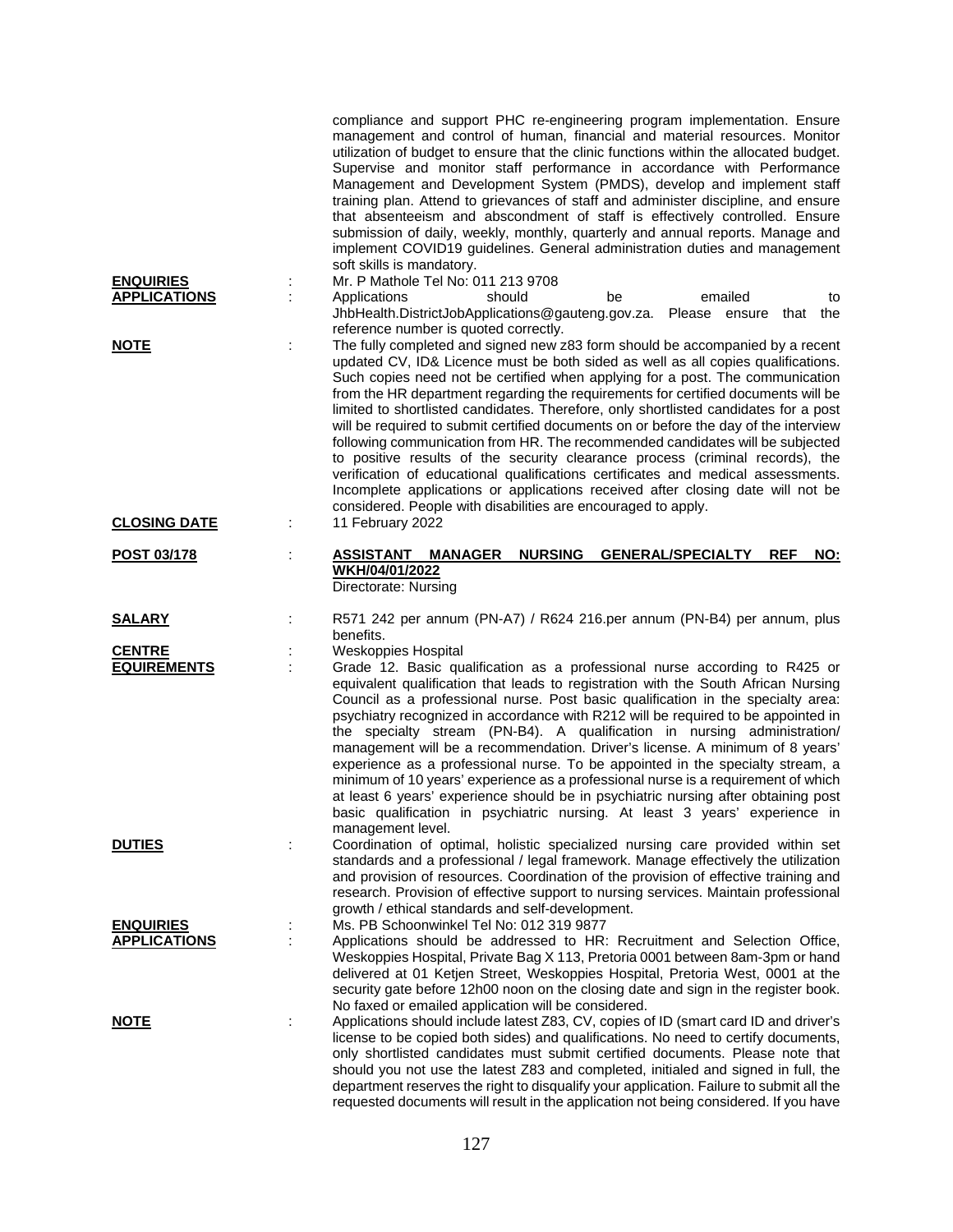| <b>CLOSING DATE</b>                                   | ÷ | not been contacted within three (3) months after the closing date, please accept<br>that your application was unsuccessful. Suitable candidates will be subjected to<br>personnel Suitability Checks (PSC) - Verification (Reference checks- Provide at<br>least 3 off which one must immediate supervisor. Persons in possession of a<br>foreign qualification must furnish the Department with an evaluation certificate from<br>the South African Qualification Authority (SAQA). Weskoppies Hospital reserves the<br>right to cancel or not fill a vacancy that was advertised during any stage of the<br>recruitment process. Employment Equity profile will be taken into consideration.<br>The Department of Health is committed to the achievement and maintenance of<br>diversity and equity-employment especially of race, gender and disability. People<br>with disabilities are encouraged to apply.<br>18 February 2022                                                                                                                                                                                                                                                                                                                                                     |
|-------------------------------------------------------|---|------------------------------------------------------------------------------------------------------------------------------------------------------------------------------------------------------------------------------------------------------------------------------------------------------------------------------------------------------------------------------------------------------------------------------------------------------------------------------------------------------------------------------------------------------------------------------------------------------------------------------------------------------------------------------------------------------------------------------------------------------------------------------------------------------------------------------------------------------------------------------------------------------------------------------------------------------------------------------------------------------------------------------------------------------------------------------------------------------------------------------------------------------------------------------------------------------------------------------------------------------------------------------------------|
| <u>POST 03/179</u>                                    | t | <b>OPERATIONAL MANAGER NURSING SPECIALTY (PN-B3) REF NO: CHBAH</b><br>532 (X1 POST)<br>Directorate: Nursing Services (Surgery Department)                                                                                                                                                                                                                                                                                                                                                                                                                                                                                                                                                                                                                                                                                                                                                                                                                                                                                                                                                                                                                                                                                                                                                |
| <b>SALARY</b><br><b>CENTRE</b><br><b>REQUIREMENTS</b> |   | R571 242 per annum, (all-Inclusive Package)<br>Chris Hani Baragwanath Academic Hospital (CHBAH)<br>Basic R425 qualification (i.e. diploma or degree in nursing) or equivalent<br>qualification that allows registration with the South African Nursing Council (SANC)<br>as a Professional Nurse. A post basic qualification in Nursing Administration will be<br>an added advantage. Current registration with the South African Nursing Council.<br>A minimum of nine (9) years appropriate/recognizable experience in Nursing after<br>registration as a Professional Nurse with the SANC in General Nursing. At least<br>five (5) years of the period referred to above must be appropriate/recognizable<br>experience in a clinical specialty after obtaining the one (1) year post-basic<br>qualification in Medical and Surgical Nursing Science: Orthopaedic Nursing.<br>Competencies/Knowledge/Skills:<br>Competencies:<br>leadership,<br>ward<br>management/ward administration, planning, organizing, co-ordination and<br>communication skills. Ability to take charge and make appropriate independent<br>decisions. Display empathy for patients, promoting advocacy and facilitating holistic<br>treatment and care. Knowledge of administrative policies and guidelines. |
| <b>DUTIES</b>                                         | ÷ | Supervise and evaluate quality of nursing care as directed by Professional scope<br>of practice and set Nursing standards within a professional /legal framework.<br>Implement nursing legislation and related framework and ethical nursing practices.<br>Manage resources effectively and efficiently in the unit. Compile and analyse<br>reports to improve quality of patient care. Participate in training, research and self-<br>development. Be allocated to work night shifts, weekends, public holidays and<br>relieve the supervisor when required. Perform as an Operational Manager in<br>accordance with the Scope of Practice Demonstrate effective communication with<br>patients, supervisors and other health professionals and junior colleagues.<br>Implementation of Ideal Hospital Realization and Maintenance Framework.                                                                                                                                                                                                                                                                                                                                                                                                                                           |
| <b>ENQUIRIES</b><br><b>APPLICATIONS</b>               |   | Mr. N.B. Mulaudzi Tel No: (011) 933 9779/0134<br>Applications should be hand delivered to The Director: Human Resource, Chris<br>Hani Baragwanath Academic Hospital between 8am and 3pm at Ground Floor,<br>Main Admin Building or posted to The Director: Human Resource, Chris Hani<br>Baragwanath Academic Hospital, Private Bag X01, Pimville, 1808. No faxed or<br>emailed applications will be considered.                                                                                                                                                                                                                                                                                                                                                                                                                                                                                                                                                                                                                                                                                                                                                                                                                                                                         |
| <u>NOTE</u>                                           | ÷ | Applications must be submitted on the New Z83 Fully completed, obtainable from<br>any Public Service Department or on the internet at www.dpsa.gov.za/documents.<br>According to Circular 5 of 2021, candidates must attach copies of all the necessary<br>documents (qualifications) to the application including a valid identity document,<br>relevant certificates and current proof of Council were necessary. Such copies<br>need not be certified when applying for the post; only shortlisted candidates will<br>receive communication from HR to submit certified copies not older than 6 months<br>on or before the day of the interview. Smart ID card copy must show both sides of<br>the ID card. Applications without proof of the necessary documents required by HR<br>will be disqualified. The completed and signed form should be accompanied by a<br>recently updated CV that specifies the following: All experience indicating the<br>position, institution and respective dates (DD/MM/YY). Failure to submit all the<br>requested documents will result in the application not being considered. If you have                                                                                                                                                     |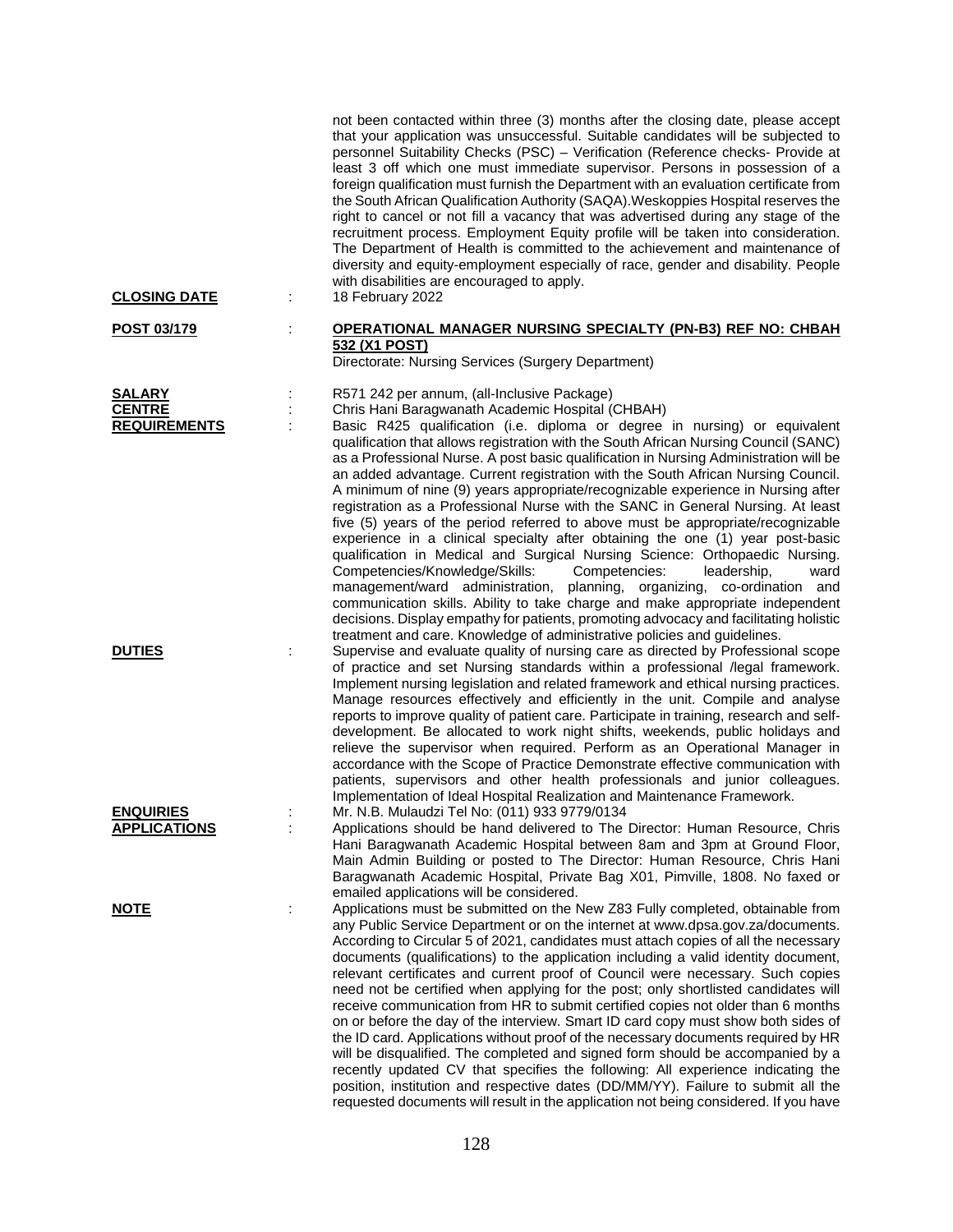| <b>CLOSING DATE</b>                  | ÷ | not been contacted within three (3) months after the closing date, please accept<br>that your application was unsuccessful. Candidates will be subjected to Personnel<br>Suitability Checks (PSC) - Verification (Reference checks- Provide at least 3 off<br>which one must be immediate supervisor, identity verification, qualifications<br>verification, criminal record checks, credit/financial stability checks and<br>employment verification). The recommended candidate may be subjected to<br>medical surveillance as required by the Occupational Health and Safety Act, Act<br>5/1993. CHBAH reserves the right to utilize practical exercises/tests for Non-SMS<br>positions during the recruitment process to determine the suitability of candidates<br>for the post(s). CHBAH also reserves the right to cancel the filling of Vacancy or<br>not to fill a vacancy that was advertised during any stage of the recruitment process.<br>The Gauteng Department of Health is guided by the principles of Employment<br>Equity; therefore, all the appointments will be made in accordance with the<br>Employment Equity target of the department. People with disability are encouraged<br>to apply.<br>11 February 2022                                                                                                            |
|--------------------------------------|---|----------------------------------------------------------------------------------------------------------------------------------------------------------------------------------------------------------------------------------------------------------------------------------------------------------------------------------------------------------------------------------------------------------------------------------------------------------------------------------------------------------------------------------------------------------------------------------------------------------------------------------------------------------------------------------------------------------------------------------------------------------------------------------------------------------------------------------------------------------------------------------------------------------------------------------------------------------------------------------------------------------------------------------------------------------------------------------------------------------------------------------------------------------------------------------------------------------------------------------------------------------------------------------------------------------------------------------------------------|
| POST 03/180                          |   | <b>OCCUPATIONAL HEALTH NURSE PRACTITIONER</b>                                                                                                                                                                                                                                                                                                                                                                                                                                                                                                                                                                                                                                                                                                                                                                                                                                                                                                                                                                                                                                                                                                                                                                                                                                                                                                      |
|                                      |   | Directorate: Nursing Department                                                                                                                                                                                                                                                                                                                                                                                                                                                                                                                                                                                                                                                                                                                                                                                                                                                                                                                                                                                                                                                                                                                                                                                                                                                                                                                    |
|                                      |   | Re-advertisement: those who previously applied are encouraged to apply.                                                                                                                                                                                                                                                                                                                                                                                                                                                                                                                                                                                                                                                                                                                                                                                                                                                                                                                                                                                                                                                                                                                                                                                                                                                                            |
| <b>SALARY</b>                        |   | R492 756 (Min) - R507 531 (Max) per annum, (plus benefits)                                                                                                                                                                                                                                                                                                                                                                                                                                                                                                                                                                                                                                                                                                                                                                                                                                                                                                                                                                                                                                                                                                                                                                                                                                                                                         |
| <b>CENTRE</b><br><b>REQUIREMENTS</b> |   | Pretoria West District Hospital<br>Matric certificate, Basic R425 qualification i.e. Diploma/Degree in Nursing that                                                                                                                                                                                                                                                                                                                                                                                                                                                                                                                                                                                                                                                                                                                                                                                                                                                                                                                                                                                                                                                                                                                                                                                                                                |
|                                      |   | allows registration with SANC. Registration with South African Nursing Council as<br>a Professional Nurse Minimum of 7years appropriate, Recognizable experience in<br>nursing after registration as a Professional Nurse. National Diploma in<br>Occupational Health Nursing Science and Knowledge and experience of EAP,<br>HIV/AIDS and OHS will be an added Advantage. Proof of Current registration with<br>SANC. Must be Computer Literate and have a valid driver's license. Knowledge of<br>the Public Service Act and Regulations, EHWP Strategic Framework, the<br>Employment Equity Act, DPSA Directives, Employee Assistance Programme<br>Standards, the Occupational Health and Safety Act as well as PILIR Policy and<br>Guidelines. Skills: Sound organizing, planning, presentation and facilitation skills.<br>decision-making, good Communication, crisis and trauma<br>Counselling,<br>Management. Coordination, research and marketing skills. Good Interpersonal<br>relations Conflict resolution and leadership skills.                                                                                                                                                                                                                                                                                                      |
| <b>DUTIES</b>                        |   | Provide operational and effective management of the integrated Employee Health<br>and Wellness Program which includes the following policy and Procedures;<br>Strategy development implementation in line with the Public Service framework<br>pillars. Provide confidential assessments, counselling and Follow-up referrals.<br>Identify and maintain relationships with all relevant, Stakeholders for effective<br>implementation of the programmed. Provide onsite Critical incident stress<br>debriefing following traumatic incidents. Identify Manage and implement life<br>management service of lifestyle development Interventions. Develop and<br>implement the Employee Health and Wellness Marketing and promotion strategy.<br>Identify departmental health risk trends and implement effective EHW Programs to<br>enhance the health and wellness of the employees that will promote, protect and<br>restore employee's health within a safe working environment. Perform Medical<br>Surveillance (which may include clinical examinations, biological monitoring and<br>medical tests and Diseases Management of occupational injuries and TB, HEP B,<br>lost time Statistic is and cost data report for safety committee. Inspect facilities,<br>Observe operations and activities and investigate health and safety Complaints. |
| <b>ENQUIRIES</b>                     |   | Ensure that OHS committee meets monthly and compile reports as required.<br>Ms NL Madiba Tel: No: (012) 380 1206                                                                                                                                                                                                                                                                                                                                                                                                                                                                                                                                                                                                                                                                                                                                                                                                                                                                                                                                                                                                                                                                                                                                                                                                                                   |
| <b>APPLICATIONS</b>                  |   | All Applications can be delivered to Pretoria West Hospital, HR Department, and                                                                                                                                                                                                                                                                                                                                                                                                                                                                                                                                                                                                                                                                                                                                                                                                                                                                                                                                                                                                                                                                                                                                                                                                                                                                    |
|                                      |   | 380 Sytze Wierda Avenue, Philip Nel Park, Pretoria West or posted to Pretoria<br>West Hospital, HR Department, Private Bag X02, Pretoria West, 0117.                                                                                                                                                                                                                                                                                                                                                                                                                                                                                                                                                                                                                                                                                                                                                                                                                                                                                                                                                                                                                                                                                                                                                                                               |
| <u>NOTE</u>                          | ÷ | Applications must be submitted on new Z83 Form obtainable from any Public                                                                                                                                                                                                                                                                                                                                                                                                                                                                                                                                                                                                                                                                                                                                                                                                                                                                                                                                                                                                                                                                                                                                                                                                                                                                          |
|                                      |   | Service Department and must be accompanied by a comprehensive CV, ID and<br>qualifications. Drivers' License and registration certificate must be attached if                                                                                                                                                                                                                                                                                                                                                                                                                                                                                                                                                                                                                                                                                                                                                                                                                                                                                                                                                                                                                                                                                                                                                                                      |

required. Required documents need not be certified when applying for a post, only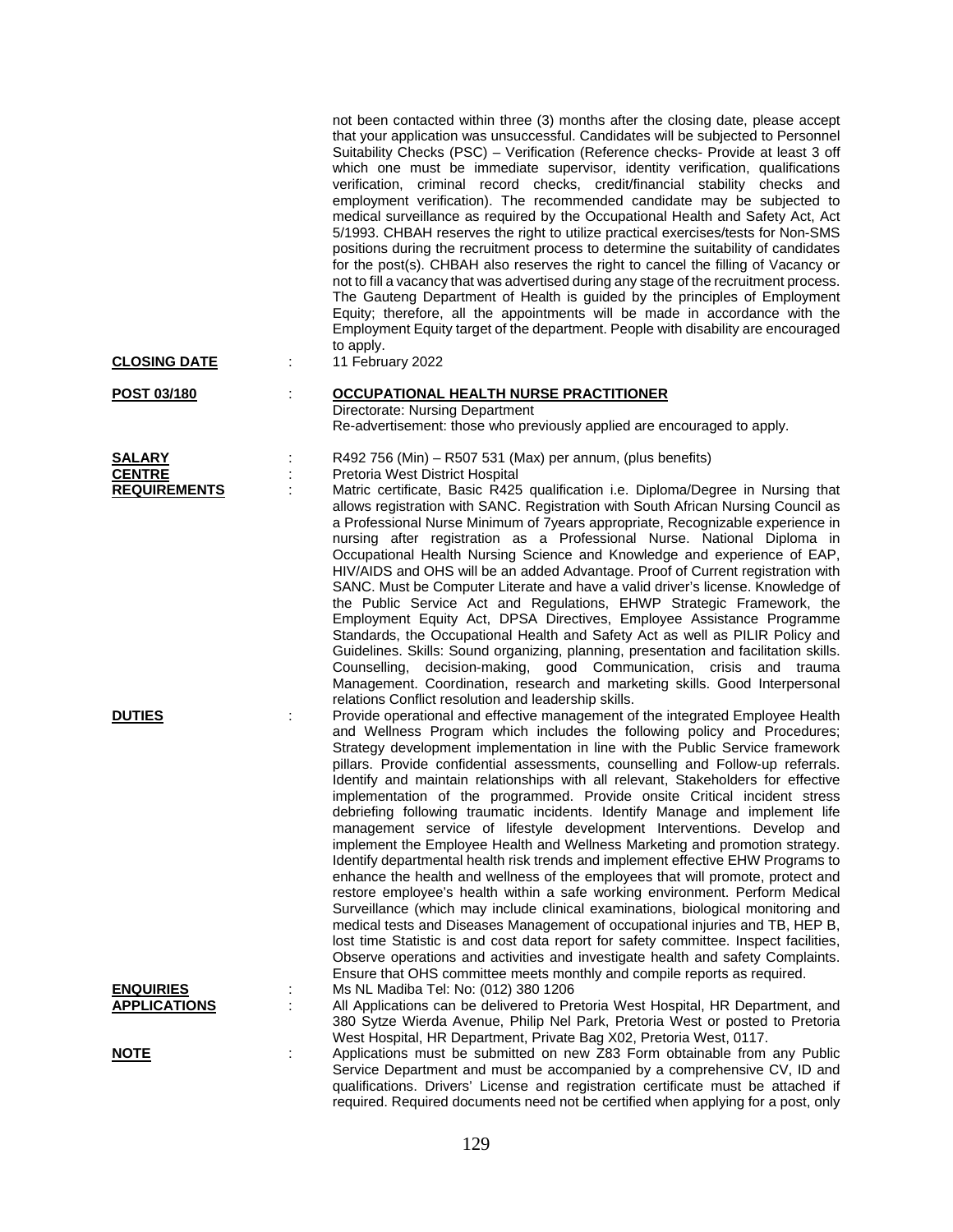| <b>CLOSING DATE</b>                                    | ÷ | shortlisted candidates will be required to submit certified documents on or before<br>the day of the interview following communication from HR. Applicants who do not<br>comply with the above-mentioned requirements will not be considered.<br>11 February 2022                                                                                                                                                                                                                                                                                                                                                                                                                                                                                                                                                                                                                                                                                                                                                                                                                                                                                                                                                                                                                                                                                                                                                                                                                                                                                                                                                                                                                                                                    |
|--------------------------------------------------------|---|--------------------------------------------------------------------------------------------------------------------------------------------------------------------------------------------------------------------------------------------------------------------------------------------------------------------------------------------------------------------------------------------------------------------------------------------------------------------------------------------------------------------------------------------------------------------------------------------------------------------------------------------------------------------------------------------------------------------------------------------------------------------------------------------------------------------------------------------------------------------------------------------------------------------------------------------------------------------------------------------------------------------------------------------------------------------------------------------------------------------------------------------------------------------------------------------------------------------------------------------------------------------------------------------------------------------------------------------------------------------------------------------------------------------------------------------------------------------------------------------------------------------------------------------------------------------------------------------------------------------------------------------------------------------------------------------------------------------------------------|
| <u>POST 03/181</u>                                     |   | <b>CLINICAL PROGRAMME COORDINATOR (HAST) (X1 POST)</b><br>Directorate: Nursing Department                                                                                                                                                                                                                                                                                                                                                                                                                                                                                                                                                                                                                                                                                                                                                                                                                                                                                                                                                                                                                                                                                                                                                                                                                                                                                                                                                                                                                                                                                                                                                                                                                                            |
| <b>SALARY</b><br><b>CENTRE</b><br><b>REQUIREMENTS</b>  |   | Grade 1: R492 756 – R507 531 per annum, plus benefits.<br>Pretoria West District Hospital<br>Standard 10 or Grade 12. A Basic R425 qualification (i.e. diploma/ degree in<br>nursing) or Equivalent. Qualification that allows registration with the SANC as<br>Professional Nurse. Computer literacy and Must have a driver's license. Current<br>SANC receipt (2021). A minimum of 7 years appropriate/recognizable Experience<br>in nursing after registration as Professional Nurse with SANC in General nursing,<br>previous work Experience in TB/HIV management will be an added advantage.<br>Certificate of Service endorsed by your Human Resource Department. Knowledge<br>of Human Resource procedures in the Public Service and Conditions of Service.<br>Conduct trainings. Communication and interpersonal relationship, monitoring,<br>negotiating, coaching, Problem solving skills, conflict management and counselling<br>skills. Knowledge of nursing care processes, Procedures and other relevant legal<br>frameworks such as Nursing Act, Occupation Health and Safety Act. Knowledge of<br>Patient Rights Charter, Batho Pele Principles, National Core Standards,<br>Disciplinary Code and Procedure, Grievance Procedure etc. Ability to priorities                                                                                                                                                                                                                                                                                                                                                                                                                                                        |
| <b>DUTIES</b>                                          |   | issues and other work-related matters and to comply with time frames. Ability to<br>formulate patients care related policies, vision, mission and objective of the unit.<br>Leadership and supervisory skills.<br>Key Performance Areas. Provision of administrative leadership in the unit<br>Extensive knowledge in Policies, guidelines that supports functionality of the<br>Department. Implement NHI initiatives towards achieving Quality of care and<br>Universal coverage. Provide leadership and supportive role in Implementation of<br>monitoring and sustainability of Ideal Clinic Realization and Maintenance. Develop<br>Operational plan of HAST programme Within the Context of Integrated Clinical<br>Service Management. Implementation of quality Improvement plans and Improving<br>of Norms and National Core Standards. Ensure implementation of HIV primary<br>prevention strategies HTS, Prep, MMC, Condom distribution) Implementation of<br>90-90-90 strategy towards Improving of (key Population health and achieving<br>quality of life. Ensure Monitoring of staff performance through PMDS Exercise<br>Control through, Discipline, conflict and grievance management. Ensure availability<br>of Updated Guidelines and Policies for quality implementation. Monitor constant<br>Availability of clinical support service supplies for the Implementation of HAST<br>Services, Medical, pharmaceuticals and laboratory supplies. Monitor Performance<br>Indicators as per facility operational targets, input on monthly, Quarterly<br>performance reviews. Conduct clinical Audits as per clinical audit Guideline.<br>Monitor HAST indicators from primary sources, Tier.net. ETR, EDR, Webb DHIS |
| <b>ENQUIRIES</b><br><b>APPLICATIONS</b><br><u>NOTE</u> |   | system Monitor as per guideline. Consolidate facility Reports. Conduct HAST<br>stakeholder meeting regularly To develop quality Improvement plans Conduct<br>facility performance reviews, data, verification and validation as Per Data<br>Management policy Management of patient Complaints, waiting times and Patients<br>Experience of Care To improve Customer satisfaction. Conduct outreach<br>campaigns and integrate with Health Calendar activities Liase with internal and<br>external stakeholders to Improve on community integrated services delivery.<br>Ms NL Madiba Tel No: (012) 380 1206<br>All Applications can be delivered to Pretoria West Hospital, HR Department, and<br>380 Sytze Wierda Avenue, Philip Nel Park, Pretoria West or posted to Pretoria<br>West Hospital, HR Department, Private Bag X02, Pretoria West, 0117.<br>Applications must be submitted on new Z83 Form obtainable from any Public<br>Service Department and must be accompanied by a comprehensive CV, ID and<br>qualifications. Drivers' License and registration certificate must be attached if<br>required. Required documents need not be certified when applying for a post, only                                                                                                                                                                                                                                                                                                                                                                                                                                                                                                                                           |

shortlisted candidates will be required to submit certified documents on or before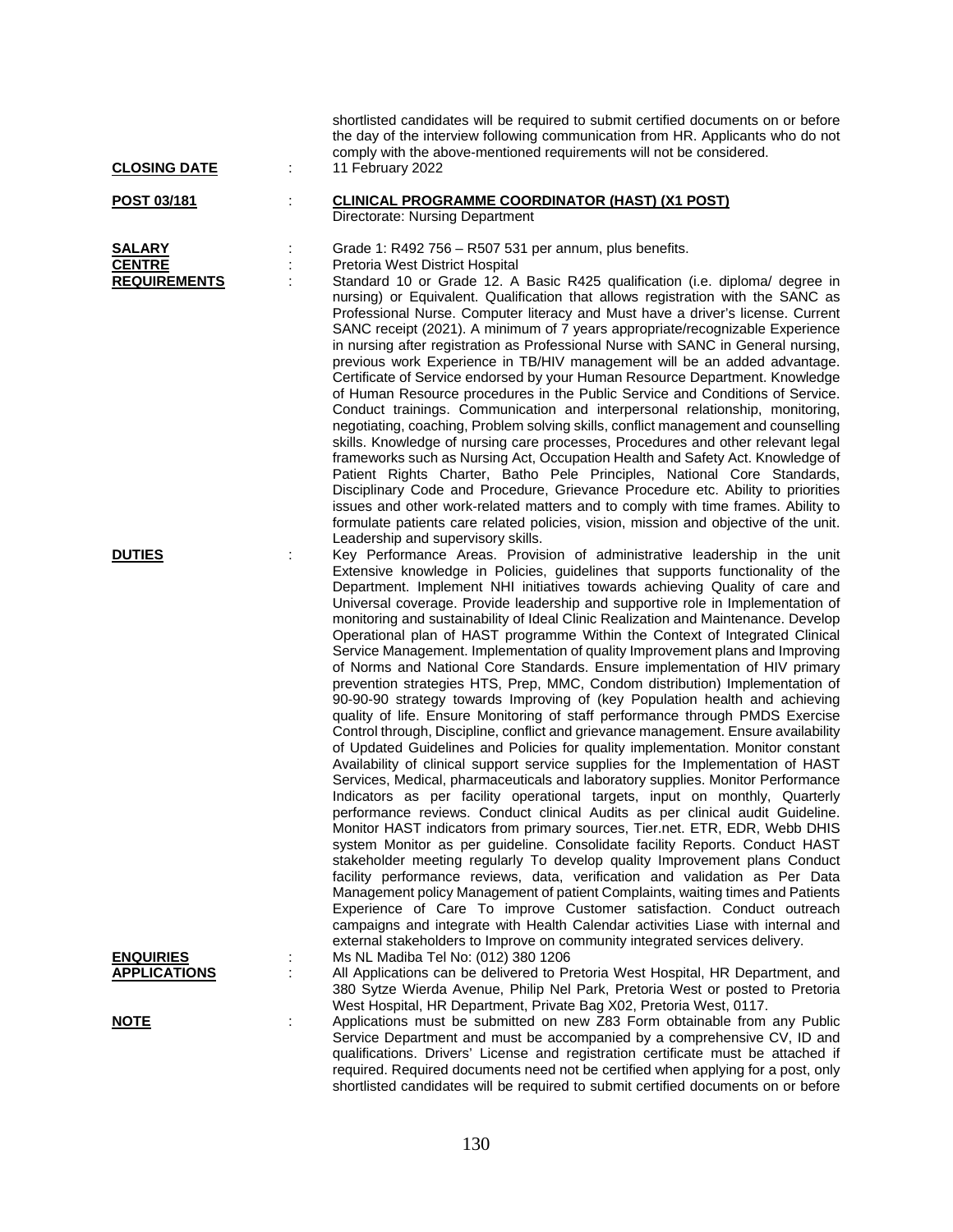| <b>CLOSING DATE</b> |   | the day of the interview following communication from HR. Applicants who do not<br>comply with the above-mentioned requirements will not be considered.<br>11 February 2022                                                                                                                                                                                                                                                                                                                                                                                                                                                                                                                                                                                                                                                                                                                                                                                                                                         |
|---------------------|---|---------------------------------------------------------------------------------------------------------------------------------------------------------------------------------------------------------------------------------------------------------------------------------------------------------------------------------------------------------------------------------------------------------------------------------------------------------------------------------------------------------------------------------------------------------------------------------------------------------------------------------------------------------------------------------------------------------------------------------------------------------------------------------------------------------------------------------------------------------------------------------------------------------------------------------------------------------------------------------------------------------------------|
|                     |   |                                                                                                                                                                                                                                                                                                                                                                                                                                                                                                                                                                                                                                                                                                                                                                                                                                                                                                                                                                                                                     |
| POST 03/182         |   | CHIEF DIAGNOSTIC RADIOGRAPGER GRADE 1 REF NO: SBAH 014/2022<br>Directorate: Diagnostic Radiography                                                                                                                                                                                                                                                                                                                                                                                                                                                                                                                                                                                                                                                                                                                                                                                                                                                                                                                  |
| <b>SALARY</b>       |   | Grade 1 R473 112 per annum, plus benefits                                                                                                                                                                                                                                                                                                                                                                                                                                                                                                                                                                                                                                                                                                                                                                                                                                                                                                                                                                           |
| <b>CENTRE</b>       |   | Steve Biko Academic Hospital                                                                                                                                                                                                                                                                                                                                                                                                                                                                                                                                                                                                                                                                                                                                                                                                                                                                                                                                                                                        |
| <b>REQUIREMENTS</b> |   | Diploma /B-RAD /B-Tech in Diagnostic Radiography. At least 6 years' experience<br>as a Diagnostic Production Radiographer. 3 years' experience in a training or<br>Tertiary Hospital. Registration with the HPCSA is compulsory. Computer literacy is<br>essential as all the x-ray units are digital.                                                                                                                                                                                                                                                                                                                                                                                                                                                                                                                                                                                                                                                                                                              |
| <b>DUTIES</b>       |   | Provide, Co-ordinate and supervise a high Quality Radiographic Service. Adhere                                                                                                                                                                                                                                                                                                                                                                                                                                                                                                                                                                                                                                                                                                                                                                                                                                                                                                                                      |
|                     |   | and ensure compliance with SAHPRA and HPCSA Legislation. Management &<br>Problem Solving: Radiographic Services, Equipment Maintenance, Health & Safety<br>and PMDS. Provision and management of a 24-Hour Service Delivery. Partake and<br>Facilitate staff and student development. Partake and Facilitate CPD as required<br>by HPCSA. Responsible for statistics and weekly roster of department ordering of<br>consumables. High level of responsibility and accountability. Ability and willingness<br>to deal with crisis or disaster even outside of working hours. Provide & supervise a<br>high standard of patient care, safety and radiation protection. Display of Leadership<br>Qualities, Teamwork, -spirit and reliability.                                                                                                                                                                                                                                                                         |
| <b>ENQUIRIES</b>    |   | Mrs. S van Niekerk Tel No: 012 354 1379                                                                                                                                                                                                                                                                                                                                                                                                                                                                                                                                                                                                                                                                                                                                                                                                                                                                                                                                                                             |
| <b>APPLICATIONS</b> |   | Steve Biko Academic Hospital, Private Bag x 169, Pretoria, 0001 or hand delivered<br>to Cnr Malherbe & Steve Biko Road, Main Entrance at Level 3.                                                                                                                                                                                                                                                                                                                                                                                                                                                                                                                                                                                                                                                                                                                                                                                                                                                                   |
| <b>NOTE</b>         |   | Applications must be submitted with a Z83 form with relevant attachments. Steve<br>Biko Academic Hospital is committed to the pursuit of diversity and redress.<br>Candidates whose appointment will promote representivity in terms of race,<br>disability and gender will receive preference.                                                                                                                                                                                                                                                                                                                                                                                                                                                                                                                                                                                                                                                                                                                     |
| <b>CLOSING DATE</b> | ÷ | 11 February 2022                                                                                                                                                                                                                                                                                                                                                                                                                                                                                                                                                                                                                                                                                                                                                                                                                                                                                                                                                                                                    |
| POST 03/183         |   | <b>OPERATIONAL MANAGER GRADE 1 (GENERAL NURSING)</b><br>Directorate: Nursing Department                                                                                                                                                                                                                                                                                                                                                                                                                                                                                                                                                                                                                                                                                                                                                                                                                                                                                                                             |
| <b>SALARY</b>       |   | R450 939 - R507 531 per annum, (plus benefits)                                                                                                                                                                                                                                                                                                                                                                                                                                                                                                                                                                                                                                                                                                                                                                                                                                                                                                                                                                      |
| <b>CENTRE</b>       |   | Pretoria West District Hospital                                                                                                                                                                                                                                                                                                                                                                                                                                                                                                                                                                                                                                                                                                                                                                                                                                                                                                                                                                                     |
| <b>REQUIREMENTS</b> |   | Grade12, Basic qualifications accredited with the SANC in terms of Government<br>notice R425 (i.e. Diploma/Degree in nursing as professional nurse plus midwifery).<br>The incumbent must be in the possession of evidence of Current registration with<br>the South African Nursing Council (SANC) as a professional nurse, a minimum of<br>7 years appropriate and recognizable experience in nursing after registration as<br>Professional Nurse. Basic computer literacy is essential. A valid driver's license. A<br>post basic Nursing administration will be an added advantage. Competence:<br>Leadership, ward management/ward administration, planning, organizing,<br>Coordination and communication skills. Ability to take charge and make appropriate<br>Independent Decisions. Display empathy for patients, promoting advocacy and<br>Facilitating holistic treatment and Care. Knowledge of administrative policies and<br>Guidelines. An understanding of all Nursing Legislation and Health Act. |
| <b>DUTIES</b>       | ÷ | Supervise and ensure the provision of effective and efficient patient care through<br>Adequate nursing care. Co-ordinate and monitor the implementation of the nursing<br>care plan and Evaluation thereof. Provide relevant information to health care users<br>to assist in achieving optimal Health care. Maintain constructive working<br>relationships with nursing and other stakeholders i.e. Interprofessional and<br>multidisciplinary teamwork. Participate in the analysis, formulation and<br>Implementation of nursing guidelines, practices and standard operating<br>procedures. Manage and Monitor proper utilization of resources for human,<br>financial and physical resources. Maintain Professional growth and ethical standard<br>and development of self and subordinates.                                                                                                                                                                                                                   |
| <b>ENQUIRIES</b>    |   | Ms.NL Madiba Tel No: (012) 380 1206                                                                                                                                                                                                                                                                                                                                                                                                                                                                                                                                                                                                                                                                                                                                                                                                                                                                                                                                                                                 |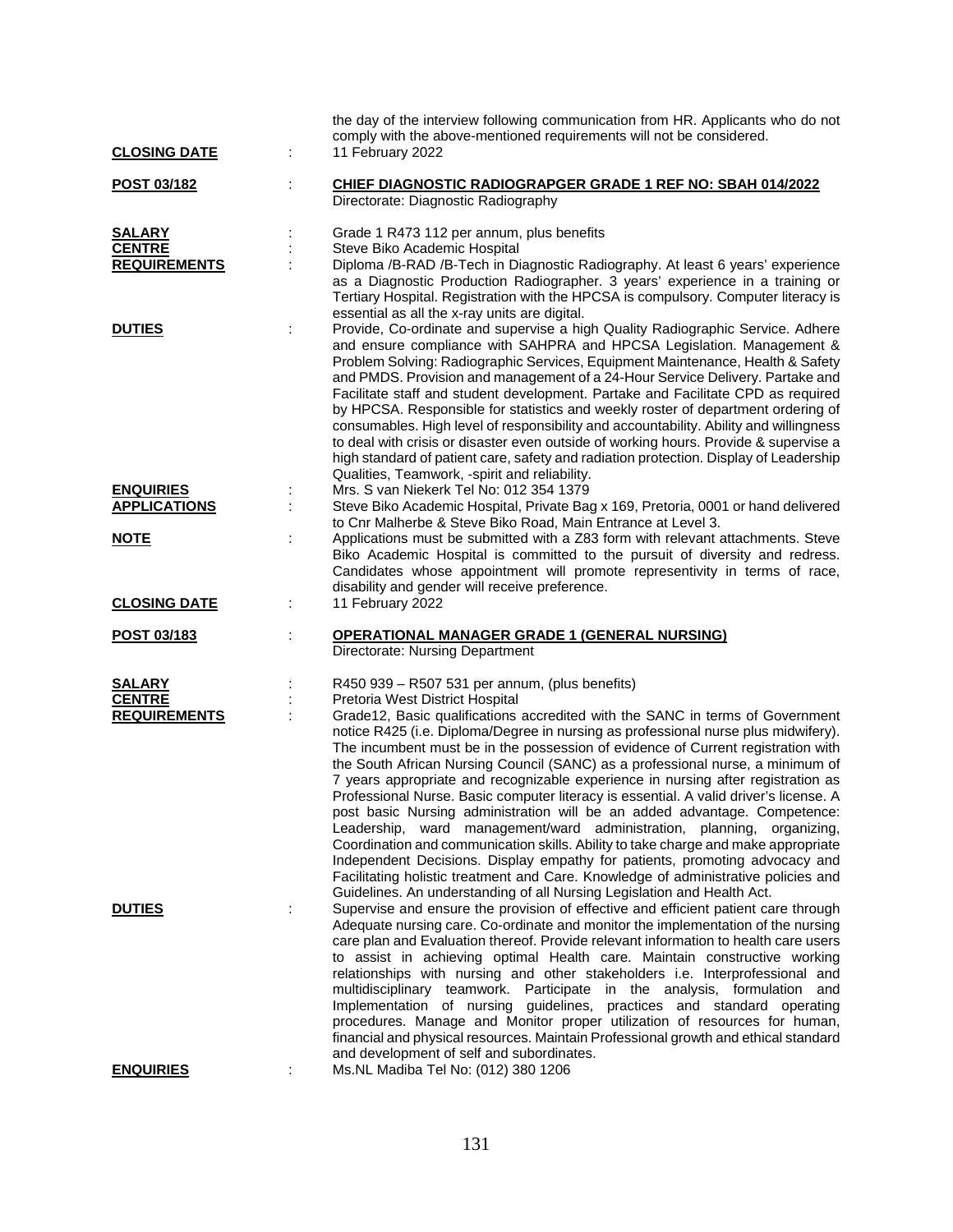| <b>APPLICATIONS</b>  | All Applications can be delivered to Pretoria West Hospital, HR Department, and<br>380 Sytze Wierda Avenue, Philip Nel Park, Pretoria West or posted to Pretoria<br>West Hospital, HR Department, Private Bag X02, Pretoria West, 0117.                                                                                                                                                                                                                                                                                                                                                                                                                                                                                                                                                                                                                                                                                                                                                                                                                                                                                                                                                                                                                                                                                  |
|----------------------|--------------------------------------------------------------------------------------------------------------------------------------------------------------------------------------------------------------------------------------------------------------------------------------------------------------------------------------------------------------------------------------------------------------------------------------------------------------------------------------------------------------------------------------------------------------------------------------------------------------------------------------------------------------------------------------------------------------------------------------------------------------------------------------------------------------------------------------------------------------------------------------------------------------------------------------------------------------------------------------------------------------------------------------------------------------------------------------------------------------------------------------------------------------------------------------------------------------------------------------------------------------------------------------------------------------------------|
| <b>NOTE</b>          | Applications must be submitted on new Z83 Form obtainable from any Public<br>Service Department and must be accompanied by a comprehensive CV, ID and<br>qualifications. Drivers' License and registration certificate must be attached if<br>required. Required documents need not be certified when applying for a post, only<br>shortlisted candidates will be required to submit certified documents on or before<br>the day of the interview following communication from HR. Applicants who do not<br>comply with the above-mentioned requirements will not be considered.                                                                                                                                                                                                                                                                                                                                                                                                                                                                                                                                                                                                                                                                                                                                         |
| <b>CLOSING DATE</b>  | 11 February 2022                                                                                                                                                                                                                                                                                                                                                                                                                                                                                                                                                                                                                                                                                                                                                                                                                                                                                                                                                                                                                                                                                                                                                                                                                                                                                                         |
| <b>POST 03/184</b>   | OPERATIONAL MANAGER NURSING GRADE 1 (GENERAL) REF NO:<br>EHD2022/02/01<br>Directorate: Clinical Forensic Medical Services<br>Re-advertisement, applicants who applied previously are encouraged to re-apply.                                                                                                                                                                                                                                                                                                                                                                                                                                                                                                                                                                                                                                                                                                                                                                                                                                                                                                                                                                                                                                                                                                             |
| <b>SALARY</b>        | R450 939 - R507 531 per annum, (plus benefits)                                                                                                                                                                                                                                                                                                                                                                                                                                                                                                                                                                                                                                                                                                                                                                                                                                                                                                                                                                                                                                                                                                                                                                                                                                                                           |
| <b>CENTRE</b>        | <b>Ekurhuleni Health District</b>                                                                                                                                                                                                                                                                                                                                                                                                                                                                                                                                                                                                                                                                                                                                                                                                                                                                                                                                                                                                                                                                                                                                                                                                                                                                                        |
| <b>REQUIREMENTS</b>  | Degree/ Diploma in Nursing or equivalent qualification that allows registration with<br>the SANC as a Professional Nurse. A minimum of 7 years appropriate experience<br>in nursing after registration as Professional Nurse with SANC in general Nursing.<br>Experience as a sister in charge, working in Clinical Forensic Medicine and post<br>basic nursing qualification in Nursing Management will be added benefit. Valid<br>driver's license and ability to drive. Computer literate, report writing skills, good<br>communication skills, ability to work under pressure, good supervisory skills and<br>interpersonal skills are necessary. Basic understanding of relevant legislation that<br>governs Clinical Forensic Medicine. Evidence of registration with professional                                                                                                                                                                                                                                                                                                                                                                                                                                                                                                                                 |
|                      | regulatory body.                                                                                                                                                                                                                                                                                                                                                                                                                                                                                                                                                                                                                                                                                                                                                                                                                                                                                                                                                                                                                                                                                                                                                                                                                                                                                                         |
| <b>DUTIES</b>        | Coordination of optimal, holistic specialized nursing care provided for survivors of<br>gender-based violence within set standards and professional/legal framework.<br>Ensure good clinical practice for prevention of injuries and non- natural deaths to<br>promote quality of care as directed by quality standard of care and professional<br>bodies scope of practice. Promote stakeholders' collaboration, Provision of<br>effective support to CFMS facilities at subdistrict level. Coordinate, Support,<br>monitor and evaluate program related activities including awareness campaigns,<br>trainings, and research. Relief duties of the Assistant Manager partake in overall<br>specialized unit functions, i.e., meetings, team building and debriefing. Maintain<br>professional growth/ethical standards and self-development and development of<br>staff members. Generate weekly and monthly reports.                                                                                                                                                                                                                                                                                                                                                                                                  |
| <b>ENQUIRIES</b>     | Ms. A. Mabunda Tel No: 011 8761794/0795026773                                                                                                                                                                                                                                                                                                                                                                                                                                                                                                                                                                                                                                                                                                                                                                                                                                                                                                                                                                                                                                                                                                                                                                                                                                                                            |
| <b>APPLICATIONS</b>  | Applications to be sent to Ekurhuleni Health District, Hand Post and other means<br>of posting, deliver to 40 Catlin Street Germiston 1400 or Private Bag X1005<br>Germiston, 1400.                                                                                                                                                                                                                                                                                                                                                                                                                                                                                                                                                                                                                                                                                                                                                                                                                                                                                                                                                                                                                                                                                                                                      |
| <b>FOR ATTENTION</b> | Human Resource Manager                                                                                                                                                                                                                                                                                                                                                                                                                                                                                                                                                                                                                                                                                                                                                                                                                                                                                                                                                                                                                                                                                                                                                                                                                                                                                                   |
| <b>NOTE</b>          | No S&T claims and resettlement allowance will be paid. Applications must be<br>submitted on a new Z.83 form and must be completed in full, obtainable from any<br>Public Service Department or on the internet at www.dpsa.gov.za/documents.<br>Applicants must submit copies of qualifications, identity document and drivers'<br>license (Where appropriate) and any other relevant documents. Such copies need<br>not be certified when applying for a post. Therefore, only shortlisted candidates for<br>a post will be required to submit certified documents on or before the day of the<br>interview following communication from HR department. If you have not been<br>contacted within three (3) months after the closing date, please accept that your<br>application was unsuccessful. Candidates will be subjected to Personnel Suitability<br>Checks (PSC) – Verification (Reference checks, identity verification, qualifications<br>verification, criminal record checks, credit/financial stability checks and<br>employment verification). The recommended candidate may be subjected to<br>medical surveillance as required by the Occupational Health and Safety Act, Act<br>5/1993. People with disability are encouraged to apply. Employment equity profile<br>will be taken into consideration. |
| <b>CLOSING DATE</b>  | 11 February 2022                                                                                                                                                                                                                                                                                                                                                                                                                                                                                                                                                                                                                                                                                                                                                                                                                                                                                                                                                                                                                                                                                                                                                                                                                                                                                                         |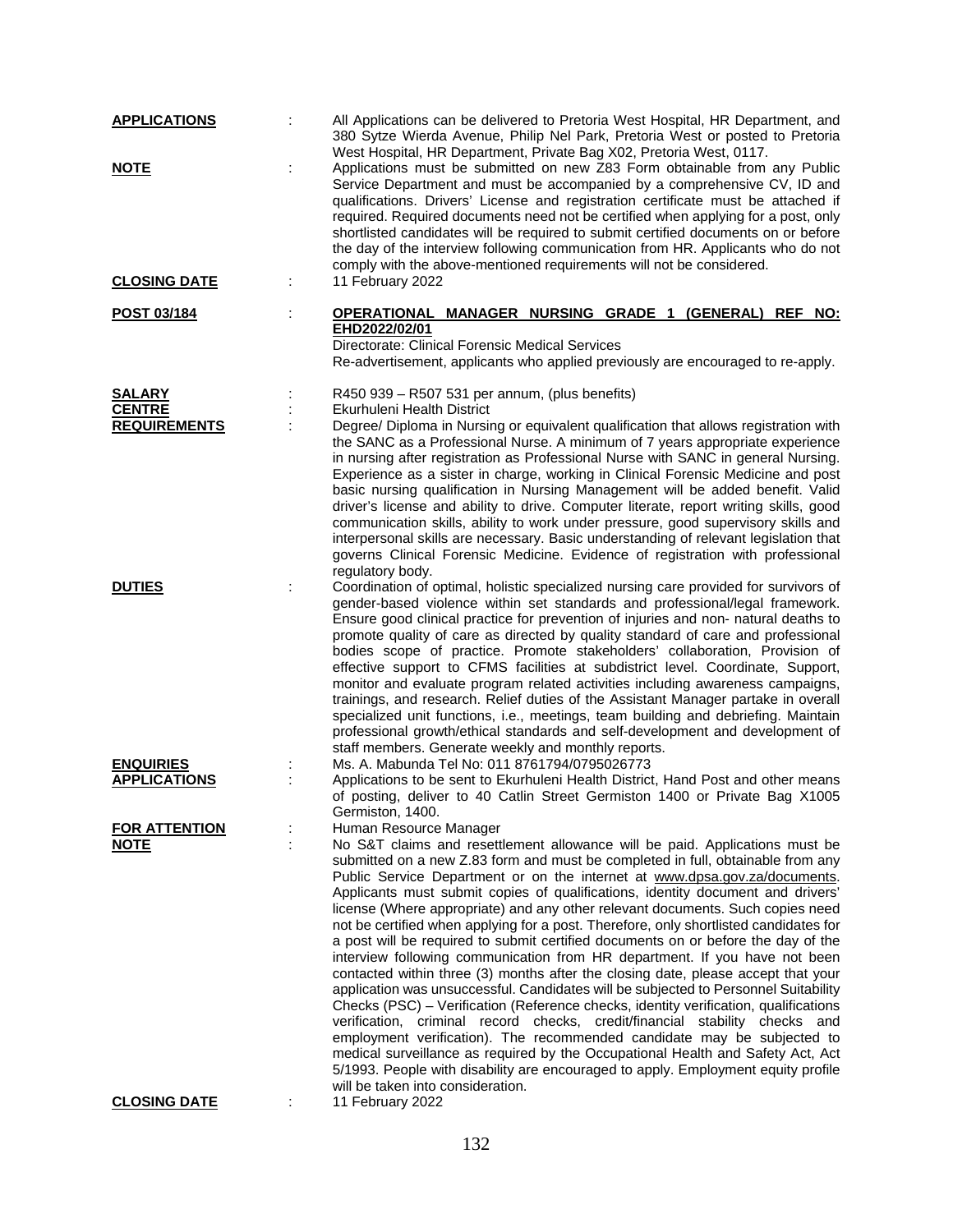| POST 03/185                                           |   | OPERATIONAL MANAGER NURSING GENERAL: PNA-5 (OPD: TSHEPANG<br>CLINIC) REF NO: REFS/012912 (X1 POST)                                                                                                                                                                                                                                                                                                                                                                                                                                                                                                                                                                                                                                                                                                                                                                                                                                                                                                                                                                                                                                                                                                                                                                                                                                                                                                                                                                                                                                                                                                                                                                                                                                                                                                                                                                           |
|-------------------------------------------------------|---|------------------------------------------------------------------------------------------------------------------------------------------------------------------------------------------------------------------------------------------------------------------------------------------------------------------------------------------------------------------------------------------------------------------------------------------------------------------------------------------------------------------------------------------------------------------------------------------------------------------------------------------------------------------------------------------------------------------------------------------------------------------------------------------------------------------------------------------------------------------------------------------------------------------------------------------------------------------------------------------------------------------------------------------------------------------------------------------------------------------------------------------------------------------------------------------------------------------------------------------------------------------------------------------------------------------------------------------------------------------------------------------------------------------------------------------------------------------------------------------------------------------------------------------------------------------------------------------------------------------------------------------------------------------------------------------------------------------------------------------------------------------------------------------------------------------------------------------------------------------------------|
|                                                       |   | Directorate: Nursing                                                                                                                                                                                                                                                                                                                                                                                                                                                                                                                                                                                                                                                                                                                                                                                                                                                                                                                                                                                                                                                                                                                                                                                                                                                                                                                                                                                                                                                                                                                                                                                                                                                                                                                                                                                                                                                         |
| <b>SALARY</b><br><b>CENTRE</b><br><b>REQUIREMENTS</b> |   | R450 939 - R507 531 per annum, (plus benefits)<br>Dr George Mukhari Academic Hospital<br>A Basic R425 qualification (i.e. Diploma/ Degree in nursing) or equivalent<br>qualification that allows registration with the SANC as Professional Nurse.<br>Registration with the SANC as Professional Nurse and proof of current registration.<br>A minimum of seven (7) years appropriate/ recognisable experience in nursing after<br>registration as Professional Nurse with the SANC in General Nursing. (Less one<br>year from experience for candidates appointed from outside the public service after<br>complying with registration requirements). Service record must be submitted<br>Nursing Management will be an added advantage. Knowledge and understanding<br>of Priority Health Programmes. Experience in HIV & AIDS and TB management will                                                                                                                                                                                                                                                                                                                                                                                                                                                                                                                                                                                                                                                                                                                                                                                                                                                                                                                                                                                                                      |
| <b>DUTIES</b>                                         | ÷ | be an added advantage. Computer literacy.<br>Supervise and evaluate quality of nursing care as directed by the professional<br>scope of practice and set nursing standards as determined by relevant health<br>facility. Demonstrate an in depth understanding of nursing legislation and related<br>legal and ethical nursing practices. Ensure clinical nursing practice by the nursing<br>team in accordance with the scope of practice and nursing standards as determined<br>by the relevant health facility. Demonstrate a basic understanding of HR and<br>financial policies and practices. Demonstrate effective communication with<br>patients, supervisor, other health professionals and junior colleagues including<br>more complex report written when required. Work as part of a multidisciplinary team<br>at unit level to ensure good nursing care by the nursing team. Work effectively and<br>amicably, at a supervisory level, with persons of diverse intellectual, cultural, racial<br>or religious differences. Able to manage own work, time and that of subordinate to<br>ensure proper nursing service in the units. Display a concern for patients,<br>promoting, advocating and facilitating proper treatment and care and ensuring that<br>the unit adheres to the principles of Batho Pele. Able to develop contacts, build and<br>maintain a network of professional relations in order to enhance service delivery.<br>Manage resources effectively and efficiently in the unit. Compile and analyze<br>reports to improve quality of patient care. Participate in training, research and self-<br>development. Promote achievement of National Core Standards targets. Be<br>prepared to work shifts including rotating and relieving on night duty. Demonstrate<br>basic computer literacy as a support tool to enhance service delivery. |
| <b>ENQUIRIES</b><br><b>APPLICATIONS</b>               |   | Ms. FF Mafisa Tel No: (012) 529 3873<br>Applications can be delivered to: Dr. George Mukhari Academic Hospital, 3111<br>Setlogelo Drive, Ga-Rankuwa, 0208 Nurses Home Block 13(HR Registry) or<br>posted to: Dr. George Mukhari Academic Hospital, Private Bag X422, Pretoria,<br>0001.                                                                                                                                                                                                                                                                                                                                                                                                                                                                                                                                                                                                                                                                                                                                                                                                                                                                                                                                                                                                                                                                                                                                                                                                                                                                                                                                                                                                                                                                                                                                                                                      |
| <b>NOTE</b>                                           |   | The Provincial Government of Gauteng is committed to the achievement and<br>maintenance of diversity in employment, especially of race, gender and disability.<br>Applications must be submitted on a new updated Z83 form obtainable from any<br>Public Service Department or from the website and must be completed in full,<br>failure to do so will result in your application being not considered. Copies of<br>qualifications, ID copy and a CV must be attached. Applicant may apply without<br>certifying their document. Only Shortlisted candidates will be requested to submit<br>certified documents. The specific reference must be quoted. It is legislative<br>requirement that all newly appointed staff members are subjected to Personnel<br>Suitability Check (PSC)- Verification, upon appointment within the department. This<br>verification processes entails reference checks, identity verification, qualification<br>verification, criminal records checks. Successful candidates will be subjected to<br>OHS medical surveillance as required by HBA regulations within OHS Act 85 of<br>1993.                                                                                                                                                                                                                                                                                                                                                                                                                                                                                                                                                                                                                                                                                                                                                   |
| <b>CLOSING DATE</b>                                   | ÷ | 11 February 2022, closing time will be 12h00 on the closing date.                                                                                                                                                                                                                                                                                                                                                                                                                                                                                                                                                                                                                                                                                                                                                                                                                                                                                                                                                                                                                                                                                                                                                                                                                                                                                                                                                                                                                                                                                                                                                                                                                                                                                                                                                                                                            |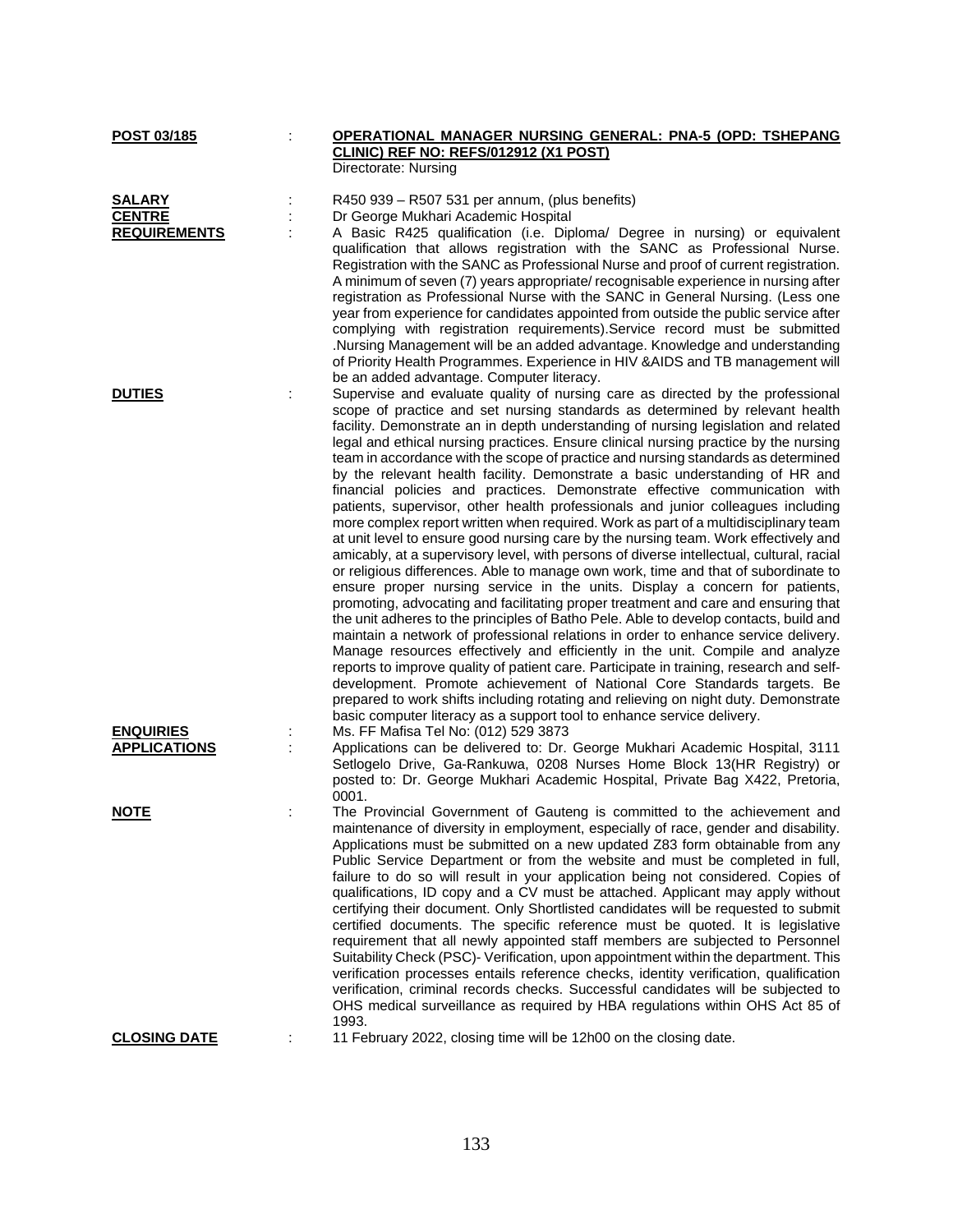| POST 03/186         | <b>OPERATIONAL MANAGER</b><br><b>REFS/012915 (X2 POSTS)</b>                              | <b>NURSING</b> | <b>GENERAL:</b> | <b>PNA-5</b> | <b>REF</b> | NO: |
|---------------------|------------------------------------------------------------------------------------------|----------------|-----------------|--------------|------------|-----|
|                     | Directorate: Nursing                                                                     |                |                 |              |            |     |
| <b>SALARY</b>       | R450 939 - R507 531 per annum, (plus benefits                                            |                |                 |              |            |     |
| <b>CENTRE</b>       | Dr George Mukhari Academic Hospital                                                      |                |                 |              |            |     |
| <b>REQUIREMENTS</b> | A Basic R425 qualification (i.e. diploma/ degree in nursing) or equivalent               |                |                 |              |            |     |
|                     | qualification that allows registration with the SANC as Professional Nurse.              |                |                 |              |            |     |
|                     | Registration with the SANC as Professional Nurse and proof of current registration.      |                |                 |              |            |     |
|                     | A minimum of seven (7) years appropriate/ recognisable experience in nursing after       |                |                 |              |            |     |
|                     | registration as Professional Nurse with the SANC in General Nursing. (Less one           |                |                 |              |            |     |
|                     | year from experience for candidates appointed from outside the public service after      |                |                 |              |            |     |
|                     | complying with registration requirements). Service record must be submitted              |                |                 |              |            |     |
|                     | .Nursing Management will be an added advantage Computer literacy.                        |                |                 |              |            |     |
| <b>DUTIES</b>       | Supervise and evaluate quality of nursing care as directed by the professional           |                |                 |              |            |     |
|                     | scope of practice and set nursing standards as determined by relevant health             |                |                 |              |            |     |
|                     | facility. Demonstrate an in depth understanding of nursing legislation and related       |                |                 |              |            |     |
|                     | legal and ethical nursing practices. Ensure clinical nursing practice by the nursing     |                |                 |              |            |     |
|                     | team in accordance with the scope of practice and nursing standards as determined        |                |                 |              |            |     |
|                     | by the relevant health facility. Demonstrate a basic understanding of HR and             |                |                 |              |            |     |
|                     | financial policies and practices. Demonstrate effective communication with               |                |                 |              |            |     |
|                     | patients, supervisor, other health professionals and junior colleagues including         |                |                 |              |            |     |
|                     | more complex report written when required. Work as part of a multidisciplinary team      |                |                 |              |            |     |
|                     | at unit level to ensure good nursing care by the nursing team. Work effectively and      |                |                 |              |            |     |
|                     | amicably, at a supervisory level, with persons of diverse intellectual, cultural, racial |                |                 |              |            |     |
|                     | or religious differences. Able to manage own work, time and that of subordinate to       |                |                 |              |            |     |
|                     | ensure proper nursing service in the units. Display a concern for patients,              |                |                 |              |            |     |
|                     | promoting, advocating and facilitating proper treatment and care and ensuring that       |                |                 |              |            |     |
|                     | the unit adheres to the principles of Batho Pele. Able to develop contacts, build and    |                |                 |              |            |     |
|                     | maintain a network of professional relations in order to enhance service delivery.       |                |                 |              |            |     |
|                     | Manage resources effectively and efficiently in the unit. Compile and analyze            |                |                 |              |            |     |
|                     | reports to improve quality of patient care. Participate in training, research and self-  |                |                 |              |            |     |
|                     | development. Promote achievement of National Core Standards targets. Be                  |                |                 |              |            |     |
|                     | prepared to work shifts including rotating and relieving on night duty. Demonstrate      |                |                 |              |            |     |
|                     | basic computer literacy as a support tool to enhance service delivery.                   |                |                 |              |            |     |
| <b>ENQUIRIES</b>    | Ms. FF Mafisa Tel No: (012) 529 3873                                                     |                |                 |              |            |     |
| <b>APPLICATIONS</b> | Applications can be delivered to: Dr. George Mukhari Academic Hospital, 3111             |                |                 |              |            |     |
|                     | Setlogelo Drive, Ga-Rankuwa, 0208 Nurses Home Block 13(HR Registry) or                   |                |                 |              |            |     |
|                     | posted to: Dr. George Mukhari Academic Hospital, Private Bag X422, Pretoria,             |                |                 |              |            |     |
|                     | 0001.                                                                                    |                |                 |              |            |     |
| <b>NOTE</b>         | Closing Time Will Be 12h00 On The Closing Date. The Provincial Government of             |                |                 |              |            |     |
|                     | Gauteng is committed to the achievement and maintenance of diversity in                  |                |                 |              |            |     |
|                     | employment, especially of race, gender and disability. Applications must be              |                |                 |              |            |     |
|                     | submitted on a new updated Z83 form obtainable from any Public Service                   |                |                 |              |            |     |
|                     | Department or from the website and must be completed in full, failure to do so will      |                |                 |              |            |     |
|                     | result in your application being not considered. Copies of qualifications, ID copy       |                |                 |              |            |     |
|                     | and a CV must be attached. Applicant may apply without certifying their document.        |                |                 |              |            |     |
|                     | Only Shortlisted candidates will be requested to submit certified documents. The         |                |                 |              |            |     |
|                     | specific reference must be quoted. It is legislative requirement that all newly          |                |                 |              |            |     |
|                     | appointed staff members are subjected to Personnel Suitability Check (PSC)-              |                |                 |              |            |     |
|                     | Verification, upon appointment within the department. This verification processes        |                |                 |              |            |     |
|                     | entails reference checks, identity verification, qualification verification, criminal    |                |                 |              |            |     |
|                     | records checks. Successful candidates will be subjected to OHS medical                   |                |                 |              |            |     |
|                     | surveillance as required by HBA regulations within OHS Act 85 of 1993.                   |                |                 |              |            |     |
| <b>CLOSING DATE</b> | 11 February 2022                                                                         |                |                 |              |            |     |
|                     |                                                                                          |                |                 |              |            |     |
| POST 03/187         | <b>PROFESSIONAL NURSE (SPECIALTY THEATRE UNIT) REF NO: TDH2022/02</b>                    |                |                 |              |            |     |
|                     | <u>(X1 POST)</u>                                                                         |                |                 |              |            |     |
|                     | Directorate: Nursing Department                                                          |                |                 |              |            |     |
|                     |                                                                                          |                |                 |              |            |     |
| <b>SALARY</b>       | R388 974 - R450 939 per annum, (plus benefits)                                           |                |                 |              |            |     |
| <b>CENTRE</b>       | <b>Tshwane District Hospital</b>                                                         |                |                 |              |            |     |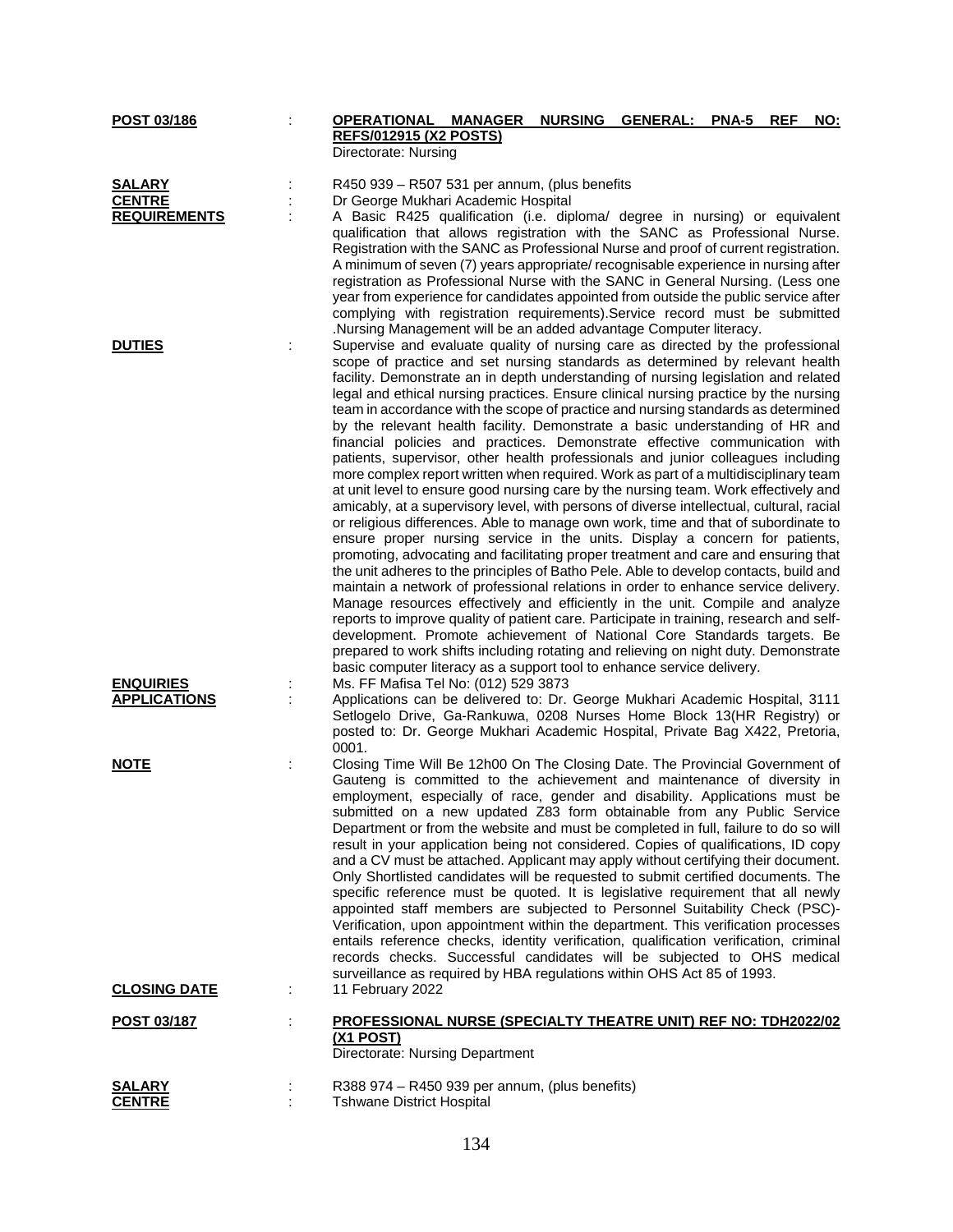| <b>REQUIREMENTS</b>                     | Basic R425 (i.e., Diploma/Degree in Nursing) qualification or equivalent<br>qualification that allows registration with SANC as a professional Nurse. A post<br>basic nursing qualification in Operating Theatre Nursing Science with a duration of<br>at least 1 year, accredited with the SANC. Registration with SANC as a professional<br>nurse. A minimum of 4 years appropriate/ recognisable experience in nursing after<br>registration as a professional nurse with the SANC in general nursing. Displays<br>acceptable professional image and maintain ethical standards. Knowledge of public<br>servant's code of conduct actively participate in compliance with the NCS, ideal<br>Health and Batho Pele Principles.                                                                                                                                                                                                                                                                                                                                                                                                                                                                                                                                                                            |
|-----------------------------------------|-------------------------------------------------------------------------------------------------------------------------------------------------------------------------------------------------------------------------------------------------------------------------------------------------------------------------------------------------------------------------------------------------------------------------------------------------------------------------------------------------------------------------------------------------------------------------------------------------------------------------------------------------------------------------------------------------------------------------------------------------------------------------------------------------------------------------------------------------------------------------------------------------------------------------------------------------------------------------------------------------------------------------------------------------------------------------------------------------------------------------------------------------------------------------------------------------------------------------------------------------------------------------------------------------------------|
| <b>DUTIES</b>                           | Demonstrate an understanding of Nursing legislation and related legal and ethical<br>nursing practices. Preform all theatre nursing practices in accordance with the<br>scope of practice and nursing standards as determined by the relevant health<br>facility. Promote quality of theatre nursing care as directed by the professional<br>scope of practice and standards as determined by the relevant health facility.<br>Demonstrate a basic understanding of HR and financial policies and practices.<br>Demonstrate effective communication with patients, supervisors, other health<br>professionals and junior colleagues, including more complex report writing when<br>required. Work as part of multidisciplinary team at unit level to ensure good theatre<br>nursing care by nursing team. Work effectively and amicably at all theatre nursing<br>care levels with persons of diverse intellectual, cultural, racial, or religious<br>differences. Able to plan and organise own work and that of support personnel to<br>ensure proper theatre nursing care. Display a concern for patients, promoting<br>advocating, facilitating proper treatment/procedures and care including awareness<br>and willingness to respond to patients needs requirements and expectations (Batho<br>Pele). |
| <b>ENQUIRIES</b><br><b>APPLICATIONS</b> | Mr Budzwa TF Tel No: (012) 354-7600<br>All applications received for the posts should be sent to: Tshwane District Hospital,<br>Private Bag x179 Pretoria 0001 or Candidates should apply directly to the Hospital<br>at HR Department.                                                                                                                                                                                                                                                                                                                                                                                                                                                                                                                                                                                                                                                                                                                                                                                                                                                                                                                                                                                                                                                                     |
| <b>NOTE</b>                             | Applications must be submitted on a new Z83 form obtainable from any Public<br>Service Department and must be accompanied by a comprehensive CV, ID and<br>qualifications. Driver's License and registration certificate must be attached if<br>required. Required documents need not be certified when applying for a post. Only<br>shortlisted candidates will be required to submit certified documents on or before<br>the day of the interview following communication from HR. Applicants who do not<br>comply with the above-mentioned requirements will not be considered. Drivers<br>license and smart card must be copied both sides. The successful candidate will<br>be subjected to pre-employment medical surveillance.                                                                                                                                                                                                                                                                                                                                                                                                                                                                                                                                                                       |
| <b>CLOSING DATE</b>                     | 11 February 2022                                                                                                                                                                                                                                                                                                                                                                                                                                                                                                                                                                                                                                                                                                                                                                                                                                                                                                                                                                                                                                                                                                                                                                                                                                                                                            |
| POST 03/188                             | <b>PROFESSIONAL NURSE (QUALITY ASSURANCE CO-ORDINATOR) REF NO:</b><br>TRH 02/2022<br>Directorate: Nursing                                                                                                                                                                                                                                                                                                                                                                                                                                                                                                                                                                                                                                                                                                                                                                                                                                                                                                                                                                                                                                                                                                                                                                                                   |
| <b>SALARY</b>                           | Grade 1: R388 974 - R450 939 per annum                                                                                                                                                                                                                                                                                                                                                                                                                                                                                                                                                                                                                                                                                                                                                                                                                                                                                                                                                                                                                                                                                                                                                                                                                                                                      |
| <b>CENTRE</b>                           | <b>Tshwane Rehabilitation Hospital</b>                                                                                                                                                                                                                                                                                                                                                                                                                                                                                                                                                                                                                                                                                                                                                                                                                                                                                                                                                                                                                                                                                                                                                                                                                                                                      |
| <b>REQUIREMENTS</b>                     | Grade 12, Certificate as a Professional Nurse. Current registration with South<br>African Nursing Council. Minimum of 6 or more years of experience as a<br>Professional Nurse. Experience in public health Quality Assurance policies and<br>prescripts. Willing to work under pressure. Report writing skills, presentation skills,<br>communication skills, strong interpersonal skills, and ability to coordinate quality in<br>all sections.                                                                                                                                                                                                                                                                                                                                                                                                                                                                                                                                                                                                                                                                                                                                                                                                                                                           |
| <b>DUTIES</b>                           | Ensure that the Hospital adheres to quality assurance policies and guidelines.<br>Develop and implement Standard Operating Procedure in relation to quality and<br>evaluate the impact thereof. Participate and coordinate all quality activities in the<br>hospital including coordinating quality committee meetings. Be able to manage<br>complains and compliments. Coordinate patients' safety incidents, write reports<br>and send reports to relevant authorities, daily opinion survey, do regular inspection<br>in all departments and give feedback on findings, do patient experience of surveys<br>as required, be able to coordinate ideal hospital evaluation and QIP. Send all<br>relevant quality reports to relevant areas. Train all staff members on quality.                                                                                                                                                                                                                                                                                                                                                                                                                                                                                                                            |
| <b>ENQUIRIES</b>                        | Ms MM Rakwena Tel No: (012) 354 - 6135                                                                                                                                                                                                                                                                                                                                                                                                                                                                                                                                                                                                                                                                                                                                                                                                                                                                                                                                                                                                                                                                                                                                                                                                                                                                      |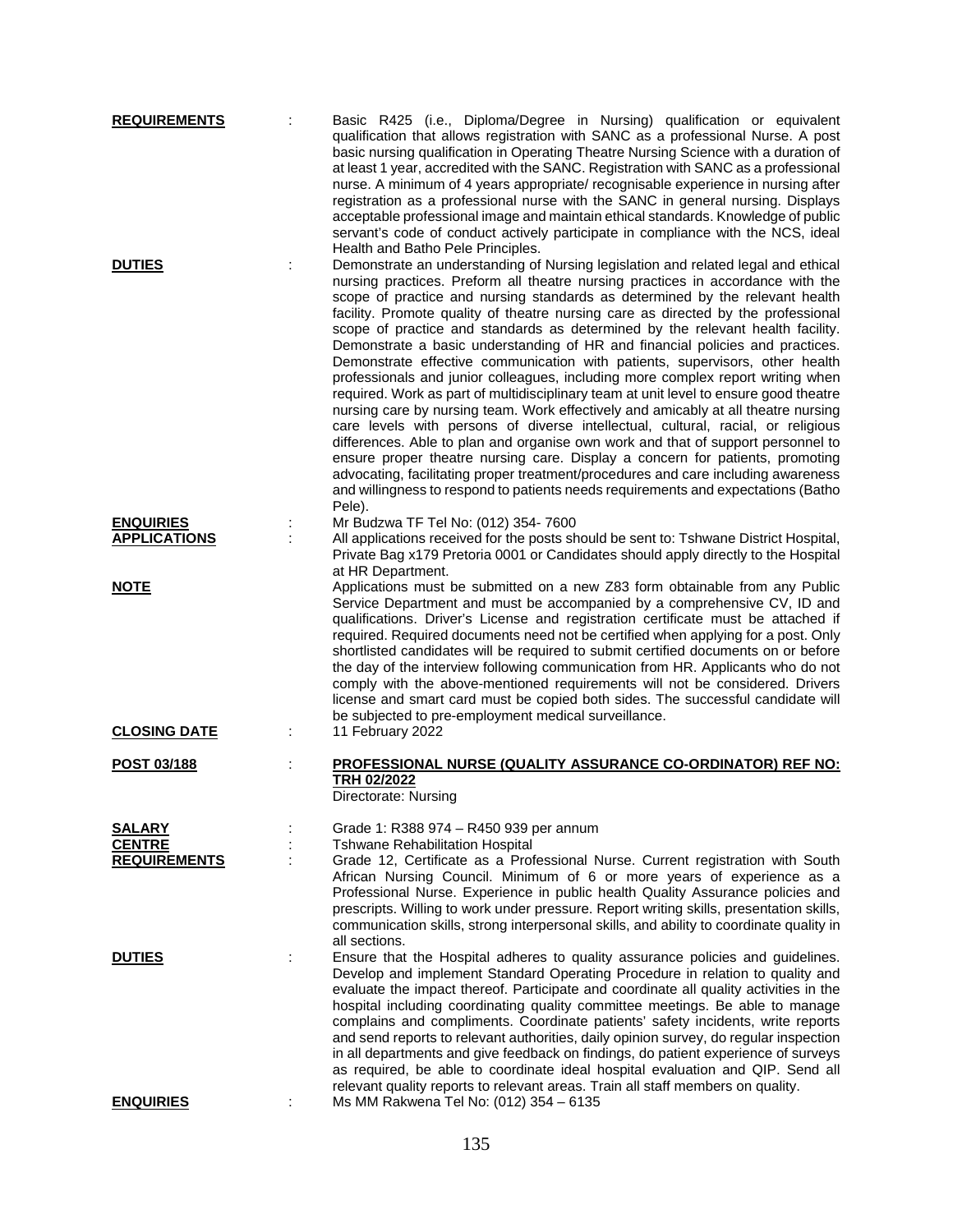| <b>APPLICATIONS</b>                     | Applications must be sent directly to: Tshwane Rehabilitation Hospital, P.O Box<br>23397, Gezina, 0031 OR hand deliver to Corner Dr Savage and Soutpansberg<br>Road, Pretoria 0001.                                                                                                                                                                                                                                                                                                                                                                                                                                                                                                                                                                                                                                                                                                                                                                                                                                                                                                                                                                                                                                                                                                                                                                                                                                                                                                                                                                                                                                                                                                                                                                      |
|-----------------------------------------|----------------------------------------------------------------------------------------------------------------------------------------------------------------------------------------------------------------------------------------------------------------------------------------------------------------------------------------------------------------------------------------------------------------------------------------------------------------------------------------------------------------------------------------------------------------------------------------------------------------------------------------------------------------------------------------------------------------------------------------------------------------------------------------------------------------------------------------------------------------------------------------------------------------------------------------------------------------------------------------------------------------------------------------------------------------------------------------------------------------------------------------------------------------------------------------------------------------------------------------------------------------------------------------------------------------------------------------------------------------------------------------------------------------------------------------------------------------------------------------------------------------------------------------------------------------------------------------------------------------------------------------------------------------------------------------------------------------------------------------------------------|
| <b>NOTE</b><br><b>CLOSING DATE</b>      | No faxed or emailed applications will be considered. Applications must be<br>submitted on new form Z83 fully completed, obtainable from any Public Service<br>Department or on the internet at www.dpsa.gov.za/documents. The completed and<br>signed form should be accompanied by a recently updated CV, ID, qualifications<br>and relevant council registration certificate and proof of current registration. All<br>required documents attached need not be certified when, only shortlisted<br>candidates for the post will be required to submit certified documents on or before<br>the day of the interview following communication from HR. Failure to submit all the<br>requested documents will result in the application not being considered. If you have<br>not been contacted within three (3) months after the closing date, please accept<br>that your application was unsuccessful. Candidates will be subjected to Personnel<br>Suitability Checks (PSC) - Verification (Reference checks- Provide at least 3 off<br>which one must be immediate supervisor, qualifications verification, criminal<br>checks and credit/financial stability checks). Shortlisted candidates will be required<br>to submit proof of Criminal Verification obtainable from the South African Police<br>Service. The recommended candidate/s may be subjected to medical surveillance<br>as required by the Occupational Health and Safety Act, Act 5/1993. The Gauteng<br>Department of Health is guided by the principles of Employment Equity; therefore,<br>all the appointments will be made in accordance with the Employment Equity target<br>of the department. Males and people with disabilities are encouraged to apply.<br>11 February 2022 |
|                                         |                                                                                                                                                                                                                                                                                                                                                                                                                                                                                                                                                                                                                                                                                                                                                                                                                                                                                                                                                                                                                                                                                                                                                                                                                                                                                                                                                                                                                                                                                                                                                                                                                                                                                                                                                          |
| POST 03/189                             | PROFESSIONAL NURSE SPECIALTY (OCCUPATIONAL HEALTH AND<br>SAFETY) REF NO: REFS/012887 (X1 POST)<br>Directorate: Occupational Health and Safety                                                                                                                                                                                                                                                                                                                                                                                                                                                                                                                                                                                                                                                                                                                                                                                                                                                                                                                                                                                                                                                                                                                                                                                                                                                                                                                                                                                                                                                                                                                                                                                                            |
| <b>SALARY</b>                           | R388 974 - R450 939 per annum, (plus benefits)                                                                                                                                                                                                                                                                                                                                                                                                                                                                                                                                                                                                                                                                                                                                                                                                                                                                                                                                                                                                                                                                                                                                                                                                                                                                                                                                                                                                                                                                                                                                                                                                                                                                                                           |
| <b>CENTRE</b><br><b>REQUIREMENTS</b>    | Dr George Mukhari Academic Hospital<br>A post basic nursing qualification with duration of at least 1 year accredited by<br>SANC in speciality referred to. A minimum of 4 years appropriate/ recognizable<br>experience in nursing after registration as Professional Nurse with the SANC in<br>General Nursing. (Less one year from experience for candidates appointed from<br>outside the public service after complying with registration requirements).<br>Knowledge of Occupational Health and Safety Act 85 of 1993 and COID Act 130 of<br>1993 including other related legal framework. Ability to communicate effectively<br>with other employees, senior officers, members of public (verbal and written<br>communication). Personal organisation and time management. Computer literacy.<br>Knowledge and application of policies governing the Public Service including<br>Quality Assurance.                                                                                                                                                                                                                                                                                                                                                                                                                                                                                                                                                                                                                                                                                                                                                                                                                                               |
| <b>DUTIES</b>                           | Implementation of Occupational Health and Safety Act 85 of 1993 and COID Act<br>130 of 1993. Conduct workplace hazard identification and risk assessment (HIRA)<br>in liaison with managers and ensure there are safe operating procedures where<br>necessary. Conduct training to all categories of personnel. Perform medical<br>surveillance. Maintain all appropriate records and documents relevant to OHS.<br>Participate in Institutions' and Province's determined Committees, Task Teams and<br>Forums for service improvement.                                                                                                                                                                                                                                                                                                                                                                                                                                                                                                                                                                                                                                                                                                                                                                                                                                                                                                                                                                                                                                                                                                                                                                                                                 |
| <b>ENQUIRIES</b><br><b>APPLICATIONS</b> | Ms LC Seabelo Tel No: 012 529 3374<br>Applications can be delivered to: Dr. George Mukhari Academic Hospital, 3111                                                                                                                                                                                                                                                                                                                                                                                                                                                                                                                                                                                                                                                                                                                                                                                                                                                                                                                                                                                                                                                                                                                                                                                                                                                                                                                                                                                                                                                                                                                                                                                                                                       |
|                                         | Setlogelo Drive, Ga-Rankuwa, 0208 Nurses Home Block 13(HR Registry) or<br>posted to: Dr. George Mukhari Academic Hospital, Private Bag X422, Pretoria<br>0001.                                                                                                                                                                                                                                                                                                                                                                                                                                                                                                                                                                                                                                                                                                                                                                                                                                                                                                                                                                                                                                                                                                                                                                                                                                                                                                                                                                                                                                                                                                                                                                                           |
| <b>NOTE</b>                             | The Provincial Government of Gauteng is committed to the achievement and<br>maintenance of diversity in employment, especially of race, gender and disability.<br>Applications must be submitted on a new updated Z83 form obtainable from any<br>Public Service Department or from the website and must be completed in full,<br>failure to do so will result in your application being not considered. Copies of<br>qualifications, ID copy and a CV must be attached. Applicant may apply without<br>certifying their document. Only Shortlisted candidates will be requested to submit<br>certified documents. The specific reference must be quoted. It is legislative                                                                                                                                                                                                                                                                                                                                                                                                                                                                                                                                                                                                                                                                                                                                                                                                                                                                                                                                                                                                                                                                              |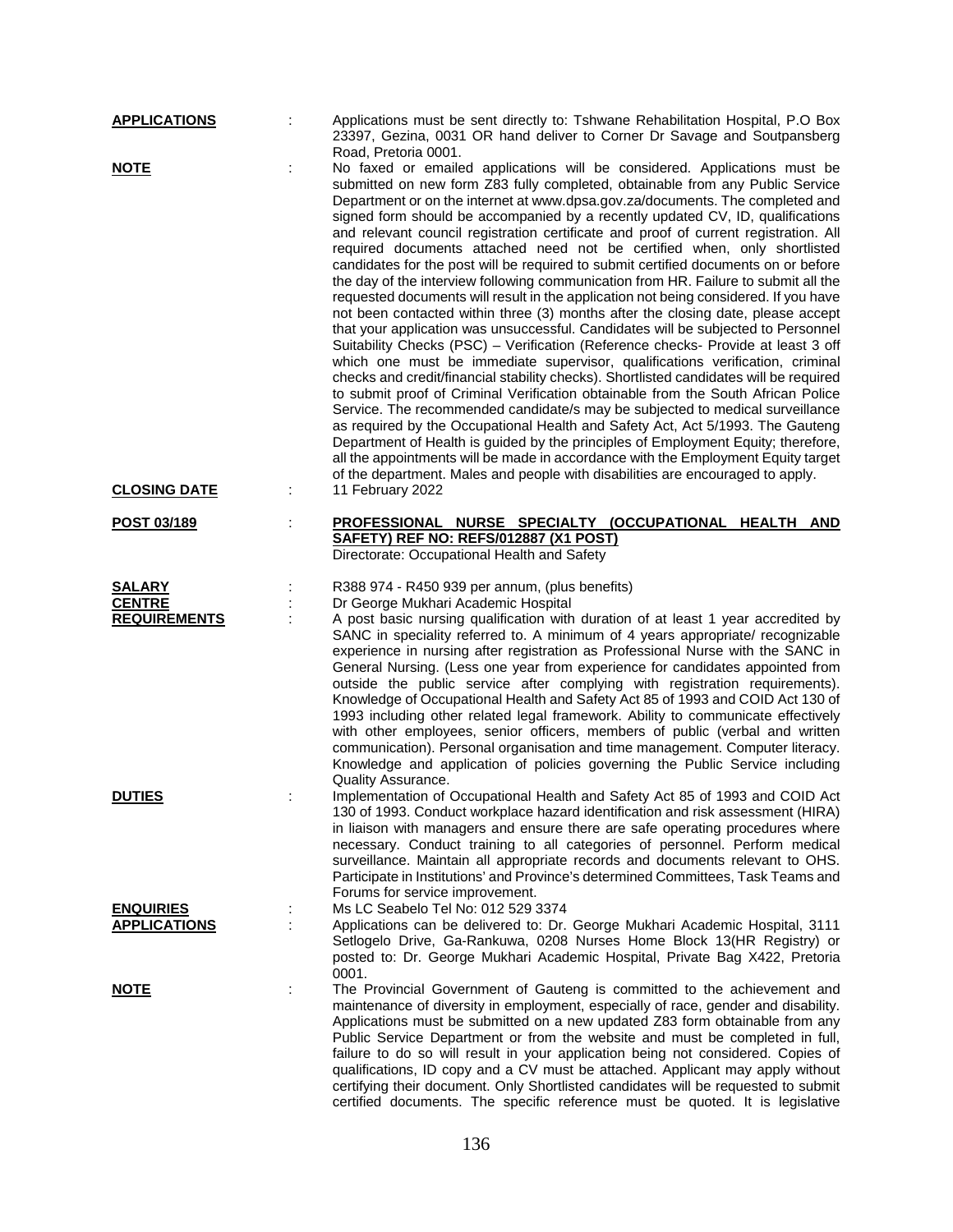| <b>CLOSING DATE</b>                                   | ÷ | requirement that all newly appointed staff members are subjected to Personnel<br>Suitability Check (PSC)- Verification, upon appointment within the department. This<br>verification processes entails reference checks, identity verification, qualification<br>verification, criminal records checks. Successful candidates will be subjected to<br>OHS medical surveillance as required by HBA regulations within OHS Act 85 of<br>1993.<br>11 February 2022, closing time will be 12h00 on the closing date.                                                                                                                                                                                                                                                                                                                                                                                                                                                                                                                                                                                                                                                                                                                                                                                                                                                                                                                                                                                                                                                                                                                                                                                                                                                                                                                                                                                                                                                                                                                                                                                                                                                          |
|-------------------------------------------------------|---|---------------------------------------------------------------------------------------------------------------------------------------------------------------------------------------------------------------------------------------------------------------------------------------------------------------------------------------------------------------------------------------------------------------------------------------------------------------------------------------------------------------------------------------------------------------------------------------------------------------------------------------------------------------------------------------------------------------------------------------------------------------------------------------------------------------------------------------------------------------------------------------------------------------------------------------------------------------------------------------------------------------------------------------------------------------------------------------------------------------------------------------------------------------------------------------------------------------------------------------------------------------------------------------------------------------------------------------------------------------------------------------------------------------------------------------------------------------------------------------------------------------------------------------------------------------------------------------------------------------------------------------------------------------------------------------------------------------------------------------------------------------------------------------------------------------------------------------------------------------------------------------------------------------------------------------------------------------------------------------------------------------------------------------------------------------------------------------------------------------------------------------------------------------------------|
| POST 03/190                                           | ÷ | PROFESSIONAL NURSES SPECIALTY (NURSING EDUCATION) REF NO:<br><b>PROF2022/1 (X3 POSTS)</b><br>Directorate: Nursing                                                                                                                                                                                                                                                                                                                                                                                                                                                                                                                                                                                                                                                                                                                                                                                                                                                                                                                                                                                                                                                                                                                                                                                                                                                                                                                                                                                                                                                                                                                                                                                                                                                                                                                                                                                                                                                                                                                                                                                                                                                         |
| <b>SALARY</b><br><b>CENTRE</b><br><b>REQUIREMENTS</b> |   | R388 974 per annum, plus benefits<br>Thelle Mogoerane Regional Hospital<br>Grade 12 (standard 10). A Basic R425 qualification (i.e. diploma/ degree in nursing)<br>or equivalent qualification that allows registration with the SANC as Professional<br>Nurse in general nursing. Post basic level 8 nursing education qualification which<br>is registered with SANC. Registration with the SANC as Professional Nurse and as<br>nursing educator with proof of current registration. Added advantage-<br>comprehensive diploma/degree in nursing that allows registration with SANC as a<br>General Nurse/ Psychiatric Nurse/ Community Nurse midwife.                                                                                                                                                                                                                                                                                                                                                                                                                                                                                                                                                                                                                                                                                                                                                                                                                                                                                                                                                                                                                                                                                                                                                                                                                                                                                                                                                                                                                                                                                                                 |
| <b>DUTIES</b>                                         | ÷ | Supervise and evaluate quality of nursing care as directed by the professional<br>scope of practice and set nursing standards as determined by relevant health<br>facility. Demonstrate an in depth understanding of nursing legislation and related<br>legal and ethical nursing practices Ensure clinical nursing practice by the nursing<br>team in accordance with the scope of practice and nursing standards as determined<br>by the relevant health facility. Demonstrate an in-depth understanding and<br>implementation of nursing education curriculum for clinical nursing and practice,<br>demonstrate knowledge of understanding the importance of skills development in<br>the workplace. Monitor ethics and professional behavior to clinical nursing practice,<br>understanding of labour relations and HR policies and application thereof, improve<br>multi-disciplinary team approach and maintain health relations with multi-<br>disciplinary team. Demonstrate a basic understanding of the preparation of different<br>clinical lesson plans in conjunction with computer science applications.<br>Demonstrate basic computer literacy as a support tool to enhance service delivery.<br>Work as part of a multidisciplinary team to ensure good nursing care by the nursing<br>team. Demonstrate effective communication strategies by presenting a well-<br>prepared teaching/training session after the specifically identified need. Manage<br>resources effectively and efficiently in the unit. Compile and analyze reports to<br>improve quality of nursing care procedures. Work effectively and amicably, at a<br>supervisory level, with persons of diverse intellectual, cultural, racial or religious<br>differences. Must have basic computer skills. Participate in training, research and<br>self-development. Display a concern for quality service delivery based on updated<br>health care norms and standards for an ideal hospital/clinic. Ability to work under<br>pressure and organization of own work. Know and understand the application of all<br>elements of the nursing strategy for clinical education and training. |
| <b>ENQUIRIES</b><br><b>APPLICATIONS</b>               | ÷ | Mr. M.T.K. Zondi Tel No: (011) 891 7299<br>Applications should be submitted to Thelle Mogoerane Regional Hospital, 12390<br>Nguza Street, ext. 14, Vosloorus, 1475, 1 <sup>st</sup> Floor Main HR Reception (Steel<br>Cabinets) and sign in the register book or post to Private Bag X01, Alrode, 1451.                                                                                                                                                                                                                                                                                                                                                                                                                                                                                                                                                                                                                                                                                                                                                                                                                                                                                                                                                                                                                                                                                                                                                                                                                                                                                                                                                                                                                                                                                                                                                                                                                                                                                                                                                                                                                                                                   |
| <b>NOTE</b>                                           | ÷ | The appointed employee will be subjected to Personnel Suitability Check (PSC),<br>(OHS) Medical surveillances required in the HBA, at no cost. People with<br>disabilities are welcome to apply. Applications must be filled on a new Z83 form<br>signed and initialed accompanied by a comprehensive CV highlighting or stating<br>the requirements mentioned above; Note: Copies need not be certified when<br>applying for a post. The Communication from HR of the department regarding the<br>requirements for certified documents will be limited to shortlisted candidates.<br>Therefore, only shortlisted candidates for a post will be required to submit certified<br>documents on or before the day of the interview following communication from HR.<br>Applicants must indicate the post reference number on their applications. Failure<br>to submit the required documents will result in the application not being considered.<br>Qualifications of candidates recommended for appointment will be verified.                                                                                                                                                                                                                                                                                                                                                                                                                                                                                                                                                                                                                                                                                                                                                                                                                                                                                                                                                                                                                                                                                                                                              |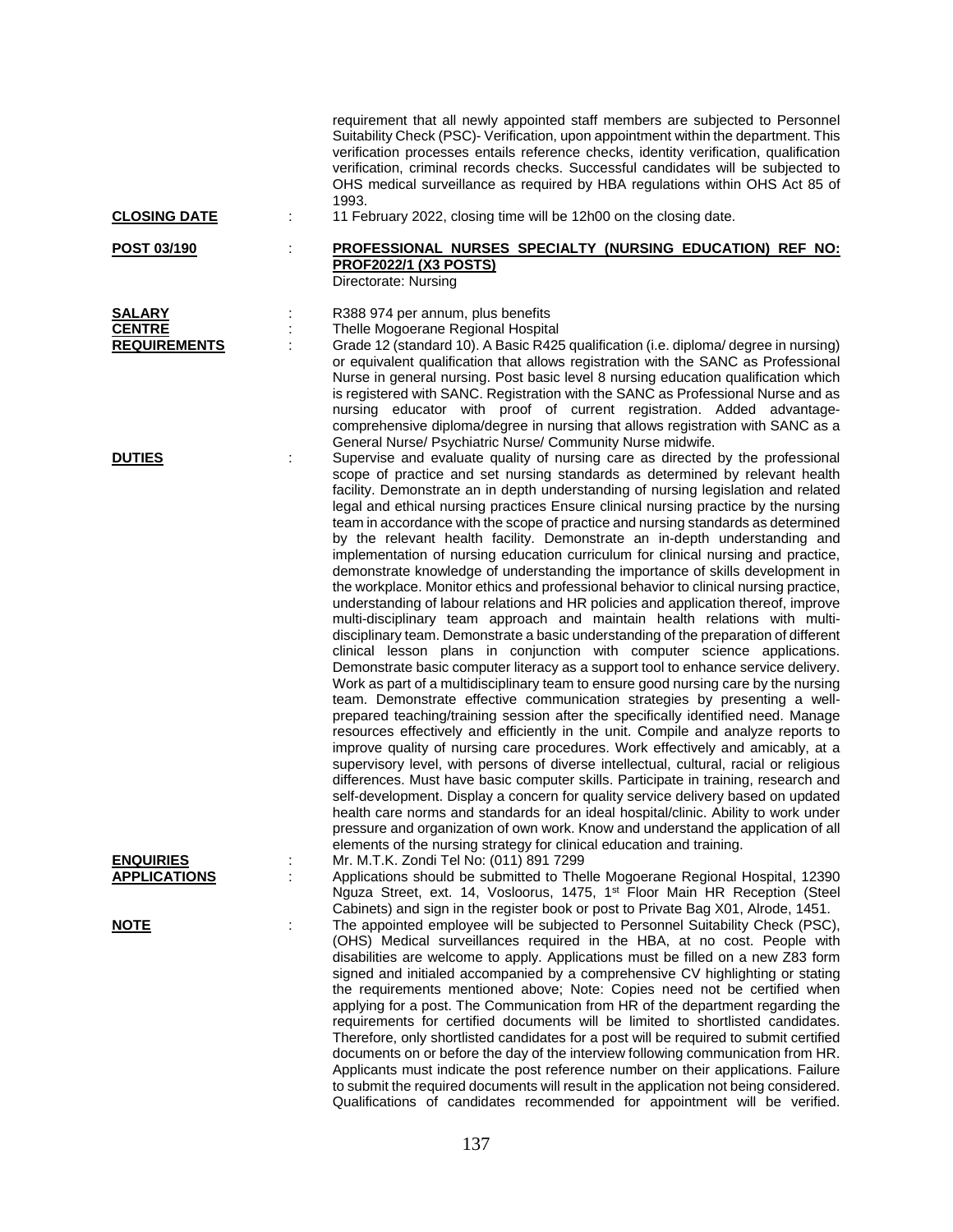| <b>CLOSING DATE</b>                  |   | Persons in possession of a foreign qualification must furnish the Department with<br>an evaluation certificate from the South African Qualifications Authority (SAQA).<br>Candidates will be subjected to security screening and vetting process: criminal<br>clearance, citizenship, credit records. Applications received after closing date will<br>not be accepted. The Department reserves the right to not make an appointment/fill<br>the post. Candidates will be expected to be available for selection interviews on the<br>date, time and place determined by the Department. Thelle Mogoerane Regional<br>Hospital is committed to the pursuit of diversity and redress. Candidates whose<br>appointment will promote representivity in terms of race and gender will receive<br>preference.<br>11 February 2022                                                                                                                                                                                                                                                                                                                                                                                                                                                                                                                                                                       |
|--------------------------------------|---|----------------------------------------------------------------------------------------------------------------------------------------------------------------------------------------------------------------------------------------------------------------------------------------------------------------------------------------------------------------------------------------------------------------------------------------------------------------------------------------------------------------------------------------------------------------------------------------------------------------------------------------------------------------------------------------------------------------------------------------------------------------------------------------------------------------------------------------------------------------------------------------------------------------------------------------------------------------------------------------------------------------------------------------------------------------------------------------------------------------------------------------------------------------------------------------------------------------------------------------------------------------------------------------------------------------------------------------------------------------------------------------------------|
|                                      |   |                                                                                                                                                                                                                                                                                                                                                                                                                                                                                                                                                                                                                                                                                                                                                                                                                                                                                                                                                                                                                                                                                                                                                                                                                                                                                                                                                                                                    |
| POST 03/191                          |   | <b>PROFESSIONAL NURSE GRADE 1 - SPECIALTY NURSING (PN-B1) REF NO:</b><br><b>CHBAH 533 (X12 POSTS)</b><br>Operating Theatre; Critical care; Oncology; Midwifery and Neonatal Nursing<br>Sciences<br>Directorate: OBST and GYNAE                                                                                                                                                                                                                                                                                                                                                                                                                                                                                                                                                                                                                                                                                                                                                                                                                                                                                                                                                                                                                                                                                                                                                                     |
| <b>SALARY</b>                        |   | R388 974 per annum                                                                                                                                                                                                                                                                                                                                                                                                                                                                                                                                                                                                                                                                                                                                                                                                                                                                                                                                                                                                                                                                                                                                                                                                                                                                                                                                                                                 |
| <b>CENTRE</b><br><b>REQUIREMENTS</b> |   | Chris Hani Baragwanath Academic Hospital (CHBAH<br>Basic R425 qualification (i.e. diploma or degree in nursing) or equivalent<br>qualification that allows registration with the South African Nursing Council (SANC)<br>as a Professional Nurse. Current registration with the South African Nursing<br>Council. A minimum of four (4) years appropriate/recognizable experience in<br>Nursing after registration as a Professional Nurse with the SANC in General<br>Nursing. A post basic qualification with a duration of at least 1 year, accredited with<br>the SANC in one of the specialties referred to in the glossary of terms<br>Competencies/Knowledge/Skills: Demonstrate an understanding of nursing<br>legislation and related legal and ethical nursing practices. Perform a clinical nursing<br>practice in accordance with the scope of practice and nursing standards as<br>determined by the relevant health facility. Promote quality of nursing care as<br>directed by the professional scope of practice and standards as determined by the                                                                                                                                                                                                                                                                                                                                |
| <b>DUTIES</b>                        | ÷ | relevant health facility.<br>Provide optimal, holistic, specialised nursing care with set standards and within a<br>professional/legal framework. Effective utilisation of resources. Participate in<br>training and research. Provide support to nursing services. Maintain professional<br>growth/ethical standards and self-development. Act as shift leader in the unit<br>(where necessary) Demonstrate effective communication with patients,<br>supervisors and other health professionals and junior colleagues. Implementation<br>of Ideal Hospital Framework.                                                                                                                                                                                                                                                                                                                                                                                                                                                                                                                                                                                                                                                                                                                                                                                                                            |
| <b>ENQUIRIES</b>                     |   | Mr. NB. Mulaudzi Tel No: (011) 933 0134/9779                                                                                                                                                                                                                                                                                                                                                                                                                                                                                                                                                                                                                                                                                                                                                                                                                                                                                                                                                                                                                                                                                                                                                                                                                                                                                                                                                       |
| <b>APPLICATIONS</b>                  |   | Applications should be hand delivered to The Director: Human Resource, Chris<br>Hani Baragwanath Academic Hospital between 8am and 3pm at Ground Floor,<br>Main Admin Building or posted to The Director: Human Resource, Chris Hani<br>Baragwanath Academic Hospital, Private Bag X01, Pimville, 1808. No faxed or<br>emailed applications will be considered.                                                                                                                                                                                                                                                                                                                                                                                                                                                                                                                                                                                                                                                                                                                                                                                                                                                                                                                                                                                                                                    |
| <b>NOTE</b>                          | ÷ | Applications must be submitted on the New Z83 Fully completed, obtainable from<br>any Public Service Department or on the internet at www.dpsa.gov.za/documents.<br>According to Circular 5 of 2021, candidates must attach copies of all the necessary<br>documents (qualifications) to the application including a valid identity document,<br>relevant certificates and current proof of Council were necessary. Such copies<br>need not be certified when applying for the post; only shortlisted candidates will<br>receive communication from HR to submit certified copies not older than 6 months<br>on or before the day of the interview. Smart ID card copy must show both sides of<br>the ID card. Applications without proof of the necessary documents required by HR<br>will be disqualified. The completed and signed form should be accompanied by a<br>recently updated CV that specifies the following: All experience indicating the<br>position, institution and respective dates (DD/MM/YY). Failure to submit all the<br>requested documents will result in the application not being considered. If you have<br>not been contacted within three (3) months after the closing date, please accept<br>that your application was unsuccessful. Candidates will be subjected to Personnel<br>Suitability Checks (PSC) - Verification (Reference checks- Provide at least 3 off |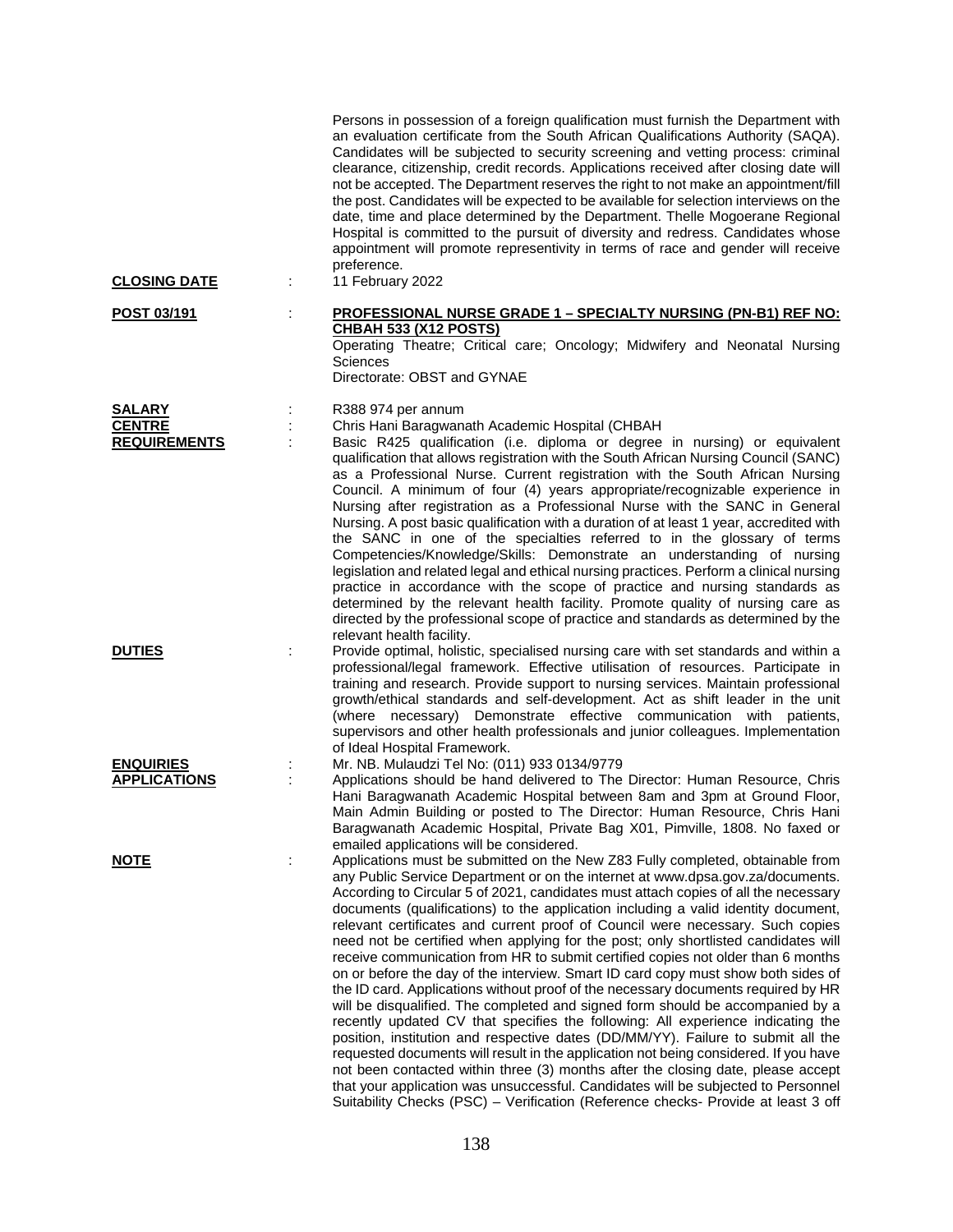|                                      | which one must be immediate supervisor, identity verification, qualifications<br>verification, criminal record checks, credit/financial stability checks and<br>employment verification). The recommended candidate may be subjected to<br>medical surveillance as required by the Occupational Health and Safety Act, Act<br>5/1993. CHBAH reserves the right to utilize practical exercises/tests for Non-SMS<br>positions during the recruitment process to determine the suitability of candidates<br>for the post(s). CHBAH also reserves the right to cancel the filling of Vacancy or<br>not to fill a vacancy that was advertised during any stage of the recruitment process.<br>The Gauteng Department of Health is guided by the principles of Employment<br>Equity; therefore, all the appointments will be made in accordance with the<br>Employment Equity target of the department. People with disability are encouraged<br>to apply.                                                                                                                                                                                                                                                                                                                                                                                                                                                   |
|--------------------------------------|---------------------------------------------------------------------------------------------------------------------------------------------------------------------------------------------------------------------------------------------------------------------------------------------------------------------------------------------------------------------------------------------------------------------------------------------------------------------------------------------------------------------------------------------------------------------------------------------------------------------------------------------------------------------------------------------------------------------------------------------------------------------------------------------------------------------------------------------------------------------------------------------------------------------------------------------------------------------------------------------------------------------------------------------------------------------------------------------------------------------------------------------------------------------------------------------------------------------------------------------------------------------------------------------------------------------------------------------------------------------------------------------------------|
| <b>CLOSING DATE</b>                  | 11 February 2022                                                                                                                                                                                                                                                                                                                                                                                                                                                                                                                                                                                                                                                                                                                                                                                                                                                                                                                                                                                                                                                                                                                                                                                                                                                                                                                                                                                        |
| <u>POST 03/192</u>                   | <b>PROFESSIONAL NURSE GRADE 1 - SPECIALTY NURSING (PN-B1) REF NO:</b><br>÷<br><b>CHBAH534 (X8 POSTS)</b><br>(Operating Theatre, Nephrology, Trauma, Advanced Psychiatry)<br>Directorate: Clinical Support (Nursing Department)                                                                                                                                                                                                                                                                                                                                                                                                                                                                                                                                                                                                                                                                                                                                                                                                                                                                                                                                                                                                                                                                                                                                                                          |
| <b>SALARY</b>                        | R388 974 per annum                                                                                                                                                                                                                                                                                                                                                                                                                                                                                                                                                                                                                                                                                                                                                                                                                                                                                                                                                                                                                                                                                                                                                                                                                                                                                                                                                                                      |
| <b>CENTRE</b><br><b>REQUIREMENTS</b> | Chris Hani Baragwanath Academic Hospital (CHBAH)<br>A Basic R425 qualification (i.e. diploma/ degree in nursing) or equivalent<br>qualification that allows registration with the SANC as Professional Nurse.<br>Registration with the SANC as Professional Nurse and proof of current registration.<br>A post-basic nursing qualification with duration of at least one year, accredited with<br>the SANC in one of the specialties referred to in the glossary of terms. A minimum<br>of 4 years' appropriate/ recognizable experience in nursing after registration as<br>Professional Nurse with the SANC in General Nursing. (Less one year from<br>experience for candidates appointed from outside the public service after                                                                                                                                                                                                                                                                                                                                                                                                                                                                                                                                                                                                                                                                      |
| <b>DUTIES</b>                        | complying with registration requirements).<br>Render a nursing service within the scope of practice of a Professional Nurse.<br>Provide direction and supervision for the implementation of the nursing plan<br>(clinical practice and quality patient care). Implement standards, practices, criteria<br>and indicators for quality nursing. Practice nursing and health care in accordance<br>with the laws and regulations relevant to nursing and health care. Maintain a<br>constructive working relationship with nursing and other stakeholders. Utilize<br>human, material and physical resources efficiently and effectively. Implement and<br>maintain the quality assurance and Ideal Hospital Standard and norms at<br>departmental level. Adhere to provincial, hospital and departmental policies,<br>procedures, guidelines and regulations.                                                                                                                                                                                                                                                                                                                                                                                                                                                                                                                                             |
| <b>ENQUIRIES</b>                     | Mr. NB. Mulaudzi Tel No: (011) 933 0134/9779                                                                                                                                                                                                                                                                                                                                                                                                                                                                                                                                                                                                                                                                                                                                                                                                                                                                                                                                                                                                                                                                                                                                                                                                                                                                                                                                                            |
| <b>APPLICATIONS</b>                  | Applications should be hand delivered to The Director: Human Resource, Chris<br>Hani Baragwanath Academic Hospital between 8am and 3pm at Ground Floor,<br>Main Admin Building or posted to The Director: Human Resource, Chris Hani<br>Baragwanath Academic Hospital, Private Bag X01, Pimville, 1808. No faxed or<br>emailed applications will be considered.                                                                                                                                                                                                                                                                                                                                                                                                                                                                                                                                                                                                                                                                                                                                                                                                                                                                                                                                                                                                                                         |
| <b>NOTE</b>                          | Applications must be submitted on the New Z83 Fully completed, obtainable from<br>t<br>any Public Service Department or on the internet at www.dpsa.gov.za/documents.<br>According to Circular 5 of 2021, candidates must attach copies of all the necessary<br>documents (qualifications) to the application including a valid identity document,<br>relevant certificates and current proof of Council were necessary. Such copies<br>need not be certified when applying for the post; only shortlisted candidates will<br>receive communication from HR to submit certified copies not older than 6 months<br>on or before the day of the interview. Smart ID card copy must show both sides of<br>the ID card. Applications without proof of the necessary documents required by HR<br>will be disqualified. The completed and signed form should be accompanied by a<br>recently updated CV that specifies the following: All experience indicating the<br>position, institution and respective dates (DD/MM/YY). Failure to submit all the<br>requested documents will result in the application not being considered. If you have<br>not been contacted within three (3) months after the closing date, please accept<br>that your application was unsuccessful. Candidates will be subjected to Personnel<br>Suitability Checks (PSC) - Verification (Reference checks- Provide at least 3 off |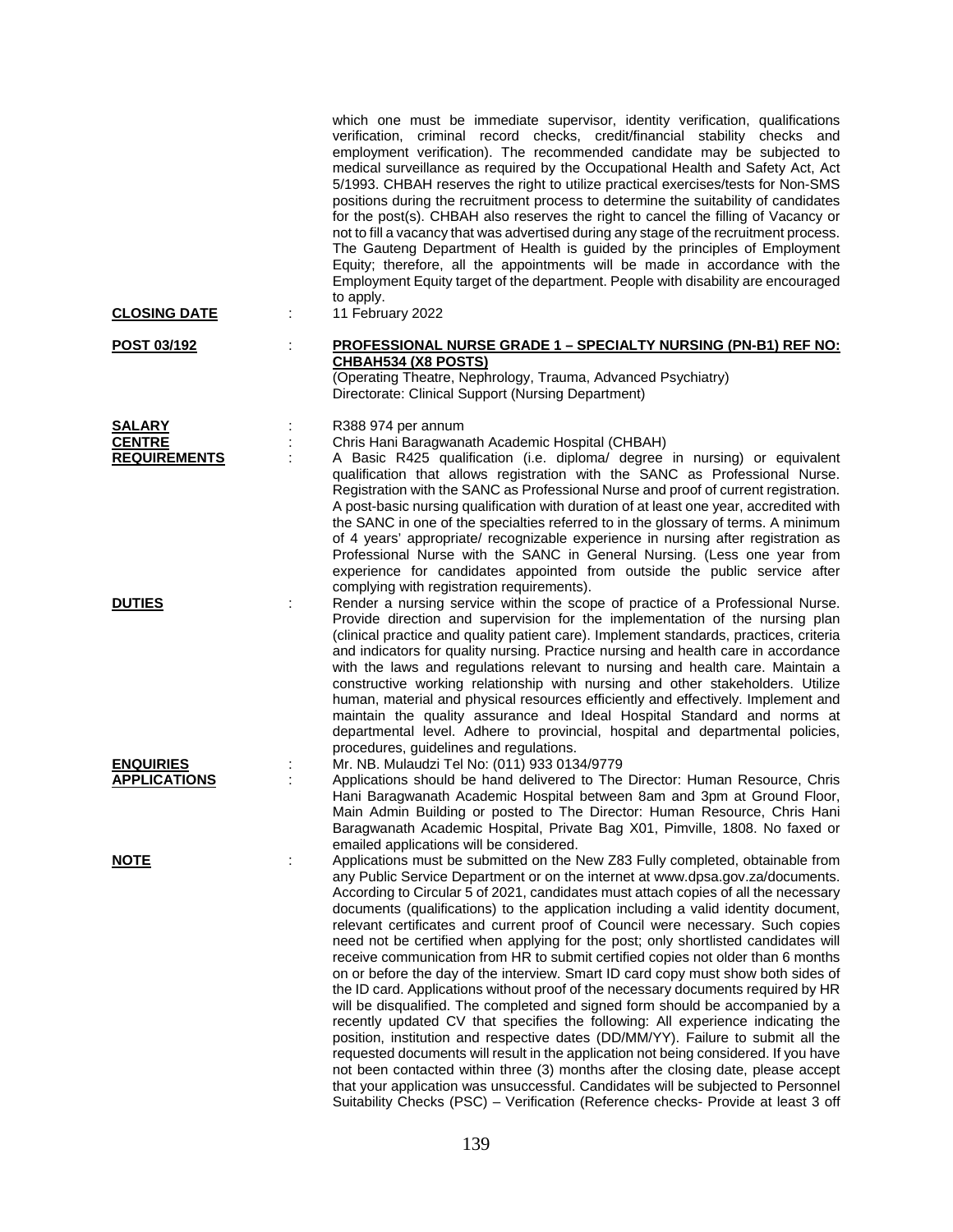| <b>CLOSING DATE</b>                                   | which one must be immediate supervisor, identity verification, qualifications<br>verification, criminal record checks, credit/financial stability checks and<br>employment verification). The recommended candidate may be subjected to<br>medical surveillance as required by the Occupational Health and Safety Act, Act<br>5/1993. CHBAH reserves the right to utilize practical exercises/tests for Non-SMS<br>positions during the recruitment process to determine the suitability of candidates<br>for the post(s). CHBAH also reserves the right to cancel the filling of Vacancy or<br>not to fill a vacancy that was advertised during any stage of the recruitment process.<br>The Gauteng Department of Health is guided by the principles of Employment<br>Equity; therefore, all the appointments will be made in accordance with the<br>Employment Equity target of the department. People with disability are encouraged<br>to apply.<br>11 February 2022                                                                                                                                                                                                                                                                                                                                                                                                                                                                                                                                                                                                                                                                         |
|-------------------------------------------------------|---------------------------------------------------------------------------------------------------------------------------------------------------------------------------------------------------------------------------------------------------------------------------------------------------------------------------------------------------------------------------------------------------------------------------------------------------------------------------------------------------------------------------------------------------------------------------------------------------------------------------------------------------------------------------------------------------------------------------------------------------------------------------------------------------------------------------------------------------------------------------------------------------------------------------------------------------------------------------------------------------------------------------------------------------------------------------------------------------------------------------------------------------------------------------------------------------------------------------------------------------------------------------------------------------------------------------------------------------------------------------------------------------------------------------------------------------------------------------------------------------------------------------------------------------------------------------------------------------------------------------------------------------|
|                                                       |                                                                                                                                                                                                                                                                                                                                                                                                                                                                                                                                                                                                                                                                                                                                                                                                                                                                                                                                                                                                                                                                                                                                                                                                                                                                                                                                                                                                                                                                                                                                                                                                                                                   |
| POST 03/193                                           | <b>ASSISTANT DIRECTOR: ADMIN AND SUPPORT (X1 POST)</b><br>Directorate: Support Services                                                                                                                                                                                                                                                                                                                                                                                                                                                                                                                                                                                                                                                                                                                                                                                                                                                                                                                                                                                                                                                                                                                                                                                                                                                                                                                                                                                                                                                                                                                                                           |
| <b>SALARY</b><br><b>CENTRE</b><br><b>REQUIREMENTS</b> | R382 245 per annum<br>Thelle Mogoerane Regional Hospital<br>Three (3) year National Diploma/Degree or equivalent qualification in Public<br>Administration, Logistics Management, Business Management. A minimum of<br>three (3) years' experience in facility and support services as a supervisor level 7<br>or Grade 12 with 5-10 years of experience in Facility and Support services as a<br>supervisor level 7. Knowledge of PFMA, OHS and National Building Regulations.<br>Skills and Competencies: Project Management, good financial management skills.<br>Strong communication skills strategies. People management and computer<br>literacy.                                                                                                                                                                                                                                                                                                                                                                                                                                                                                                                                                                                                                                                                                                                                                                                                                                                                                                                                                                                          |
| <b>DUTIES</b>                                         | Ensure better health facility in the interest of quality health care. Participate in OHS,<br>FMU and other committees, control and manage FMU Budget. Co-ordinate<br>meetings of all stakeholders internally and externally. Maintain and update<br>maintenance register. Develop & submit a list of priority project on time. Implement<br>minor capital projects. To operate within the allocated budget. Maintain & update<br>parking and accommodation registers. Ensure effective & efficient management<br>system, develop the standard operating procedure for components of the<br>infrastructure maintenance system. Provide support to horticulture, pest control and<br>landscape. Compile business report for facility maintenance. Interact with the<br>department of Infrastructure and Development Management at Central Office.<br>Assist with the development of maintenance strategy and implementation of norms<br>and standard. Ensure effective management of security and Assets of the hospital.                                                                                                                                                                                                                                                                                                                                                                                                                                                                                                                                                                                                                           |
| <b>ENQUIRIES</b><br><b>APPLICATIONS</b>               | Mr. P.B.Ntuli Tel No: (011) 8917310<br>Applications should be submitted to Thelle Mogoerane Regional Hospital, 12390<br>Nguza Street, ext. 14, Vosloorus, 1475, 1 <sup>st</sup> Floor HR Reception (Steel Cabinets)<br>and sign in the register book or post to Private Bag X01, Alrode, 1451.                                                                                                                                                                                                                                                                                                                                                                                                                                                                                                                                                                                                                                                                                                                                                                                                                                                                                                                                                                                                                                                                                                                                                                                                                                                                                                                                                    |
| <u>NOTE</u>                                           | The appointed employee will be subjected to Personnel Suitability Check (PSC),<br>(OHS) Medical surveillances required in the HBA at no cost. People with disabilities<br>are welcome to apply. Applications must be filled on a new Z83 form signed and<br>initialed accompanied by a comprehensive CV highlighting or stating the<br>requirements mentioned above. Note: Copies need not be certified when applying<br>for a post. The communication from Hr of the department regarding the<br>requirements for certified documents will be limited to shortlisted candidates.<br>Therefore, only shortlisted candidates for a post will be required to submit certified<br>documents on or before the day of the interview following communication from HR.<br>Applicants must indicate the post reference number on their applications. Failure<br>to submit the required documents will result in the application not being considered.<br>Qualifications of candidates recommended for appointment will be verified.<br>Persons in possession of a foreign qualification must furnish the Department with<br>an evaluation certificate from the South African Qualifications Authority (SAQA).<br>Candidates will be subjected to security screening and vetting process: criminal<br>clearance, citizenship, credit records. Applications received after closing date will<br>not be accepted. The Department reserves the right to not make an appointment/fill<br>the post. Candidates will be expected to be available for selection interviews on the<br>date, time and place determined by the Department. Thelle Mogoerane Regional |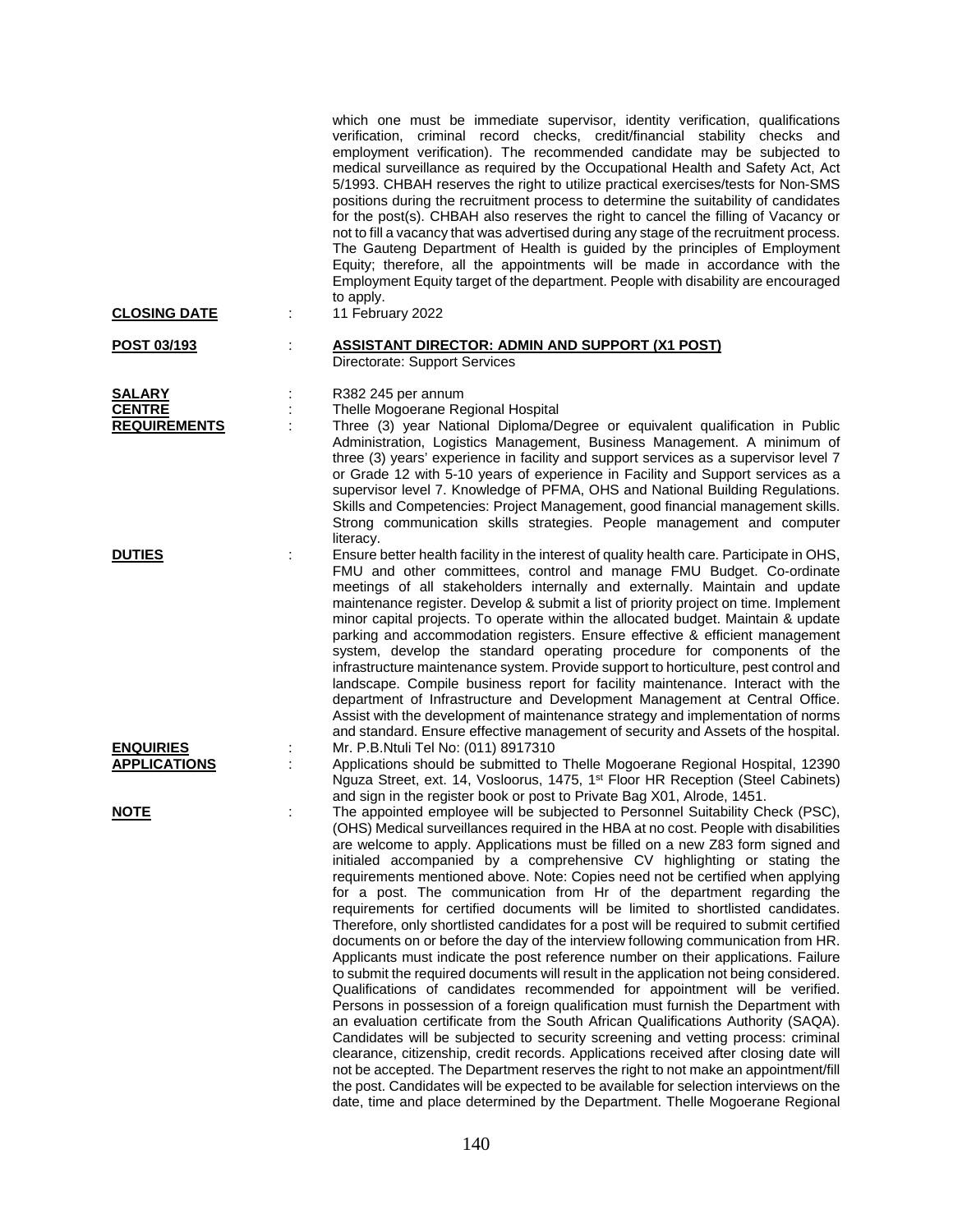| <b>CLOSING DATE</b>                                    | Hospital is committed to the pursuit of diversity and redress. Candidates whose<br>appointment will promote representivity in terms of race and gender will receive<br>preference.<br>11 February 2022                                                                                                                                                                                                                                                                                                                                                                                                                                                                                                                                                                                                                                                                                                                                                                                                                                                                                                          |
|--------------------------------------------------------|-----------------------------------------------------------------------------------------------------------------------------------------------------------------------------------------------------------------------------------------------------------------------------------------------------------------------------------------------------------------------------------------------------------------------------------------------------------------------------------------------------------------------------------------------------------------------------------------------------------------------------------------------------------------------------------------------------------------------------------------------------------------------------------------------------------------------------------------------------------------------------------------------------------------------------------------------------------------------------------------------------------------------------------------------------------------------------------------------------------------|
| POST 03/194                                            | <b>ASSISTANT DIRECTOR FINANCE REF NO: REFS/TMH/2021/12 (X1 POST)</b><br>Directorate: Finance                                                                                                                                                                                                                                                                                                                                                                                                                                                                                                                                                                                                                                                                                                                                                                                                                                                                                                                                                                                                                    |
| <b>SALARY</b><br><b>CENTRE</b><br><b>REQUIREMENTS</b>  | R382 245.per annum, plus benefits<br><b>Tambo Memorial Hospital</b><br>National Diploma/Bachelor's Degree in Commerce/ Financial Management/<br>Accounting. Minimum of 5 years in Finance, 3 years of which should be in a<br>Supervisory level (Financial Controller or State Accountant). Knowledge of relevant<br>Acts (PFMA, Treasury Regulations) and systems (BAS, SAP). Good leadership<br>skills, must be able to plan, organize and co-ordinate activities in the Finance unit.                                                                                                                                                                                                                                                                                                                                                                                                                                                                                                                                                                                                                        |
| <b>DUTIES</b>                                          | Ability to work under pressure. Excellent verbal and written communication skills,<br>interpersonal and problem solving skills. Computer literacy is essential.<br>Development of an Operational plan for Finance and give quarterly reviews on<br>progress. Effective financial control and monitoring of current budget and<br>expenditure. Compiling of monthly reports. Perform various expenditure monthly<br>reconciliations. Perform spot checks on petty cash and clearing of web cycles.<br>Ensure that suppliers are paid within 30 days and manage accruals. Assist in the<br>preparations and allocation of budget. Training of staff on Finance related matters.<br>Supervision and mentoring of staff in Finance unit. Attend to auditors and develop<br>action plans to improve controls and eliminate audit findings. Evaluate performance                                                                                                                                                                                                                                                      |
| <b>ENQUIRIES</b><br><b>APPLICATIONS</b><br><b>NOTE</b> | of subordinates twice yearly.<br>Mr ZKO Ndabula Tel No (011) 898 8317<br>Applications can be forwarded to the Recruitment Officer (Room 122), HR<br>Department Tambo Memorial Hospital, Private Bag X 2, Boksburg, 1400, Physical<br>address: Railway Street, Boksburg, 1400.<br>The institution reserves the right not to fill the post.                                                                                                                                                                                                                                                                                                                                                                                                                                                                                                                                                                                                                                                                                                                                                                       |
| <b>CLOSING DATE</b>                                    | 11 February 2022                                                                                                                                                                                                                                                                                                                                                                                                                                                                                                                                                                                                                                                                                                                                                                                                                                                                                                                                                                                                                                                                                                |
| POST 03/195                                            | <b>SPEECH THERAPIST GRADE 1 REF NO: REFS/012996 (X1 POST)</b><br>Directorate: Speech Therapy                                                                                                                                                                                                                                                                                                                                                                                                                                                                                                                                                                                                                                                                                                                                                                                                                                                                                                                                                                                                                    |
| <b>SALARY</b><br><b>CENTRE</b><br><b>REQUIREMENTS</b>  | R322 746 per annum, (all-inclusive package)<br>Chris Hani Baragwanath Academic Hospital<br>Qualification in Speech Therapy or Speech Therapy and Audiology, registration<br>with HPCSA, completion of community service. Current independent practice<br>registration with HPCSA for 2022/2023. Competencies: Knowledge and skill in the<br>assessment and intervention of speech, language, communication and dysphagia<br>in children. Preference will be given to those applicants who have experience with<br>neonatal and paediatric dysphagia, experience in neuro rehabilitation (cerebral<br>palsy), cleft lip and palate and exposure and/or experience with teleintervention.<br>Knowledge and skill in early childhood intervention within a family focused<br>approach. Experience with teamwork, planning, organizing and co-ordination.<br>Good communication and collaboration skills. Ability to engage in solution based<br>problem solving. Display empathy for patients, promote advocacy and facilitate<br>holistic treatment. Applicant should be prepared to undergo medical surveillance |
| <b>DUTIES</b>                                          | as an inherent job requirement.<br>To assess and manage speech, language, communication and feeding difficulties<br>in both the neonatal and paediatric populations. To work with children and their<br>families in facilitating positive developmental outcomes. To comply with all<br>departmental procedures and protocols. To manage all resources appropriately. To<br>complete monthly statistics and reports. To participate in all departmental, hospital<br>and provincial activities. To work within an MDT approach including attendance and<br>participation in MDT meetings. To improve professional competence by regular<br>self-learning and reflection with the application of current evidence. To attend and<br>participate in scheduled case discussions and meetings. To comply with hospital<br>departmental<br>assurance<br>standards.<br>Maintain<br>professional<br>and<br>quality                                                                                                                                                                                                     |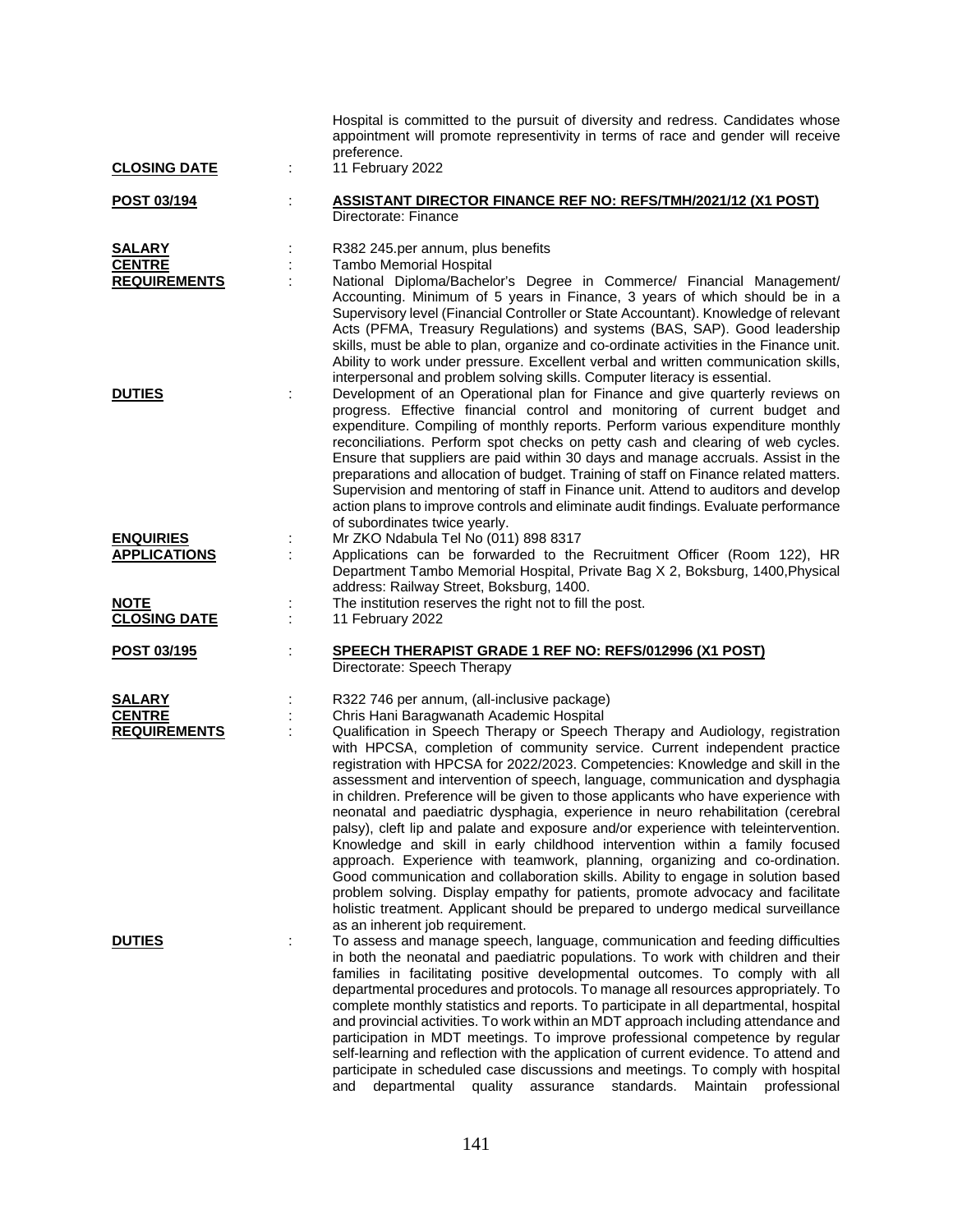|                                      | thereof. Supervision of students and community service therapists.                                                                                                                                                                                                                                                                                                                                                                                                                                                                                                                                                                                                                                                                                                                                                                                                                                                                                                                                                                                                                                                                                                                                                                                                                                                                                                                                                                                                                                                                                                                                                                                                                                                                                                                                                                                                                                                                                                                                                                                                                                                                                                                                                                                                                                                                                                                                                                                                                                                                                                                                                                                                                                                                                                                                                                                                                                                                                    |
|--------------------------------------|-------------------------------------------------------------------------------------------------------------------------------------------------------------------------------------------------------------------------------------------------------------------------------------------------------------------------------------------------------------------------------------------------------------------------------------------------------------------------------------------------------------------------------------------------------------------------------------------------------------------------------------------------------------------------------------------------------------------------------------------------------------------------------------------------------------------------------------------------------------------------------------------------------------------------------------------------------------------------------------------------------------------------------------------------------------------------------------------------------------------------------------------------------------------------------------------------------------------------------------------------------------------------------------------------------------------------------------------------------------------------------------------------------------------------------------------------------------------------------------------------------------------------------------------------------------------------------------------------------------------------------------------------------------------------------------------------------------------------------------------------------------------------------------------------------------------------------------------------------------------------------------------------------------------------------------------------------------------------------------------------------------------------------------------------------------------------------------------------------------------------------------------------------------------------------------------------------------------------------------------------------------------------------------------------------------------------------------------------------------------------------------------------------------------------------------------------------------------------------------------------------------------------------------------------------------------------------------------------------------------------------------------------------------------------------------------------------------------------------------------------------------------------------------------------------------------------------------------------------------------------------------------------------------------------------------------------------|
| <b>ENQUIRIES</b>                     | Dr Sadna Balton Tel No: (011) 933 9269                                                                                                                                                                                                                                                                                                                                                                                                                                                                                                                                                                                                                                                                                                                                                                                                                                                                                                                                                                                                                                                                                                                                                                                                                                                                                                                                                                                                                                                                                                                                                                                                                                                                                                                                                                                                                                                                                                                                                                                                                                                                                                                                                                                                                                                                                                                                                                                                                                                                                                                                                                                                                                                                                                                                                                                                                                                                                                                |
| <b>APPLICATIONS</b>                  | Applications should be hand delivered to The Director: Human Resource, Chris<br>Hani Baragwanath Academic Hospital between 8am and 3pm at Ground Floor,<br>Main Admin Building or posted to The Director: Human Resource, Chris Hani<br>Baragwanath Academic Hospital, Private Bag X01, Pimville, 1808. Applications<br>may<br>also<br>be<br>uploaded<br>online<br>at<br>www.gautengonline.gov.za<br>or<br>http://professionaljobcentre.gpg.gov.za. No faxed applications will be considered.                                                                                                                                                                                                                                                                                                                                                                                                                                                                                                                                                                                                                                                                                                                                                                                                                                                                                                                                                                                                                                                                                                                                                                                                                                                                                                                                                                                                                                                                                                                                                                                                                                                                                                                                                                                                                                                                                                                                                                                                                                                                                                                                                                                                                                                                                                                                                                                                                                                         |
| <b>NOTE</b>                          | Applications must be submitted on the new Z83 form and must completed in full.<br>The application form is obtainable from any Public Service Department or on the<br>internet at www.dpsa.gov.za/documents. According to Department of Public<br>Service and Administration (DPSA) Circular 5 of 2021, candidates must attach<br>copies of all the necessary documents (qualifications) to the application including<br>a valid identity document, relevant certificates, and current proof of Council where<br>necessary. Such copies need not be certified when applying for the post; only<br>shortlisted candidates will receive communication from Human Resources (HR) to<br>submit certified copies not older than 6 months on or before the day of the interview.<br>Smart card copy must show both sides of the ID card. Applications without proof of<br>the necessary documents required by HR will be disqualified. A recently updated<br>CV that specifies the following should accompany the completed and signed form:<br>All experience indicating the position, institution and respective dates (DD/MM/YY).<br>Proof of current registration (Where applicable). Relevant service certificates.<br>Failure to submit all the requested documents will result in the application not being<br>considered. If you have not been contacted within three (3) months after the closing<br>date, please accept that your application was unsuccessful. Candidates will be<br>subjected to Personnel Suitability Checks (PSC) -Verification (Reference checks-<br>Provide at least 3 off which one must be immediate supervisor, the Department<br>shall reserve the right to conduct verification beyond names provided, where<br>necessary), identity verification, qualifications verification, criminal record checks,<br>credit/financial stability checks and employment verification). Persons in<br>possession of a foreign qualification must furnish the Department with an<br>evaluation certificate from the South African Qualifications Authority (SAQA). The<br>Department reserves the right to not make an appointment/fill the post. The<br>recommended candidate may be subjected to medical surveillance as required by<br>the Occupational Health and Safety Act, Act 5/1993. CHBAH reserves the right to<br>utilize practical exercises/tests for non-SMS positions during the recruitment<br>process to determine the suitability of candidates for the post(s). CHBAH also<br>reserves the right to cancel the filling of Vacancy or not to fill a vacancy that was<br>advertised during any stage of the recruitment process. The Department reserve<br>the right not to fill the post. The Gauteng Department of Health is guided by the<br>principles of Employment Equity; therefore, all the appointments will be made in<br>accordance with the Employment Equity target of the Department and the Hospital. |
| <b>CLOSING DATE</b>                  | People with disabilities are encouraged to apply.<br>11 February 2022                                                                                                                                                                                                                                                                                                                                                                                                                                                                                                                                                                                                                                                                                                                                                                                                                                                                                                                                                                                                                                                                                                                                                                                                                                                                                                                                                                                                                                                                                                                                                                                                                                                                                                                                                                                                                                                                                                                                                                                                                                                                                                                                                                                                                                                                                                                                                                                                                                                                                                                                                                                                                                                                                                                                                                                                                                                                                 |
| POST 03/196                          | PRODUCTION DIAGNOSTIC RADIOGRAPHER REF NO: TDH2022/03 (X1<br>POST)<br>Directorate: Radiology Department                                                                                                                                                                                                                                                                                                                                                                                                                                                                                                                                                                                                                                                                                                                                                                                                                                                                                                                                                                                                                                                                                                                                                                                                                                                                                                                                                                                                                                                                                                                                                                                                                                                                                                                                                                                                                                                                                                                                                                                                                                                                                                                                                                                                                                                                                                                                                                                                                                                                                                                                                                                                                                                                                                                                                                                                                                               |
| <b>SALARY</b>                        | Grade 1: R322 746 - R367 299 per annum, (plus benefits)<br>Grade 2: R378 402 - R432 684 per annum, (plus benefits)<br>Grade 3: R445 752 - R540 954 per annum, (plus benefits)                                                                                                                                                                                                                                                                                                                                                                                                                                                                                                                                                                                                                                                                                                                                                                                                                                                                                                                                                                                                                                                                                                                                                                                                                                                                                                                                                                                                                                                                                                                                                                                                                                                                                                                                                                                                                                                                                                                                                                                                                                                                                                                                                                                                                                                                                                                                                                                                                                                                                                                                                                                                                                                                                                                                                                         |
| <b>CENTRE</b><br><b>REQUIREMENTS</b> | <b>Tshwane District Hospital</b><br>Diploma/ Degree in Diagnostic Radiographer. Current annual certificate of<br>registration with HPCSA. Independent registration certificate with HPCSA. Skills on<br>the following arears: Quality Patient Care, Organising, Communication,<br>interpersonal relationship, Quality Assurance, accreditation standards. Ability to<br>work in team and the ability to work under pressure in a changing environment.<br>Computer literacy will be an added advantage.                                                                                                                                                                                                                                                                                                                                                                                                                                                                                                                                                                                                                                                                                                                                                                                                                                                                                                                                                                                                                                                                                                                                                                                                                                                                                                                                                                                                                                                                                                                                                                                                                                                                                                                                                                                                                                                                                                                                                                                                                                                                                                                                                                                                                                                                                                                                                                                                                                               |
| <b>DUTIES</b>                        | Partake in the production of high diagnostic radiographer in 24hr service<br>department. X-ray images to be produced according to prescribed protocols,                                                                                                                                                                                                                                                                                                                                                                                                                                                                                                                                                                                                                                                                                                                                                                                                                                                                                                                                                                                                                                                                                                                                                                                                                                                                                                                                                                                                                                                                                                                                                                                                                                                                                                                                                                                                                                                                                                                                                                                                                                                                                                                                                                                                                                                                                                                                                                                                                                                                                                                                                                                                                                                                                                                                                                                               |

growth/ethical standards. Management of personal performance and review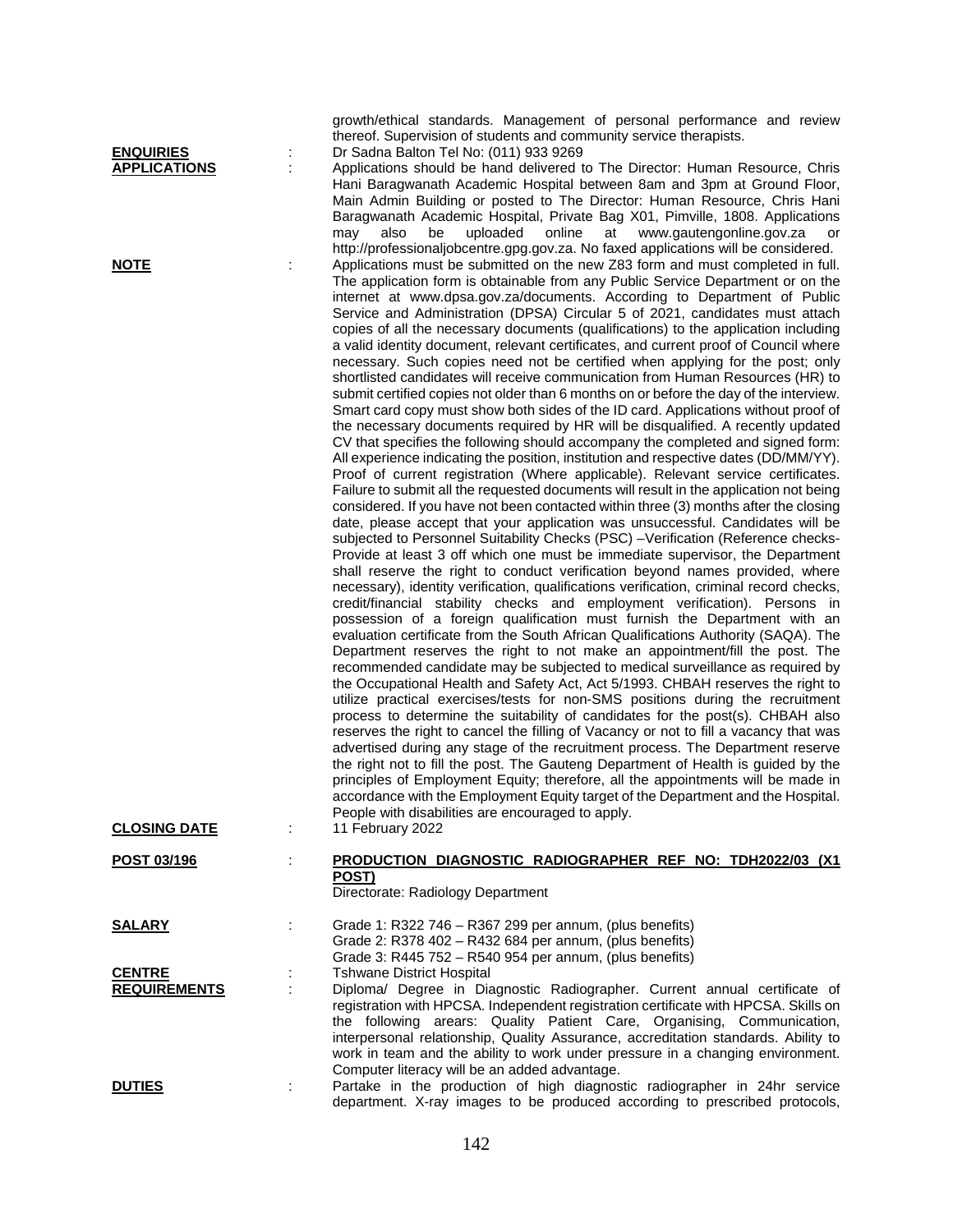|                                                        | radiation control measures and Medico - legal requirements. Partake in<br>supervising community service Radiographers. Plan and organise the provision of<br>the Radiographer services according to the vision and mission statements of the<br>Department of Health. To promote Batho Pele Principles in execution of all tasks<br>for efficient service delivery. To adhere to National Core Standards, Quality<br>assurance, other Public Service Policies and Acts. Assist in stock control. Ensure<br>high level of patient care. Partake in departmental QA. Communicate with external<br>and internal professionals to ensure patient safety and fair.                                                                                                                       |
|--------------------------------------------------------|-------------------------------------------------------------------------------------------------------------------------------------------------------------------------------------------------------------------------------------------------------------------------------------------------------------------------------------------------------------------------------------------------------------------------------------------------------------------------------------------------------------------------------------------------------------------------------------------------------------------------------------------------------------------------------------------------------------------------------------------------------------------------------------|
| <b>ENQUIRIES</b><br><b>APPLICATIONS</b>                | Mrs Tshabalala PM Tel No: (012) 354-7323<br>All applications received for the posts should be sent to: Tshwane District Hospital,<br>Private Bag x179 Pretoria 0001 or Candidates should apply directly to the Hospital<br>at HR Department.                                                                                                                                                                                                                                                                                                                                                                                                                                                                                                                                        |
| <u>NOTE</u>                                            | Applications must be submitted on a new Z83 form obtainable from any Public<br>Service Department and must be accompanied by a comprehensive CV, ID and<br>qualifications. Driver's License and registration certificate must be attached if<br>required. Required documents need not be certified when applying for a post. Only<br>shortlisted candidates will be required to submit certified documents on or before<br>the day of the interview following communication from HR. Applicants who do not<br>comply with the above-mentioned requirements will not be considered. Drivers<br>license and smart card must be copied both sides. The successful candidate will<br>be subjected to pre-employment medical surveillance.                                               |
| <b>CLOSING DATE</b>                                    | 11 February 2022                                                                                                                                                                                                                                                                                                                                                                                                                                                                                                                                                                                                                                                                                                                                                                    |
| POST 03/197                                            | CLINICAL TECHNOLOGIST GRADE 1 REF NO: SBAH 015/2022 (X2 POSTS)<br>Directorate: Cardiovascular Perfusion                                                                                                                                                                                                                                                                                                                                                                                                                                                                                                                                                                                                                                                                             |
| <b>SALARY</b><br><b>CENTRE</b><br><b>REQUIREMENTS</b>  | R322 746 per annum, plus benefits<br>Steve Biko Academic Hospital<br>Bachelors in Clinical Technology - Cardiovascular Perfusion. Registration: HPCSA<br>as a Graduate Clinical Technologist - Category Cardiovascular Perfusion<br>(Independent Practice) (Or in process of registration). Perfusionist must have done<br>at least 40 bypasses in years 2019 - 2021. This is a position for a professional<br>person with integrity and ability to perform under pressure. Self-driven and result<br>orientated. Good communication, report writing, presentation and interpersonal<br>skills. Computer literate. Perfusionists with experience in neonatal, infant and<br>pediatric bypass will enjoy preference. Perfusionists with experience in ECMO will<br>enjoy preference. |
| <b>DUTIES</b>                                          | Cardiopulmonary bypass on adult, pediatric, infant and neonatal patients with all<br>÷<br>accompanying activities as indicated by the HPCSA scope of practice. Autologous<br>blood transfusion and Intra-aortic Balloon Pump experience a necessity. Extensive<br>ECMO duties. Active member on after-hours call list. Coagulation studies. Infection<br>control. Stock control and administrative tasks. Supervision and training of<br>students. Participant in academic activities and meetings.                                                                                                                                                                                                                                                                                 |
| <b>ENQUIRIES</b><br><b>APPLICATIONS</b><br><b>NOTE</b> | Mrs. R Marais Tel No: 012 354 1506<br>Steve Biko Academic Hospital, Private Bag x 169, Pretoria, 0001 or hand delivered<br>to Cnr Malherbe & Steve Biko Road, Main Entrance at Level 3.<br>Applications must be submitted with a Z83 form with relevant attachments. Steve                                                                                                                                                                                                                                                                                                                                                                                                                                                                                                          |
|                                                        | Biko Academic Hospital is committed to the pursuit of diversity and redress.<br>Candidates whose appointment will promote representivity in terms of race,<br>disability and gender will receive preference.                                                                                                                                                                                                                                                                                                                                                                                                                                                                                                                                                                        |
| <b>CLOSING DATE</b>                                    | 11 February 2022                                                                                                                                                                                                                                                                                                                                                                                                                                                                                                                                                                                                                                                                                                                                                                    |
| <u>POST 03/198</u>                                     | <u>SOCIAL WORK GRADE 1 REF NO: PHOLO 2022/01/03 (X3 POSTS)</u><br>Directorate: Social Work                                                                                                                                                                                                                                                                                                                                                                                                                                                                                                                                                                                                                                                                                          |
| <u>SALARY</u>                                          | R261 456 – R303 093 per annum, (plus benefits)                                                                                                                                                                                                                                                                                                                                                                                                                                                                                                                                                                                                                                                                                                                                      |
| <b>CENTRE</b><br><b>REQUIREMENTS</b>                   | Pholosong Hospital<br>Recognized four-year degree in Social Work. Registration with the SA Council for<br>Social Service Professions and proof of current registration. Knowledge/experience<br>regarding Health Care Social Work. Applicant must be able to function within a<br>multi-disciplinary team. Applicant must be willing to rotate between different wards<br>in the hospital.                                                                                                                                                                                                                                                                                                                                                                                          |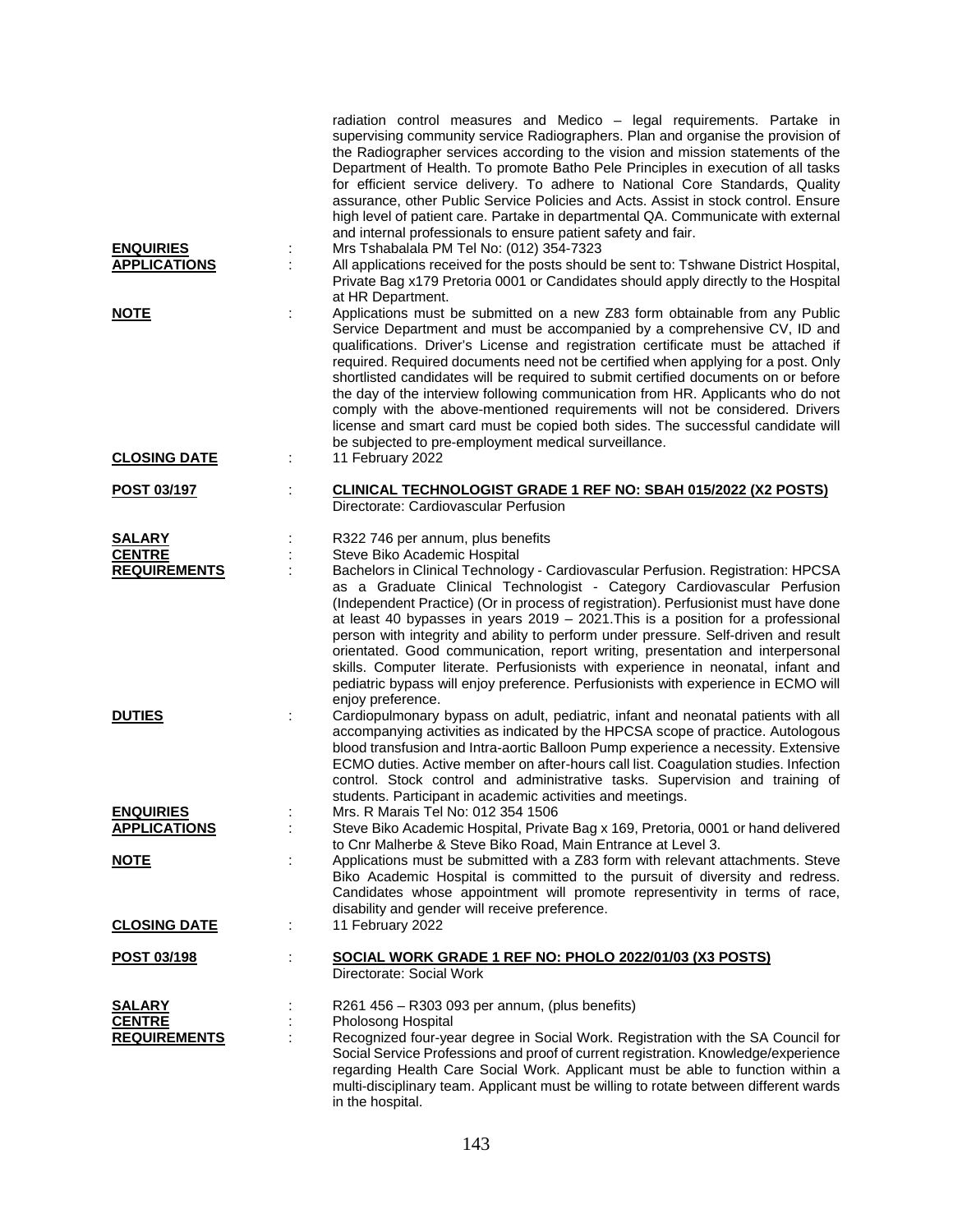| <b>DUTIES</b>                                         | Render comprehensive health care social work service incorporating case and<br>group work to patients and their next of kin. Render social work service including<br>mental health setting. Participate in community education work and projects when<br>needed. You would be required to act as a link between the patient and relevant<br>community resources. Function as member of a multi-disciplinary team.<br>Administrative accountability through keeping statistic and effective record keeping<br>as prescribed. Liaison and networking with community resource. Study, Interpret<br>and apply relevant legislation, Policies and protocols. Engage in continuous<br>professional development activities. You will be required to attend ward rounds,<br>conduct home visit, assess home circumstances and provide feedback to the multi-<br>disciplinary team. Must demonstrate basic computer literacy as a support tool to<br>enhance service delivery. Must demonstrate social work values and principles of<br>human rights and social justice.                                                                                                                                                                                                                                                                                                                                            |
|-------------------------------------------------------|------------------------------------------------------------------------------------------------------------------------------------------------------------------------------------------------------------------------------------------------------------------------------------------------------------------------------------------------------------------------------------------------------------------------------------------------------------------------------------------------------------------------------------------------------------------------------------------------------------------------------------------------------------------------------------------------------------------------------------------------------------------------------------------------------------------------------------------------------------------------------------------------------------------------------------------------------------------------------------------------------------------------------------------------------------------------------------------------------------------------------------------------------------------------------------------------------------------------------------------------------------------------------------------------------------------------------------------------------------------------------------------------------------|
| <b>ENQUIRIES</b><br><b>APPLICATIONS</b>               | Mrs. C.K. Selepe Tel No: (011) 812 5232<br>Applications should be hand delivered to Pholosong Hospital between 8am and<br>3pm at Human Resources Offices Nurses Residence or posted to The Assistant<br>Director: Human Resource Department, Pholosong Hospital, Private Bag X4,                                                                                                                                                                                                                                                                                                                                                                                                                                                                                                                                                                                                                                                                                                                                                                                                                                                                                                                                                                                                                                                                                                                           |
| <b>NOTE</b>                                           | Brakpan, 1550. No faxed or emailed applications will be considered.<br>Applications must be submitted on form Z83 Fully completed, obtainable from any<br>Public Service or on the internet at www.dpsa.gov.za/documents. Copies of original<br>educational qualification certificates, ID document and Driver's license (where<br>applicable) and relevant council registration certificate and proof of current<br>registration. Relevant service certificates. (Only shortlisted candidate will submit<br>certified copies). If you have not been contacted within three (3) months after the<br>closing date, please accept that your application was unsuccessful. Candidates will<br>be subjected to Personnel Suitability Checks (PSC) - Verification (Reference<br>checks- Provide at least 3 off which one must be immediate supervisor, identity<br>verification, qualifications verification, criminal record checks, credit/financial<br>stability checks and employment verification). The recommended candidate maybe<br>subjected to medical surveillance as required by the Occupational Health and<br>Safety Act, Act 5/1993. The Gauteng Department of Health is guided by the<br>principles of Employment Equity; therefore, all the appointments will be made in<br>accordance with the Employment Equity target of the department. People with<br>disability are encouraged to apply. |
| <b>CLOSING DATE</b>                                   | 18 February 2022                                                                                                                                                                                                                                                                                                                                                                                                                                                                                                                                                                                                                                                                                                                                                                                                                                                                                                                                                                                                                                                                                                                                                                                                                                                                                                                                                                                           |
| <u>POST 03/199</u>                                    | SOCIAL WORK GRADE 1 REF NO: PHOLO 2022/01/04 (X1 POST)<br>Directorate: Mental Health                                                                                                                                                                                                                                                                                                                                                                                                                                                                                                                                                                                                                                                                                                                                                                                                                                                                                                                                                                                                                                                                                                                                                                                                                                                                                                                       |
| <b>SALARY</b><br><b>CENTRE</b><br><b>REQUIREMENTS</b> | R261 456 – R303 093 per annum, (plus benefits)<br>Pholosong Hospital<br>Bachelor's Degree in Social work. Registration with the South African Council for<br>Social Service Professions (SACSSP) as a Social worker. Registration with the<br>SACSSP (proof of current registration to be attached). The applicant to have<br>relevant experience as a Health Social Worker. Knowledge of Mental Health<br>legislation and related legal and ethical practices, PFMA and Public Service Act<br>and Regulations. Good communication, interpersonal, Computer literacy, financial<br>and human resource management skills. Ability to work independently and in a<br>multidisciplinary context. Analytic thinking, independent decision-making and                                                                                                                                                                                                                                                                                                                                                                                                                                                                                                                                                                                                                                                           |
| <b>DUTIES</b>                                         | problem-solving skills.<br>Provision of Social work services regarding care, support, intervention, protection<br>and development of vulnerable individuals, groups, families and communities<br>through relevant Programs. To render designated outreach service as well as<br>participate in hospital awareness programmes. To perform administrative functions<br>required of the job. Ensure regular Mental Health training in the facilities within the<br>District. Participate in admissions, transfers and placements of users to relevant<br>institutions for rehabilitation, treatment and care.                                                                                                                                                                                                                                                                                                                                                                                                                                                                                                                                                                                                                                                                                                                                                                                                 |
| <b>ENQUIRIES</b><br><b>APPLICATIONS</b>               | Mrs. C.K. Selepe Tel No: (011) 812 5232<br>Applications should be hand delivered to Pholosong Hospital between 8am and<br>3pm at Human Resources Offices Nurses Residence or posted to The Assistant<br>Director: Human Resource Department, Pholosong Hospital, Private Bag X4,<br>Brakpan, 1550. No faxed or emailed applications will be considered.                                                                                                                                                                                                                                                                                                                                                                                                                                                                                                                                                                                                                                                                                                                                                                                                                                                                                                                                                                                                                                                    |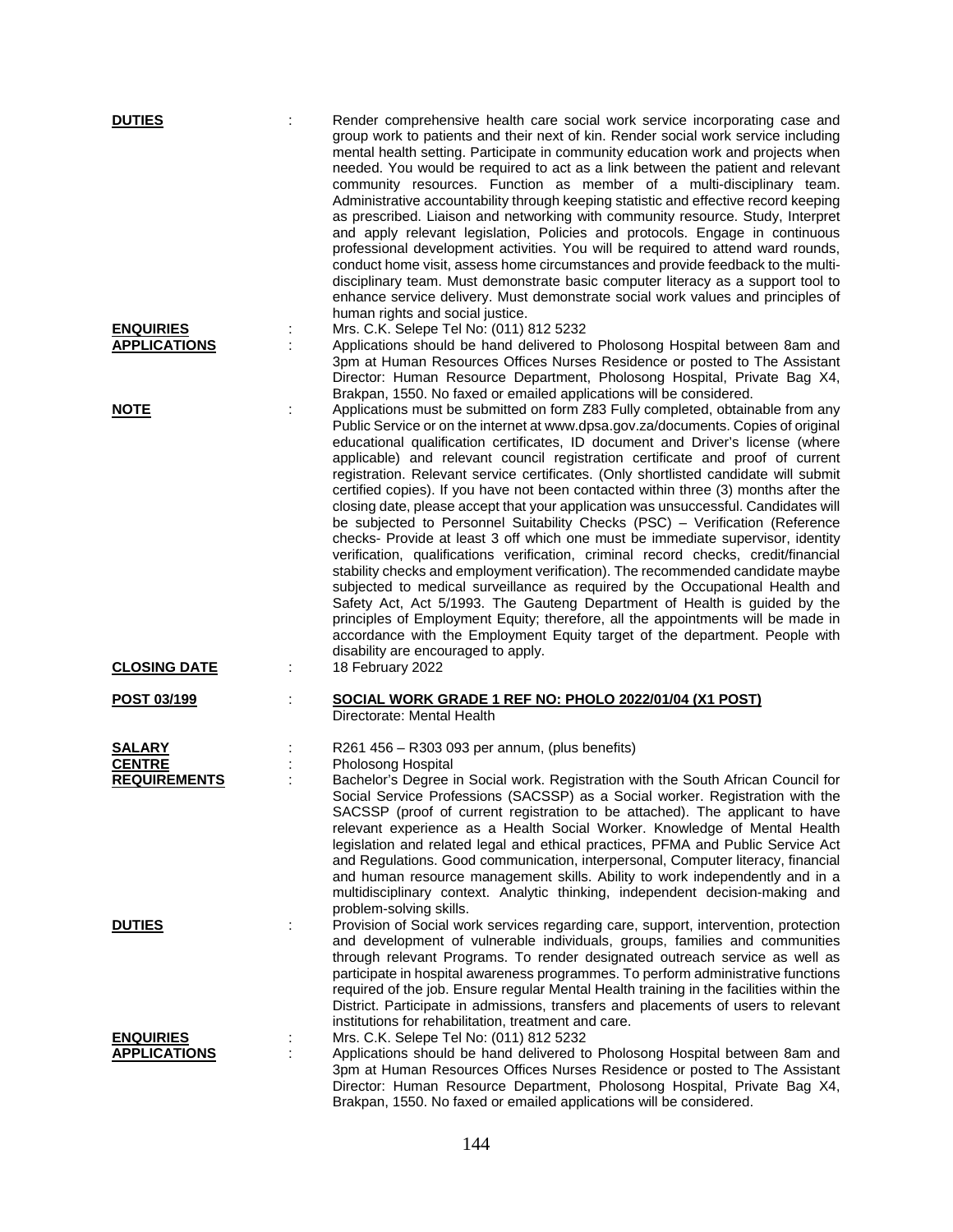| <b>NOTE</b>                             |   | Applications must be submitted on form Z83 Fully completed, obtainable from any<br>Public Service or on the internet at www.dpsa.gov.za/documents. Copies of original<br>educational qualification certificates, ID document and Driver's license (where<br>applicable) and relevant council registration certificate and proof of current<br>registration. Relevant service certificates. (Only shortlisted candidate will submit<br>certified copies). If you have not been contacted within three (3) months after the<br>closing date, please accept that your application was unsuccessful. Candidates will<br>be subjected to Personnel Suitability Checks (PSC) - Verification (Reference<br>checks- Provide at least 3 off which one must be immediate supervisor, identity<br>verification, qualifications verification, criminal record checks, credit/financial<br>stability checks and employment verification). The recommended candidate maybe<br>subjected to medical surveillance as required by the Occupational Health and<br>Safety Act, Act 5/1993. The Gauteng Department of Health is guided by the<br>principles of Employment Equity; therefore, all the appointments will be made in<br>accordance with the Employment Equity target of the department. People with<br>disability are encouraged to apply. |
|-----------------------------------------|---|-------------------------------------------------------------------------------------------------------------------------------------------------------------------------------------------------------------------------------------------------------------------------------------------------------------------------------------------------------------------------------------------------------------------------------------------------------------------------------------------------------------------------------------------------------------------------------------------------------------------------------------------------------------------------------------------------------------------------------------------------------------------------------------------------------------------------------------------------------------------------------------------------------------------------------------------------------------------------------------------------------------------------------------------------------------------------------------------------------------------------------------------------------------------------------------------------------------------------------------------------------------------------------------------------------------------------------------|
| <b>CLOSING DATE</b>                     |   | 18 February 2022                                                                                                                                                                                                                                                                                                                                                                                                                                                                                                                                                                                                                                                                                                                                                                                                                                                                                                                                                                                                                                                                                                                                                                                                                                                                                                                    |
| POST 03/200                             |   | <b>LABOUR RELATIONS OFFICER REF NO: WKH 02/01/2022</b><br>Directorate: Human Resource Management                                                                                                                                                                                                                                                                                                                                                                                                                                                                                                                                                                                                                                                                                                                                                                                                                                                                                                                                                                                                                                                                                                                                                                                                                                    |
| <b>SALARY</b>                           |   | R261 372 per annum (Level 07), plus benefits                                                                                                                                                                                                                                                                                                                                                                                                                                                                                                                                                                                                                                                                                                                                                                                                                                                                                                                                                                                                                                                                                                                                                                                                                                                                                        |
| <b>CENTRE</b><br><b>REQUIREMENTS</b>    |   | Weskoppies Hospital<br>Degree / National Diploma in Labour Relations or Human Resource Management                                                                                                                                                                                                                                                                                                                                                                                                                                                                                                                                                                                                                                                                                                                                                                                                                                                                                                                                                                                                                                                                                                                                                                                                                                   |
|                                         |   | with 3 years or more experience in Labour Relations / Equivalent qualification with<br>3 years or more experience in Labour Relations. Knowledge of Misconduct<br>Management, Grievance Management, Collective Bargaining, Conflict and Dispute<br>Resolution and other relevant legislation applicable within the Public Sector. Verbal<br>and Written Communication Skills, Report Writing Skills, Computer Literacy,<br>Knowledge of Microsoft Office packages, Knowledge of PERSAL and Be able to<br>work independently with minimal supervision.                                                                                                                                                                                                                                                                                                                                                                                                                                                                                                                                                                                                                                                                                                                                                                               |
| <b>DUTIES</b>                           | ÷ | Write reports for Misconduct and Grievances. Update the Cases Stats spread sheet<br>and submit it to Central Office on a monthly basis. Investigate allegations of<br>Misconduct. Be able to draft charge sheets. Investigate Grievances. Prepare<br>witnesses and represent the Employer in the disciplinary hearings and / or<br>grievance hearings. Analyses trends. Advice Management on Serious Adverse<br>events cases, forensic cases and Hotline cases. Identify Labour Relations training<br>needs for managers, supervisors and employees in the hospital. Conduct Labour<br>Relations training. Ensure compliance of the Code of Conduct. Support and / or<br>advice management on progressive discipline. Be the link between management<br>and recognized Unions. Facilitate and chair Bilateral and Multilateral meetings<br>within the hospital. Provision of Labour Relations advisory services to employees<br>and management. Contribute in promoting Labour Peace in the hospital.<br>Participate in the Gauteng Department of Health Labour Relations Forums as well<br>as HR Forums. Participate in the development, implementation and reviewable of<br>Labour Relations Policies and Procedures.                                                                                                             |
| <b>ENQUIRIES</b><br><b>APPLICATIONS</b> |   | Mr Vincent Nakene Tel No: (012) 319 9730<br>Applications should be addressed to HR: Recruitment and Selection Office,<br>Weskoppies Hospital, Private Bag X 113, Pretoria 0001 between 8am-3pm or hand<br>delivered at 01 Ketjen Street, Weskoppies Hospital, Pretoria West, 0001 at the<br>security gate before 12h00 noon on the closing date and sign in the register book.<br>No faxed or emailed application will be considered.                                                                                                                                                                                                                                                                                                                                                                                                                                                                                                                                                                                                                                                                                                                                                                                                                                                                                               |
| <u>NOTE</u>                             | ÷ | Applications should include the New Z83, CV, copies of ID (smart card ID and<br>driver's license to be copied both sides) and qualifications. No need to certify<br>documents, only shortlisted candidates must submit certified documents. Please<br>note that should you not use the New Z83, completed it in full as directed on page<br>one of the form, initialed and signed in full, the department reserves the right to<br>disqualify your application. Failure to submit all the requested documents will result<br>in the application not being considered. If you have not been contacted within three<br>(3) months after the closing date, please accept that your application was<br>unsuccessful. Suitable candidates will be subjected to personnel Suitability Checks<br>(PSC) - Verification (Reference checks- Provide at least 3 off which one must                                                                                                                                                                                                                                                                                                                                                                                                                                                             |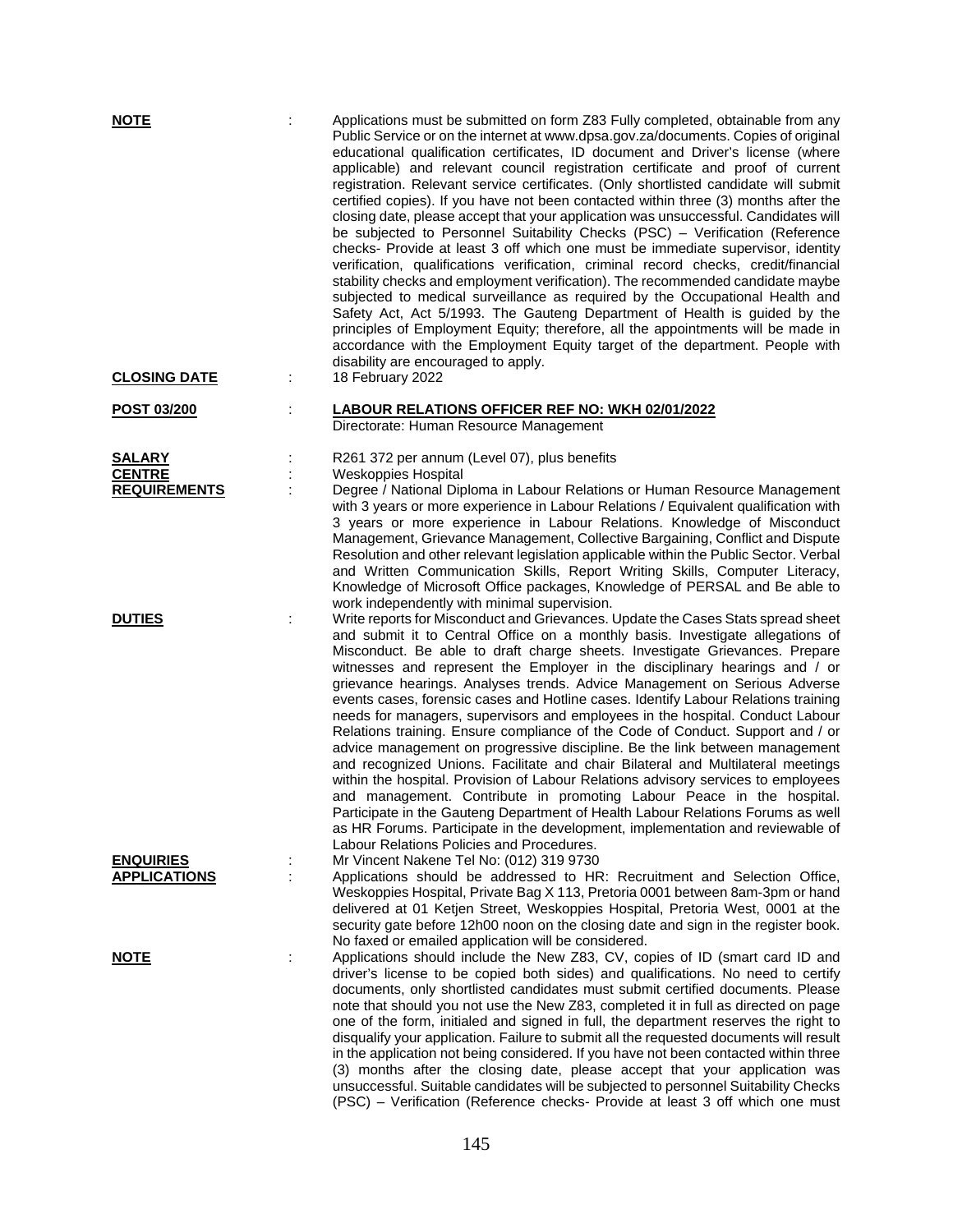| <b>CLOSING DATE</b>                                   | immediate supervisor. Persons in possession of a foreign qualification must furnish<br>the Department with an evaluation certificate from the South African Qualification<br>Authority (SAQA). Weskoppies Hospital reserves the right to cancel or not fill a<br>vacancy that was advertised during any stage of the recruitment process.<br>Employment Equity profile will be taken into consideration. The Department of<br>Health is committed to the achievement and maintenance of diversity and equity-<br>employment especially of race, gender and disability.<br>11 February 2022 at Time 12:00                                                                                                                                                                                                                                                                                                                                                                                                                                                                                                                                                             |
|-------------------------------------------------------|----------------------------------------------------------------------------------------------------------------------------------------------------------------------------------------------------------------------------------------------------------------------------------------------------------------------------------------------------------------------------------------------------------------------------------------------------------------------------------------------------------------------------------------------------------------------------------------------------------------------------------------------------------------------------------------------------------------------------------------------------------------------------------------------------------------------------------------------------------------------------------------------------------------------------------------------------------------------------------------------------------------------------------------------------------------------------------------------------------------------------------------------------------------------|
| POST 03/201                                           | <b>NETWORK CONTROLLER REF NO: 012964</b><br>Directorate: Information Communication and Technology<br>Re-advert: Applicants who previously applied are advised to re-apply.                                                                                                                                                                                                                                                                                                                                                                                                                                                                                                                                                                                                                                                                                                                                                                                                                                                                                                                                                                                           |
| <b>SALARY</b><br><b>CENTRE</b><br><b>REQUIREMENTS</b> | R261 372 - R307 890 per annum, (plus benefits)<br>Dr George Mukhari Academic Hospital<br>A three year (National Diploma at NQF level 6/ Degree at NQF level 7) qualification<br>in Computer Networks or Computer Sciences plus 1-2 years relevant experience<br>in Information Technology on both network and server environment. National<br>Senior Certificate plus certified certificate in Network+ and Server+ with any of the<br>following certificates (MCSE, MCSA, CCNA, Cisco Network Essential, Cisco<br>Certified Technician) plus 3-5 year relevant experience in Information Technology<br>on both network and server environment. Knowledge of Cisco platform and<br>Windows Server 2012 or 2016 will be an added advantage. Compulsory Practical<br>assessment will be conducted as part of recruitment process. Valid certified<br>Drivers' License must be attached. Must be a team player and willing to undergo<br>training and development. Must able to work under pressure.                                                                                                                                                                    |
| <b>DUTIES</b>                                         | To assist all users with network related incident for logged calls. Implement network<br>policies and procedures. Maintain network equipment configurations. To accurately<br>record, update database of network equipment. To install and configure Cisco<br>switches and other network equipment. Be willing to attend internal training as<br>necessary to keep up to date with the latest technology and internal system<br>processes. To work within the relevant legislation, policies and procedures. Ensure<br>maximum up time of network equipment and servers. Ensure 24/7 365 days'<br>support including be on Standby and provide support after hours and weekends.                                                                                                                                                                                                                                                                                                                                                                                                                                                                                      |
| <b>ENQUIRIES</b><br><b>APPLICATIONS</b>               | Mr L Makhubela Tel No: 012 529 3582<br>Applications can be delivered to: Dr. George Mukhari Academic Hospital, 3111<br>Setlogelo Drive, Ga-Rankuwa, 0208 Nurses Home Block 13(HR Registry) or<br>posted to: Dr. George Mukhari Academic Hospital, Private Bag X422, Pretoria<br>0001.                                                                                                                                                                                                                                                                                                                                                                                                                                                                                                                                                                                                                                                                                                                                                                                                                                                                                |
| <b>NOTE</b>                                           | The Provincial Government of Gauteng is committed to the achievement and<br>İ.<br>maintenance of diversity in employment, especially of race, gender and disability.<br>Applications must be submitted on a new updated Z83 form obtainable from any<br>Public Service Department or from the website and must be completed in full,<br>failure to do so will result in your application being not considered. Copies of<br>qualifications, ID copy and a CV must be attached. Applicant may apply without<br>certifying their document. Only Shortlisted candidates will be requested to submit<br>certified documents. The specific reference must be quoted. It is legislative<br>requirement that all newly appointed staff members are subjected to Personnel<br>Suitability Check (PSC)- Verification, upon appointment within the department. This<br>verification processes entails reference checks, identity verification, qualification<br>verification, criminal records checks. Successful candidates will be subjected to<br>OHS medical surveillance as required by HBA regulations within OHS Act 85 of<br>1993. Preference will be given to female. |
| <b>CLOSING DATE</b>                                   | 11 February 2022, closing time will be 12h00 on the closing date.                                                                                                                                                                                                                                                                                                                                                                                                                                                                                                                                                                                                                                                                                                                                                                                                                                                                                                                                                                                                                                                                                                    |
| <u>POST 03/202</u>                                    | <b>ASSET MANAGER REF NO: WOHC/ASSET 01/07</b><br>Directorate: Asset Management                                                                                                                                                                                                                                                                                                                                                                                                                                                                                                                                                                                                                                                                                                                                                                                                                                                                                                                                                                                                                                                                                       |
| <b>SALARY</b>                                         | R261 372 per annum, excluding benefits                                                                                                                                                                                                                                                                                                                                                                                                                                                                                                                                                                                                                                                                                                                                                                                                                                                                                                                                                                                                                                                                                                                               |
| <b>CENTRE</b><br><b>REQUIREMENTS</b>                  | Wits Oral Health Centre<br>Grade 12 with minimum of 5 to 6 years' working experience in asset management                                                                                                                                                                                                                                                                                                                                                                                                                                                                                                                                                                                                                                                                                                                                                                                                                                                                                                                                                                                                                                                             |

and supply chain or National diploma/ Bachelor's degree in Supply Chain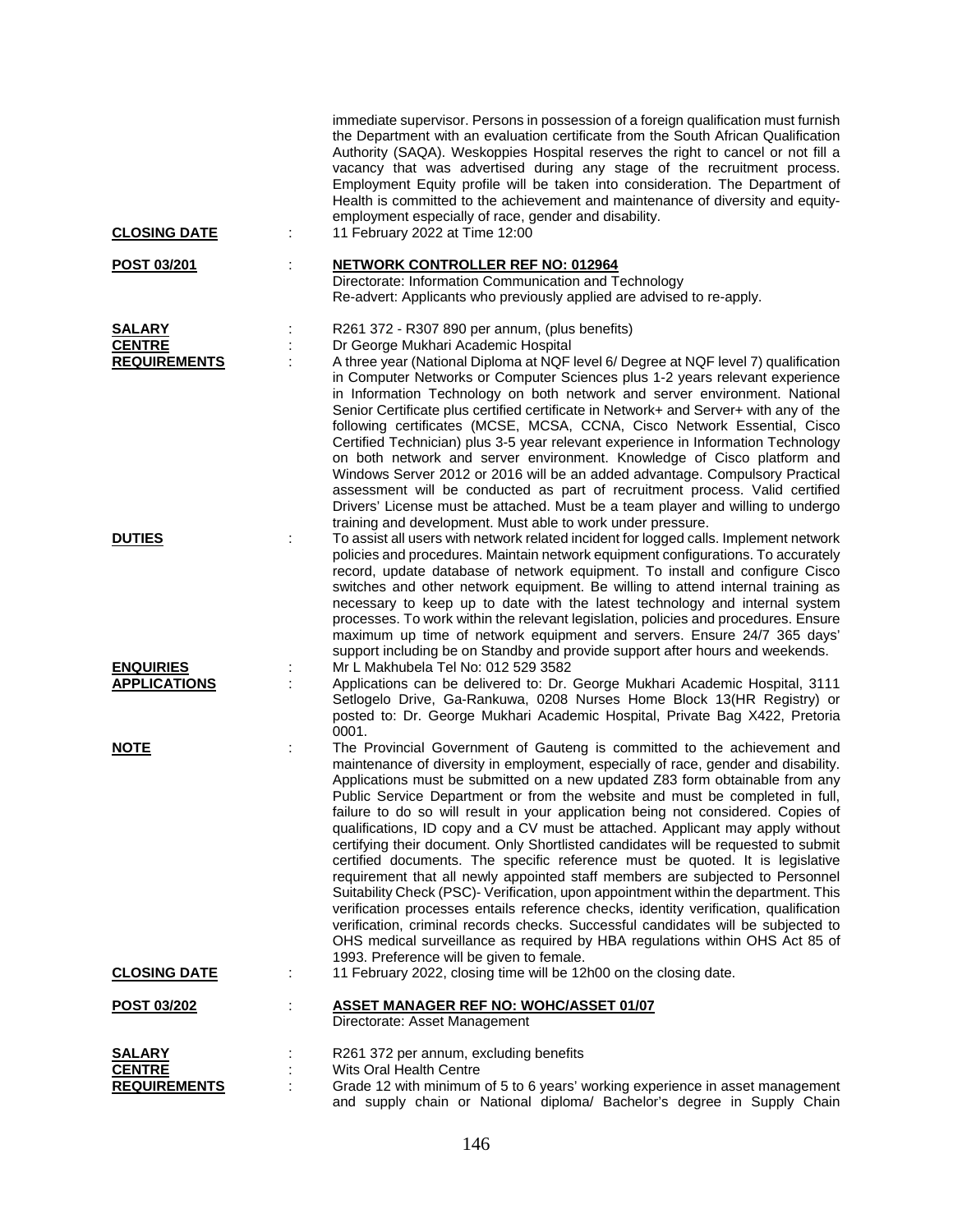Management or equivalent qualification with minimum 2 to 3 years' working experience in Asset management. In depth Knowledge of BAS and Assets Ware system. Knowledge of PFMA, Treasury Regulations, Asset Management Framework and Supply Chain Management policies and procedures. Computer literacy. Valid driver's license.

**DUTIES** : The successful candidate will be responsible to maintain the asset register of the institution; Ensure that assets are properly accounted for in the Asset Register and complies with National Treasury Guidelines; Develop asset needs assessment, acquisition management, operational and disposal plan and execute the asset verification, investigate and report on variances, make necessary recommendations to resolve discrepancies and update the asset register; Develop, implement and manage mechanisms to safeguard assets and properly utilised, prepare monthly reconciliation with supporting schedules for the asset register to the relevant accounting records and resolve uncleared items; Ensure that all procured assets are barcoded when delivered, duplicates are corrected, and offices have inventory lists; Ensure all signed off movement forms are updated in the asset register; All assets disposed of and written off removed from the main asset register to disposal register; Conduct spot checks and asset verification yearly, and identify Redundant, Obsolete assets and lost assets for disposal. Physically dispose of unwanted, obsolete, unserviceable, and redundant assets; Update and Maintain disposal register and Loss register. Coordinate Asset Disposal Committee Meetings. Reporting on maintenance, disposals, and movement of assets. Preparation and maintain lease registers relating to departmental Machinery and equipment (Fleet, Photocopying Machine and Departmental Cell Phones). Attend to and respond on the auditor's queries during the audit. Manage the transport policy and procedures in the department/institution. Ensure effective control over the utilization of vehicles. Conduct regular transport inspection and investigations. Ensure effective maintenance of vehicle. Prepare statutory reports of the transport management.

## **ENQUIRIES** : Mr PF Monama Tel No: (011) 481 2099

**APPLICATIONS** : New Z83 applications must be send to Wits Oral Health Centre, Private Bag X 15 Braamfontein, 2017 or hand delivered to Wits Oral Health Centre, c/o Charlotte Maxeke Johannesburg Academic Hospital, Area 385 Block 3 (Orange Block) HR Office Room 9/10, Parktown. No faxed applications will be accepted.

**NOTE** : Applicants to attach copies of all the necessary documents (qualifications) to the application including a detailed and up-to-date CV with names and e-mail addresses of three recent (3) referees, a valid identity document and relevant certificates. Such copies need not be certified when applying for the post. The communication from the HR department regarding the requirements for certified documents will be limited to shortlisted candidates. Therefore, only shortlisted candidates for a post will be required to submit certified documents on or before the day of the interview following communication from HR. Applications without proof of the necessary documents will be disqualified. Applications received after closing date will not be accepted. Please note that correspondence will only be entered into with short-listed candidates.<br>11 February 2022

capacity, planning, organizing of diverse group of joint appointment and other

**CLOSING DATE** : **POST 03/203** : **ADMIN OFFICER (SECRETARY) REF NO: WKH 03/01/2022**

Directorate: Medical

**SALARY** : R261 372 per annum (Level 07), plus benefits<br> **CENTRE** : Weskoppies Hospital **Weskoppies Hospital REQUIREMENTS** : Grade 12 certificate or equivalent with minimum 5 years practical experience in office administration/ Office management or National Diploma/ Degree in Administration with a minimum of 3 years' experience in office administration/ office management. Knowledge of office management. Computer literacy including MS office (Word, Excel, Outlook, and PowerPoint). Skills in planning, organizing, sound analytical thinking, good interpersonal relations, problem-solving and the maintenance of healthy workplace relationships. Evidence of knowledge of professional and public service code(s) of conduct. Excellent interpersonal communication skills- verbal and written. Report writing skills. Decision making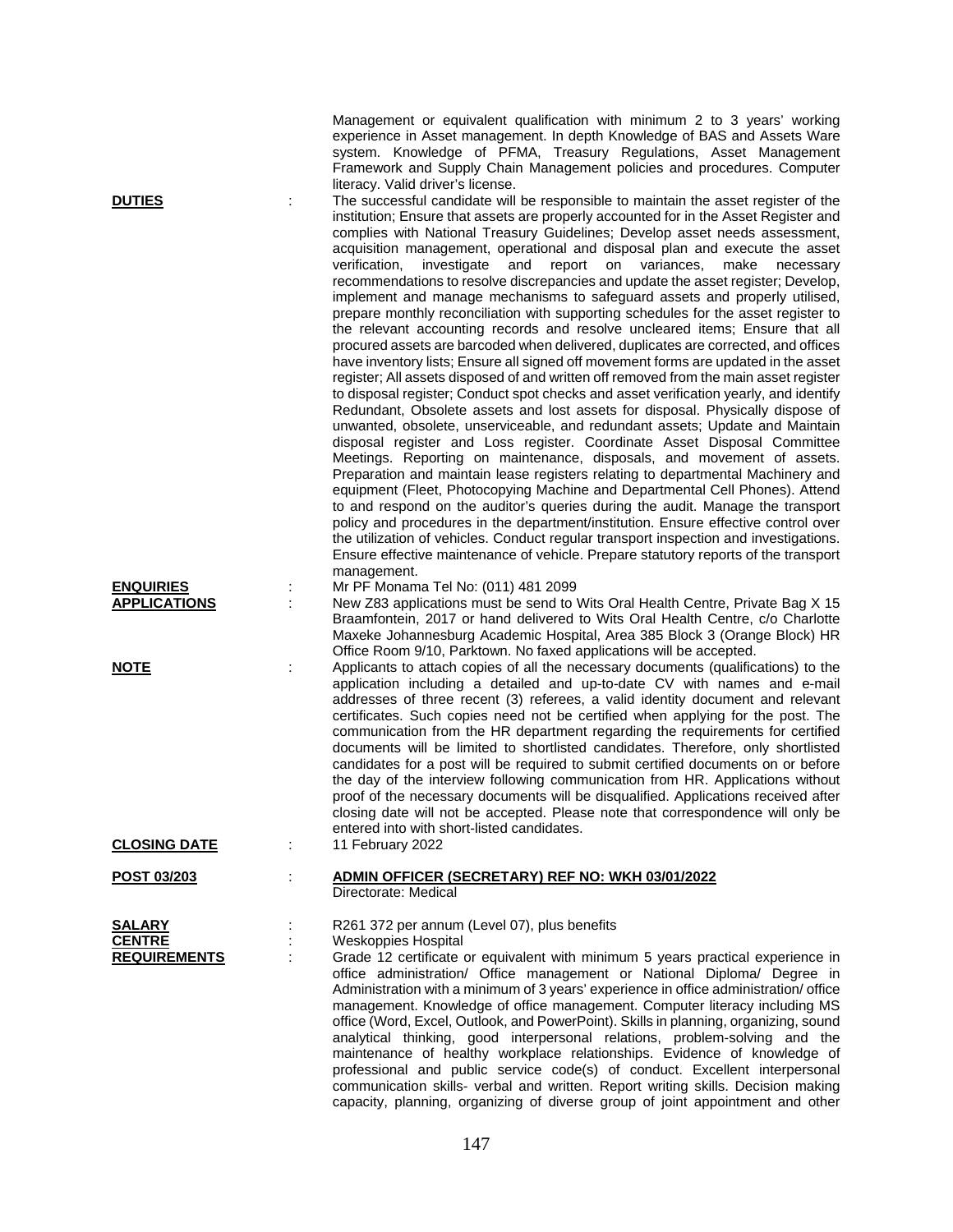clinical staff members. Ability to work independently, under pressure and in team situation. The candidates must be proficient in electronic record keeping and filling with organization and communication skills. The applicant must be able to prioritise duties, work independently, assisting with ad hock duties as when required.

**DUTIES** : The job entails administrative support to the academic and clinical Head of Dept. (HOD) of Psychiatry and academic staff in their joint appointment duties at Weskoppies Hospital and the University of Pretoria. The academic department of psychiatry of the University of Pretoria based at Weskoppies Hospital. The job includes the management of administrative and organization of administration functions of the clinical head and the academic staff at the department in their clinical, administrative, medico-legal and academic responsibilities. Daily duties include handling of communication to and from the department (leave and documents) and the maintenance of the dairy of dairy of the clinical head department. Academic support duties liaison with department in the faculty of Health science at UP and other Universities. Support the department`s academic administration task at HPCSA, University and college medicine level. The successful employee should also assist with statistics, clinical data capturing, coordination of departmental meetings, minutes, records, and appointment systems. Duties will include communicating with mental health care users, referral hospitals and the general public. As part of academic support duties, the candidate will be required to assist with coordination of academic activities including assisting registrars, and administrative assistance related to research and education activities, when necessary. Public sector related duties include the arrangement of meetings and events, the processing of travel and other claims, processing of relevant supply chain management office processes, administration and control of leave and on call duty rosters, maintenance of attendance registers, PMDS and other related duties.

## **ENQUIRIES** : Prof FB Sokudela Tel No: (012) 319 9741 / 9720 / 9500

**APPLICATIONS** : Applications should be addressed to HR: Recruitment and Selection Office, Weskoppies Hospital, Private Bag X 113, Pretoria 0001 between 8am-3pm or hand delivered at 01 Ketjen Street, Weskoppies Hospital, Pretoria West, 0001 at the security gate before 12h00 noon on the closing date and sign in the register book. No faxed or emailed application will be considered.

**NOTE** : Applications should include the New Z83, CV, copies of ID (smart card ID and driver's license to be copied both sides) and qualifications. No need to certify documents, only shortlisted candidates must submit certified documents. Please note that should you not use the New Z83, completed it in full as directed on page one of the form, initialled and signed in full, the department reserves the right to disqualify your application. Failure to submit all the requested documents will result in the application not being considered. If you have not been contacted within three (3) months after the closing date, please accept that your application was unsuccessful. Suitable candidates will be subjected to personnel Suitability Checks (PSC) – Verification (Reference checks- Provide at least 3 off which one must immediate supervisor. Persons in possession of a foreign qualification must furnish the Department with an evaluation certificate from the South African Qualification Authority (SAQA). Weskoppies Hospital reserves the right to cancel or not fill a vacancy that was advertised during any stage of the recruitment process. Employment Equity profile will be taken into consideration. The Department of Health is committed to the achievement and maintenance of diversity and equityemployment especially of race, gender and disability.

Procedure Act, Fire-arms Control Act, Trespass Act, Minimum Information Security

**CLOSING DATE** : 11 February 2022 at Time 12:00

## **POST 03/204** : **CHIEF SECURITY OFFICER REF. NUMBER: CHBAH 535 (X2 POSTS)** Directorate: Security

| <b>SALARY</b>       | R261 372 per annum                                                              |
|---------------------|---------------------------------------------------------------------------------|
| <b>CENTRE</b>       | Chris Hani Baragwanath Academic Hospital (CHBAH)                                |
| <b>REQUIREMENTS</b> | Grade 12 with three (3) years supervisory experience. A PSIRA Grade B           |
|                     | registration certificate. Must be PSIRA registered. A Valid Driver's license. A |
|                     | Diploma in Security Risk Management will be an added advantage. Knowledge of    |
|                     | the Control of Access to Public Premises and Vehicles Act, PSIRA Act, Criminal  |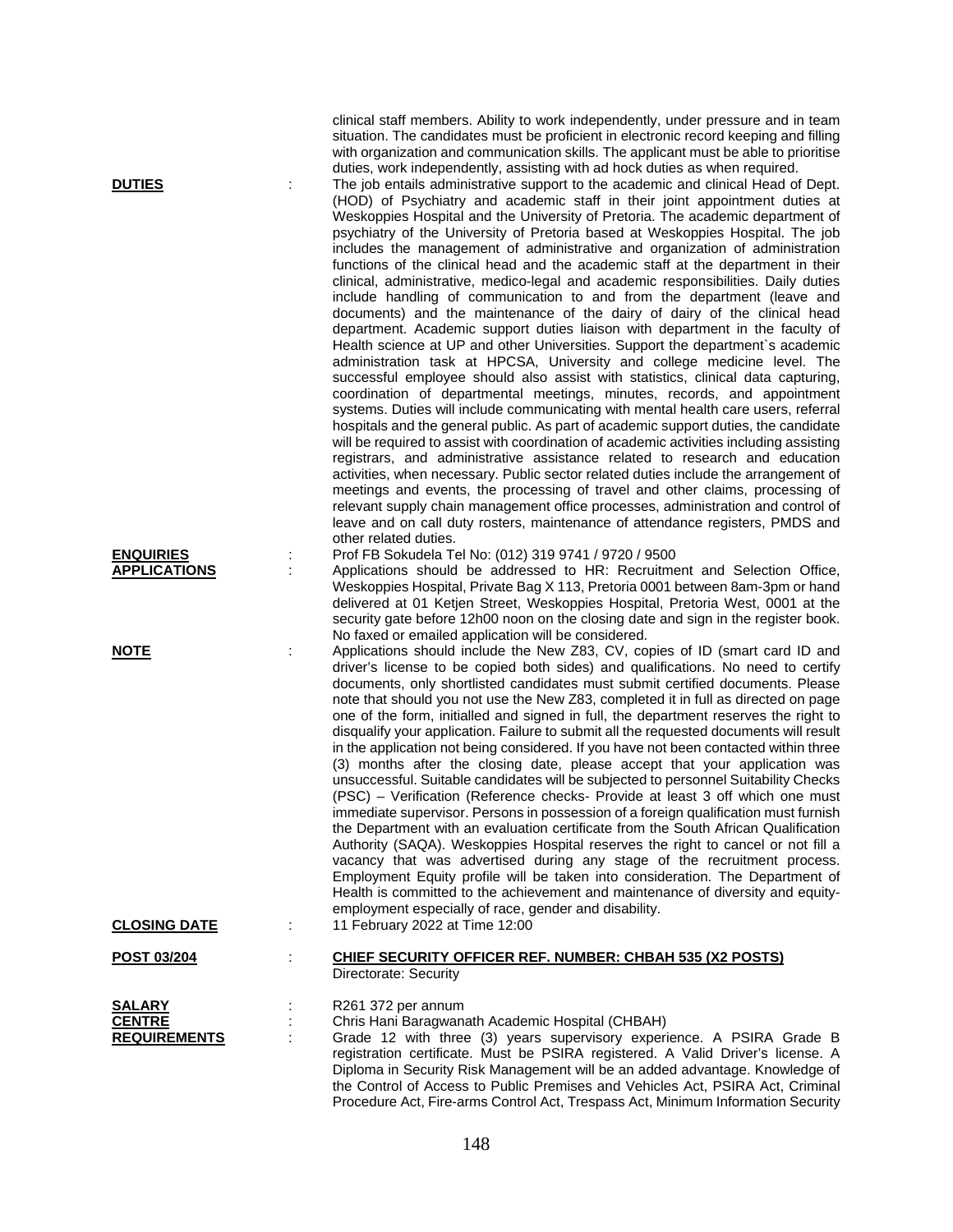Standard (MISS), Minimum Physical Security Standard (MPSS), Ideal Hospital and Clinics Framework. Report writing. Interpersonal skills. Computer skills, Ability to deal or manage security related emergencies. Managerial skills. Ability to deal or manage patients and the public. Ability to communicate well with people at different levels and from different backgrounds. High level of reliability. Ability to handle confidential information. Ability to act with tact and discretion. Good telephone etiquette and interpersonal skills. Must be able to work under pressure, take initiative, and work independently and with a team. Ability to organize, lead and plan. Must be self-motivated. Ability to handle tasks of multidisciplinary nature. Must be prepared to work shifts, which includes, fixed, after hours, weekends and public holidays. Should not have a criminal record. Experience in the security environment.

**DUTIES** : To lead a team of security personnel. Conduct security posting and parades. Conduct security threats and risk assessments it his/her area of responsibility. Reporting of security breaches internally and to the South African Police Service. Ensure the safety of State property, employees, visitors and patients in the hospital on 24-hour bases. Conduct site inspections. Conduct administrative functions. Maintain and issue security equipment. Where required, conduct security escorting of patients, staff members and medicine to various institutions. Searching of missing patients in various locations and provision of reports. Compilation of statements and testify in court. Assist in the management of queues and traffic control. Assist with the management of riots and strikes. Give security or work instructions. Manage the clamping of incorrectly parked vehicles. Comply with Security dress code at all times. Enforcement of security policies and procedures. Adhere to timelines. Perform other duties as allocated by the supervisor. Comply with the duty roster. Be willing to undergo continuous training and development programs. Attend meetings as approved by supervisor. Conduct the Performance Management and Development System of subordinates (Contracting, quarterly reviews and final assessment).

**ENQUIRIES** : Mr L.J. Mnisi Tel No: (011) 933-9549

**APPLICATIONS** : Applications should be hand delivered to The Director: Human Resource, Chris Hani Baragwanath Academic Hospital between 8am and 3pm at Ground Floor, Main Admin Building or posted to The Director: Human Resource, Chris Hani Baragwanath Academic Hospital, Private Bag X01, Pimville, 1808. No faxed or emailed applications will be considered.

NOTE **IDUTE** : Applications must be submitted on the New Z83 Fully completed, obtainable from any Public Service Department or on the internet at www.dpsa.gov.za/documents. According to Circular 5 of 2021, candidates must attach copies of all the necessary documents (qualifications) to the application including a valid identity document, relevant certificates and current proof of Council were necessary. Such copies need not be certified when applying for the post; only shortlisted candidates will receive communication from HR to submit certified copies not older than 6 months on or before the day of the interview. Smart ID card copy must show both sides of the ID card. Applications without proof of the necessary documents required by HR will be disqualified. The completed and signed form should be accompanied by a recently updated CV that specifies the following: All experience indicating the position, institution and respective dates (DD/MM/YY). Failure to submit all the requested documents will result in the application not being considered. If you have not been contacted within three (3) months after the closing date, please accept that your application was unsuccessful. Candidates will be subjected to Personnel Suitability Checks (PSC) – Verification (Reference checks- Provide at least 3 off which one must be immediate supervisor, identity verification, qualifications verification, criminal record checks, credit/financial stability checks and employment verification). The recommended candidate may be subjected to medical surveillance as required by the Occupational Health and Safety Act, Act 5/1993. CHBAH reserves the right to utilize practical exercises/tests for Non-SMS positions during the recruitment process to determine the suitability of candidates for the post(s). CHBAH also reserves the right to cancel the filling of Vacancy or not to fill a vacancy that was advertised during any stage of the recruitment process. The Gauteng Department of Health is guided by the principles of Employment Equity; therefore, all the appointments will be made in accordance with the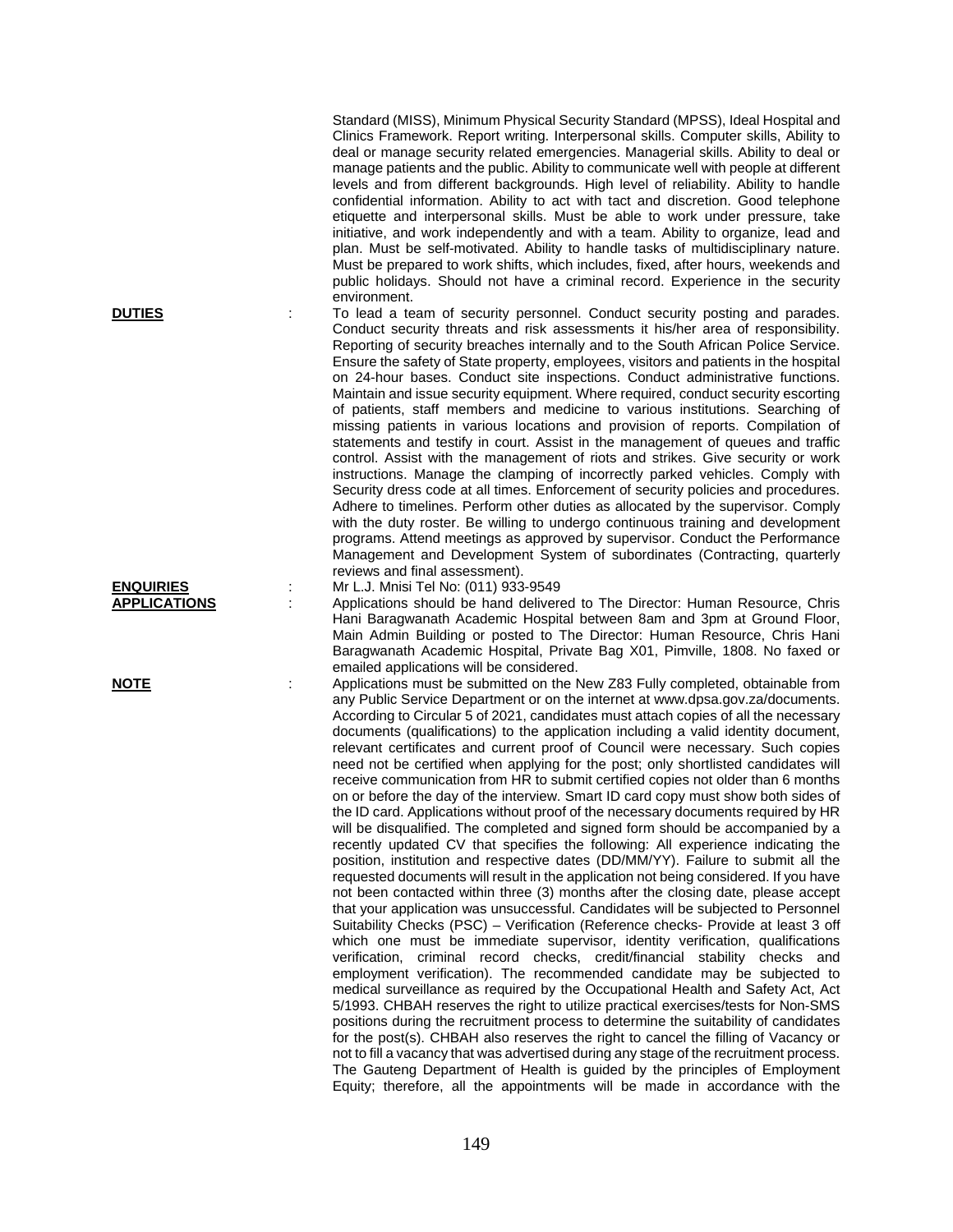|                                                       |    | Employment Equity target of the department. People with disability are encouraged<br>to apply.                                                                                                                                                                                                                                                                                                                                                                                                                                                                                                                                                                                                                                                                                                                                                                                                                                                                                                                                                                                                                                                                                                                                                                                                                                                                                                                                                                                                                                                                                                                                                                                                                                       |
|-------------------------------------------------------|----|--------------------------------------------------------------------------------------------------------------------------------------------------------------------------------------------------------------------------------------------------------------------------------------------------------------------------------------------------------------------------------------------------------------------------------------------------------------------------------------------------------------------------------------------------------------------------------------------------------------------------------------------------------------------------------------------------------------------------------------------------------------------------------------------------------------------------------------------------------------------------------------------------------------------------------------------------------------------------------------------------------------------------------------------------------------------------------------------------------------------------------------------------------------------------------------------------------------------------------------------------------------------------------------------------------------------------------------------------------------------------------------------------------------------------------------------------------------------------------------------------------------------------------------------------------------------------------------------------------------------------------------------------------------------------------------------------------------------------------------|
| <b>CLOSING DATE</b>                                   | ÷  | 11 February 2022                                                                                                                                                                                                                                                                                                                                                                                                                                                                                                                                                                                                                                                                                                                                                                                                                                                                                                                                                                                                                                                                                                                                                                                                                                                                                                                                                                                                                                                                                                                                                                                                                                                                                                                     |
| POST 03/205                                           | t. | FOOD SERVICE MANAGER REF NO: TRH 03/2022<br>Directorate: Food Services                                                                                                                                                                                                                                                                                                                                                                                                                                                                                                                                                                                                                                                                                                                                                                                                                                                                                                                                                                                                                                                                                                                                                                                                                                                                                                                                                                                                                                                                                                                                                                                                                                                               |
| <b>SALARY</b><br><b>CENTRE</b><br><b>REQUIREMENTS</b> |    | R261 372 per annum (Level 07)<br><b>Tshwane Rehabilitation Hospital</b><br>Grade 12 with an appropriate National Diploma in Food Service Management or<br>equivalent qualification.3 years' experience working as a Food Service Supervisor<br>in Public hospital environment Food Service Unit. Computer knowledge of Word,<br>Excel and Power Point. Knowledge of Food Service policies. Knowledge of hygiene<br>and safety. Ability to work effectively in a team. Ability to work under pressure. Good                                                                                                                                                                                                                                                                                                                                                                                                                                                                                                                                                                                                                                                                                                                                                                                                                                                                                                                                                                                                                                                                                                                                                                                                                           |
| <b>DUTIES</b>                                         |    | communication Skills, and conflict management skills.<br>Manage, control and direct the food services Unit effective and efficient services as<br>well as nutritional care of patients by means of agreed budgets, quality standard<br>and performance in accordance with the policies. Responsible for the overall<br>management and administration of the Food Service Unit. Manage Human<br>Resources functions duty rooster, Leave, Job description and PMDS contract.<br>Monitor and ensure proper utilization of the finances and physical resources.<br>Manage Food Service Staff and maintain proper communication within the Unit.<br>Plan, implement and monitor all departmental activities related to procurement and<br>financial system. Ensure compliance with Ideal hospital tool and quality<br>improvement. Monitor plate wastage and opinion surveys to ensure that production,<br>serving and distribution of meals follow the prescribed guidelines. Compile submit<br>weekly and monthly report. Manage performance and development of staff.<br>Develop and review of SOP's. Act on behalf of the Administration manager.                                                                                                                                                                                                                                                                                                                                                                                                                                                                                                                                                                                     |
| <b>ENQUIRIES</b><br><b>APPLICATIONS</b>               | ÷  | M Ms. SM Lekhuleni Tel: No: 012 354 - 6025<br>Applications must be sent directly to: Tshwane Rehabilitation Hospital, P.O Box<br>23397, Gezina, 0031 OR hand deliver to Corner Dr Savage and Soutpansberg<br>Road, Pretoria 0001.                                                                                                                                                                                                                                                                                                                                                                                                                                                                                                                                                                                                                                                                                                                                                                                                                                                                                                                                                                                                                                                                                                                                                                                                                                                                                                                                                                                                                                                                                                    |
| <b>NOTE</b>                                           |    | No faxed or emailed applications will be considered. Applications must be<br>submitted on new form Z83 fully completed, obtainable from any Public Service<br>Department or on the internet at www.dpsa.gov.za/documents. The completed and<br>signed form should be accompanied by a recently updated CV, ID, qualifications<br>and relevant council registration certificate and proof of current registration. All<br>required documents attached need not be certified when, only shortlisted<br>candidates for the post will be required to submit certified documents on or before<br>the day of the interview following communication from HR. Failure to submit all the<br>requested documents will result in the application not being considered. If you have<br>not been contacted within three (3) months after the closing date, please accept<br>that your application was unsuccessful. Candidates will be subjected to Personnel<br>Suitability Checks (PSC) - Verification (Reference checks- Provide at least 3 off<br>which one must be immediate supervisor, qualifications verification, criminal<br>checks and credit/financial stability checks). Shortlisted candidates will be required<br>to submit proof of Criminal Verification obtainable from the South African Police<br>Service. The recommended candidate/s may be subjected to medical surveillance<br>as required by the Occupational Health and Safety Act, Act 5/1993. The Gauteng<br>Department of Health is guided by the principles of Employment Equity; therefore,<br>all the appointments will be made in accordance with the Employment Equity target<br>of the department. Males and people with disabilities are encouraged to apply. |
| <b>CLOSING DATE</b>                                   | ÷. | 11 February 2022                                                                                                                                                                                                                                                                                                                                                                                                                                                                                                                                                                                                                                                                                                                                                                                                                                                                                                                                                                                                                                                                                                                                                                                                                                                                                                                                                                                                                                                                                                                                                                                                                                                                                                                     |
| POST 03/206                                           |    | <b>LOGISTIC SUPPORT OFFICER REF NO: 04/2022</b><br>Directorate: Assets Management                                                                                                                                                                                                                                                                                                                                                                                                                                                                                                                                                                                                                                                                                                                                                                                                                                                                                                                                                                                                                                                                                                                                                                                                                                                                                                                                                                                                                                                                                                                                                                                                                                                    |
| <u>SALARY</u><br><b>CENTRE</b><br><b>REQUIREMENTS</b> |    | R261 372 per annum (Level 07)<br><b>Tshwane Rehabilitation Hospital</b><br>Grade 12 certificate/ National Diploma in Supply Chain management/asset<br>management or equivalent qualification, 3-5 years' experience in Supply Chain<br>Management environment of which 2 years must be in assets management or                                                                                                                                                                                                                                                                                                                                                                                                                                                                                                                                                                                                                                                                                                                                                                                                                                                                                                                                                                                                                                                                                                                                                                                                                                                                                                                                                                                                                       |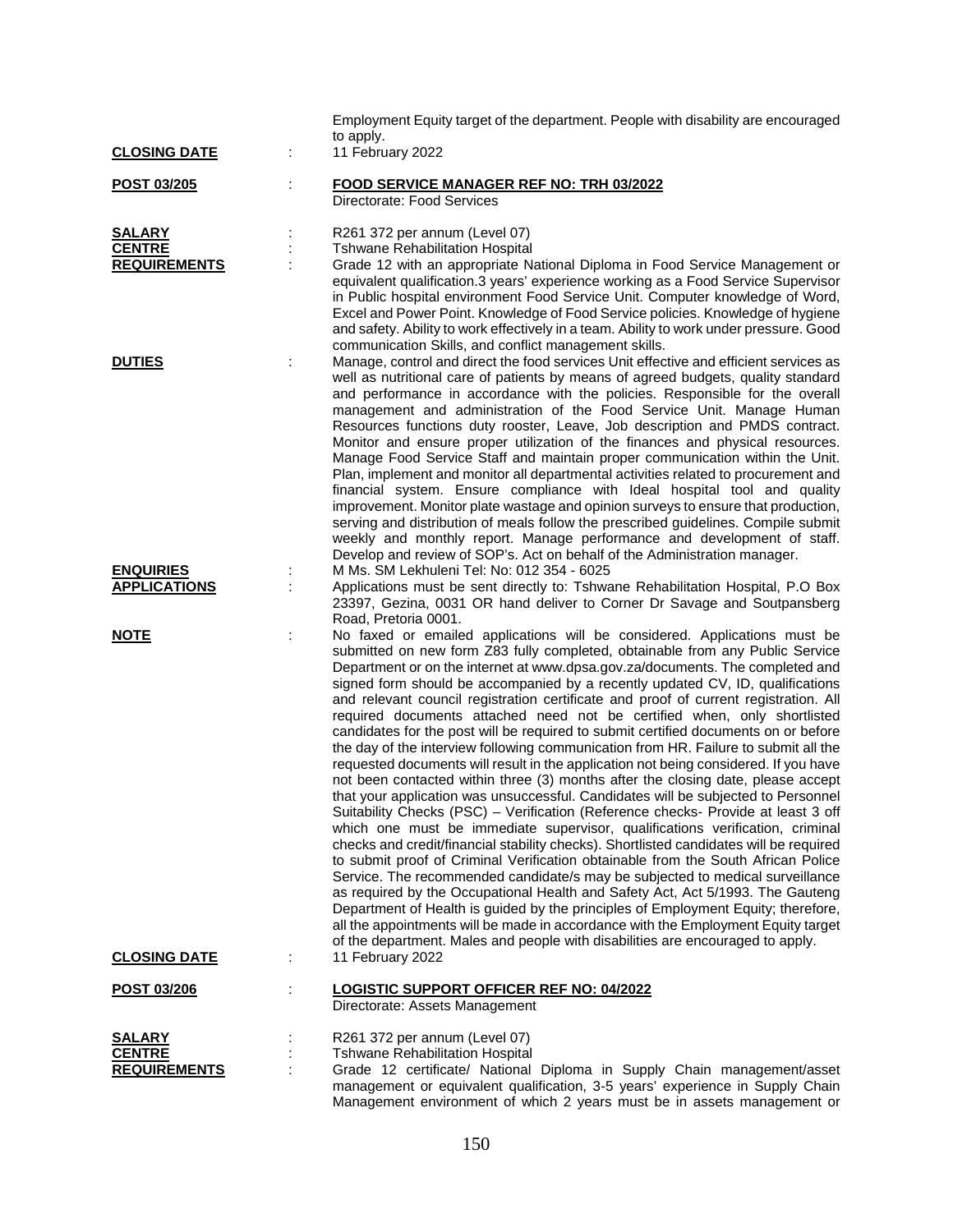|                                                       |   | 2 years must be in asset management. Knowledge of Supply Chain management<br>practices, procedures, PFMA, Treasury Regulations and guidelines. Proven<br>computer literacy in MS office package (MS Word, MS Excel and MS Outlook.<br>Good communication, knowledge and understanding of assets management<br>related policies. Filing and report writing skills. Ability to work under tight deadlines<br>and pressure. Ability to maintain a good interpersonal relationship, work in a team<br>and problem solving. A valid driver's license as an added advantage and willing to<br>rotate within the section. Knowledge of SAP/SRM/CSD and BAS. Knowledge of<br>Human resources management policies, procedures and legislations. Knowledge<br>of principles and practice of financial accounting, problem solving and analysis.<br>Knowledge of departmental policies and procedures and experience in supply and                                                                                                                                                                                                                                                                                                                                                                                                                                                                                                                                                                                                                                                                                                                                                         |
|-------------------------------------------------------|---|---------------------------------------------------------------------------------------------------------------------------------------------------------------------------------------------------------------------------------------------------------------------------------------------------------------------------------------------------------------------------------------------------------------------------------------------------------------------------------------------------------------------------------------------------------------------------------------------------------------------------------------------------------------------------------------------------------------------------------------------------------------------------------------------------------------------------------------------------------------------------------------------------------------------------------------------------------------------------------------------------------------------------------------------------------------------------------------------------------------------------------------------------------------------------------------------------------------------------------------------------------------------------------------------------------------------------------------------------------------------------------------------------------------------------------------------------------------------------------------------------------------------------------------------------------------------------------------------------------------------------------------------------------------------------------|
| <b>DUTIES</b>                                         | ÷ | assets management in hospital environment.<br>Monitor and review the capturing of all physical assets in the asset register. Monitor<br>and review the allocation of assets-to-assets holders in accordance with relevant<br>policies and procedures. Promote correct implementation of sound asset<br>management practices. Manage asset acquisition, assets operation and<br>maintenance. Manage assets register and execution of annual assets verification,<br>disposal and condemning of economically obsolete assets process. Implement<br>policy on transfers and disposal of movable assets. Ensure optimum security of<br>assets and managing the tracking and recording of assets movement. Monthly<br>submission of asset. Reconciliation report. Categorization of assets into fixed or<br>non-fixed assets. Supervise and training of staff. Assist in audit queried and perform<br>any other duties such as annual consumable stock take process in SCM and other<br>delegated duties by the manager.                                                                                                                                                                                                                                                                                                                                                                                                                                                                                                                                                                                                                                                             |
| <b>ENQUIRIES</b><br><b>APPLICATIONS</b>               |   | Mr T Tshikororo Tel No: 012 354 - 6812<br>Applications must be sent directly to: Tshwane Rehabilitation Hospital, P.O Box<br>23397, Gezina, 0031 OR hand deliver to Cnr Dr Savage and Soutpansberg Road,<br>Pretoria, 0001. No faxed or emailed applications will be considered.                                                                                                                                                                                                                                                                                                                                                                                                                                                                                                                                                                                                                                                                                                                                                                                                                                                                                                                                                                                                                                                                                                                                                                                                                                                                                                                                                                                                |
| <b>NOTE</b>                                           |   | Applications must be submitted on new form Z83 fully completed, obtainable from<br>any Public Service Department or on the internet at www.dpsa.gov.za/documents.<br>The completed and signed form should be accompanied by a recently updated CV,<br>ID, qualifications and relevant council registration certificate and proof of current<br>registration. All required documents attached need not be certified when, only<br>shortlisted candidates for the post will be required to submit certified documents on<br>or before the day of the interview following communication from HR. Failure to<br>submit all the requested documents will result in the application not being<br>considered. If you have not been contacted within three (3) months after the closing<br>date, please accept that your application was unsuccessful. Candidates will be<br>subjected to Personnel Suitability Checks (PSC) - Verification (Reference checks-<br>Provide at least 3 off which one must be immediate supervisor, qualifications<br>verification, criminal checks and credit/financial stability checks). Shortlisted<br>candidates will be required to submit proof of Criminal Verification obtainable from<br>the South African Police Service. The recommended candidate/s may be subjected<br>to medical surveillance as required by the Occupational Health and Safety Act, Act<br>5/1993. The Gauteng Department of Health is guided by the principles of<br>Employment Equity; therefore, all the appointments will be made in accordance<br>with the Employment Equity target of the department. Males and people with<br>disabilities are encouraged to apply. |
| <b>CLOSING DATE</b>                                   | ÷ | 11 February 2022                                                                                                                                                                                                                                                                                                                                                                                                                                                                                                                                                                                                                                                                                                                                                                                                                                                                                                                                                                                                                                                                                                                                                                                                                                                                                                                                                                                                                                                                                                                                                                                                                                                                |
| POST 03/207                                           |   | <b>FOOD SERVICE MANAGER REF NO: CHBAH 536 (X1 POST)</b><br>Directorate: Logistics (Food Service)                                                                                                                                                                                                                                                                                                                                                                                                                                                                                                                                                                                                                                                                                                                                                                                                                                                                                                                                                                                                                                                                                                                                                                                                                                                                                                                                                                                                                                                                                                                                                                                |
| <b>SALARY</b><br><b>CENTRE</b><br><b>REQUIREMENTS</b> |   | R261 372 per annum, (plus benefits)<br>Chris Hani Baragwanath Academic Hospital<br>Grade 12 or equivalent qualification and three years National Diploma in Food<br>Service Management/Food and beverage management. B.Tech in Food Service<br>management/ Food & Beverage management will be added advantage. Minimum<br>of three (3) to five (5) years' supervisory experience in Hospital environment (Food<br>Service Experience). Report writing. Interpersonal skills. Computer skills, Ability to                                                                                                                                                                                                                                                                                                                                                                                                                                                                                                                                                                                                                                                                                                                                                                                                                                                                                                                                                                                                                                                                                                                                                                        |

Grade 12 certificate with 5 years' experience in supply chain management of which

151

deal or manage security related emergencies. Managerial skills. Ability to deal or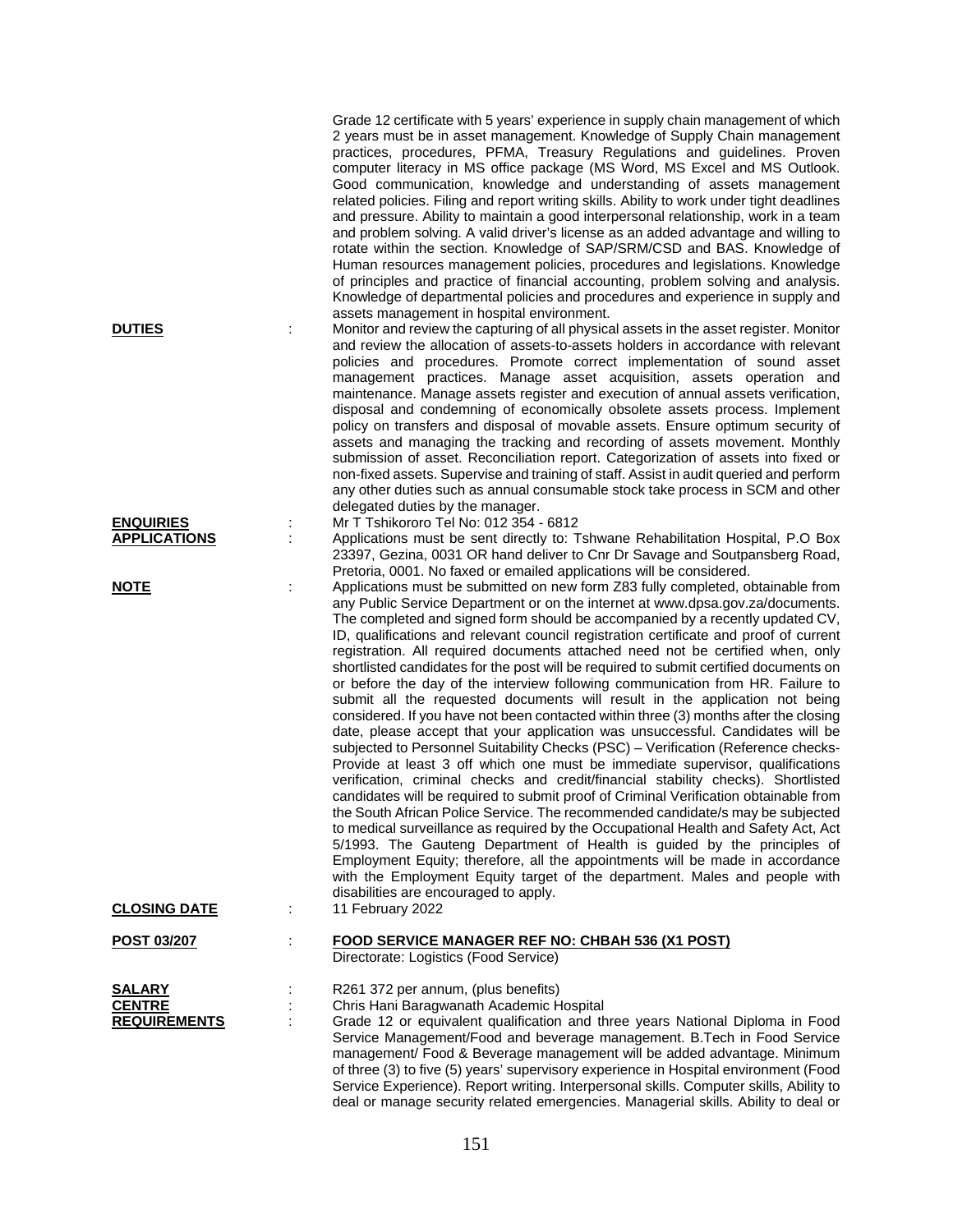|                     |   | manage patients and the public. Ability to communicate well with people at different<br>levels and from different backgrounds. High level of reliability. Ability to handle<br>confidential information. Ability to act with tact and discretion. Good telephone<br>etiquette and interpersonal skills. Must be able to work under pressure, take<br>initiative, and work independently and with a team. Ability to organize, lead and<br>plan. Must be self-motivated. Ability to handle tasks of multidisciplinary nature.<br>Knowledge of supply chain Management regulations, Labour relation Management<br>and Human Resource Management. Must be willing to work under pressure,<br>weekends, public holidays and rotate between kitchens. Be willing to undergo<br>continuous training and development. Management of personnel performance and<br>review thereof in the sub-division.                                                                                                                                                                                                                                                                                                                                                                                                                                                                                                                                                                                                                                                                                                                                                                                                                                                                                                                                                                                                                                                                                                                                                                                                                                                                                                                                                                                                                                                               |
|---------------------|---|-------------------------------------------------------------------------------------------------------------------------------------------------------------------------------------------------------------------------------------------------------------------------------------------------------------------------------------------------------------------------------------------------------------------------------------------------------------------------------------------------------------------------------------------------------------------------------------------------------------------------------------------------------------------------------------------------------------------------------------------------------------------------------------------------------------------------------------------------------------------------------------------------------------------------------------------------------------------------------------------------------------------------------------------------------------------------------------------------------------------------------------------------------------------------------------------------------------------------------------------------------------------------------------------------------------------------------------------------------------------------------------------------------------------------------------------------------------------------------------------------------------------------------------------------------------------------------------------------------------------------------------------------------------------------------------------------------------------------------------------------------------------------------------------------------------------------------------------------------------------------------------------------------------------------------------------------------------------------------------------------------------------------------------------------------------------------------------------------------------------------------------------------------------------------------------------------------------------------------------------------------------------------------------------------------------------------------------------------------------|
| <b>DUTIES</b>       |   | Planning and Implementation of menu & recipes, compile master order. Costing for<br>all menus, stock control. Ordering and receiving of perishables and none-<br>perishable items following the correct procedures. Do follow-ups with suppliers. Do<br>quality control check. Do plate waste and opinion survey. Ensure that production,<br>serving and distribution of meals follow the prescribed guidelines. Manage<br>performance of Food Service personnel and activities e.g. (Production processes,<br>Hygiene and safety, distribution. Manage proper use and care of equipment<br>.Manage all the HR matters e.g. Training, Leave, Labour relation matters,<br>absenteeism, PMDS etc. Compile weekly and monthly reports. Do record keeping<br>and statistics. Ensure hygiene and safety measure adhered to in the department.<br>Responsible for training of staff and students.                                                                                                                                                                                                                                                                                                                                                                                                                                                                                                                                                                                                                                                                                                                                                                                                                                                                                                                                                                                                                                                                                                                                                                                                                                                                                                                                                                                                                                                                 |
| <b>ENQUIRIES</b>    |   | Ms L Hlongwa Tel No: (011) 933 9423                                                                                                                                                                                                                                                                                                                                                                                                                                                                                                                                                                                                                                                                                                                                                                                                                                                                                                                                                                                                                                                                                                                                                                                                                                                                                                                                                                                                                                                                                                                                                                                                                                                                                                                                                                                                                                                                                                                                                                                                                                                                                                                                                                                                                                                                                                                         |
| <b>APPLICATIONS</b> |   | Applications should be hand delivered to The Director: Human Resource, Chris<br>Hani Baragwanath Academic Hospital between 8am and 3pm at Ground Floor,<br>Main Admin Building or posted to The Director: Human Resource, Chris Hani<br>Baragwanath Academic Hospital, Private Bag X01, Pimville, 1808. No faxed or<br>emailed applications will be considered.                                                                                                                                                                                                                                                                                                                                                                                                                                                                                                                                                                                                                                                                                                                                                                                                                                                                                                                                                                                                                                                                                                                                                                                                                                                                                                                                                                                                                                                                                                                                                                                                                                                                                                                                                                                                                                                                                                                                                                                             |
| <b>NOTE</b>         | ÷ | Applications must be submitted on the New Z83 Fully completed, obtainable from<br>any Public Service Department or on the internet at www.dpsa.gov.za/documents.<br>According to Circular 5 of 2021, candidates must attach copies of all the necessary<br>documents (qualifications) to the application including a valid identity document,<br>relevant certificates and current proof of Council were necessary. Such copies<br>need not be certified when applying for the post; only shortlisted candidates will<br>receive communication from HR to submit certified copies not older than 6 months<br>on or before the day of the interview. Smart ID card copy must show both sides of<br>the ID card. Applications without proof of the necessary documents required by HR<br>will be disqualified. The completed and signed form should be accompanied by a<br>recently updated CV that specifies the following: All experience indicating the<br>position, institution and respective dates (DD/MM/YY). Failure to submit all the<br>requested documents will result in the application not being considered. If you have<br>not been contacted within three (3) months after the closing date, please accept<br>that your application was unsuccessful. Candidates will be subjected to Personnel<br>Suitability Checks (PSC) - Verification (Reference checks- Provide at least 3 off<br>which one must be immediate supervisor, identity verification, qualifications<br>verification, criminal record checks, credit/financial stability checks and<br>employment verification). The recommended candidate may be subjected to<br>medical surveillance as required by the Occupational Health and Safety Act, Act<br>5/1993. CHBAH reserves the right to utilize practical exercises/tests for Non-SMS<br>positions during the recruitment process to determine the suitability of candidates<br>for the post(s). CHBAH also reserves the right to cancel the filling of Vacancy or<br>not to fill a vacancy that was advertised during any stage of the recruitment process.<br>The Gauteng Department of Health is guided by the principles of Employment<br>Equity; therefore, all the appointments will be made in accordance with the<br>Employment Equity target of the department. People with disability are encouraged<br>to apply. |
| <b>CLOSING DATE</b> |   | 11 February 2022                                                                                                                                                                                                                                                                                                                                                                                                                                                                                                                                                                                                                                                                                                                                                                                                                                                                                                                                                                                                                                                                                                                                                                                                                                                                                                                                                                                                                                                                                                                                                                                                                                                                                                                                                                                                                                                                                                                                                                                                                                                                                                                                                                                                                                                                                                                                            |
| <b>POST 03/208</b>  |   | <b>PNA2 IPC OFFICER</b><br>Directorate: Quality Assurance Unit                                                                                                                                                                                                                                                                                                                                                                                                                                                                                                                                                                                                                                                                                                                                                                                                                                                                                                                                                                                                                                                                                                                                                                                                                                                                                                                                                                                                                                                                                                                                                                                                                                                                                                                                                                                                                                                                                                                                                                                                                                                                                                                                                                                                                                                                                              |
| <b>SALARY</b>       |   | R260 760 per annum, (plus benefits)                                                                                                                                                                                                                                                                                                                                                                                                                                                                                                                                                                                                                                                                                                                                                                                                                                                                                                                                                                                                                                                                                                                                                                                                                                                                                                                                                                                                                                                                                                                                                                                                                                                                                                                                                                                                                                                                                                                                                                                                                                                                                                                                                                                                                                                                                                                         |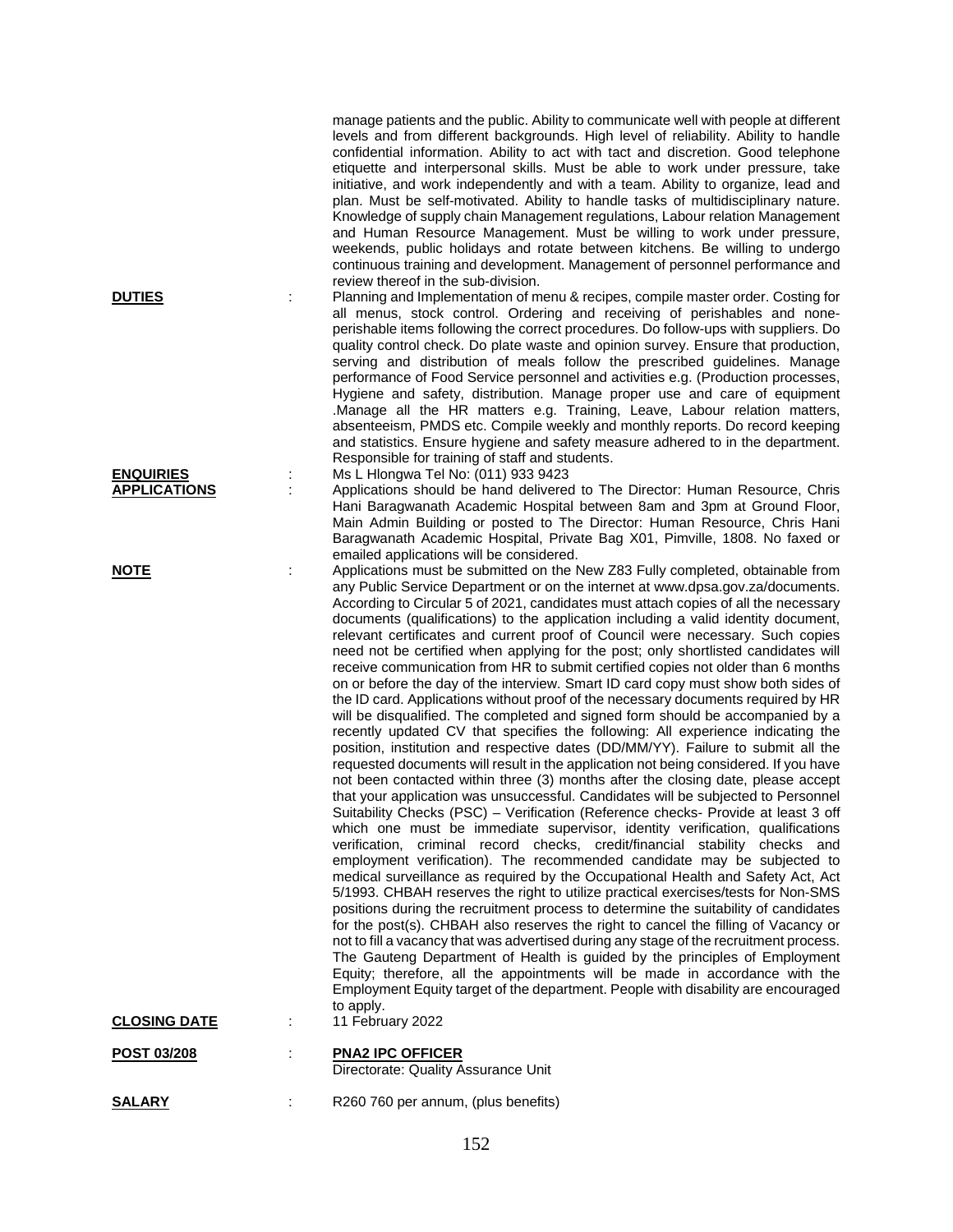| <b>CENTRE</b><br><b>REQUIREMENTS</b>                  | Kalafong Provincial Tertiary Hospital<br>Grade 12 or equivalent NQF level/ Basic R425 qualification (i.e. diploma / degree<br>in Nursing or equivalent qualification as a professional nurse. A minimum of four<br>(4) years appropriate/recognizable experience in general nursing after registration<br>as a Professional Nurse with SANC. (Consider post level as PNA2 when applying).<br>Assisting with IPC coordination in a health setting or experience in IPC. A<br>qualification in Prevention and Control will be an added advantage. Knowledge of<br>Ideal Hospital pertaining to Infection control. Registration with the South African<br>Nursing Council (2022 SANC Receipt). Skills: Computer literate (Basic Excel,<br>Microsoft Word, PowerPoint and Outlook). Good Communication skills and ability<br>to work under pressure. Knowledge and in-depth understanding of Infection<br>Prevention and control Policies and Guidelines. Have a systematic approach to                                                                                                                                                                                                                                                                                                                                                                                                                                                                                                                                                                                             |
|-------------------------------------------------------|---------------------------------------------------------------------------------------------------------------------------------------------------------------------------------------------------------------------------------------------------------------------------------------------------------------------------------------------------------------------------------------------------------------------------------------------------------------------------------------------------------------------------------------------------------------------------------------------------------------------------------------------------------------------------------------------------------------------------------------------------------------------------------------------------------------------------------------------------------------------------------------------------------------------------------------------------------------------------------------------------------------------------------------------------------------------------------------------------------------------------------------------------------------------------------------------------------------------------------------------------------------------------------------------------------------------------------------------------------------------------------------------------------------------------------------------------------------------------------------------------------------------------------------------------------------------------------|
| <b>DUTIES</b>                                         | improving health care Infection Control.<br>Responsible for the monitoring and assistance with the implementation of<br>Institutional Infection control Prevention and control plan. Prevent, control and<br>monitor infections in the health care setting environment. Develop and monitor the<br>implementation of continuous infection prevention and control education and<br>training. Implement and maintain effective hospital infection surveillance system in<br>alignment with the infection prevention and control standard operating procedure.<br>Strengthen and maintain internal and external collaboration with relevant<br>stakeholders. Responsible for baseline inspection, audits and surveys maintain<br>constructive working relationship with nursing and other stakeholders (i.e. inter-<br>professional, inter-sectoral and multidisciplinary teamwork). Participate in the<br>analysis, formulation and implementation of nursing guideline, practices, standards<br>and procedures to improve quality of service in the Institution. Assist with the<br>implementation of the Hospital quality improvement plan.                                                                                                                                                                                                                                                                                                                                                                                                                                     |
| <b>ENQUIRIES</b><br><b>APPLICATIONS</b>               | Ms M J Mbiza Tel No: (012) 318 7059<br>Applications must be submitted to: Kalafong Provincial Tertiary Hospital, Human<br>Resource Department, Private Bag X396, Pretoria, 0001. Hand Delivery at<br>Kalafong Security Gate and sign in register book or apply online at<br>www.professionaljobcentre.gpg.gov.za.                                                                                                                                                                                                                                                                                                                                                                                                                                                                                                                                                                                                                                                                                                                                                                                                                                                                                                                                                                                                                                                                                                                                                                                                                                                               |
| <b>NOTE</b>                                           | Medical surveillance will be conducted on the recommended applicants, at no cost.<br>People with disabilities are welcome to apply. Applications must be filled on a new<br>Z83 form effective from 1 January 2021 accompanied by a CV highlighting or<br>stating the requirements mentioned above; and Required documents need not be<br>certified when applying for a post, only shortlisted candidates will be required to<br>submit certified documents on or before the day of the interview following<br>communication from HR. Applicants who do not comply with the above mentioned<br>requirements will not be considered. Applicants must indicate the post reference<br>number on their applications. Failure to submit the required documents will result<br>in the application not being considered. Qualifications of candidates recommended<br>for appointment will be verified. Persons in possession of a foreign qualification<br>must furnish the Department with an evaluation certificate from the South African<br>Qualifications Authority (SAQA). Candidates will be subjected to security screening<br>and vetting process Applications received after closing date will not be accepted.<br>The Department reserves the right to not make an appointment. Candidates will be<br>expected to be available for selection interviews on the date, time and place<br>determined by the Department. Please Note: The Public Service does not charge<br>any fees for applying for posts. Should you be asked for a fee, please let the<br>authorities know. |
| <b>CLOSING DATE</b>                                   | 11 February 2022                                                                                                                                                                                                                                                                                                                                                                                                                                                                                                                                                                                                                                                                                                                                                                                                                                                                                                                                                                                                                                                                                                                                                                                                                                                                                                                                                                                                                                                                                                                                                                |
| POST 03/209                                           | <b>QUALITY ASSURANCE OFFICER PNA2</b><br>Directorate: Quality Assurance Unit                                                                                                                                                                                                                                                                                                                                                                                                                                                                                                                                                                                                                                                                                                                                                                                                                                                                                                                                                                                                                                                                                                                                                                                                                                                                                                                                                                                                                                                                                                    |
| <b>SALARY</b><br><b>CENTRE</b><br><b>REQUIREMENTS</b> | R260 760 per annum, (plus benefits)<br>Kalafong Provincial Tertiary Hospital<br>Basic R425 Qualification (i.e. Diploma/Degree in Nursing) or equivalent<br>qualification that allows registration with the SANC as Professional nurse<br>(incumbent to have qualify as a PNA2? A minimum of four (4) years appropriate /<br>recognisable experience post qualification. Current registration with the relevant<br>Health Professional Council (SANC). Basic computer literacy. A certificate in Total                                                                                                                                                                                                                                                                                                                                                                                                                                                                                                                                                                                                                                                                                                                                                                                                                                                                                                                                                                                                                                                                           |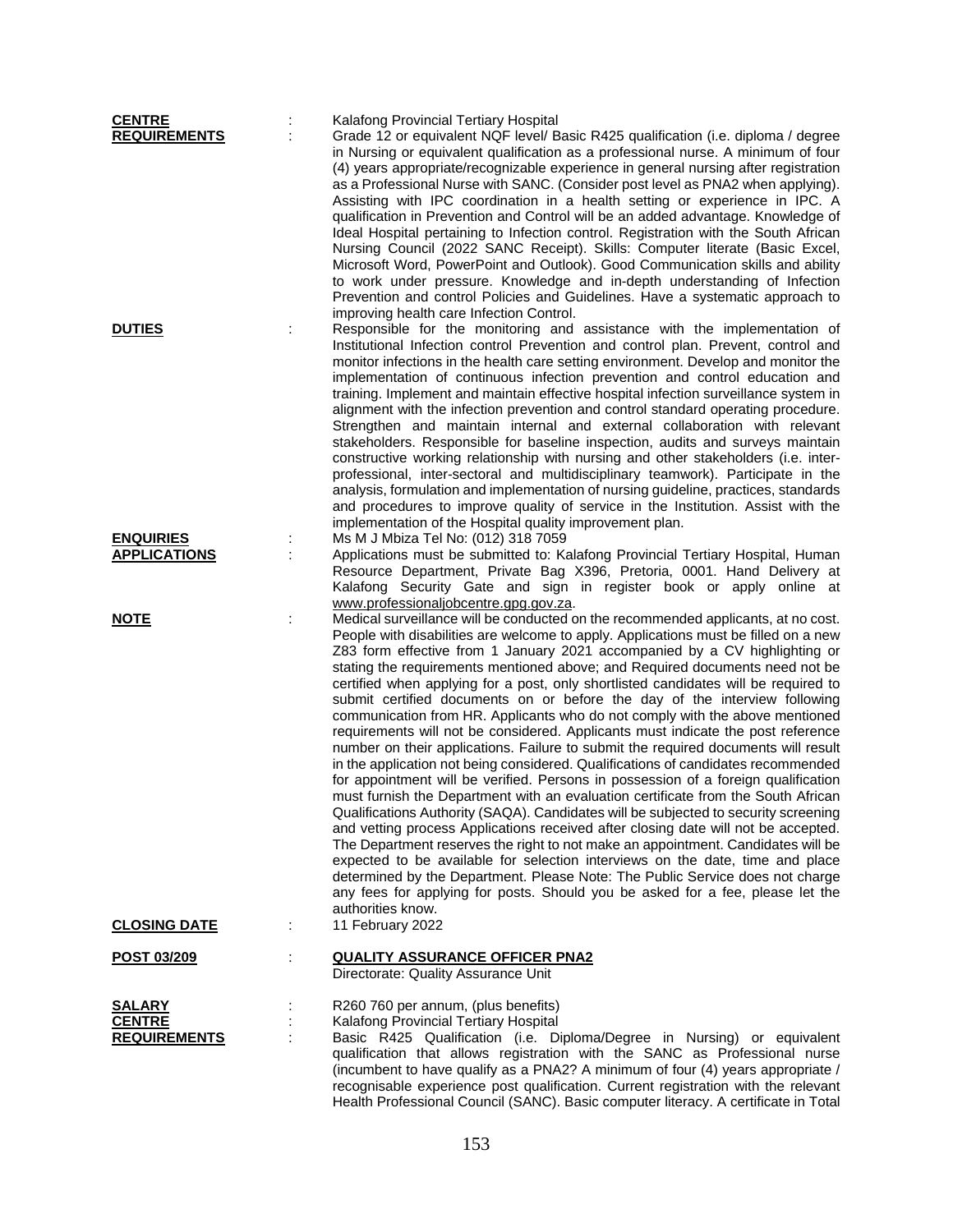Quality Management / recognizable experience in Total Quality management or special projects (in quality assurance office or unit) will be an added advantage. Knowledge of PEC, waiting time, capturing of complaints and serious adverse events on Ideal Health Facility Monitoring System and DPOS. In depth knowledge and understanding of policies and other regulatory frameworks. The ability to work under pressure and meet deadlines. Ability to work independently and in multidisciplinary context. Excellent planning and organizing skills. High level of ethical conduct and integrity. Extensive knowledge and understanding of regulated norms and standards / Ideal hospital realization Model (IHRM). Ability to liaise with staff at all levels of the organization. Service delivery orientated. Ability to think strategically. Skills: Excellent communication (verbal and written), Good interpersonal skills, Problem solving skills, Exceptional data analysis and interpretations skills. **DUTIES** : Support the implementation of the GDoH Strategic Plan and Annual Performance

Plan (APP). Develop Operational plans with the APP. Provide guidance in the process of strengthening Quality Assurance programmes including reducing waiting times and also complaints / PSI/ Waiting times PEC in the health establishment. Co-ordinate and support departments to develop, implement and monitor quality improvement plans (QIP's) aimed at waiting times reduction. Support queue management system in the healthcare establishments. Monitor compliance with standards of practice. Conduct support visits to departments. Introduce corrective measures where gaps and variations have been identified. Identify and determine compliance on waiting times in the health establishments. Conduct peer reviews and workshops for Special Projects in the Hospital. Resolve walk-in complaints and register them on the system. Strengthen and maintain internal and external collaboration with relevant stakeholders. Responsible for baseline inspections, audits, survey and maintain constructive working relationship with nursing and other stakeholders (i.e. inter professional, inter-sectoral and multidisciplinary team work. Participate in the analysis, formulation and implementation of guidelines, practices, standards and procedures to improve quality of service in the institution. Assisting with the implementation of the Hospital quality improvement plan.

**ENQUIRIES** : Ms M J Mbiza Tel No: (012) 318 7059<br>**APPLICATIONS** : must be submitted to: Kalafong Prov must be submitted to: Kalafong Provincial Tertiary Hospital, Human Resource Department, Private Bag X396, Pretoria, 0001. Hand Delivery at Kalafong Security<br>Gate and sign in register book or apply online at Gate and sign in register book or apply online at [www.professionaljobcentre.gpg.gov.za.](http://www.professionaljobcentre.gpg.gov.za/)

**NOTE** in the Medical surveillance will be conducted on the recommended applicants, at no cost. People with disabilities are welcome to apply. Applications must be filled on a new Z83 form effective from 1 January 2021 accompanied by a CV highlighting or stating the requirements mentioned above; and Required documents need not be certified when applying for a post, only shortlisted candidates will be required to submit certified documents on or before the day of the interview following communication from HR. Applicants who do not comply with the above mentioned requirements will not be considered. Applicants must indicate the post reference number on their applications. Failure to submit the required documents will result in the application not being considered. Qualifications of candidates recommended for appointment will be verified. Persons in possession of a foreign qualification must furnish the Department with an evaluation certificate from the South African Qualifications Authority (SAQA). Candidates will be subjected to security screening and vetting process Applications received after closing date will not be accepted. The Department reserves the right to not make an appointment. Candidates will be expected to be available for selection interviews on the date, time and place determined by the Department. Please Note: The Public Service does not charge any fees for applying for posts. Should you be asked for a fee, please let the authorities know.

**CLOSING DATE** : 11 February 2021

154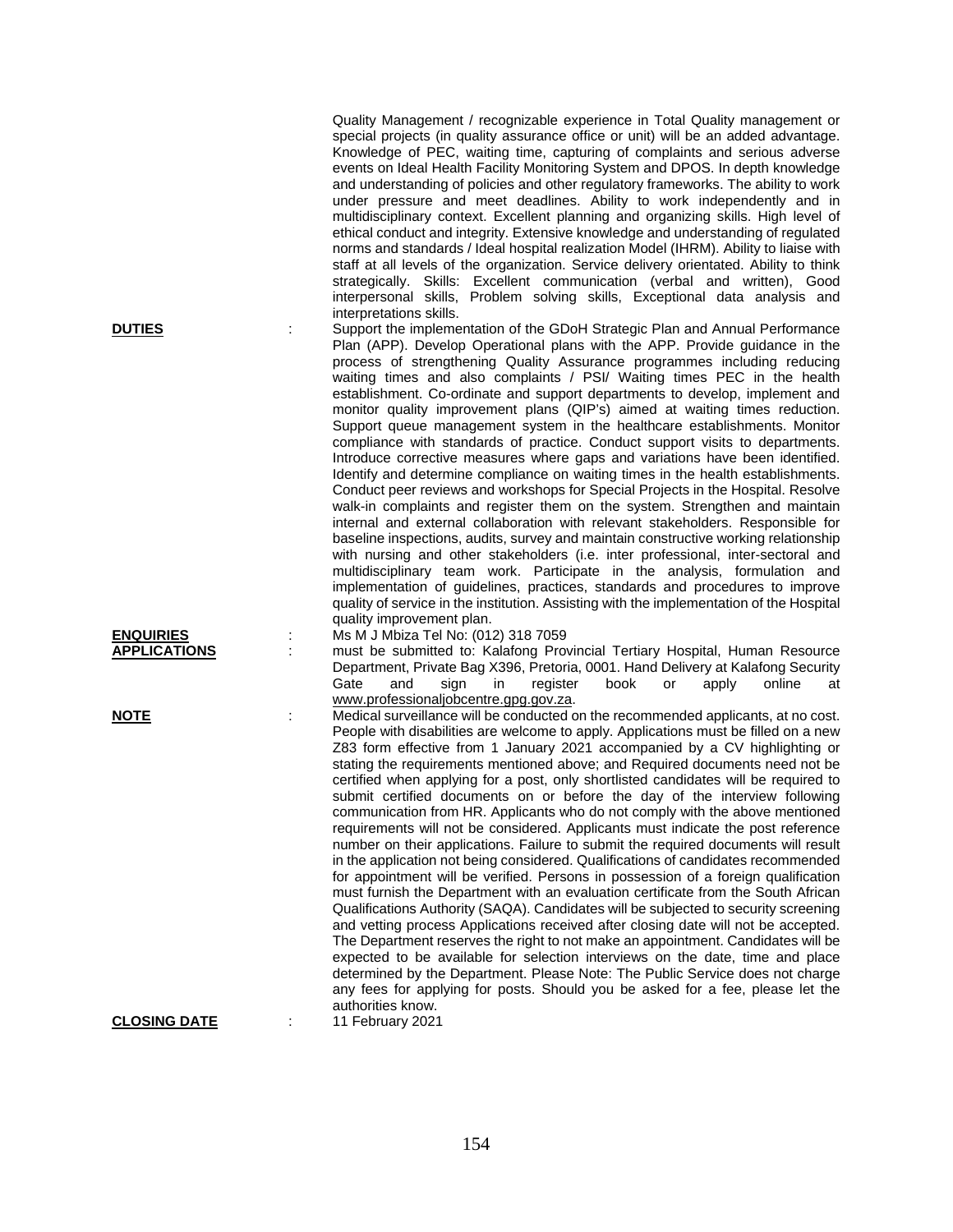| POST 03/210         | PROFESSIONAL NURSE GRADE 1 GENERAL/SPECIALTY STREAM:<br>PSYCHIATRY REF NO: WKH/05/01/2022 (X3 POSTS)                                                                                                                                                                                                                                                                                                                                                                                                                                                                                                                                                                                                                                                                                                                                                                                                                                                                                                                                                                                                                                                                                                                                                                                                                                                                                                                                                     |
|---------------------|----------------------------------------------------------------------------------------------------------------------------------------------------------------------------------------------------------------------------------------------------------------------------------------------------------------------------------------------------------------------------------------------------------------------------------------------------------------------------------------------------------------------------------------------------------------------------------------------------------------------------------------------------------------------------------------------------------------------------------------------------------------------------------------------------------------------------------------------------------------------------------------------------------------------------------------------------------------------------------------------------------------------------------------------------------------------------------------------------------------------------------------------------------------------------------------------------------------------------------------------------------------------------------------------------------------------------------------------------------------------------------------------------------------------------------------------------------|
|                     | Directorate: Nursing                                                                                                                                                                                                                                                                                                                                                                                                                                                                                                                                                                                                                                                                                                                                                                                                                                                                                                                                                                                                                                                                                                                                                                                                                                                                                                                                                                                                                                     |
| <b>SALARY</b>       | R260 760 (PN-A2) / R388 974 (PN-B1) per annum, plus benefits                                                                                                                                                                                                                                                                                                                                                                                                                                                                                                                                                                                                                                                                                                                                                                                                                                                                                                                                                                                                                                                                                                                                                                                                                                                                                                                                                                                             |
| <b>CENTRE</b>       | Weskoppies Hospital                                                                                                                                                                                                                                                                                                                                                                                                                                                                                                                                                                                                                                                                                                                                                                                                                                                                                                                                                                                                                                                                                                                                                                                                                                                                                                                                                                                                                                      |
| <b>EQUIREMENTS</b>  | Grade 12. Basic qualification as a professional nurse according to R425 or                                                                                                                                                                                                                                                                                                                                                                                                                                                                                                                                                                                                                                                                                                                                                                                                                                                                                                                                                                                                                                                                                                                                                                                                                                                                                                                                                                               |
|                     | equivalent qualification that leads to registration with the South African Nursing<br>Council as a professional nurse. Requirements for appointment in the specialty<br>stream: post basic qualification in the specialty area: psychiatry recognized in<br>accordance with R212. A minimum of 4 years' experience as a professional nurse.                                                                                                                                                                                                                                                                                                                                                                                                                                                                                                                                                                                                                                                                                                                                                                                                                                                                                                                                                                                                                                                                                                              |
| <b>DUTIES</b>       | Provision of optimal, holistic specialized nursing care provided within set standards                                                                                                                                                                                                                                                                                                                                                                                                                                                                                                                                                                                                                                                                                                                                                                                                                                                                                                                                                                                                                                                                                                                                                                                                                                                                                                                                                                    |
|                     | and a professional/legal framework. Manage effectively the utilization of resources.<br>Participation in training and research. Provision of effective support to nursing<br>services. Maintain professional growth/ethical standards and self-development.                                                                                                                                                                                                                                                                                                                                                                                                                                                                                                                                                                                                                                                                                                                                                                                                                                                                                                                                                                                                                                                                                                                                                                                              |
| <b>ENQUIRIES</b>    | Ms. PB Schoonwinkel Tel No: 012 319 9877                                                                                                                                                                                                                                                                                                                                                                                                                                                                                                                                                                                                                                                                                                                                                                                                                                                                                                                                                                                                                                                                                                                                                                                                                                                                                                                                                                                                                 |
| <b>APPLICATIONS</b> | Applications should be addressed to HR: Recruitment and Selection Office,                                                                                                                                                                                                                                                                                                                                                                                                                                                                                                                                                                                                                                                                                                                                                                                                                                                                                                                                                                                                                                                                                                                                                                                                                                                                                                                                                                                |
|                     | Weskoppies Hospital, Private Bag X 113, Pretoria 0001 between 8am-3pm or hand<br>delivered at 01 Ketjen Street, Weskoppies Hospital, Pretoria West, 0001 at the<br>security gate before 12h00 noon on the closing date and sign in the register book.<br>No faxed or emailed application will be considered.                                                                                                                                                                                                                                                                                                                                                                                                                                                                                                                                                                                                                                                                                                                                                                                                                                                                                                                                                                                                                                                                                                                                             |
| <b>NOTE</b>         | Applications should include latest Z83, CV, copies of ID (smart card ID and driver's<br>license to be copied both sides) and qualifications. No need to certify documents,<br>only shortlisted candidates must submit certified documents. Please note that<br>should you not use the latest Z83 and completed, initialed and signed in full, the<br>department reserves the right to disqualify your application. Failure to submit all the<br>requested documents will result in the application not being considered. If you have<br>not been contacted within three (3) months after the closing date, please accept<br>that your application was unsuccessful. Suitable candidates will be subjected to<br>personnel Suitability Checks (PSC) - Verification (Reference checks- Provide at<br>least 3 off which one must immediate supervisor. Persons in possession of a<br>foreign qualification must furnish the Department with an evaluation certificate from<br>the South African Qualification Authority (SAQA). Weskoppies Hospital reserves the<br>right to cancel or not fill a vacancy that was advertised during any stage of the<br>recruitment process. Employment Equity profile will be taken into consideration.<br>The Department of Health is committed to the achievement and maintenance of<br>diversity and equity-employment especially of race, gender and disability. People<br>with disabilities are encouraged to apply. |
| <b>CLOSING DATE</b> | 18 February 2022                                                                                                                                                                                                                                                                                                                                                                                                                                                                                                                                                                                                                                                                                                                                                                                                                                                                                                                                                                                                                                                                                                                                                                                                                                                                                                                                                                                                                                         |
| POST 03/211         | DENTAL ASSISTANT GRADE 2 (CONTROLLER) REF NO: WOHC/ DC 02-01<br>Directorate: Sterilization                                                                                                                                                                                                                                                                                                                                                                                                                                                                                                                                                                                                                                                                                                                                                                                                                                                                                                                                                                                                                                                                                                                                                                                                                                                                                                                                                               |
| <b>SALARY</b>       | R201 372 per annum, (plus benefits)                                                                                                                                                                                                                                                                                                                                                                                                                                                                                                                                                                                                                                                                                                                                                                                                                                                                                                                                                                                                                                                                                                                                                                                                                                                                                                                                                                                                                      |
| <b>CENTRE</b>       | WITS Oral Health Centre                                                                                                                                                                                                                                                                                                                                                                                                                                                                                                                                                                                                                                                                                                                                                                                                                                                                                                                                                                                                                                                                                                                                                                                                                                                                                                                                                                                                                                  |
| <b>REQUIREMENTS</b> | Matric/Grade 12 or equivalent. Appropriate qualification that allows registration with<br>the HPCSA as Dental Assistant. Registration with the HPCSA as a Dental<br>Assistant, proof of current registration must accompany the application. Minimum<br>of 10 years continuous working experience as a Dental Assistant after registration<br>with HPCSA and must have proof of supervisory responsibilities/ exposure to<br>management functions. Ability to work independently. Knowledge of Patient Safety<br>Infection Prevention and Control experience, Cost centre<br>Frameworks,<br>management, Procurement processes, Human Resource management, Asset<br>Management, Data Management and Reports. Good interpersonal and<br>communication skills. Be able to work under pressure. Be willing to work overtime<br>when required to. Must be computer literate and have a valid driver's license.                                                                                                                                                                                                                                                                                                                                                                                                                                                                                                                                                |
| <b>DUTIES</b>       | Manage Poly Clinics/Outreach service facilities. Control and manage ordering of<br>stock in the clinic and responsible for stock taking and reports. Supervise staff in<br>the performance of daily responsibilities including leave management and PMDS.<br>Perform all administrative duties in Poly Clinics and/or associated Outreach sites<br>including HR matters and staff allocation for core and overtime hours. Responsible<br>for managing the units' assets including: dental instruments, equipment and                                                                                                                                                                                                                                                                                                                                                                                                                                                                                                                                                                                                                                                                                                                                                                                                                                                                                                                                     |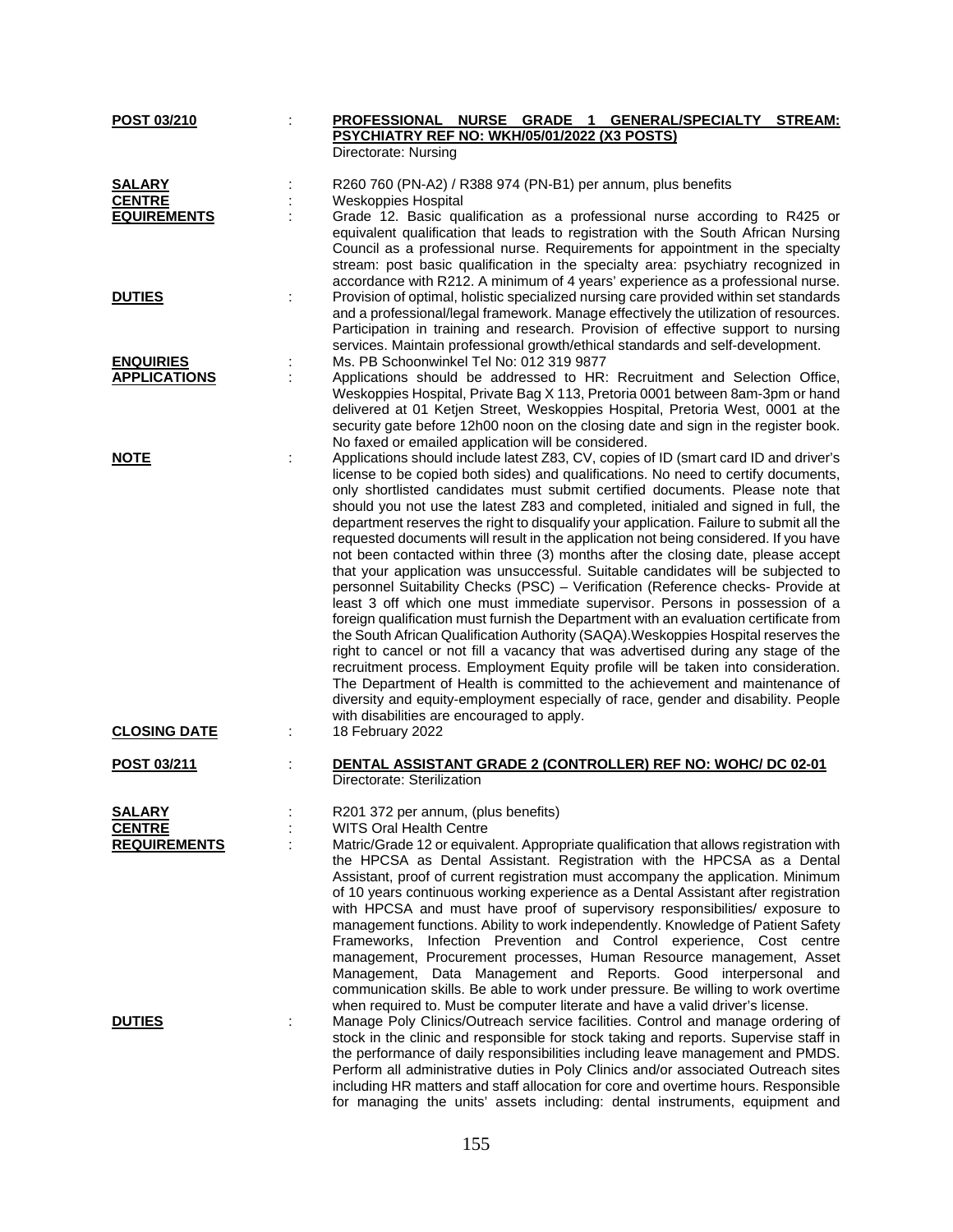| <b>ENQUIRIES</b>    | ÷ | materials. Compilation of reports. Ensure compliance of Infection control and OHS<br>in the unit. Be willing to rotate within the clinics when required. Perform other<br>additional duties delegated by the manager.<br>Mr PF Monama Tel No: (011) 481 2099                                                                                                                                                                                                                                                                                                                                                                                                                                                                                                                                                                                                                                                                   |
|---------------------|---|--------------------------------------------------------------------------------------------------------------------------------------------------------------------------------------------------------------------------------------------------------------------------------------------------------------------------------------------------------------------------------------------------------------------------------------------------------------------------------------------------------------------------------------------------------------------------------------------------------------------------------------------------------------------------------------------------------------------------------------------------------------------------------------------------------------------------------------------------------------------------------------------------------------------------------|
| <b>APPLICATIONS</b> |   | New Z83 applications must be send to Wits Oral Health Centre, Private Bag X 15<br>Braamfontein 2017 or hand delivered to Wits Oral Health Centre, c/o Charlotte<br>Maxeke Johannesburg Academic Hospital, Area 385 Block 3 (Orange Block) HR<br>Office Room 9/10, Parktown. No faxed applications will be accepted.                                                                                                                                                                                                                                                                                                                                                                                                                                                                                                                                                                                                            |
| <u>NOTE</u>         | ÷ | Applicants to attach copies of all the necessary documents (qualifications) to the<br>application including a detailed and up-to-date CV with names and e-mail<br>addresses of three recent (3) referees, a valid identity document, relevant<br>certificates and current proof of HPCSA. Such copies need not be certified when<br>applying for the post. The communication from the HR department regarding the<br>requirements for certified documents will be limited to shortlisted candidates.<br>Therefore, only shortlisted candidates for a post will be required to submit certified<br>documents on or before the day of the interview following communication from HR.<br>Applications without proof of the necessary documents will be disqualified.<br>Applications received after closing date will not be accepted. Please note that<br>correspondence will only be entered into with short-listed candidates. |
| <b>CLOSING DATE</b> | ÷ | 11 February 2022                                                                                                                                                                                                                                                                                                                                                                                                                                                                                                                                                                                                                                                                                                                                                                                                                                                                                                               |
| POST 03/212         | ÷ | <b>SECRETARY REF NO: WOHC/SEC 03/01</b><br>Directorate: Oral Medicine and Periodontology                                                                                                                                                                                                                                                                                                                                                                                                                                                                                                                                                                                                                                                                                                                                                                                                                                       |
| <b>SALARY</b>       |   | R176 310 per annum, including benefits                                                                                                                                                                                                                                                                                                                                                                                                                                                                                                                                                                                                                                                                                                                                                                                                                                                                                         |
| <b>CENTRE</b>       |   | Wits Oral Health Centre                                                                                                                                                                                                                                                                                                                                                                                                                                                                                                                                                                                                                                                                                                                                                                                                                                                                                                        |
| <b>REQUIREMENTS</b> |   | Must have Grade 12 with 5 years working as a Secretary or a diploma/degree in<br>secretarial/or office administration with 3 years' experience working as Secretary.<br>Must be Computer Literate (Ms Word, Excel, PowerPoint and Ms Outlook). Good<br>communication skills - both verbal and written, have good interpersonal skills, work<br>independently and as a team member. Ability to work under pressure. Experience<br>with student leaning management systems will be an advantage.                                                                                                                                                                                                                                                                                                                                                                                                                                 |
| <b>DUTIES</b>       |   | Efficient and effective management of the office including diary management,<br>attending to telephone calls & enquiries, setting up meetings, document<br>management and typing of documents. Capture student's data such as<br>marks/tests/clinical sessions/ activity management and other duties related to<br>student matters. Capture and keep safe records such as reports, leave plans and<br>patients statistics for DHIS. Minute-taking at departmental meetings and<br>distribution of minutes. Arrange departmental functions, venues and refreshments.<br>Set up and maintain paper and electronic filing systems records, correspondence<br>and other material. Order and dispense office supplies. Execute receptionist and<br>general administrative duties.                                                                                                                                                   |
| <b>ENQUIRIES</b>    |   | Mr PF Monama Tel No: (011) 481 2099                                                                                                                                                                                                                                                                                                                                                                                                                                                                                                                                                                                                                                                                                                                                                                                                                                                                                            |
| <b>APPLICATIONS</b> |   | New Z83 applications must be send to Wits Oral Health Centre, Private Bag X 15<br>Braamfontein 2017 or hand delivered to Wits Oral Health Centre, c/o Charlotte<br>Maxeke Johannesburg Academic Hospital, Area 385 Block 3 (Orange Block) HR<br>Office Room 9/10, Parktown. No faxed applications will be accepted.                                                                                                                                                                                                                                                                                                                                                                                                                                                                                                                                                                                                            |
| <u>NOTE</u>         | ÷ | Applicants to attach copies of all the necessary documents (qualifications) to the<br>application including a detailed and up-to-date CV with names and e-mail<br>addresses of three recent (3) referees, a valid identity document and relevant<br>certificates. Such copies need not be certified when applying for the post. The<br>communication from the HR department regarding the requirements for certified<br>documents will be limited to shortlisted candidates. Therefore, only shortlisted<br>candidates for a post will be required to submit certified documents on or before<br>the day of the interview following communication from HR. Applications without<br>proof of the necessary documents will be disqualified. Applications received after<br>closing date will not be accepted. Please note that correspondence will only be<br>entered into with short-listed candidates.                         |
| <b>CLOSING DATE</b> |   | 11 February 2022                                                                                                                                                                                                                                                                                                                                                                                                                                                                                                                                                                                                                                                                                                                                                                                                                                                                                                               |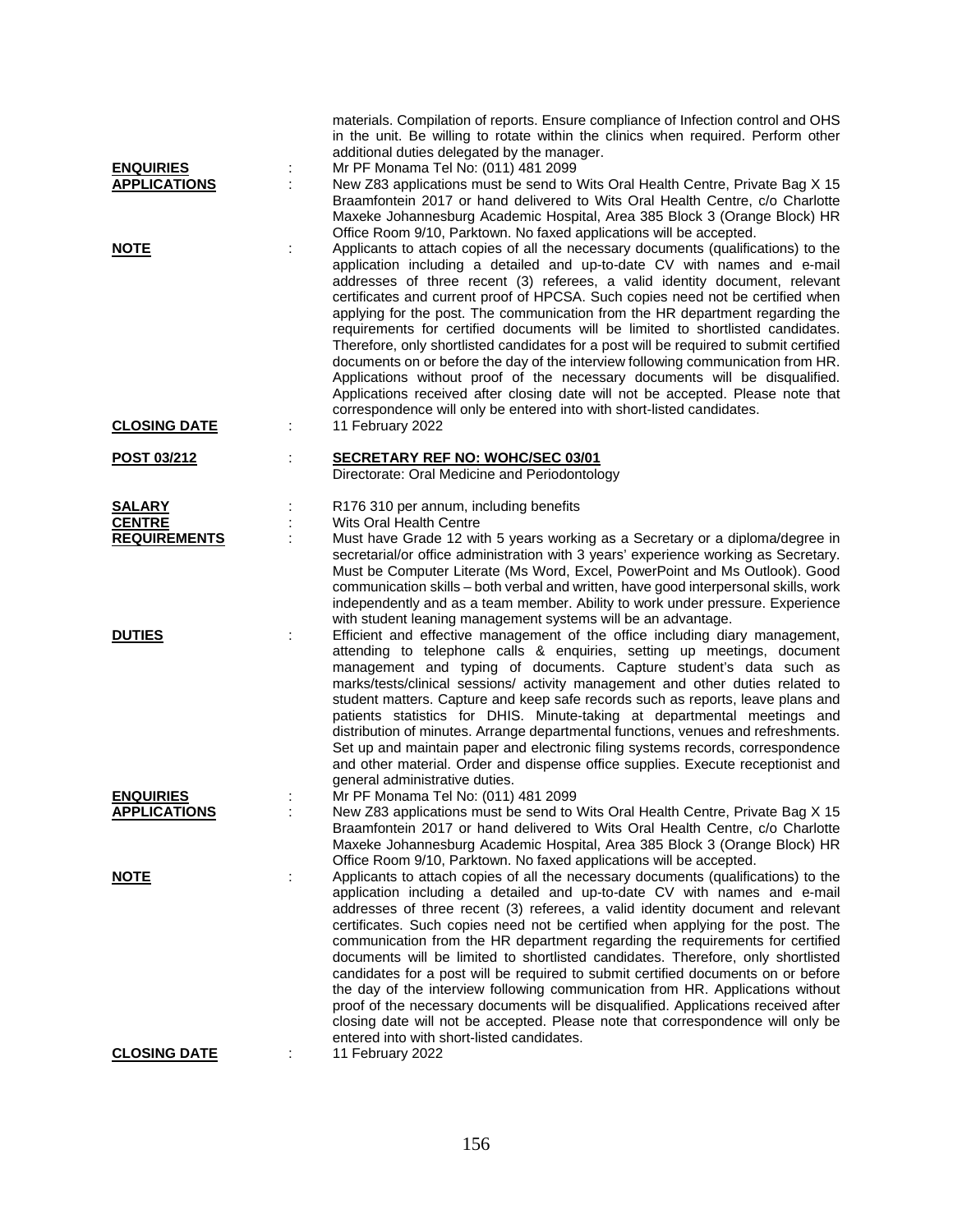| <u>POST 03/213</u>                      | <b>FINANCE CLERK: REF NO: TRH 05/2022</b><br>Directorate: Finance Section-Revenue and Expenditure Sub-Sections Nursing                                                                                                                                                                                                                                                                                                                                             |
|-----------------------------------------|--------------------------------------------------------------------------------------------------------------------------------------------------------------------------------------------------------------------------------------------------------------------------------------------------------------------------------------------------------------------------------------------------------------------------------------------------------------------|
|                                         |                                                                                                                                                                                                                                                                                                                                                                                                                                                                    |
| <b>SALARY</b>                           | R176 310 per annum (Level 05)                                                                                                                                                                                                                                                                                                                                                                                                                                      |
| <b>CENTRE</b>                           | <b>Tshwane Rehabilitation Hospital</b>                                                                                                                                                                                                                                                                                                                                                                                                                             |
| <b>REQUIREMENTS</b>                     | Senior Certificate (Grade 12/ Matric) with 1-2 years working experience in Finance.<br>A Recognised and appropriate qualification in Financial Accounting will be an<br>advantage. A relevant experience in a hospital Finance environment will be an<br>added advantage. Good analytical skills; compare and interpret facts and figures;                                                                                                                         |
|                                         | Good communication and Interpersonal skills; Ability to work under pressure and<br>meet deadlines; Ability to organise and plan daily tasks. Ability to execute work<br>accurately and thoroughly; Must be able to work independently or in a team and<br>under supervision. Knowledge of BAS, SAP, PAAB. Basic Knowledge of PFMA and<br>Treasury regulations and SCOA. Computer literate, good telephone Etiquette,<br>communication skills and customer service. |
| <b>DUTIES</b>                           | Revenue: The successful candidate will be expected to perform all office related                                                                                                                                                                                                                                                                                                                                                                                   |
|                                         | Tasks. Ensure patients are billed correctly and accurately also use ICD 10Codes,<br>follow official procedures according to billing guide documents, Understanding and<br>adherence to patient policies and procedures, adhere to departmental business<br>plan in order to meet monthly & annual revenue target Debt management and<br>collection of patient fees. Prevent within area of responsibility any under collection                                     |
|                                         | of patient fees/revenue; Making follow Ups of outstanding debts, writing-off of long<br>outstanding untraceable Debts and submission of patient's accounts to different<br>stakeholders; Resolving queries relating to accounts receivable, patient billing and<br>audit findings. Petty cash administration; debtors' recon, allocate funds on PAAB;                                                                                                              |
|                                         | and receiving and Banking of Revenue, attend to enquires in a professional<br>manner, give guidance, advice and handle information confidentially. Record,<br>organize, control, store and retrieve information and perform administrative<br>functions, ensure safekeeping of all documentation in the office, administer the                                                                                                                                     |
|                                         | filling system and follow correspondence up, attend meeting and training.<br>Expenditure: Render financial accounting transactions: Process suppliers<br>payments & reconciliation ensure compliance with prescripts regarding Allocation                                                                                                                                                                                                                          |
|                                         | of SCOA items and Budget on RLS01s; check payments on BAS and update<br>Commitment register and Accruals register; Eradicate accruals by ensuring that all<br>payments are settled within 30 days of receiving of invoice Capture invoices and<br>filling; Monitor expenditure through analysing BAS report and note changes and                                                                                                                                   |
|                                         | misallocations, IRC Journals and pass Journals; Process reconciliation of<br>transversal systems (Bas/Sap, Bas/Persal, Bas/Medsas, Bas/Receipts & deposit;<br>compile fruitless and wasteful expenditure report; and to undertake all                                                                                                                                                                                                                              |
|                                         | administrative tasks pertaining to the processing of Daily transactions. Keep a good<br>filling system. Follow up on stakeholder Queries. Any general office duties that may<br>be required from time to time and must be willing to rotate in Finance Section.                                                                                                                                                                                                    |
| <b>ENQUIRIES</b><br><b>APPLICATIONS</b> | Ms. TD Nevuvha Tel No: 012 354 6023<br>Applications must be sent directly to: Tshwane Rehabilitation Hospital, P.O Box                                                                                                                                                                                                                                                                                                                                             |
|                                         | 23397, Gezina, 0031 OR hand deliver to Corner Dr Savage and Soutpansberg<br>Road, Pretoria, 0001. No faxed or emailed applications will be considered.                                                                                                                                                                                                                                                                                                             |
| <b>NOTE</b>                             | Applications must be submitted on new form Z83 fully completed, obtainable from<br>any Public Service Department or on the internet at www.dpsa.gov.za/documents.                                                                                                                                                                                                                                                                                                  |
|                                         | The completed and signed form should be accompanied by a recently updated CV,<br>ID, qualifications and relevant council registration certificate and proof of current<br>registration. All required documents attached need not be certified when, only                                                                                                                                                                                                           |
|                                         | shortlisted candidates for the post will be required to submit certified documents on<br>or before the day of the interview following communication from HR. Failure to                                                                                                                                                                                                                                                                                            |
|                                         | submit all the requested documents will result in the application not being<br>considered. If you have not been contacted within three (3) months after the closing                                                                                                                                                                                                                                                                                                |
|                                         | date, please accept that your application was unsuccessful. Candidates will be<br>subjected to Personnel Suitability Checks (PSC) - Verification (Reference checks-                                                                                                                                                                                                                                                                                                |
|                                         | Provide at least 3 off which one must be immediate supervisor, qualifications<br>verification, criminal checks and credit/financial stability checks). Shortlisted                                                                                                                                                                                                                                                                                                 |
|                                         | candidates will be required to submit proof of Criminal Verification obtainable from                                                                                                                                                                                                                                                                                                                                                                               |
|                                         | the South African Police Service. The recommended candidate/s may be subjected<br>to medical surveillance as required by the Occupational Health and Safety Act, Act                                                                                                                                                                                                                                                                                               |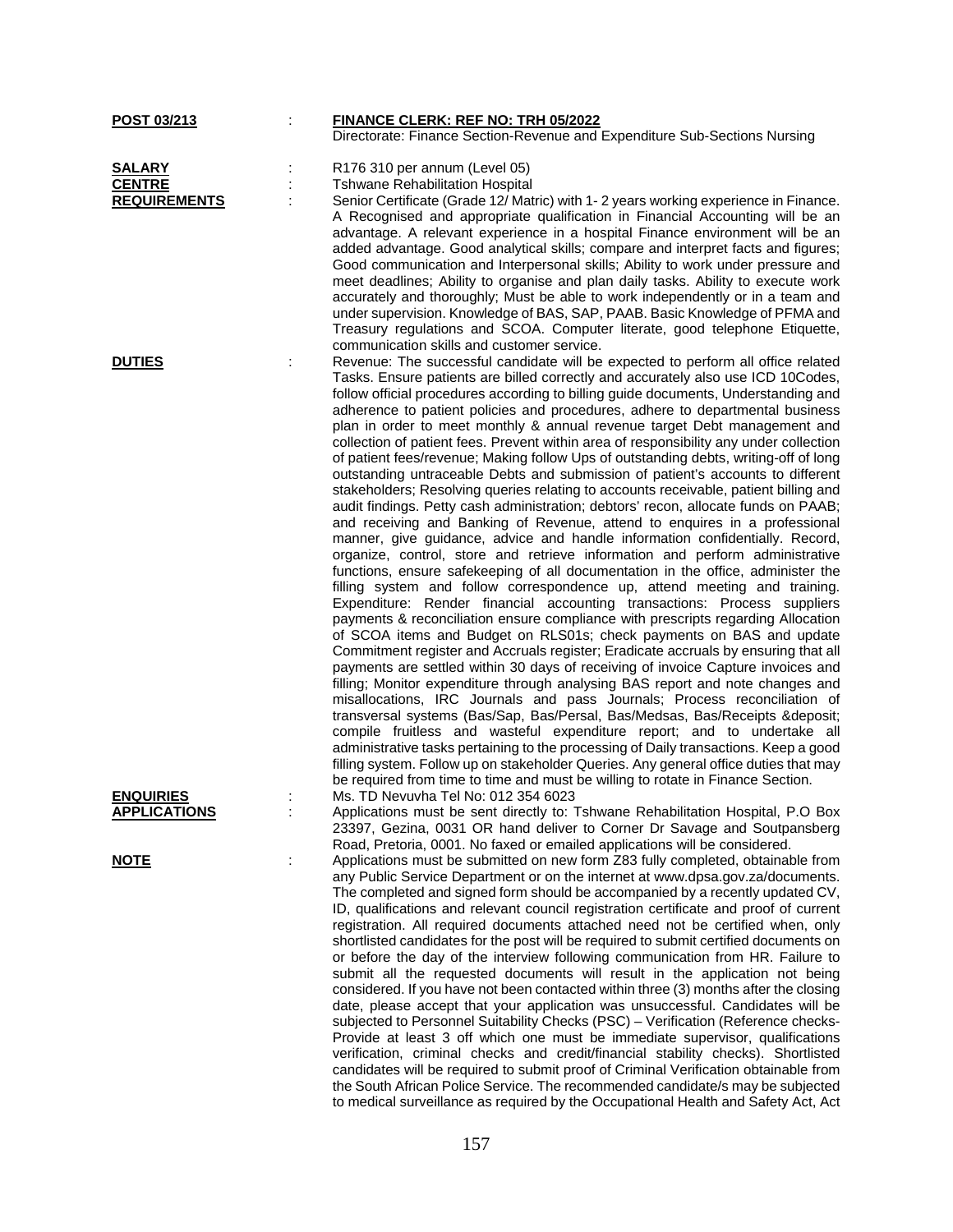| <b>CLOSING DATE</b>                                   |   | 5/1993. The Gauteng Department of Health is guided by the principles of<br>Employment Equity; therefore, all the appointments will be made in accordance<br>with the Employment Equity target of the department. Males and people with<br>disabilities are encouraged to apply.<br>11 February 2022                                                                                                                                                                                                                                                                                                                                                                                                                                                                                                                                                                                                                                                                                                                                                                                                                                                                                                                                                                                                                                                                                                                                                                                                                                                                                                                                                                       |
|-------------------------------------------------------|---|---------------------------------------------------------------------------------------------------------------------------------------------------------------------------------------------------------------------------------------------------------------------------------------------------------------------------------------------------------------------------------------------------------------------------------------------------------------------------------------------------------------------------------------------------------------------------------------------------------------------------------------------------------------------------------------------------------------------------------------------------------------------------------------------------------------------------------------------------------------------------------------------------------------------------------------------------------------------------------------------------------------------------------------------------------------------------------------------------------------------------------------------------------------------------------------------------------------------------------------------------------------------------------------------------------------------------------------------------------------------------------------------------------------------------------------------------------------------------------------------------------------------------------------------------------------------------------------------------------------------------------------------------------------------------|
| POST 03/214                                           |   | <b>KEY BOARD OPERATOR REF NO: CHBAH: 537 (X1 POST)</b><br>Directorate: Obstetrics and Gynaecology                                                                                                                                                                                                                                                                                                                                                                                                                                                                                                                                                                                                                                                                                                                                                                                                                                                                                                                                                                                                                                                                                                                                                                                                                                                                                                                                                                                                                                                                                                                                                                         |
| <b>SALARY</b><br><b>CENTRE</b><br><b>REQUIREMENTS</b> |   | R176 310 per annum, (plus benefits)<br>Chris Hani Baragwanath Academic Hospital<br>Grade 12 or equivalent and computer literacy certificate with no experience.<br>Knowledge of a limited range of work procedures and elementary clerical duties<br>such as; Secretarial, Typing. Secretarial procedures relating to specific working<br>environment. Including norms and standards. Skills: Planning and or organising.<br>Reporting procedures. Procurement directives and procedures. Knowledge of<br>statistics. Mathematical skills, Organising. Ability to perform routine task. Be<br>prepared to rotate and work shifts. Ability to operate computer (Microsoft Package)<br>and typing skills. Basic interpersonal relationship. Problem solving. Maintaining<br>discipline. Formulation and editing. Ability to act with tact and discretion. Must have<br>good customer skills. The following will be an added advantage: Knowledge of<br>Patient's Rights, PFMA and Batho Pele Principles, Telephone etiquette, be able to<br>work independently and as part of a team, Ability to function under pressure, be<br>assertive and presentable. One-year secretarial experience will be regarded as an                                                                                                                                                                                                                                                                                                                                                                                                                                                           |
| <b>DUTIES</b>                                         |   | advantage.<br>Responsible for overall administration of the manager's office. Daily management<br>and co-ordination of office activities. Management of all incoming and outgoing<br>correspondence. Co-ordination and preparation for meetings, workshops and<br>typing documents. Provide reception services including call screening, receiving as<br>well as attending to messages and provide hospitable reception for visitors to the<br>manager's office. Making travel and accommodation arrangement as well as<br>processing of all subsistence and travel claims. Handling of confidential<br>documents. Operate standard office equipment (fax, photocopy machine and<br>telephone). Type correspondence such as reports, submissions and letters.<br>Perform administrative tasks such as taking minutes and arranging/serving<br>refreshments. Maintain office confidentiality. Maintain good client services through<br>addressing complains and provide feedback to client. Arrange, procure, and control<br>office consumables. Ensure proper document filling and deliver documents to<br>different managers. Provide optimal, holistic, specialised nursing care with set<br>standards and within a professional/legal framework. Effective utilisation of<br>resources. Participate in training and research. Provide support to nursing services.<br>Maintain professional growth/ethical standards and self-development. Act as shift<br>leader in the unit (where necessary) Demonstrate effective communication with<br>patients, supervisors and other health professionals and junior colleagues.<br>Implementation of Ideal Hospital Framework. |
| <b>ENQUIRIES</b><br><b>APPLICATIONS</b>               |   | Mrs N.F Ramela Tel No: (011) 933 8148<br>Applications should be hand delivered to The Director: Human Resource, Chris<br>Hani Baragwanath Academic Hospital between 8am and 3pm at Ground Floor,<br>Main Admin Building or posted to The Director: Human Resource, Chris Hani<br>Baragwanath Academic Hospital, Private Bag X01, Pimville, 1808. No faxed or<br>emailed applications will be considered.                                                                                                                                                                                                                                                                                                                                                                                                                                                                                                                                                                                                                                                                                                                                                                                                                                                                                                                                                                                                                                                                                                                                                                                                                                                                  |
| <b>NOTE</b>                                           | ÷ | Applications must be submitted on the New Z83 Fully completed, obtainable from<br>any Public Service Department or on the internet at www.dpsa.gov.za/documents.<br>According to Circular 5 of 2021, candidates must attach copies of all the necessary<br>documents (qualifications) to the application including a valid identity document,<br>relevant certificates and current proof of Council were necessary. Such copies<br>need not be certified when applying for the post; only shortlisted candidates will<br>receive communication from HR to submit certified copies not older than 6 months<br>on or before the day of the interview. Smart ID card copy must show both sides of<br>the ID card. Applications without proof of the necessary documents required by HR<br>will be disqualified. The completed and signed form should be accompanied by a<br>recently updated CV that specifies the following: All experience indicating the                                                                                                                                                                                                                                                                                                                                                                                                                                                                                                                                                                                                                                                                                                                  |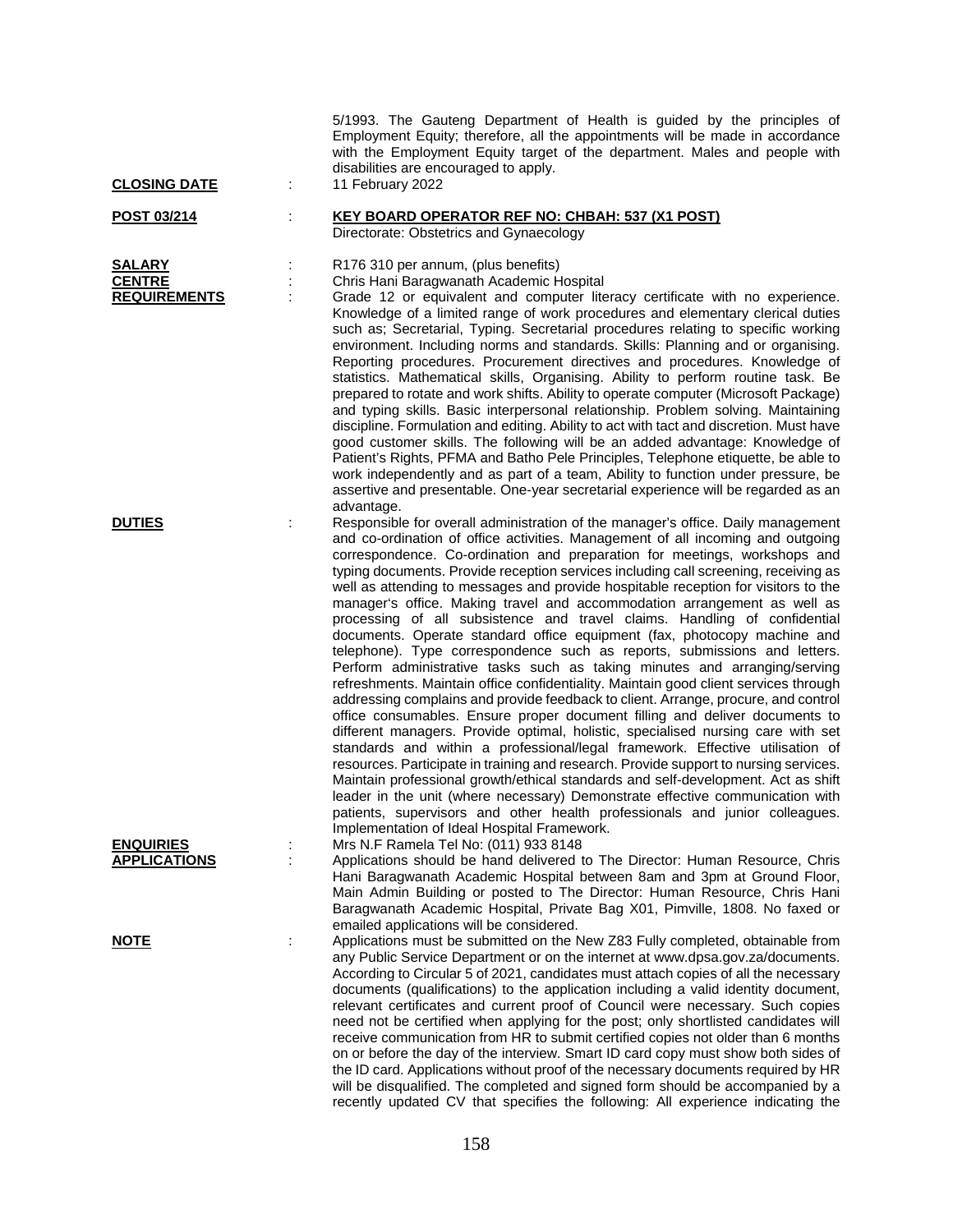| <b>CLOSING DATE</b>                 | position, institution and respective dates (DD/MM/YY). Failure to submit all the<br>requested documents will result in the application not being considered. If you have<br>not been contacted within three (3) months after the closing date, please accept<br>that your application was unsuccessful. Candidates will be subjected to Personnel<br>Suitability Checks (PSC) - Verification (Reference checks- Provide at least 3 off<br>which one must be immediate supervisor, identity verification, qualifications<br>verification, criminal record checks, credit/financial stability checks and<br>employment verification). The recommended candidate may be subjected to<br>medical surveillance as required by the Occupational Health and Safety Act, Act<br>5/1993. CHBAH reserves the right to utilize practical exercises/tests for Non-SMS<br>positions during the recruitment process to determine the suitability of candidates<br>for the post(s). CHBAH also reserves the right to cancel the filling of Vacancy or<br>not to fill a vacancy that was advertised during any stage of the recruitment process.<br>The Gauteng Department of Health is guided by the principles of Employment<br>Equity; therefore, all the appointments will be made in accordance with the<br>Employment Equity target of the department. People with disability are encouraged<br>to apply.<br>11 February 2022 |
|-------------------------------------|---------------------------------------------------------------------------------------------------------------------------------------------------------------------------------------------------------------------------------------------------------------------------------------------------------------------------------------------------------------------------------------------------------------------------------------------------------------------------------------------------------------------------------------------------------------------------------------------------------------------------------------------------------------------------------------------------------------------------------------------------------------------------------------------------------------------------------------------------------------------------------------------------------------------------------------------------------------------------------------------------------------------------------------------------------------------------------------------------------------------------------------------------------------------------------------------------------------------------------------------------------------------------------------------------------------------------------------------------------------------------------------------------------------------|
|                                     |                                                                                                                                                                                                                                                                                                                                                                                                                                                                                                                                                                                                                                                                                                                                                                                                                                                                                                                                                                                                                                                                                                                                                                                                                                                                                                                                                                                                                     |
| POST 03/215                         | NURSING ASSISTANT GRADE 1/2/3 REF NO: WKH/06/01/2022 (X22 POSTS)<br>Directorate: Nursing                                                                                                                                                                                                                                                                                                                                                                                                                                                                                                                                                                                                                                                                                                                                                                                                                                                                                                                                                                                                                                                                                                                                                                                                                                                                                                                            |
|                                     |                                                                                                                                                                                                                                                                                                                                                                                                                                                                                                                                                                                                                                                                                                                                                                                                                                                                                                                                                                                                                                                                                                                                                                                                                                                                                                                                                                                                                     |
| <b>SALARY</b>                       | R134 514 - R190 071 per annum, plus benefits                                                                                                                                                                                                                                                                                                                                                                                                                                                                                                                                                                                                                                                                                                                                                                                                                                                                                                                                                                                                                                                                                                                                                                                                                                                                                                                                                                        |
| <b>CENTRE</b><br><b>EQUIREMENTS</b> | <b>Weskoppies Hospital</b><br>Grade 12. Basic qualification that leads to enrollment with the South African                                                                                                                                                                                                                                                                                                                                                                                                                                                                                                                                                                                                                                                                                                                                                                                                                                                                                                                                                                                                                                                                                                                                                                                                                                                                                                         |
|                                     | Nursing Council as Nursing Assistant. Grade 1 - no experience required. Grade 2<br>- a minimum of 10 years appropriate experience in nursing after registration with<br>SANC as nursing assistant. Grade $3 - A$ minimum of 20 years appropriate                                                                                                                                                                                                                                                                                                                                                                                                                                                                                                                                                                                                                                                                                                                                                                                                                                                                                                                                                                                                                                                                                                                                                                    |
|                                     | experience in nursing after registration with SANC as nursing assistant.                                                                                                                                                                                                                                                                                                                                                                                                                                                                                                                                                                                                                                                                                                                                                                                                                                                                                                                                                                                                                                                                                                                                                                                                                                                                                                                                            |
| <b>DUTIES</b>                       | Assist Mental Health Care Users with activities of daily living. Provide elementary<br>clinical nursing care. Promote and maintain a safe environment that is conducive<br>to physical, psychological and social wellbeing of Mental Health Care Users and<br>on continuous basis. Assist in the effective utilization, maintenance and control of<br>human resources, equipment and supplies. Maintain professional growth / ethical<br>standards and self-development.                                                                                                                                                                                                                                                                                                                                                                                                                                                                                                                                                                                                                                                                                                                                                                                                                                                                                                                                            |
| <b>ENQUIRIES</b>                    | Ms. PB Schoonwinkel Tel No: 012 319 9877                                                                                                                                                                                                                                                                                                                                                                                                                                                                                                                                                                                                                                                                                                                                                                                                                                                                                                                                                                                                                                                                                                                                                                                                                                                                                                                                                                            |
| <b>APPLICATIONS</b>                 | Applications should be addressed to HR: Recruitment and Selection Office,                                                                                                                                                                                                                                                                                                                                                                                                                                                                                                                                                                                                                                                                                                                                                                                                                                                                                                                                                                                                                                                                                                                                                                                                                                                                                                                                           |
|                                     | Weskoppies Hospital, Private Bag X 113, Pretoria 0001 between 8am-3pm or hand<br>delivered at 01 Ketjen Street, Weskoppies Hospital, Pretoria West, 0001 at the<br>security gate before 12h00 noon on the closing date and sign in the register book.<br>No faxed or emailed application will be considered.                                                                                                                                                                                                                                                                                                                                                                                                                                                                                                                                                                                                                                                                                                                                                                                                                                                                                                                                                                                                                                                                                                        |
| <b>NOTE</b>                         | Applications should include latest Z83, CV, copies of ID (smart card ID and driver's                                                                                                                                                                                                                                                                                                                                                                                                                                                                                                                                                                                                                                                                                                                                                                                                                                                                                                                                                                                                                                                                                                                                                                                                                                                                                                                                |
|                                     | license to be copied both sides) and qualifications. No need to certify documents,<br>only shortlisted candidates must submit certified documents. Please note that<br>should you not use the latest Z83 and completed, initialed and signed in full, the<br>department reserves the right to disqualify your application. Failure to submit all the<br>requested documents will result in the application not being considered. If you have<br>not been contacted within three (3) months after the closing date, please accept<br>that your application was unsuccessful. Suitable candidates will be subjected to<br>personnel Suitability Checks (PSC) - Verification (Reference checks- Provide at<br>least 3 off which one must immediate supervisor. Persons in possession of a<br>foreign qualification must furnish the Department with an evaluation certificate from<br>the South African Qualification Authority (SAQA). Weskoppies Hospital reserves the<br>right to cancel or not fill a vacancy that was advertised during any stage of the<br>recruitment process. Employment Equity profile will be taken into consideration.<br>The Department of Health is committed to the achievement and maintenance of<br>diversity and equity-employment especially of race, gender and disability. People<br>with disabilities are encouraged to apply.                                                    |
| <b>CLOSING DATE</b>                 | 18 February 2022                                                                                                                                                                                                                                                                                                                                                                                                                                                                                                                                                                                                                                                                                                                                                                                                                                                                                                                                                                                                                                                                                                                                                                                                                                                                                                                                                                                                    |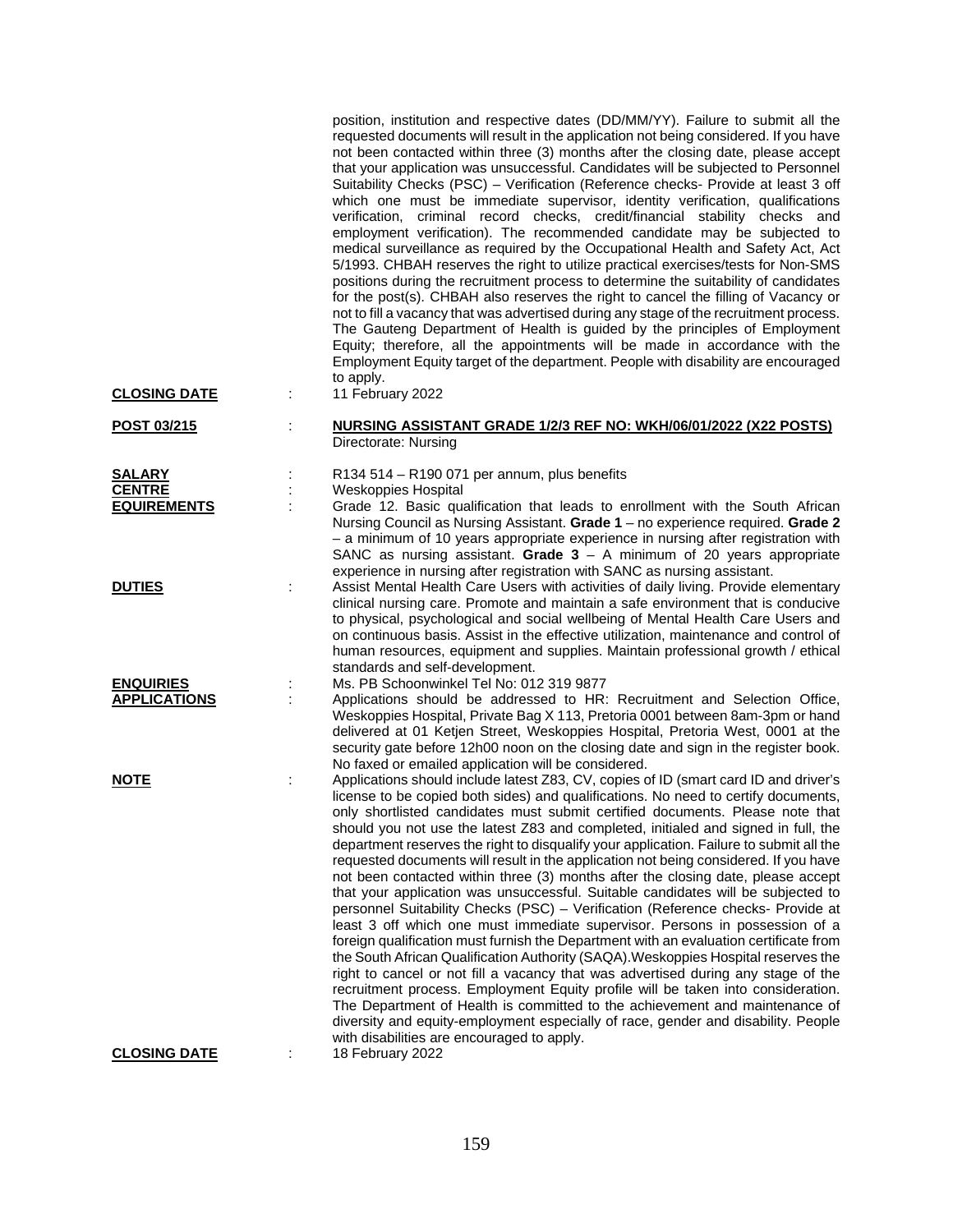| POST 03/216         | <b>MESSENGER REF NO: CHBAH: 538 (X1 POST)</b>                                                                                                                    |
|---------------------|------------------------------------------------------------------------------------------------------------------------------------------------------------------|
|                     | Directorate: Obstetrics and Gynaecology                                                                                                                          |
| <b>SALARY</b>       | R104 073 per annum, (plus benefits)                                                                                                                              |
| <b>CENTRE</b>       | Chris Hani Baragwanath Academic Hospital                                                                                                                         |
| <b>REQUIREMENTS</b> | Adult Education and Training (AET/ABET) level 3 or equivalent (Grade 7). Ability                                                                                 |
|                     | to work under pressure. Basic understanding of Policies (Batho Pele Principles,                                                                                  |
|                     | Patients Right Charter, Occupational Health and Safety, Six Priorities and National                                                                              |
|                     | Core Standards). Basic knowledge of legislative framework and processes relating                                                                                 |
|                     | to messaging. Ability to work independently and in a team. Ability to communicate                                                                                |
|                     | well with people at different levels. Ability to act with tact and discretion. Ability to                                                                        |
|                     | organize and plan. Sound verbal and communication skills. Must be self-motivated.                                                                                |
|                     | Must be prepared to rotate to other units as well as work shifts, which include night                                                                            |
|                     | duty, weekends and public holidays. Knowledge and application of the Batho Pele                                                                                  |
|                     | Principles. Ability to liaise with liaises with internal and external stakeholders. It is                                                                        |
|                     | an inherent requirement of the job to be ethical and maintain confidentiality at all                                                                             |
|                     | times. Applicant should be prepared to undergo Medical surveillance as an inherent                                                                               |
|                     | job requirement.                                                                                                                                                 |
| <b>DUTIES</b>       | Distribution of internal and external memos, circulars, sorting and delivering of                                                                                |
|                     | posts. Assist in patient's records and registry functions. Responsible to collect and                                                                            |
|                     | deliver blood from blood bank. Collect and deliver sputum bottles etc. to and from                                                                               |
|                     | Laboratory (NHLS), collect medication from pharmacy, collect and deliver bottles                                                                                 |
|                     | from the milk room and deliver it to the wards. Collection of VA2 forms, orders from                                                                             |
|                     | different offices and submit to Stores department. Exchange books/registers,                                                                                     |
|                     | stationeries from stores. Collection of leave, overtime forms and other documents                                                                                |
|                     | and submits to leave section (HR). Collecting of documents between offices and                                                                                   |
|                     | departments and submit to the various stakeholders. Ensure that the recipient sign                                                                               |
|                     | on the delivery book or register. Comply with the rotation roster. Adhere to all legal                                                                           |
|                     | instruction given to you written or verbally by senior member. Adhere to time lines.                                                                             |
|                     | Attend meetings and training as approved by supervisor. Comply with the                                                                                          |
|                     | Performance Management and Development System (Contracting, quarterly                                                                                            |
|                     | reviews and final assessment).                                                                                                                                   |
| <b>ENQUIRIES</b>    | Ms N.F.Ramela Tel No: (011) 933-8148                                                                                                                             |
| <b>APPLICATIONS</b> | Applications should be hand delivered to The Director: Human Resource, Chris                                                                                     |
|                     | Hani Baragwanath Academic Hospital between 8am and 3pm at Ground Floor,                                                                                          |
|                     | Main Admin Building or posted to The Director: Human Resource, Chris Hani                                                                                        |
|                     | Baragwanath Academic Hospital, Private Bag X01, Pimville, 1808. No faxed or                                                                                      |
|                     | emailed applications will be considered.                                                                                                                         |
| <b>NOTE</b>         | Applications must be submitted on the New Z83 Fully completed, obtainable from<br>any Public Service Department or on the internet at www.dpsa.gov.za/documents. |
|                     | According to Circular 5 of 2021, candidates must attach copies of all the necessary                                                                              |
|                     | documents (qualifications) to the application including a valid identity document,                                                                               |
|                     | relevant certificates and current proof of Council were necessary. Such copies                                                                                   |
|                     | need not be certified when applying for the post; only shortlisted candidates will                                                                               |
|                     | receive communication from HR to submit certified copies not older than 6 months                                                                                 |
|                     | on or before the day of the interview. Smart ID card copy must show both sides of                                                                                |
|                     | the ID card. Applications without proof of the necessary documents required by HR                                                                                |
|                     | will be disqualified. The completed and signed form should be accompanied by a                                                                                   |
|                     | recently updated CV that specifies the following: All experience indicating the                                                                                  |
|                     | position, institution and respective dates (DD/MM/YY). Failure to submit all the                                                                                 |
|                     | requested documents will result in the application not being considered. If you have                                                                             |
|                     | not been contacted within three (3) months after the closing date, please accept                                                                                 |
|                     | that your application was unsuccessful. Candidates will be subjected to Personnel                                                                                |
|                     | Suitability Checks (PSC) - Verification (Reference checks- Provide at least 3 off                                                                                |
|                     | which one must be immediate supervisor, identity verification, qualifications                                                                                    |
|                     | verification, criminal record checks, credit/financial stability checks and                                                                                      |
|                     | employment verification). The recommended candidate may be subjected to                                                                                          |
|                     | medical surveillance as required by the Occupational Health and Safety Act, Act                                                                                  |
|                     | 5/1993. CHBAH reserves the right to utilize practical exercises/tests for Non-SMS                                                                                |
|                     | positions during the recruitment process to determine the suitability of candidates                                                                              |
|                     | for the post(s). CHBAH also reserves the right to cancel the filling of Vacancy or                                                                               |
|                     | not to fill a vacancy that was advertised during any stage of the recruitment process.                                                                           |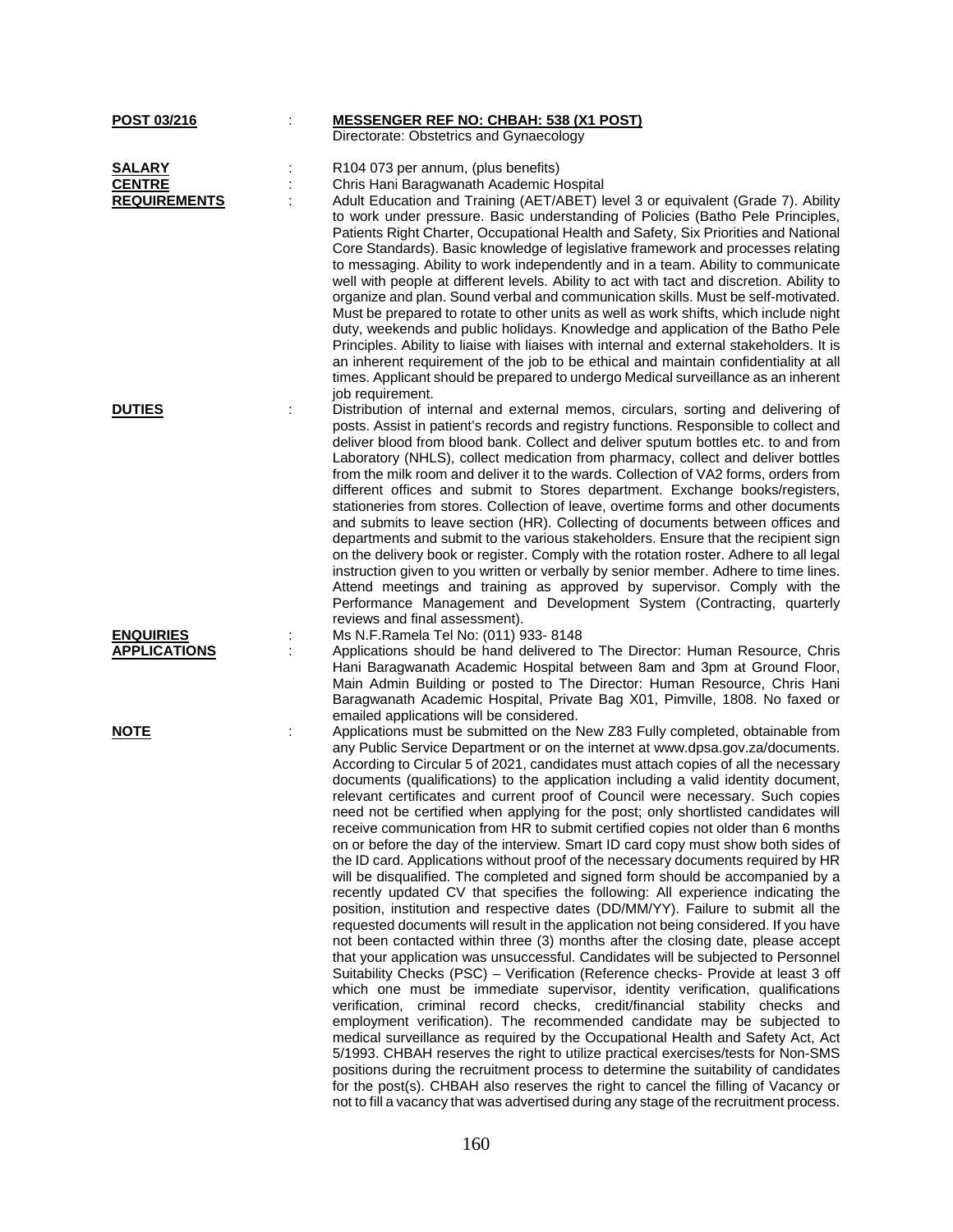|                                      | The Gauteng Department of Health is guided by the principles of Employment<br>Equity; therefore, all the appointments will be made in accordance with the<br>Employment Equity target of the department. People with disability are encouraged<br>to apply.                                                                                                                                                                                                                                                                                                                                                                                                                                                                                                                                                                                                                                                                                                                   |
|--------------------------------------|-------------------------------------------------------------------------------------------------------------------------------------------------------------------------------------------------------------------------------------------------------------------------------------------------------------------------------------------------------------------------------------------------------------------------------------------------------------------------------------------------------------------------------------------------------------------------------------------------------------------------------------------------------------------------------------------------------------------------------------------------------------------------------------------------------------------------------------------------------------------------------------------------------------------------------------------------------------------------------|
| <b>CLOSING DATE</b>                  | 11 February 2022                                                                                                                                                                                                                                                                                                                                                                                                                                                                                                                                                                                                                                                                                                                                                                                                                                                                                                                                                              |
| <u>POST 03/217</u>                   | LAUNDRY AID REF NO: JUB 01/2022 (X2 POSTS)<br>Directorate: Admin and Logistics Management                                                                                                                                                                                                                                                                                                                                                                                                                                                                                                                                                                                                                                                                                                                                                                                                                                                                                     |
| <b>SALARY</b>                        | R104 073 per annum<br>Jubilee District Hospital                                                                                                                                                                                                                                                                                                                                                                                                                                                                                                                                                                                                                                                                                                                                                                                                                                                                                                                               |
| <b>CENTRE</b><br><b>REQUIREMENTS</b> | Grade 10-12 or Abet Level 1-4. 12 Months working experience in Laundry Services.                                                                                                                                                                                                                                                                                                                                                                                                                                                                                                                                                                                                                                                                                                                                                                                                                                                                                              |
|                                      | Numerical skills. Batho Pele Principles. Knowledge of National CORE standards.<br>Must have proven knowledge of mending & sewing (Certificate).                                                                                                                                                                                                                                                                                                                                                                                                                                                                                                                                                                                                                                                                                                                                                                                                                               |
| <b>DUTIES</b>                        | Collection of soiled linen from the wards and out-patients department daily. Deliver<br>clean linen to respective wards daily. Packing, unpacking, and counting of soiled<br>and clean linen daily. Sluice soiled linen daily. Pack linen accordingly in the linen<br>bank and in the wards. Participate in the bi-annual and annual stock taking.<br>Willingness to go extra mile when need arises. Adhere to guidelines and prescripts<br>that guides laundry services. Cleaning and damp dusting in the laundry.<br>Willingness to work shifts, holidays and weekends when need arise. Mending and<br>sewing torn patients clothing.                                                                                                                                                                                                                                                                                                                                       |
| <b>ENQUIRIES</b>                     | Mr. Tshelane M.G Tel No: (012) 717 9300 Ext 9352)                                                                                                                                                                                                                                                                                                                                                                                                                                                                                                                                                                                                                                                                                                                                                                                                                                                                                                                             |
| <b>APPLICATIONS</b>                  | Application documents must be submitted to Jubilee District Hospital Human<br>Resource Department Private Bag x449. Hammanskraal 0400 or hand delivered to<br>Stand No. 92 Jubilee Road, Temba, Jubilee District Hospital.                                                                                                                                                                                                                                                                                                                                                                                                                                                                                                                                                                                                                                                                                                                                                    |
| <b>NOTE</b>                          | Applications must be submitted on form Z83 (obtainable from any Public Service<br>department) and must be completed in full, and page 2 duly signed. Clear indication<br>of the post and reference number that is being applied for must be indicated on<br>your Z.83 A recent, comprehensive CV, specifying all qualifications and<br>experience, with respective dates, uncertified copies of qualifications and ID must<br>be attached (Only shortlisted candidates will be required to certify such copies).<br>General information: Short-listed candidates must be available for interviews at a<br>date and time determine by the Jubilee District Hospital. Applications received after<br>the closing date as well as those who do not comply with the requirements will not<br>be taken into consideration. If you have not received a response from this institution<br>within three months of the closing date, please consider your application<br>unsuccessful. |
| <b>CLOSING DATE</b>                  | 11 February 2022 Time: 16:00                                                                                                                                                                                                                                                                                                                                                                                                                                                                                                                                                                                                                                                                                                                                                                                                                                                                                                                                                  |
| POST 03/218                          | <b>PROPERTY CARE-TAKER REF NO: JUB 02/2022</b><br>Directorate: Admin and Logistics Management                                                                                                                                                                                                                                                                                                                                                                                                                                                                                                                                                                                                                                                                                                                                                                                                                                                                                 |
| <b>SALARY</b>                        | R104 073 per annum                                                                                                                                                                                                                                                                                                                                                                                                                                                                                                                                                                                                                                                                                                                                                                                                                                                                                                                                                            |
| <b>CENTRE</b>                        | Jubilee District Hospital                                                                                                                                                                                                                                                                                                                                                                                                                                                                                                                                                                                                                                                                                                                                                                                                                                                                                                                                                     |
| <b>REQUIREMENTS</b>                  | Grade 10-12 or ABET (Level 1-4) or equivalent qualification special requirements<br>(skills needed). Problem solving. Customer Service. Verbal communication. Have<br>a proven knowledge of repairing/servicing gardening equipment's e.g., Lawn<br>mower, brush cutters etc. knowledge of few repetitive tasks such as equipment,<br>gardening, health and safety measures and incident handling procedure. Basic<br>numeracy, interpersonal relationships, ability to operate elementary and machines,<br>organizing and literacy. Tractor operating license will be an added advantage. Must<br>be physically demanding nature.                                                                                                                                                                                                                                                                                                                                            |
| <b>DUTIES</b>                        | Plant trees, flowers, shrubs, grass, and other plants in the gardens. Prepare soil for<br>the planting of plants. Maintain flower and other beds by fertilizing, irrigating,<br>weeding, and pruning where necessary. Mow lawns and do the cutting of grass<br>edges. Load and unload a variety of articles needed on the grounds on/off trucks.<br>Irrigate lawns. Remove refuse from terrain, load on truck and dump it. Keep other<br>structures clean and tidy (e.g., site ward facilities, parking areas, residence areas,<br>ditches, and gutters). Assist with preparation of grounds for functions. Check the<br>service ability of machinery and equipment. Clean machinery and equipment daily                                                                                                                                                                                                                                                                      |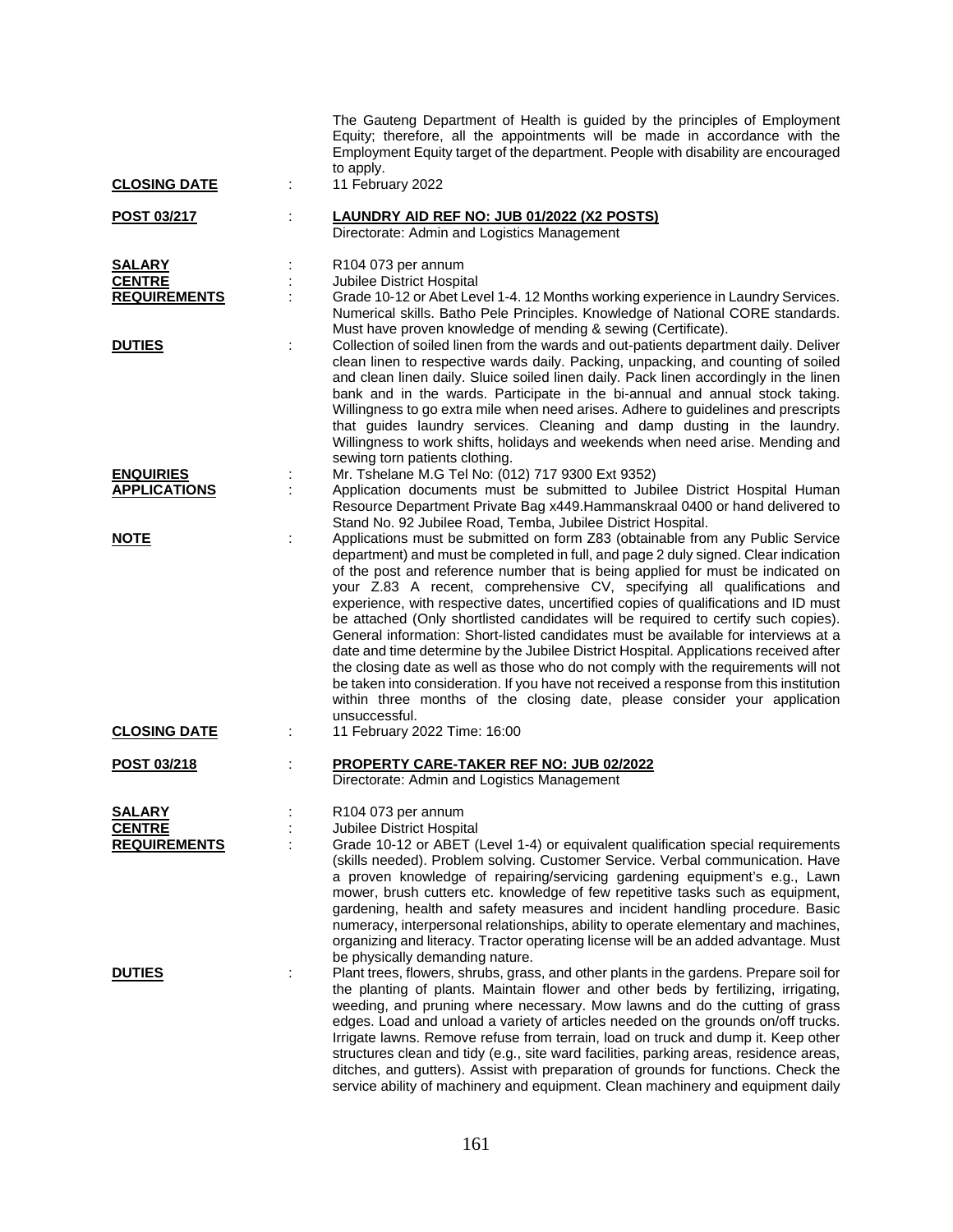|                     | after use. Report any defaults on the terrain to foreman grounds man. Service and<br>repair gardening equipment's such as Lawn mower and brush cutter etc.                                                                                                                                                                                                                                                                                                                                                                                                                                                                                                                                                                                                                                                                                                                                                                                                                    |  |
|---------------------|-------------------------------------------------------------------------------------------------------------------------------------------------------------------------------------------------------------------------------------------------------------------------------------------------------------------------------------------------------------------------------------------------------------------------------------------------------------------------------------------------------------------------------------------------------------------------------------------------------------------------------------------------------------------------------------------------------------------------------------------------------------------------------------------------------------------------------------------------------------------------------------------------------------------------------------------------------------------------------|--|
| <b>ENQUIRIES</b>    | Mr. K. Koenaite Tel No: (012) 717 9518                                                                                                                                                                                                                                                                                                                                                                                                                                                                                                                                                                                                                                                                                                                                                                                                                                                                                                                                        |  |
| <b>APPLICATIONS</b> | Application documents must be submitted to Jubilee District Hospital Human                                                                                                                                                                                                                                                                                                                                                                                                                                                                                                                                                                                                                                                                                                                                                                                                                                                                                                    |  |
|                     | Resource Department Private Bag x449. Hammanskraal 0400 or hand delivered to<br>Stand No. 92 Jubilee Road, Temba, Jubilee District Hospital.                                                                                                                                                                                                                                                                                                                                                                                                                                                                                                                                                                                                                                                                                                                                                                                                                                  |  |
| <b>NOTE</b>         | Applications must be submitted on form Z83 (obtainable from any Public Service<br>department) and must be completed in full, and page 2 duly signed. Clear indication<br>of the post and reference number that is being applied for must be indicated on<br>your Z.83 A recent, comprehensive CV, specifying all qualifications and<br>experience, with respective dates, uncertified copies of qualifications and ID must<br>be attached (Only shortlisted candidates will be required to certify such copies).<br>General information: Short-listed candidates must be available for interviews at a<br>date and time determine by the Jubilee District Hospital. Applications received after<br>the closing date as well as those who do not comply with the requirements will not<br>be taken into consideration. If you have not received a response from this institution<br>within three months of the closing date, please consider your application<br>unsuccessful. |  |
| <b>CLOSING DATE</b> | 11 February 2022 Time: 16H00                                                                                                                                                                                                                                                                                                                                                                                                                                                                                                                                                                                                                                                                                                                                                                                                                                                                                                                                                  |  |

**PROVINCIAL TREASURY**

*It is the department's intention to promote equity through the filling of all numeric targets as contained in the Employment Equity Plan. To facilitate this process successfully, an indication of race, gender and disability status is required.*

|                             | 占                                                                                                                                                                                                                                                                                                                                                                                                                                                                                                                                                                                                                                                                                                                                                                                                                                                                                                                                                                                                                                                                                                                                                                                                                                                                                                                                                                                                                                                                                                                                                                                                                                                                                                                                                                                                                                                                                                                                                                                                                                                                                                                                                                                                                                                                                                                                                    |
|-----------------------------|------------------------------------------------------------------------------------------------------------------------------------------------------------------------------------------------------------------------------------------------------------------------------------------------------------------------------------------------------------------------------------------------------------------------------------------------------------------------------------------------------------------------------------------------------------------------------------------------------------------------------------------------------------------------------------------------------------------------------------------------------------------------------------------------------------------------------------------------------------------------------------------------------------------------------------------------------------------------------------------------------------------------------------------------------------------------------------------------------------------------------------------------------------------------------------------------------------------------------------------------------------------------------------------------------------------------------------------------------------------------------------------------------------------------------------------------------------------------------------------------------------------------------------------------------------------------------------------------------------------------------------------------------------------------------------------------------------------------------------------------------------------------------------------------------------------------------------------------------------------------------------------------------------------------------------------------------------------------------------------------------------------------------------------------------------------------------------------------------------------------------------------------------------------------------------------------------------------------------------------------------------------------------------------------------------------------------------------------------|
| <b>APPLICATIONS</b>         | Applications must be submitted on a duly New signed Z83 form, comprehensive<br>CV only shortlisted candidates will submit certified documents. Application should<br>be submitted at Gauteng Provincial Treasury: Ground Floor, Imbumba House, 75<br>Fox Street, Marshalltown, Johannesburg, or posted to: Private Bag X12,<br>Marshalltown, 2107.                                                                                                                                                                                                                                                                                                                                                                                                                                                                                                                                                                                                                                                                                                                                                                                                                                                                                                                                                                                                                                                                                                                                                                                                                                                                                                                                                                                                                                                                                                                                                                                                                                                                                                                                                                                                                                                                                                                                                                                                   |
| <b>CLOSING DATE</b><br>NOTE | 11 February 2022<br>Applications must be submitted on new z83 form, obtainable from any Public<br>Service Department or on the internet at www.dpsa.gov.za/documents. The<br>Completed and signed form should be accompanied by a recently updated CV<br>specifying all experience indicating the respective dates (MM/YY) as well as<br>indicating three reference persons with the following information: name and contact<br>number(s), email address and an indication of the capacity in which the reference<br>is known to the candidate. The copies of qualifications, ID, drivers' license and<br>relevant certificates need not be certified when applying for the post. Only<br>shortlisted candidates will be required to submit certified documents on or before<br>the interview date following communication from HR. Suitable candidates will be<br>subjected to Personnel Suitability Checks (criminal record, citizen, credit record<br>checks, qualification and employment verification). Confirmation of final<br>appointment will be subject to a positive security clearance. All non-SA citizens<br>must attach a certified proof of permanent residence in South Africa. It is the<br>applicant's responsibility to have foreign qualifications evaluated by the South<br>African Qualifications Authority (SAQA). Failure to submit all the requested<br>documents will result in the application not being considered. The persons<br>appointed to this position will be subjected to a security clearance. SMS candidates<br>will be required to undergo a Competency Assessment as prescribed by the DPSA.<br>All shortlisted candidates for SMS positions will be required to undergo a technical<br>exercise that intends to test the relevant technical elements of the job. Gauteng<br>Provincial Treasury (GPT) reserves the right to utilise practical exercises / tests for<br>non-SMS positions and during the recruitment process (candidates who are<br>shortlisted will be informed accordingly) to determine the suitability of candidates<br>for the post(s). GPT also reserves the right to cancel the filling / not to fill a vacancy<br>that was advertised during any stage of the recruitment process. Prospective<br>applicants must please use the new Z83 which is effective as at 01 January 2021, |
|                             | should an application be received using the incorrect application for employment                                                                                                                                                                                                                                                                                                                                                                                                                                                                                                                                                                                                                                                                                                                                                                                                                                                                                                                                                                                                                                                                                                                                                                                                                                                                                                                                                                                                                                                                                                                                                                                                                                                                                                                                                                                                                                                                                                                                                                                                                                                                                                                                                                                                                                                                     |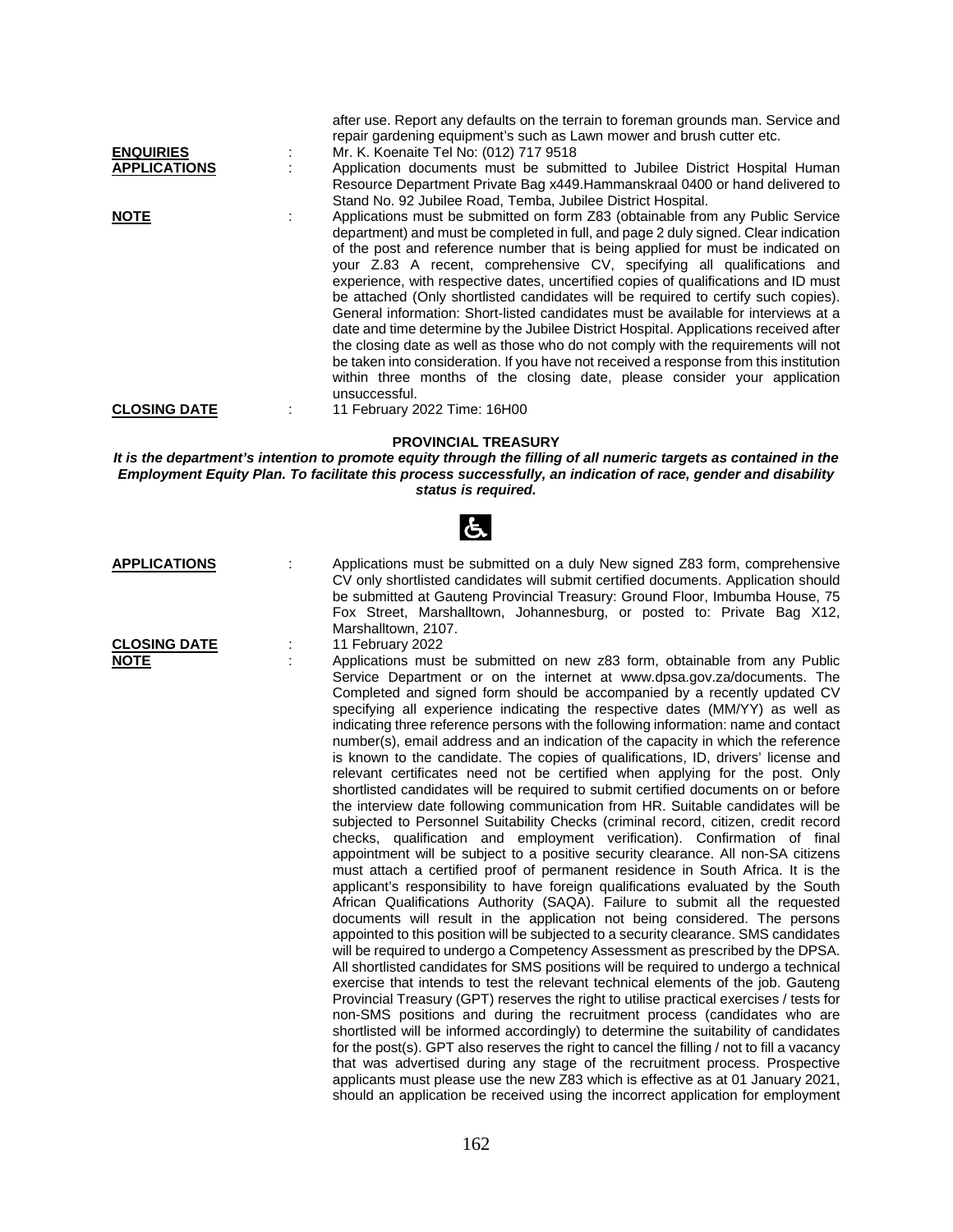(Z83) form, it will not be considered. You need to fill in all sections of this form completely, accurately and legibly.

## **MANAGEMENT ECHELON**

| POST 03/219                       | DIRECTOR: MUNICIPAL FINANCIAL MANAGEMENT SUPPORT REF NO:<br>2022/02/07                                                                                                                                                                                                                                                                                                                                                                                                                                                                                                                                                                                                                                                                                                                                                                                                                                                                                                                                                                                                                                                                                                                                                                                                                                                                                                                                                                                                                                                                                                                                                                   |
|-----------------------------------|------------------------------------------------------------------------------------------------------------------------------------------------------------------------------------------------------------------------------------------------------------------------------------------------------------------------------------------------------------------------------------------------------------------------------------------------------------------------------------------------------------------------------------------------------------------------------------------------------------------------------------------------------------------------------------------------------------------------------------------------------------------------------------------------------------------------------------------------------------------------------------------------------------------------------------------------------------------------------------------------------------------------------------------------------------------------------------------------------------------------------------------------------------------------------------------------------------------------------------------------------------------------------------------------------------------------------------------------------------------------------------------------------------------------------------------------------------------------------------------------------------------------------------------------------------------------------------------------------------------------------------------|
|                                   | Directorate: Municipal Financial Management                                                                                                                                                                                                                                                                                                                                                                                                                                                                                                                                                                                                                                                                                                                                                                                                                                                                                                                                                                                                                                                                                                                                                                                                                                                                                                                                                                                                                                                                                                                                                                                              |
| <b>SALARY</b>                     | R1 057 326 per annum, (all-inclusive package) consists of 70% basic salary and<br>30% flexible portion that may be structured in terms of the applicable rules.                                                                                                                                                                                                                                                                                                                                                                                                                                                                                                                                                                                                                                                                                                                                                                                                                                                                                                                                                                                                                                                                                                                                                                                                                                                                                                                                                                                                                                                                          |
| <b>CENTRE</b>                     | Johannesburg                                                                                                                                                                                                                                                                                                                                                                                                                                                                                                                                                                                                                                                                                                                                                                                                                                                                                                                                                                                                                                                                                                                                                                                                                                                                                                                                                                                                                                                                                                                                                                                                                             |
| <b>REQUIREMENT</b>                | A degree (NQF level 7) in Financial Management/ Accounting/ Auditing/ Internal<br>Auditing/ Cost Management or Cost Accounting/Public Management/Local<br>Government. Any qualification in Commercial or Business Law will be an added<br>advantage. At least 5 years' experience at middle management level. 5 years of<br>work experience in the fields of financial management and support BUT related to<br>the job duties below, preferably in local government or Provincial Treasuries. Any<br>experience in the fields of Commercial or Business Law will be an added<br>advantage.                                                                                                                                                                                                                                                                                                                                                                                                                                                                                                                                                                                                                                                                                                                                                                                                                                                                                                                                                                                                                                              |
| <b>DUTIES</b><br><b>ENQUIRIES</b> | Strategic management of the directorate, including staff management, Annual<br>Performance Plan (APP) and Annual Operational Plan (OPS) plan targets<br>management. Oversight over financial problems in municipalities and municipal<br>entities. Strategically enhance the monitoring of financial problems in municipalities<br>eg, through the development of financial performance dashboards or early warning<br>detection tools, etc. Report to executive management on progress /status of<br>recovery plans or turnaround strategies in municipalities. Manage the review of<br>policy frameworks in the field of municipal financial recovery services and conduct<br>research on best practices, etc. Oversee the municipal advisors programme and<br>related administrative processes eg. Performance management, monthly reporting,<br>etc. Support to municipalities and participation in intergovernmental structures.<br>Strategic leadership on monitoring and implementation of chapter 13 of the MFMA<br>which include amongst other: Joint work with CoGTA and National Treasury on<br>matters of provincial interventions and recovery plans, etc. Ensure the MEC for<br>Finance comply with the conduct of regular reviews of any active provincial<br>interventions. Collection and monitoring of financial recovery plans and monthly<br>progress reports by municipalities and coordination of FRP Progress meetings and<br>participation in relevant workstreams. Collection and review of portfolios of<br>evidence submitted by municipalities with progress reports.<br>MR HR Tsotetsi Tel No: 011 227 9000 |
|                                   | <b>OTHER POSTS</b>                                                                                                                                                                                                                                                                                                                                                                                                                                                                                                                                                                                                                                                                                                                                                                                                                                                                                                                                                                                                                                                                                                                                                                                                                                                                                                                                                                                                                                                                                                                                                                                                                       |
| POST 03/220                       | DEPUTY DIRECTOR: FINANCIAL AUTOMATION MANAGEMENT SYSTEMS<br>(FAMS) REF NO: 2022/02/08<br>Directorate: Financial Governance                                                                                                                                                                                                                                                                                                                                                                                                                                                                                                                                                                                                                                                                                                                                                                                                                                                                                                                                                                                                                                                                                                                                                                                                                                                                                                                                                                                                                                                                                                               |
| <b>SALARY</b>                     | R744 255 per annum, (all-inclusive package) consists of 70% basic salary and 30%<br>flexible portion that may be structured in terms of the applicable rules.                                                                                                                                                                                                                                                                                                                                                                                                                                                                                                                                                                                                                                                                                                                                                                                                                                                                                                                                                                                                                                                                                                                                                                                                                                                                                                                                                                                                                                                                            |
| <b>CENTRE</b>                     | Johannesburg                                                                                                                                                                                                                                                                                                                                                                                                                                                                                                                                                                                                                                                                                                                                                                                                                                                                                                                                                                                                                                                                                                                                                                                                                                                                                                                                                                                                                                                                                                                                                                                                                             |
| <b>REQUIREMENTS</b>               | A three-year tertiary qualification (NQF level 6) as recognised by SAQA in<br>Accounting/Finance or Financial Information Systems. 3 – 5 years' experience at a<br>Junior Management Level (ASD) in Accounting/Finance. Experience in Project<br>implementation and support. 3 years' experience in Accounts Payable/Accounting<br>and system support and project implementation. Intermediate financial knowledge<br>(BAS/SAP) will be an added advantage. Knowledge of the Supply Chain cycle<br>within GPG.                                                                                                                                                                                                                                                                                                                                                                                                                                                                                                                                                                                                                                                                                                                                                                                                                                                                                                                                                                                                                                                                                                                           |
| <b>DUTIES</b>                     | To manage the Financial Automation Management Systems (FAMS) Section:<br>Manage the processing team; Manage the projects support and implementation (E-<br>invoicing and P Card) team; Manage the technical support team for projects (E-<br>invoicing and P-card); Monitor Provincial Departments 15/30 Day Payment SLA;<br>Management and Implementation of Ad-Hoc Projects: Management of Staff.                                                                                                                                                                                                                                                                                                                                                                                                                                                                                                                                                                                                                                                                                                                                                                                                                                                                                                                                                                                                                                                                                                                                                                                                                                      |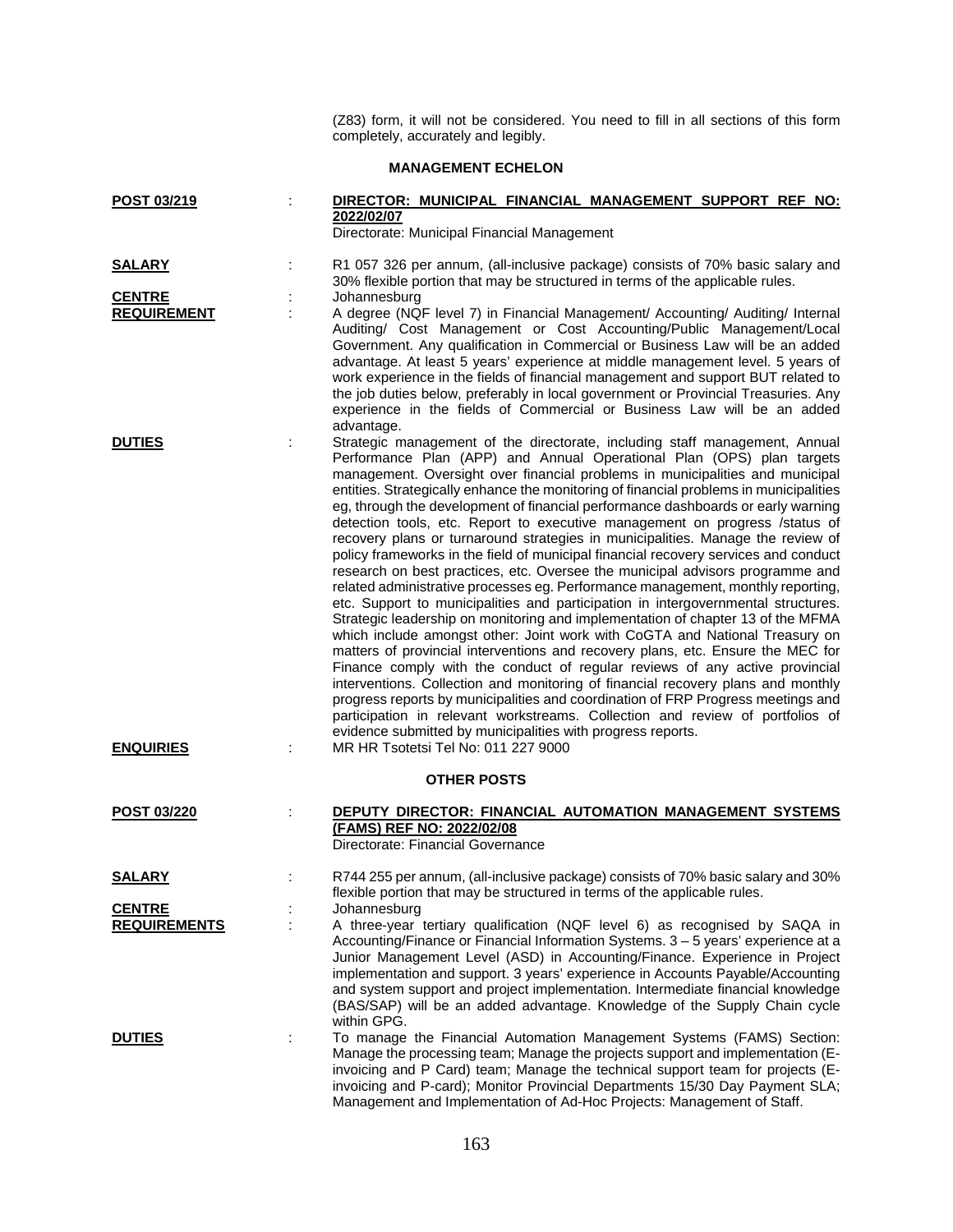| <b>ENQUIRIES</b>                     | Ms. Tshiamo Sokupha Tel No: 011 227 9000                                                                                                                                                                                                                                                                                                                                                                                                                                                                                                                                                                                                                                                                                                                                                                                                                                                                                                                                                                                                                                        |
|--------------------------------------|---------------------------------------------------------------------------------------------------------------------------------------------------------------------------------------------------------------------------------------------------------------------------------------------------------------------------------------------------------------------------------------------------------------------------------------------------------------------------------------------------------------------------------------------------------------------------------------------------------------------------------------------------------------------------------------------------------------------------------------------------------------------------------------------------------------------------------------------------------------------------------------------------------------------------------------------------------------------------------------------------------------------------------------------------------------------------------|
| POST 03/221                          | ASSISTANT DIRECTOR: QUALITY ASSURANCE REF NO: 2022/02/09 (X6<br>POSTS)<br>Directorate: Gauteng Audit Services<br>Re-advertisement therefore if you have applied previously please do not re-apply<br>as your previous application will be considered.                                                                                                                                                                                                                                                                                                                                                                                                                                                                                                                                                                                                                                                                                                                                                                                                                           |
| <b>SALARY</b>                        | R382 245 per annum, (plus benefits)                                                                                                                                                                                                                                                                                                                                                                                                                                                                                                                                                                                                                                                                                                                                                                                                                                                                                                                                                                                                                                             |
| <b>CENTRE</b><br><b>REQUIREMENTS</b> | Johannesburg<br>A three-year tertiary qualification (NQF level 7) as recognised by SAQA in Internal<br>Auditing. 3-5 years' experience in internal auditing. Drivers license. Knowledge of<br>PFMA Act, Treasury Regulations, DPSA Frameworks and IIA Standards. Good<br>communication skills, computer skills, Financial Management skills, supervisory<br>skills, project management skills and analytical skills.                                                                                                                                                                                                                                                                                                                                                                                                                                                                                                                                                                                                                                                            |
| <b>DUTIES</b>                        | Interpret and implement Internal Audit Quality Assurance standards and<br>procedures. Evaluate correct application of Internal Audit Quality Assurance<br>standards and methodologies. Review of audit files to detect non-conformance with<br>applicable Internal Audit Standards and Audit Methodology. Supervise a pool of<br>multi-skilled Quality Assurance Auditors. On the job supervision/mentoring,<br>coaching motivating and training of team (Maintain the standards set by the IIA and<br>methodology). Review working papers compiled by the team members. Investigate<br>customer complaints and based on the results of Customer Satisfaction Surveys,<br>collect and compile statistical quality data to improve internal audit efficiency.<br>Recommend and monitor corrective and preventive actions. Prepare reports to<br>communicate outcomes of Quality Assurance review. Identify training needs and<br>training interventions to meet quality standards. Appraise and evaluate the<br>performance of the team members and draw up Developmental Plans. |
| <b>ENQUIRIES</b>                     | Ms. Linda Ninzi Tel No: 011 227 9000                                                                                                                                                                                                                                                                                                                                                                                                                                                                                                                                                                                                                                                                                                                                                                                                                                                                                                                                                                                                                                            |
| <b>POST 03/222</b>                   | ASSISTANT DIRECTOR: SYSTEMS SUPPORT REF NO: 2022/02/10 (X2<br>POSTS)<br>Directorate: Financial Governance                                                                                                                                                                                                                                                                                                                                                                                                                                                                                                                                                                                                                                                                                                                                                                                                                                                                                                                                                                       |
| <b>SALARY</b>                        | R382 245 per annum, (plus benefits)                                                                                                                                                                                                                                                                                                                                                                                                                                                                                                                                                                                                                                                                                                                                                                                                                                                                                                                                                                                                                                             |
| <b>CENTRE</b><br><b>REQUIREMENTS</b> | Johannesburg<br>A three-year tertiary qualification (NQF level 6) as recognised by SAQA in                                                                                                                                                                                                                                                                                                                                                                                                                                                                                                                                                                                                                                                                                                                                                                                                                                                                                                                                                                                      |
|                                      | Computer Science/Information Technology/Informatics/Financial Information<br>Systems/Finance related qualification/Public Management. 3 - 5 years' experience<br>in Enterprise Resource Planning (ERP) System Support Procurement Support and<br>Financial Accounting (SAP FI, MM) and training. $3 - 5$ years' experience in a full<br>cycle of project implementation as well. Both ERF support system and project<br>management experience are mandatory requirements for these posts.                                                                                                                                                                                                                                                                                                                                                                                                                                                                                                                                                                                       |
| <b>DUTIES</b>                        | Oversee and monitor the management of internal controls in line with the ERP<br>system standards. Manage the relationships with key stakeholders to ensure<br>implementation of new reforms. Roll out the procurement system to all customer<br>sites and provide continuous support. Review and implement business processes<br>for procurement and inventory management. Identify and lead the implementation<br>of new reforms. Oversee the rollout of inventory management in the province.<br>Manage and oversee change management in all new projects. Conduct<br>presentations to GPG departments with regards to new enhancement on the<br>system. Oversee User support and problem resolutions on the support queries<br>across all SAP modules. Manage the development of the operational plan and risk<br>registers for the business unit and report on implementation progress.                                                                                                                                                                                     |
| <b>ENQUIRIES</b>                     | Ms. Tshiamo Sokupha Tel No: 011 227 9000                                                                                                                                                                                                                                                                                                                                                                                                                                                                                                                                                                                                                                                                                                                                                                                                                                                                                                                                                                                                                                        |
| <u>POST 03/223</u>                   | <b>ASSISTANT DIRECTOR: MACRO-ECONOMIC ANALYSIS REF NO: 2022/02/11</b><br>Directorate: Sustainable Fiscal Resource Management                                                                                                                                                                                                                                                                                                                                                                                                                                                                                                                                                                                                                                                                                                                                                                                                                                                                                                                                                    |
| SALARY                               | R382 245 per annum, (plus benefits)                                                                                                                                                                                                                                                                                                                                                                                                                                                                                                                                                                                                                                                                                                                                                                                                                                                                                                                                                                                                                                             |
| <b>CENTRE</b>                        | Johannesburg                                                                                                                                                                                                                                                                                                                                                                                                                                                                                                                                                                                                                                                                                                                                                                                                                                                                                                                                                                                                                                                                    |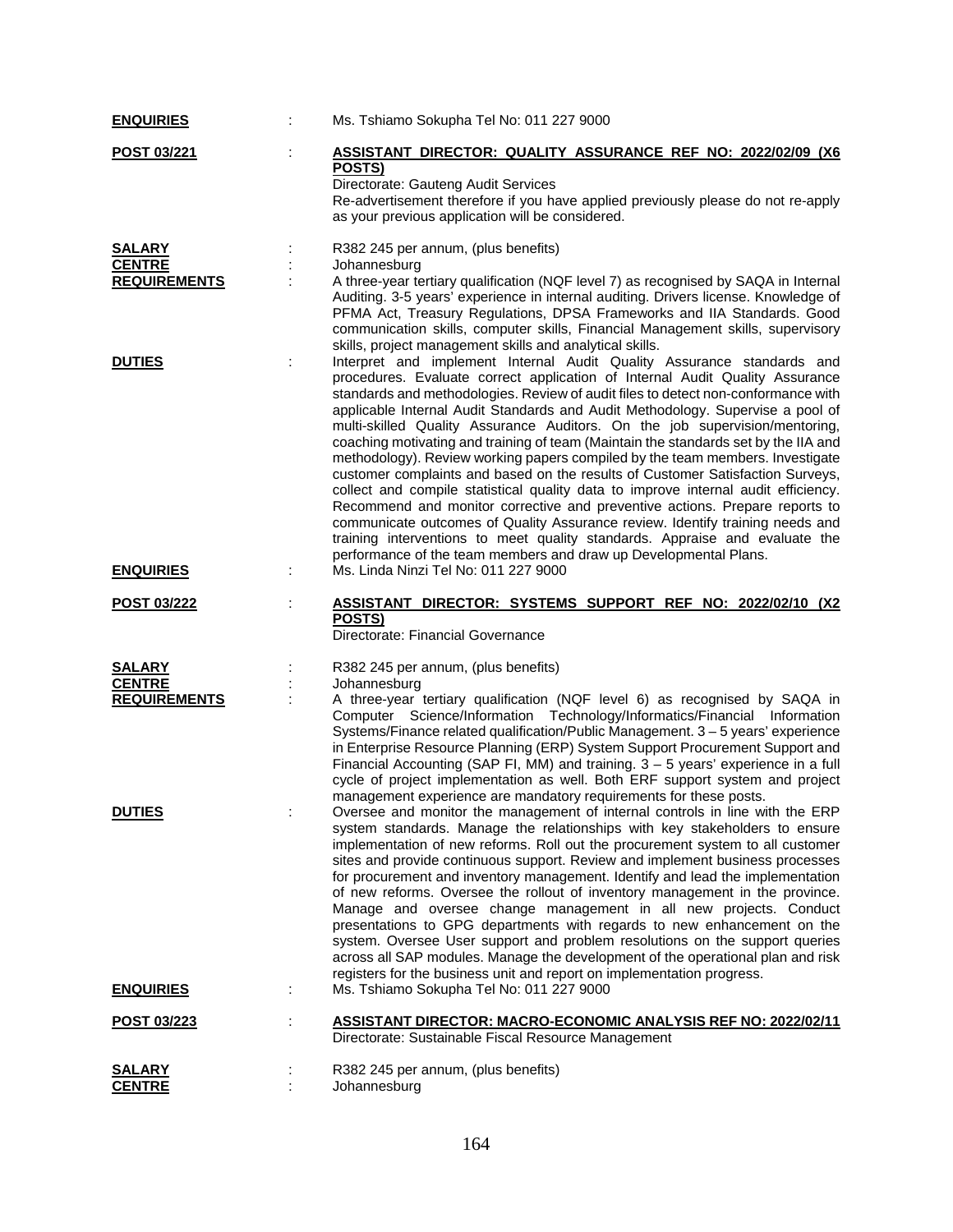| <b>REQUIREMENTS</b>                                   | A three-year tertiary qualification (NQF level 7) as recognised by SAQA Degree in<br>Economics. 1 - 2 years' experience in economic report writing. $2 - 3$ years'                                                                                                                                                                                                                                                                                                                                                                                                                                                                                                                                                                                                                                                                                                                                                                                                                                                                                                                                                                                                                                                                                                                                                                                                                                                                                                                                                                                                                                                                                                                                                                                                                                                                                                                                                                                                                                                                                                                                                                                                                                                                                   |
|-------------------------------------------------------|------------------------------------------------------------------------------------------------------------------------------------------------------------------------------------------------------------------------------------------------------------------------------------------------------------------------------------------------------------------------------------------------------------------------------------------------------------------------------------------------------------------------------------------------------------------------------------------------------------------------------------------------------------------------------------------------------------------------------------------------------------------------------------------------------------------------------------------------------------------------------------------------------------------------------------------------------------------------------------------------------------------------------------------------------------------------------------------------------------------------------------------------------------------------------------------------------------------------------------------------------------------------------------------------------------------------------------------------------------------------------------------------------------------------------------------------------------------------------------------------------------------------------------------------------------------------------------------------------------------------------------------------------------------------------------------------------------------------------------------------------------------------------------------------------------------------------------------------------------------------------------------------------------------------------------------------------------------------------------------------------------------------------------------------------------------------------------------------------------------------------------------------------------------------------------------------------------------------------------------------------|
| <b>DUTIES</b><br><b>ENQUIRIES</b>                     | experience in Economics.<br>To determine and evaluate economic parameters and socio-economic imperatives<br>within a provincial and macro-economic context. Support the Deputy Director by<br>producing good quality chapters in the research publications of Economic Update,<br>SERO and good quality Economic Bulletins and Weekly Economic Newsletters.<br>Perform econometric modelling for research and provide economic information to<br>meet ad hoc requests. Determine and analyse key economic variables, their<br>interrelation and relevance for the budget. Support the Budget Management unit<br>by researching and producing good quality contributions to the economic section<br>of the Estimates of Provincial Receipts and Expenditure. Use regional economic<br>outlook based research to produce good quality chapters in periodic publications<br>of Economic Update, SERO and economic reports to inform policy makers for the<br>purpose of decision making. Perform econometric modelling and/or be able to use<br>Computable General Equilibrium (CGE) for research, analysis and forecasting of<br>trends to inform policy makers of the potential future impact of their decisions and<br>the unfolding events in the economy. Remain abreast with all economic trends both<br>locally and internationally so that the impact of these on the provincial economy<br>can be anticipated. Provide economic information to meet ad hoc requests, which<br>enable other units and departments within GPG and also municipalities, to deliver<br>their outputs. Help with the logistics on the road shows to the stakeholders and<br>attending to follow-up questions rising from the meetings. Support the Fiscal Policy<br>Analysis unit by researching and producing good quality contributions to the<br>economic chapter of the provincial Medium-Term Budget Policy Statement.<br>Support the Deputy Director and keep stakeholders informed about the current<br>economic landscape by producing good quality contributions to the weekly<br>economic newsletters. Interact with service providers to secure editing services for<br>the unit's main publication of SERO.<br>Ms. Tshiamo Sokupha Tel No: 011 227 9000 |
| POST 03/224                                           | <b>HUMAN RESOURCE DEVELOPMENT: PRACTITIONER REF NO: 2022/02/12</b><br>Directorate: Corporate Services                                                                                                                                                                                                                                                                                                                                                                                                                                                                                                                                                                                                                                                                                                                                                                                                                                                                                                                                                                                                                                                                                                                                                                                                                                                                                                                                                                                                                                                                                                                                                                                                                                                                                                                                                                                                                                                                                                                                                                                                                                                                                                                                                |
| <b>SALARY</b><br><b>CENTRE</b><br><b>REQUIREMENTS</b> | R261 372 per annum, (plus benefits)<br>Johannesburg<br>A relevant 3-year tertiary qualification, e.g. National Diploma or Degree in Human<br>Resource Management, Management of Training or Public Administration. 1-2<br>years' experience in HRD experience. Understanding HR legislations. Knowledge<br>of research, Project Management and sound writing and facilitation skills.                                                                                                                                                                                                                                                                                                                                                                                                                                                                                                                                                                                                                                                                                                                                                                                                                                                                                                                                                                                                                                                                                                                                                                                                                                                                                                                                                                                                                                                                                                                                                                                                                                                                                                                                                                                                                                                                |
| <b>DUTIES</b>                                         | To provide administrative and co-ordination support of the training and<br>development function within the department. Plan, organise and monitor course<br>conducted for staff in Gauteng Treasury. Advises directorates managers regarding<br>training opportunities including AET programme. Evaluate and co-ordinates the<br>purchase and delivery of training programmes. Oversees training records and draw<br>up training reports. Assist in bursary administration and administer stays. Assist<br>quarterly and monthly HRD report. Co-ordinates training facilities communicates<br>training to all relevant parties using different mediums. Act as a liaison person<br>between the business units and other stakeholders. Facilitate the appointment of<br>interns, learnership and related youth development programmes.                                                                                                                                                                                                                                                                                                                                                                                                                                                                                                                                                                                                                                                                                                                                                                                                                                                                                                                                                                                                                                                                                                                                                                                                                                                                                                                                                                                                                |
| <b>ENQUIRIES</b>                                      | Ms. Tshiamo Sokupha Tel No: 011 227 9000                                                                                                                                                                                                                                                                                                                                                                                                                                                                                                                                                                                                                                                                                                                                                                                                                                                                                                                                                                                                                                                                                                                                                                                                                                                                                                                                                                                                                                                                                                                                                                                                                                                                                                                                                                                                                                                                                                                                                                                                                                                                                                                                                                                                             |
| POST 03/225                                           | <b>HUMAN RESOURCE PRACTITIONER: RECRUITMENT REF NO: 2022/02/13</b><br><u>(X2 POSTS)</u><br>(12 Months Contract)<br>Directorate: Corporate Services                                                                                                                                                                                                                                                                                                                                                                                                                                                                                                                                                                                                                                                                                                                                                                                                                                                                                                                                                                                                                                                                                                                                                                                                                                                                                                                                                                                                                                                                                                                                                                                                                                                                                                                                                                                                                                                                                                                                                                                                                                                                                                   |
| <b>SALARY</b><br><b>CENTRE</b>                        | R261 372 per annum, (plus benefits)<br>Johannesburg                                                                                                                                                                                                                                                                                                                                                                                                                                                                                                                                                                                                                                                                                                                                                                                                                                                                                                                                                                                                                                                                                                                                                                                                                                                                                                                                                                                                                                                                                                                                                                                                                                                                                                                                                                                                                                                                                                                                                                                                                                                                                                                                                                                                  |
| <b>REQUIREMENTS</b>                                   | National Diploma/Degree in Human Resource as recognized by SAQA.<br>Introduction to Persal Certificate. 1-2 years' experience in Recruitment<br>environment. Public sector experience.                                                                                                                                                                                                                                                                                                                                                                                                                                                                                                                                                                                                                                                                                                                                                                                                                                                                                                                                                                                                                                                                                                                                                                                                                                                                                                                                                                                                                                                                                                                                                                                                                                                                                                                                                                                                                                                                                                                                                                                                                                                               |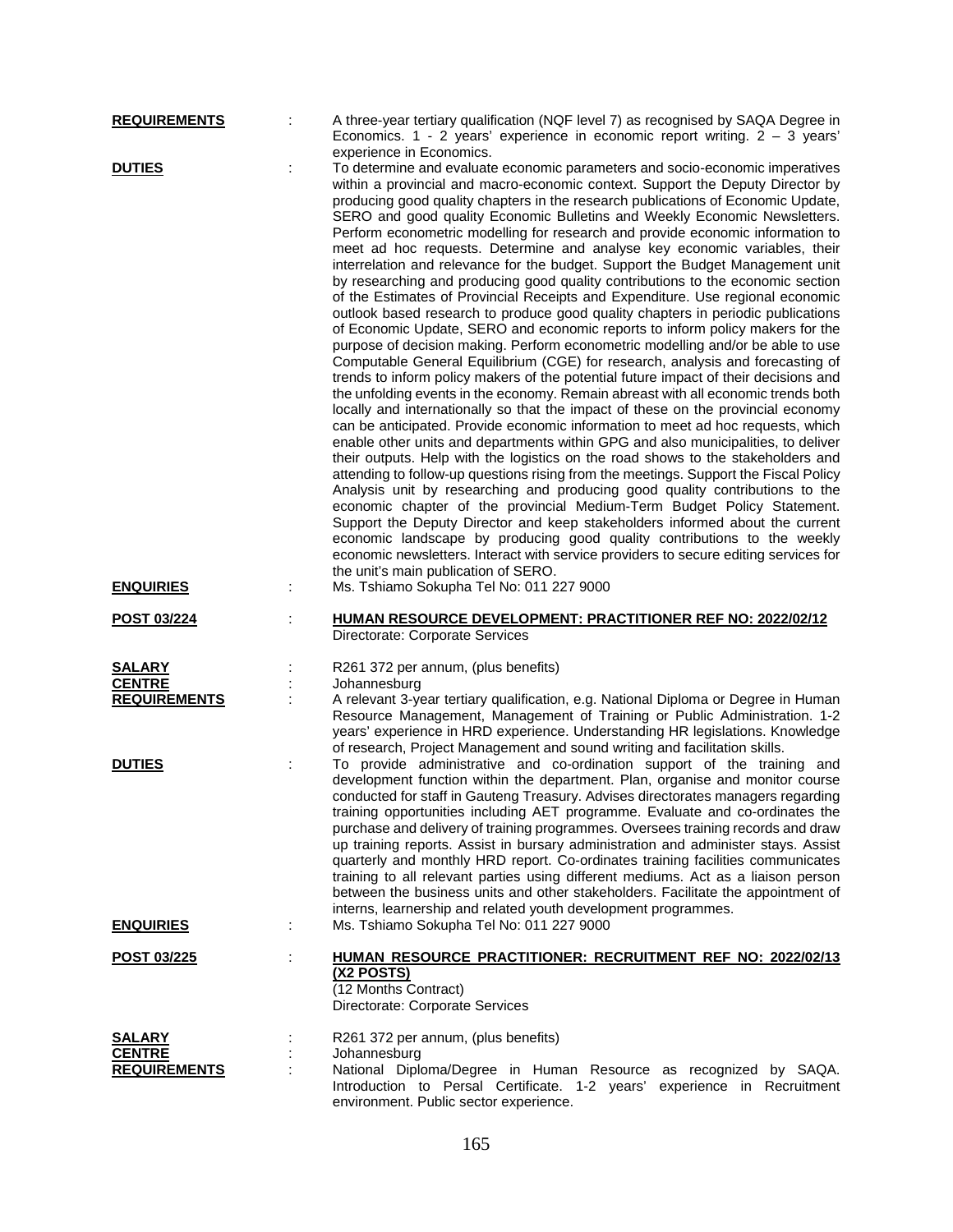| <b>DUTIES</b><br><b>ENQUIRIES</b> |   | Co-ordinate human resource administration matters within the Department which<br>includes inter alia: Administering recruitment, selection and appointment of<br>employees. Establish control and monitoring mechanism to ensure efficient and<br>effective implementation of Recruitment and Selection processes. Co-ordinate all<br>interviews and assessments. Develop/quality assures the correctness of<br>submissions to delegated authorities. Reserve posts on Persal. Engage with<br>stakeholders. Process all vacancies from the point when the vacancy has arisen<br>until the vacancy has been filled, in line the recruitment SLA's. Administering<br>Background checks. Implement and monitor recruitment and placement strategy.<br>Assist management with recruitment processes. Serve in the Departmental on<br>recruitment and selection panels. Advise on the human resources procedures to<br>be followed. Ensure compliance to acts and regulations. Administer the correctness<br>of submissions to delegated authorities. Build operational efficiency and<br>effectiveness on personnel administration support services. Address queries.<br>Updates on HR legislation, circulars, resolutions and agreements. Ensure content<br>of updates are studied and understood. Ensure compliance to legislation, circulars,<br>resolution, agreements and procedures. Render guidance/advise and assist staff<br>and other managers on HR Management practices and policy matters relating to<br>scope.<br>MR HR Tsotetsi Tel No: 011 227 9000 |
|-----------------------------------|---|-----------------------------------------------------------------------------------------------------------------------------------------------------------------------------------------------------------------------------------------------------------------------------------------------------------------------------------------------------------------------------------------------------------------------------------------------------------------------------------------------------------------------------------------------------------------------------------------------------------------------------------------------------------------------------------------------------------------------------------------------------------------------------------------------------------------------------------------------------------------------------------------------------------------------------------------------------------------------------------------------------------------------------------------------------------------------------------------------------------------------------------------------------------------------------------------------------------------------------------------------------------------------------------------------------------------------------------------------------------------------------------------------------------------------------------------------------------------------------------------------------------------------------------------------------------------|
|                                   |   |                                                                                                                                                                                                                                                                                                                                                                                                                                                                                                                                                                                                                                                                                                                                                                                                                                                                                                                                                                                                                                                                                                                                                                                                                                                                                                                                                                                                                                                                                                                                                                 |
| POST 03/226                       |   | PERSONAL ASSISTANT REF NO: 2022/02/14<br>Directorate: Municipal Financial Management                                                                                                                                                                                                                                                                                                                                                                                                                                                                                                                                                                                                                                                                                                                                                                                                                                                                                                                                                                                                                                                                                                                                                                                                                                                                                                                                                                                                                                                                            |
| <b>SALARY</b>                     |   | R261 372 per annum, (plus benefits)                                                                                                                                                                                                                                                                                                                                                                                                                                                                                                                                                                                                                                                                                                                                                                                                                                                                                                                                                                                                                                                                                                                                                                                                                                                                                                                                                                                                                                                                                                                             |
| <b>CENTRE</b>                     |   | Johannesburg                                                                                                                                                                                                                                                                                                                                                                                                                                                                                                                                                                                                                                                                                                                                                                                                                                                                                                                                                                                                                                                                                                                                                                                                                                                                                                                                                                                                                                                                                                                                                    |
| <b>REQUIREMENTS</b>               |   | Matric with relevant experience and or any relevant qualification. $3 - 5$ years'<br>experience in office management or similar role in administration or financial<br>administration. Language skills and the ability to communicate well with people at<br>different levels and from different backgrounds. Ability to act with tact and<br>discretion. Ability to do research and analyse documents and situations. Good<br>grooming and presentation. Self-management and motivation.                                                                                                                                                                                                                                                                                                                                                                                                                                                                                                                                                                                                                                                                                                                                                                                                                                                                                                                                                                                                                                                                       |
| <b>DUTIES</b>                     | ÷ | Render administrative support services which amongst other include; ensure the<br>effective flow of information and documents to and from the office of the manager.<br>Ensure the safekeeping of all documentation in the office of the manager in line<br>with relevant legislation and policies. Obtain inputs, collate and compile reports,<br>e.g. Progress reports, Monthly reports, Management reports, etc. Scrutinize routine<br>submissions/ reports and make notes and/or recommendations for the manager.<br>Respond to enquiries received from internal and external stakeholders. Filing of<br>documents for the manager and the unit where required. Manage network drive<br>folder of Chief Director. Collect analyses and collate information requested by the<br>manager. Clarify instructions and notes on behalf of the manager. Ensure that<br>travel arrangements are well coordinated. Prioritize issues in the office of the<br>manager.                                                                                                                                                                                                                                                                                                                                                                                                                                                                                                                                                                                                |
| <b>ENQUIRIES</b>                  |   | MR HR Tsotetsi, Tel No: 011 227 9000                                                                                                                                                                                                                                                                                                                                                                                                                                                                                                                                                                                                                                                                                                                                                                                                                                                                                                                                                                                                                                                                                                                                                                                                                                                                                                                                                                                                                                                                                                                            |
| <b>POST 03/227</b>                |   | <b>CLEANERS REF NO: 2022/02/15 (X2 POSTS)</b><br>Directorate: Corporate Services                                                                                                                                                                                                                                                                                                                                                                                                                                                                                                                                                                                                                                                                                                                                                                                                                                                                                                                                                                                                                                                                                                                                                                                                                                                                                                                                                                                                                                                                                |
| <b>SALARY</b>                     |   | R104 073 per annum, (plus benefits)                                                                                                                                                                                                                                                                                                                                                                                                                                                                                                                                                                                                                                                                                                                                                                                                                                                                                                                                                                                                                                                                                                                                                                                                                                                                                                                                                                                                                                                                                                                             |
| <b>CENTRE</b>                     |   | Johannesburg                                                                                                                                                                                                                                                                                                                                                                                                                                                                                                                                                                                                                                                                                                                                                                                                                                                                                                                                                                                                                                                                                                                                                                                                                                                                                                                                                                                                                                                                                                                                                    |
| <b>REQUIREMENTS</b>               |   | ABET /AET and No experience required. Skills and Knowledge: Knowledge of                                                                                                                                                                                                                                                                                                                                                                                                                                                                                                                                                                                                                                                                                                                                                                                                                                                                                                                                                                                                                                                                                                                                                                                                                                                                                                                                                                                                                                                                                        |
|                                   |   | procedures and processes regulating the Auxiliary Support services in the Public<br>services. Knowledge of processes and system regulating the management of<br>general, domestic and office services functions. Knowledge of Batho Pele<br>principles. Knowledge of Assets Management.                                                                                                                                                                                                                                                                                                                                                                                                                                                                                                                                                                                                                                                                                                                                                                                                                                                                                                                                                                                                                                                                                                                                                                                                                                                                         |
| <b>DUTIES</b>                     |   | Assist the Deputy Director in the management of the departmental security Section<br>and include the following: Provision of cleaning services; Cleaning of Offices,<br>Corridors, Elevators and Boardrooms by: Dusting and waxing office furniture,<br>Sweeping, scrubbing and waxing of floors, vacuuming and shampooing floors,<br>Cleaning walls, windows and doors. Emptying and cleaning of dirty bins, collect<br>and removing of waste papers, freshen the areas, clean general kitchen by cleaning                                                                                                                                                                                                                                                                                                                                                                                                                                                                                                                                                                                                                                                                                                                                                                                                                                                                                                                                                                                                                                                     |